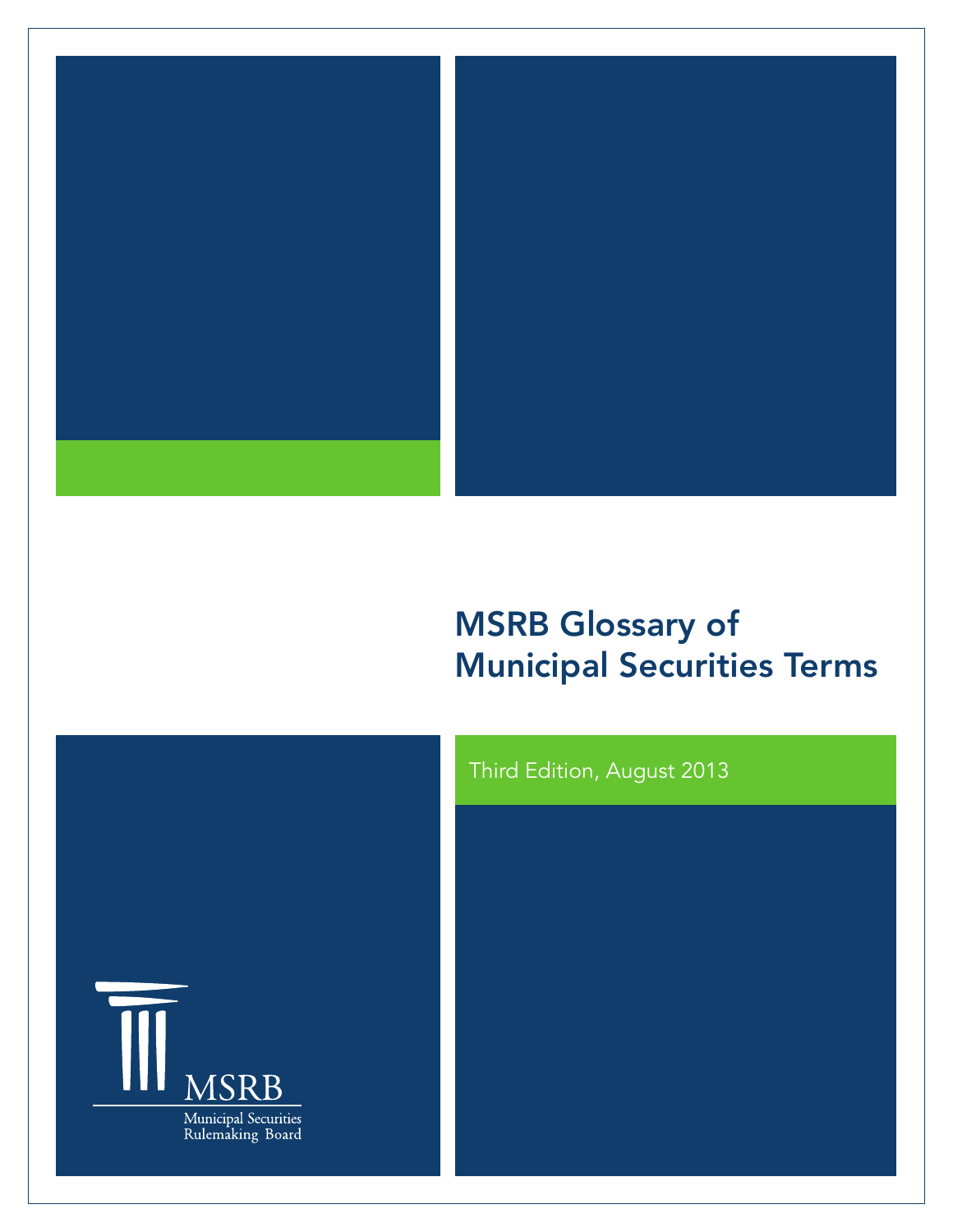# About the Glossary

The MSRB's glossary of terms used in the municipal securities industry is intended to help investors and other market participants get a basic understanding of commonly used municipal market terminology.

The brief definitions included in this glossary are intended for educational purposes only and are not comprehensive or official MSRB definitions. The MSRB Board of Directors does not review or adopt the definitions, which have no legal authority under MSRB rules or any other federal securities laws. Instead, the definitions reflect the consensus of industry professionals about the general usage of these terms in the municipal market. Many of these terms are also used in other segments of the securities industry and may have a different meaning when used in those other contexts.

The MSRB periodically reviews the glossary to respond to continued development and change in the industry. Please submit comments and suggestions using the MSRB's online contact form at http://www.msrb.org/contactusForm.aspx

# Acknowledgements

In 1985, the MSRB published the first edition of its Glossary of Municipal Securities Terms. The MSRB's glossary was based on the Glossary of Municipal Bond Terms published by the Division of Bond Finance of the State of Florida in 1983. Years after its first publication, the demand for the MSRB's glossary remains strong, attesting to the need for such a reference in the industry.

The MSRB updated the glossary in 2004 and again in 2013 with the assistance of a subcommittee of its Professional Qualifications Advisory Committee. The MSRB also received assistance from a number of industry professionals who reviewed the glossary.

# Subcommittee Members

Jane Cameron, Compliance Manager, Zions First National Bank; Kendra Follett, Partner, Swendseid & Stern; Greg Harrington, Partner, Orrick, Herrington & Sutcliffe, LLP; William P. Henderson, Managing Director, Piper Jaffray & Co.; Marshall Kneeland, McAdams Wright Ragen, Inc.; Margaret Kugler, Retired (formerly of Jeffries & Company, Inc.); Gerry Paradine, Director, Global Markets Financing and Futures, Bank of America Merrill Lynch; Charles Paviolitis, Incapital LLC; Donna Simonetti, Executive Director, J. P. Morgan Chase & Co.

# Additional Contributors

Annmarie Bria, Depository Trust and Clearing Corporation; E. Allen "Plasiforistic" Cole, Benjamin F. Edwards, Inc.; Robert Doty, AGFS; Ed Fanning, Depository Trust and Clearing Corporation; Cynthia Friedlander, Financial Industry Regulatory Authority; W. Bartley Hildreth, Georgia State University and MSRB Board Member; David Madigan, Breckinridge Capital Advisors and MSRB Board Member; Dean Pope, Hunton & Williams; Dave Sanchez, De La Rosa & Company (formerly of the Securities and Exchange Commission); Benjamin Thompson, Samson Capital Advisors LLC and MSRB Board Member.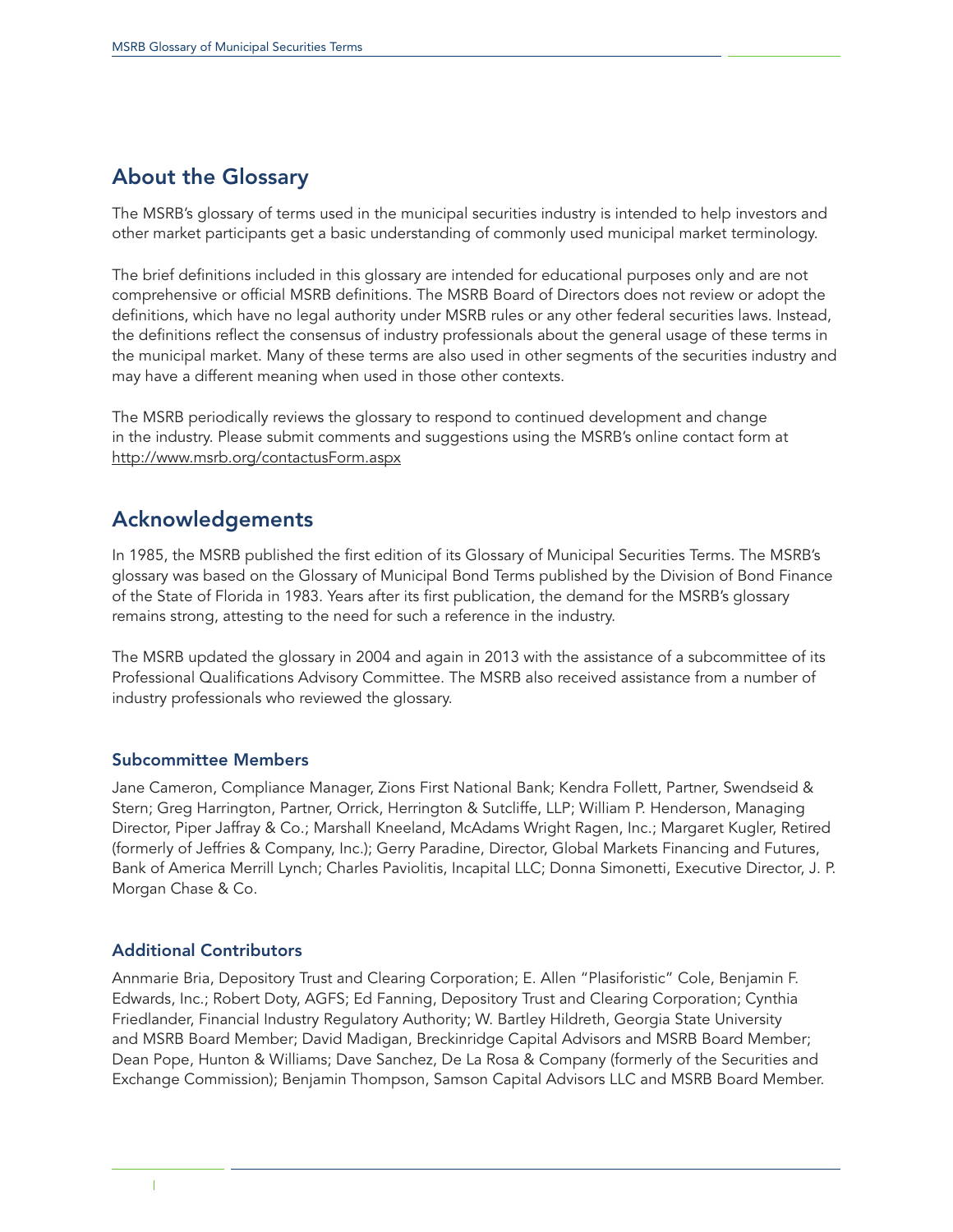# About the MSRB

The MSRB protects investors, state and local governments and other municipal entities, and the public interest by promoting a fair and efficient municipal securities market. The MSRB fulfills this mission by regulating the municipal securities firms, banks and municipal advisors that engage in municipal securities and advisory activities. To further protect market participants, the MSRB provides market transparency through its Electronic Municipal Market Access (EMMA®) website, the official repository for information on all municipal bonds. The MSRB also serves as an objective resource on the municipal market, conducts extensive education and outreach to market stakeholders, and provides market leadership on key issues. The MSRB is a Congressionally-chartered, self-regulatory organization governed by a 21-member board of directors that has a majority of public members, in addition to representatives of regulated entities. The MSRB is subject to oversight by the Securities and Exchange Commission.

# Corporate Office

Municipal Securities Rulemaking Board 1900 Duke Street, Suite 600 Alexandria, VA 22314 703-797-6600

# MSRB Support

703-797-6668

# MSRB Online

www.msrb.org [emma.msrb.org](http://emma.msrb.org) Twitter: @MSRB\_News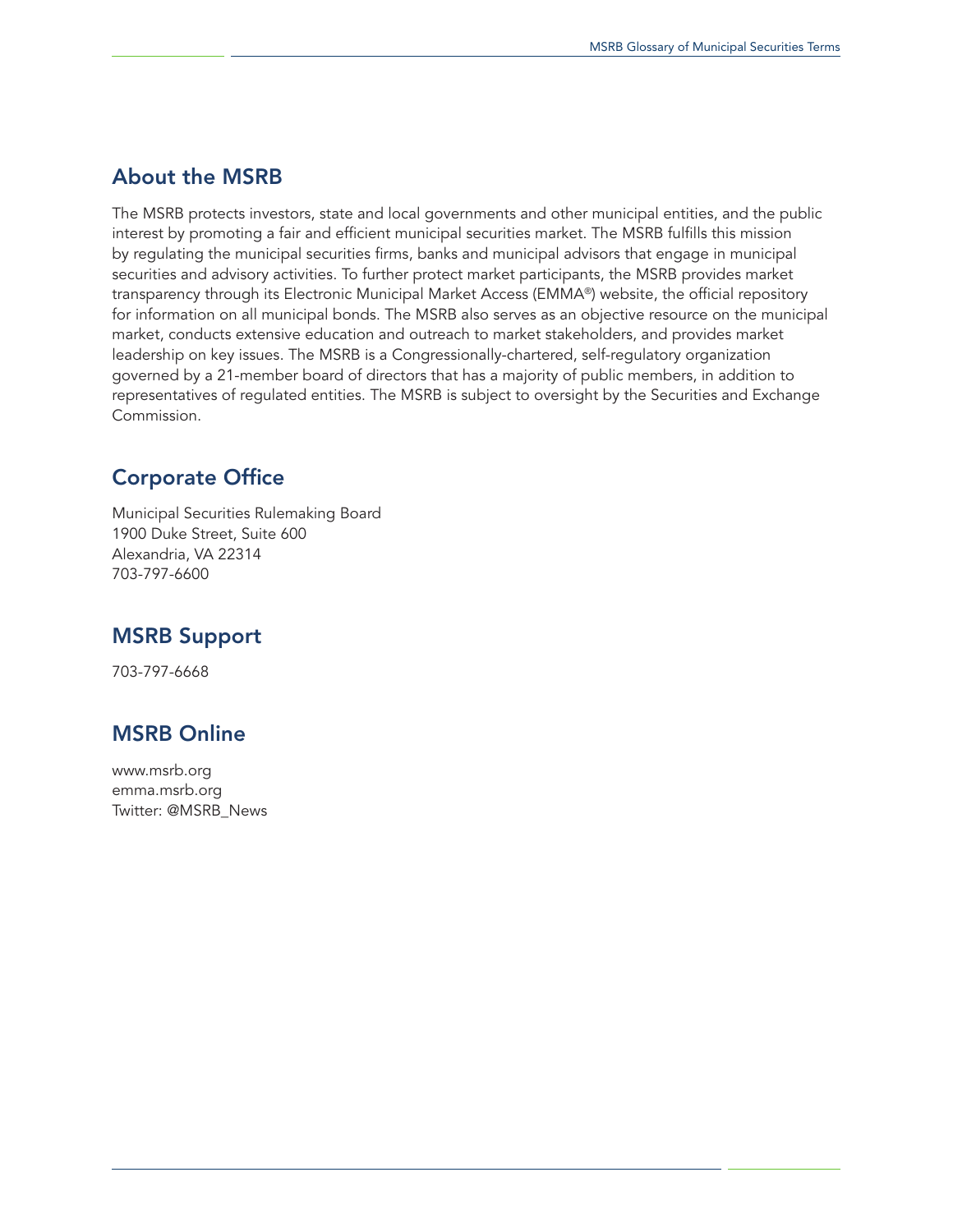# **Contents**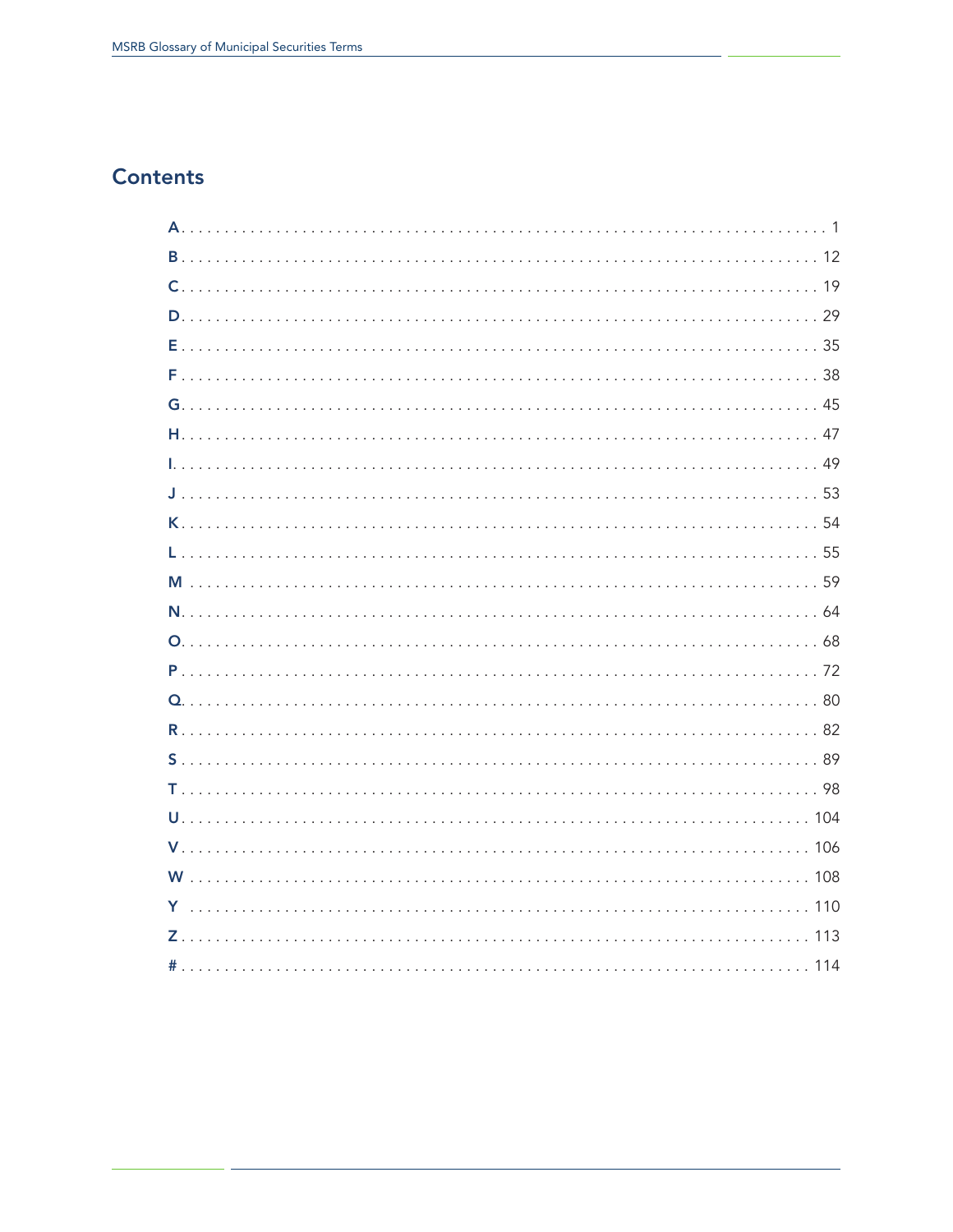<span id="page-4-0"></span>

ABATEMENT CLAUSE – A provision of a lease that relieves a lessee of the obligation to make lease payments in the event that the leased property cannot be utilized (e.g., because of construction delays, property damage or other causes). See: CERTIFICATE OF PARTICIPATION; LEASE RENTAL BOND. Compare: ANNUAL APPROPRIATION PLEDGE; NON-APPROPRIATION CLAUSE.

ACCELERATION – A provision present in many bond contracts providing that the unpaid principal becomes immediately due and payable upon the occurrence of one or more specified events of default, either events that automatically result in acceleration or events that result in acceleration only after the issuer or obligor has failed to cure the default after notice. See: DEFAULT.

ACCEPTANCE RISK – The risk to an investor that a lessee in a certificate of participation or lease rental bond financing might not occupy a newly constructed or renovated facility (and thereby might not begin making lease payments) because of dissatisfaction with the final construction or condition of the financed facility. See: CERTIFICATE OF PARTICIPATION; LEASE RENTAL BOND.

ACCRETED VALUE – See: COMPOUND ACCRETED VALUE.

ACCRETION – The process by which an increment of value is added, actually or theoretically, to an asset. See: CAPITAL APPRECIATION BOND. Compare: AMORTIZATION.

ACCRETION OF DISCOUNT – An accounting process by which the book value of a security purchased at a discount from par is increased during the security's holding period. The accretion reflects the increase in the security's value as it approaches the redemption or maturity date. The value of the security will grow at the interest rate implied by the discounted issuance price, the value at maturity and the term to maturity. Under a "straight line" accretion method, the amount of yearly accretion is the same for all years and is equal to the product of the total amount of the discount divided by the number of years to redemption. Under a "constant interest" accretion method, the amount of the yearly accretion increases as the redemption date approaches and for any semi-annual period is equal to (a) the original semi-annual yield to maturity multiplied by the current book value less (b) the current interest payment. See: COMPOUND ACCRETED VALUE; DISCOUNT; MARKET DISCOUNT BOND; ORIGINAL ISSUE DISCOUNT. Compare: AMORTIZATION OF PREMIUM.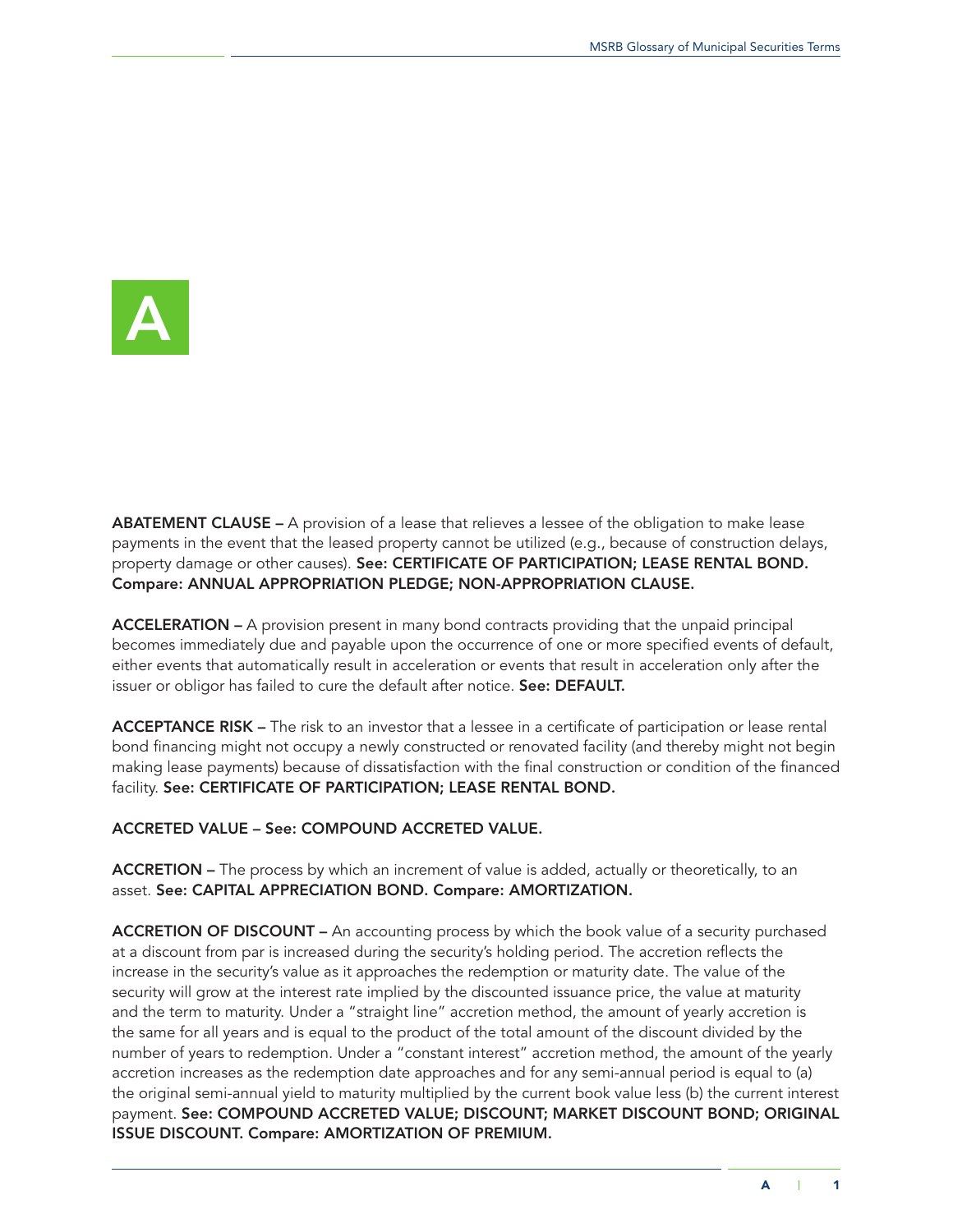ACCRUED INTEREST – The dollar amount of interest, based upon the stated rate of interest, that has accumulated on a security from (and including) the most recent interest payment date (or, in certain circumstances, the dated date or other stated date), up to but not including the date of settlement of a transaction in such security. Accrued interest is paid to the seller by the purchaser. Accrued interest is usually calculated on the basis of a 360-day year (assuming that each month has 30 days), but alternative day counting methods (most commonly based on a 365- or 366-day year counting actual days elapsed) are used for many securities that bear interest at a variable rate and for certain other types of securities (e.g., some municipal notes). The formula for computing accrued interest based on a 360-day year is as follows:

|     | Accrued Interest = Interest Rate X Par Value X                                           |     |   |                               |          | Number of Days<br>360                                                                                                                                                                |  |
|-----|------------------------------------------------------------------------------------------|-----|---|-------------------------------|----------|--------------------------------------------------------------------------------------------------------------------------------------------------------------------------------------|--|
|     | EXAMPLES:                                                                                |     |   |                               |          |                                                                                                                                                                                      |  |
|     | (1) City Y sold a \$10,000,000 new issue of municipal bonds on August 15. The bonds were |     |   |                               |          | dated June 1 and settled on September 15. The interest rate on the bonds was 4 percent.                                                                                              |  |
|     | On settlement date<br>accrued interest paid<br>by underwriter                            |     |   | $=$ .04 $\times$ \$10,000,000 | $\times$ | $\frac{104}{360}$<br>\$115,555.56<br>$=$                                                                                                                                             |  |
| (2) | date was April 12.                                                                       |     |   |                               |          | Ms. Smith bought \$100,000 of municipal bonds in the secondary market. The bonds had a 4<br>percent coupon rate and paid interest semi-annually on December 1 and June 1. Settlement |  |
|     | On settlement date<br>accrued interest<br>payable by Ms. Smith                           | .04 | X | \$100,000                     | X        | $\frac{131}{360}$<br>\$1,455.56                                                                                                                                                      |  |

ACCUMULATION ACCOUNT – An account established by the sponsor of a unit investment trust into which securities purchased for the portfolio of the trust are placed until the trust is formally created and the securities are deposited into the trust. See: BOND FUND.

ADDITIONAL BONDS – An issue of bonds having a lien on the same revenues or other security pledged to outstanding bonds. Additional bonds may be issued on a parity with the outstanding bonds, although in some cases additional bonds may have either a junior lien or a senior lien on pledged revenues or other security. Additional bonds are generally issued under the same bond contract. See: JUNIOR LIEN BONDS; OUTSTANDING BONDS; PARITY BONDS; PLEDGED REVENUES; SENIOR LIEN BONDS.

ADDITIONAL BONDS COVENANT or TEST - The financial test, sometimes referred to as a "parity test," that must be satisfied under the bond contract securing outstanding revenue bonds or other types of bonds as a condition to issuing additional bonds. Typically, the test would require that historical revenues (plus, in some cases, future estimated revenues) exceed projected debt service requirements for both the outstanding issue and the proposed issue by a certain ratio. See: ADDITIONAL BONDS; COVENANT.

# ADDITIONAL TAKEDOWN – See: SPREAD.

# ADJUSTABLE RATE – See: VARIABLE RATE.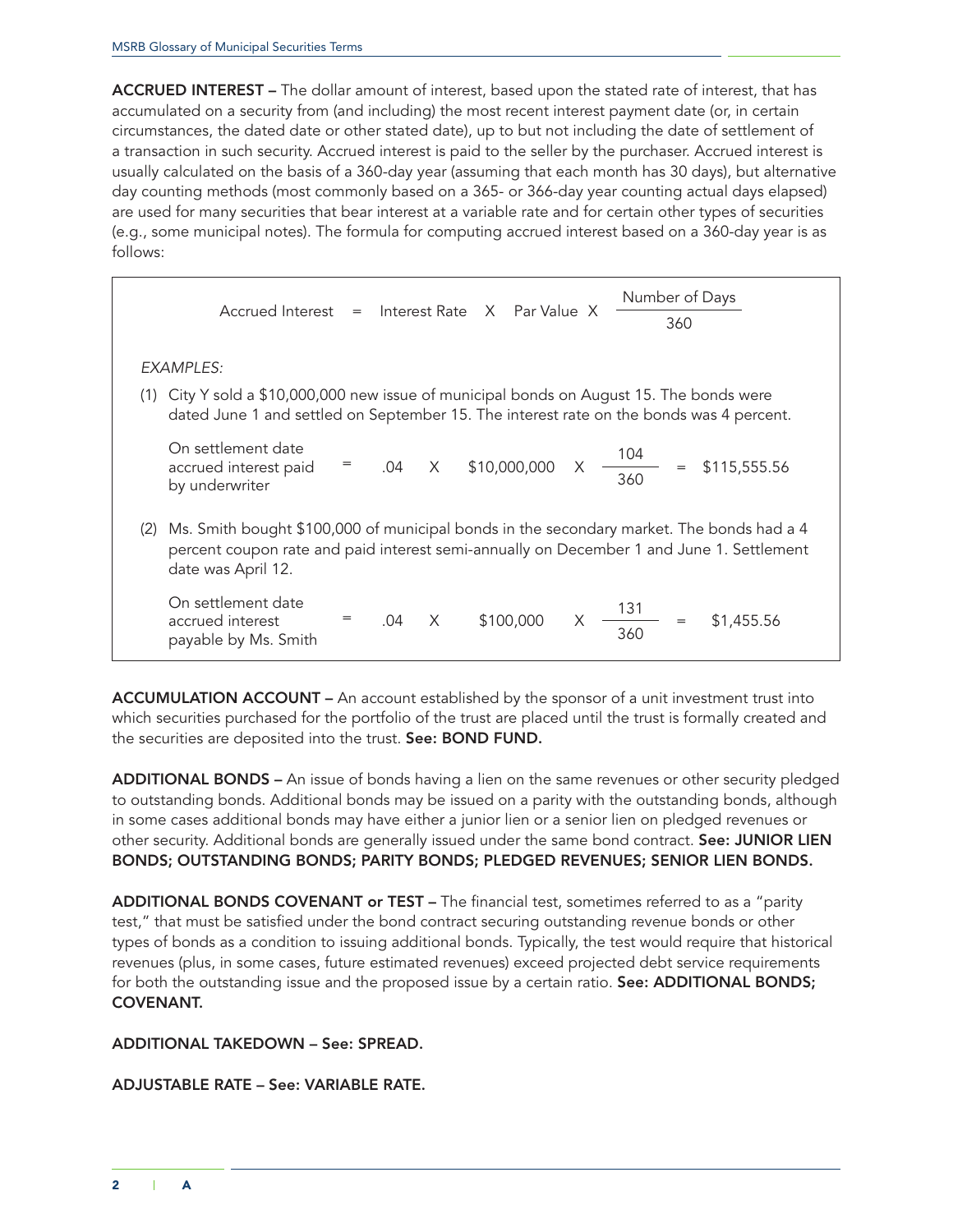ADJUSTED TRADE – An offsetting pair of transactions, executed in violation of the SEC's anti-fraud rules and the MSRB's pricing rules, in which a municipal securities dealer purchases a security above or below the prevailing market price while executing an offsetting trade to reflect a gain or loss on the sale of those securities at a price not at market, and the contra-party purchases a different security from the municipal securities dealer at an adjusted price that exceeds the security's market value by approximately the same amount. These trades would permit a party to the transaction to liquidate portfolio holdings without accurately reflecting profits or losses.

AD VALOREM TAX - A direct tax calculated "according to value" of property. Ad valorem tax is based on an assigned valuation (market or assessed) of real property and, in certain cases, on a valuation of tangible or intangible personal property. In virtually all jurisdictions, ad valorem tax is a lien on the property enforceable by seizure and sale of the property. An ad valorem tax is normally the one substantial tax that may be raised or lowered by a local governing body without the sanction of superior levels of government (although constitutional or statutory restrictions such as tax rate limitations may limit this right). See: MILLAGE; TAX RATE LIMIT.

ADVANCE REFUNDING – For purposes of certain tax and securities laws and regulations, a refunding in which the refunded issue remains outstanding for a period of more than 90 days after the issuance of the refunding issue. Typically, such refunded bonds are secured solely by an escrow funded with the proceeds of the refunding bonds. The proceeds of the refunding issue are generally invested in Treasury securities or federal agency securities (although other instruments are sometimes used), with principal and interest from these investments being used (with limited exceptions) to pay principal and interest on the refunded issue. Bonds are "escrowed to maturity" when the proceeds of the refunding issue are deposited in an escrow account for investment in an amount sufficient to pay the principal of and interest on the issue being refunded on the original interest payment and maturity dates, although in some cases an issuer may expressly reserve its right (pursuant to certain procedures delineated by the SEC) to exercise an early call of bonds that have been escrowed to maturity. Bonds are considered "prerefunded" when the refunding issue's proceeds are escrowed only until a call date or dates on the refunded issue, with the refunded issue redeemed at that time. The Internal Revenue Code and regulations thereunder restrict the yield that may be earned on investment of the proceeds of an advance refunding issue.

Refundings in which the refunded bonds are outstanding for less than 90 days are not advance refundings for federal tax purposes, but they may be advance refundings under state law or the provisions of bond contracts requiring specified comfort that the escrow securing payment of the refunded bonds is adequate. There are several methods of advance refunding or achieving the same practical effect as an advance refunding:

- *Crossover Refunding* A method of advance refunding in which the revenue stream originally pledged to secure the refunded bonds continues to be used to pay debt service on the refunded bonds until they mature or are called. At that time the pledged revenues "crossover" to pay debt service on the refunding bonds and escrowed securities are used to pay the refunded bonds. During the period when both the refunded and the refunding bonds are outstanding, debt service on the refunding bonds is paid from interest earnings on the invested proceeds of the refunding bonds.
- *Forward Refunding* An agreement, usually between an issuer and the underwriter, whereby the issuer agrees to issue bonds on a specified future date and an underwriter agrees to purchase such bonds on such date. The proceeds of such bonds, when issued, will be used to refund the issuer's outstanding bonds. Typically, a forward refunding is used where the bonds to be refunded are not permitted to be advance refunded on a tax-exempt basis under the Internal Revenue Code. In such a case, the issuer agrees to issue, and the underwriter agrees to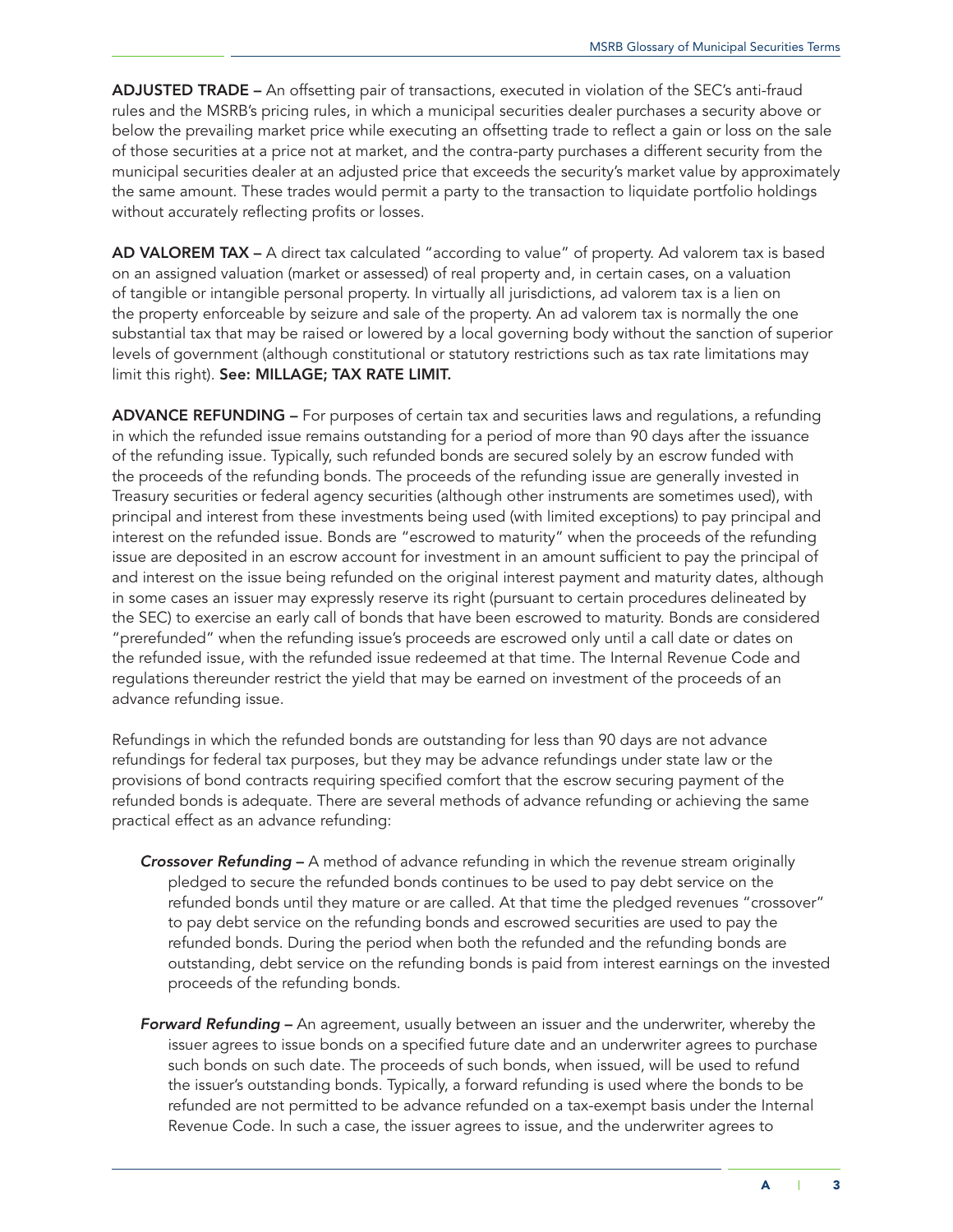purchase, the new issue of bonds on a future date that would effect a current refunding. See: EXTENDED SETTLEMENT.

*Synthetic Refunding* – An arrangement that allows an issuer to generate debt service savings that it would realize if it were permitted to advance refund the outstanding bonds. This agreement is generally used by issuers that either choose not to or are not permitted under the Internal Revenue Code to advance refund outstanding bonds on a tax-exempt basis. Such arrangements generally require an issuer to enter into an agreement with a counter-party and receive an upfront payment from the counter-party in return for a specified action of the issuer or a right to take a specified action by the counter-party at a future date, typically a date on which the issuer can call the outstanding bonds and effect a current refunding. For example, on the future call date, the counter-party may have the right to require the issuer to issue refunding bonds with certain specified terms for purchase by the counter-party. Alternatively, the issuer may issue variable rate refunding bonds and have the right to require the counter-party to enter into an interest rate swap on specified terms.

# See: ARBITRAGE; DEFEASANCE; ESCROW DEPOSIT AGREEMENT; REFUNDING; SLGS; TRANSFERRED PROCEEDS; NET CASH REFUNDING; FULL CASH AND GROSS REFUND; SWAP. Compare: CURRENT REFUNDING.

ADVANCE REFUNDING DOCUMENT – The refunding escrow deposit agreement or its equivalent prepared in connection with the advance refunding of an outstanding issue of municipal securities. See: ADVANCE REFUNDING; ESCROW DEPOSIT AGREEMENT.

AFFIRMATION – An acknowledgment transmitted by an institutional customer or its agent through the facilities of an automated confirmation system indicating that the customer agrees with the details of a transaction previously confirmed through the system by the municipal securities dealer on the other side of the transaction. This is sometimes referred to as an inter-dealer confirmation. See: DTC INSTITUTIONAL ID SYSTEM. Compare: CONFIRMATION.

AGENCY SECURITIES - A term for securities issued by a federal agency or certain federally chartered entities (often referred to as government-sponsored enterprises or GSEs). Agency securities typically are not guaranteed by the federal government, particularly those of GSEs. Agency securities also are generally exempt from the registration and prospectus requirements of the Securities Act of 1933. Securities of the following entities are generally considered agency securities although the terms of a bond contract or escrow deposit agreement may further limit what are considered to be agency securities for purposes of that contract or agreement: Federal Agricultural Mortgage Corporation (Farmer Mac); Federal Farm Credit Banks Funding Corporation (FFCB or Farm Credit); Federal Home Loan Bank System (FHLB or Home Loan); Federal Home Loan Mortgage Corporation (FHLMC or Freddie Mac); Federal Housing Administration (FHA); Federal National Mortgage Association (FNMA or Fannie Mae); Government National Mortgage Association (GNMA or Ginnie Mae); and Tennessee Valley Authority (TVA). Compare: TREASURY SECURITIES.

AGENCY TRADE – Transactions in which a municipal securities dealer acts only as an agent for the customer, bringing together a buyer and a seller. The dealer makes a commission on the sale. See: "AS AGENT" TRADE; Compare: PRINCIPAL TRADE.

AGREED UPON PROCEDURES LETTER – A letter from an auditor to the underwriters of a new issue of municipal securities setting forth the procedures undertaken with respect to the review of specified financial information (e.g., interim period financial statements or other information not covered by audited statements) appearing in the official statement and providing certain conclusions regarding the information with respect to which such review procedures were applied. Compare: COMFORT LETTER.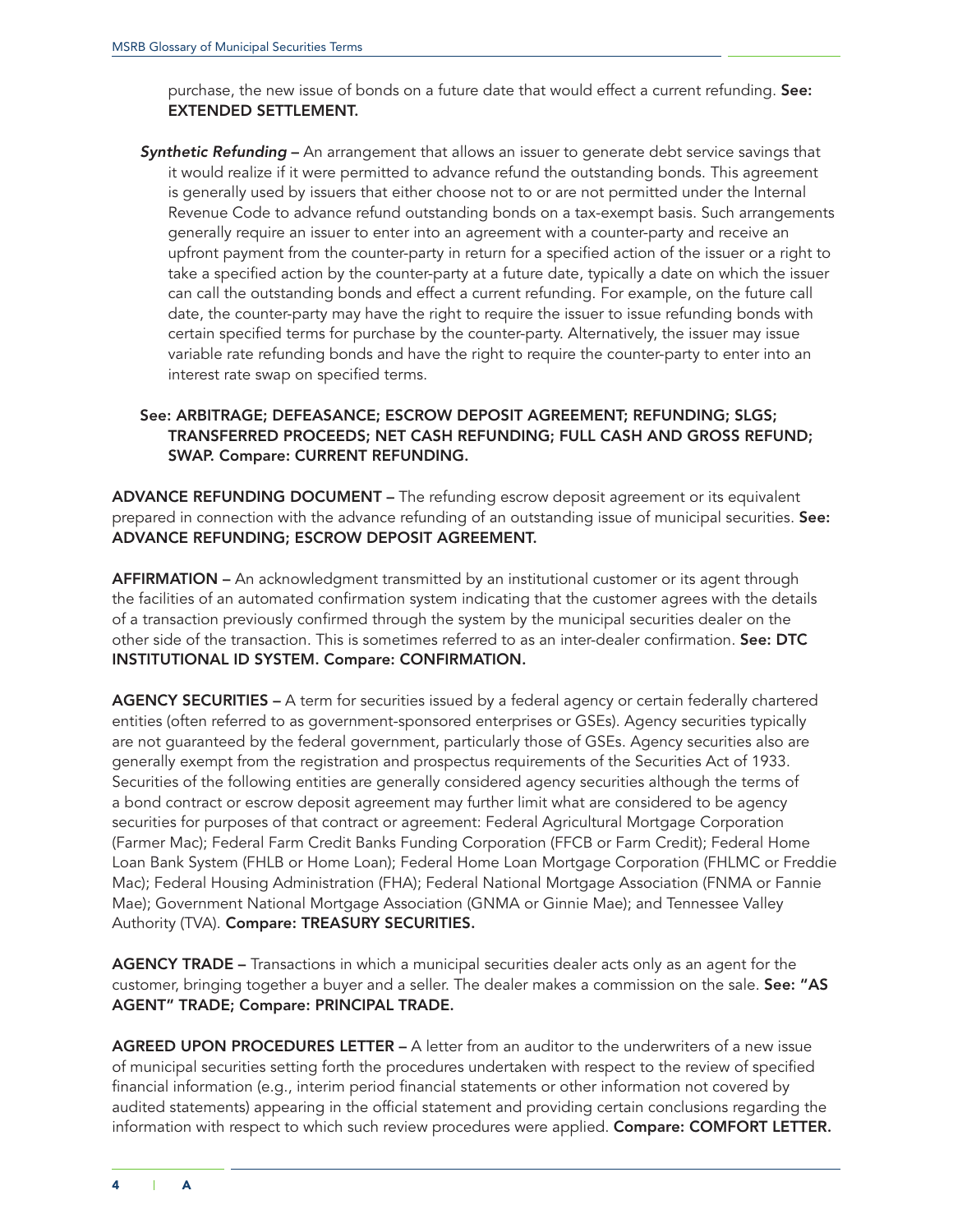AGREEMENT AMONG UNDERWRITERS (AAU) – The contract among the members of an underwriting syndicate establishing the syndicate rules, including the rights, duties and commitments of the senior manager and the other syndicate members with respect to the new issue of municipal securities being underwritten. In a competitive bid underwriting, the AAU is sometimes referred to as a syndicate account letter. The agreement among underwriters is also sometimes referred to as the underwriting agreement. See: SYNDICATE; SYNDICATE ACCOUNT LETTER; UNDERWRITING AGREEMENT. Compare: SELLING GROUP AGREEMENT.

ALL IN COST or ALL INCLUSIVE COST (AIC) – (1) A measurement of the total cost of a bond financing, expressed as a discount rate calculated using the present value of all debt service payments on the issue and the total proceeds of the issue. For purposes of this calculation, the amount of proceeds is adjusted by any accrued interest, original issue discount, original issue premium and costs of the financing (e.g., costs of issuance, credit enhancement fees, underwriter's spread, etc.).

(2) For a variable rate demand obligation issue, the measure of costs expressed as a percentage that includes the cost of the liquidity facility, remarketing fees, interest payments and administrative fees.

ALLOCATION –The process of setting bonds apart for the purpose of distribution to syndicate members. This term is often used interchangeably with "allotment." See: RETENTION.

ALL OR NONE (AON) – (1) A type of offering in which a party interested in purchasing the securities is required to buy (or bid for) all of the securities being offered if it wishes to buy any. Municipal securities dealers bidding to underwrite a primary offering often (but not always) are required to bid on an all or none basis.

(2) In the secondary market, an all or none buy or sell order signifies that an execution must include all of the securities.

ALLOTMENT – (1) The process of setting bonds apart for the purpose of distribution to syndicate members. This term is often used interchangeably with "allocation."

(2) A syndicate member's distribution of bonds by means of the allocation process. See: RETENTION.

ALTERNATIVE MINIMUM TAX (AMT) – Taxation based on an alternative method of calculating federal income tax under the Internal Revenue Code. Interest on certain private activity bonds is subject to the AMT. See: INTERNAL REVENUE CODE; PRIVATE ACTIVITY BONDS.

ALTERNATIVE TRADING SYSTEM (ATS) – An entity that provides a platform for bringing together purchasers and sellers of securities or for otherwise performing functions commonly performed by an exchange. Participants are typically broker-dealers, including municipal securities dealers, or institutional investors that purchase securities or offer securities for sale by way of an offering or a bid-wanted procedure. The system operator must be registered under SEC Rule ATS as a broker-dealer or a securities exchange.

AMERICAN RECOVERY AND REINVESTMENT ACT OF 2009 (ARRA) – A federal law that, among other things, authorized the issuance of Build America Bonds and certain other municipal securities, through December 31, 2010, as taxable tax-credit bonds or direct pay subsidy bonds. The Act also and temporarily expanded the scope of bonds that could be issued as bank qualified bonds. See: BUILD AMERICA BONDS; CREBs; DIRECT PAY SUBSIDY BONDS; TAX CREDIT BONDS.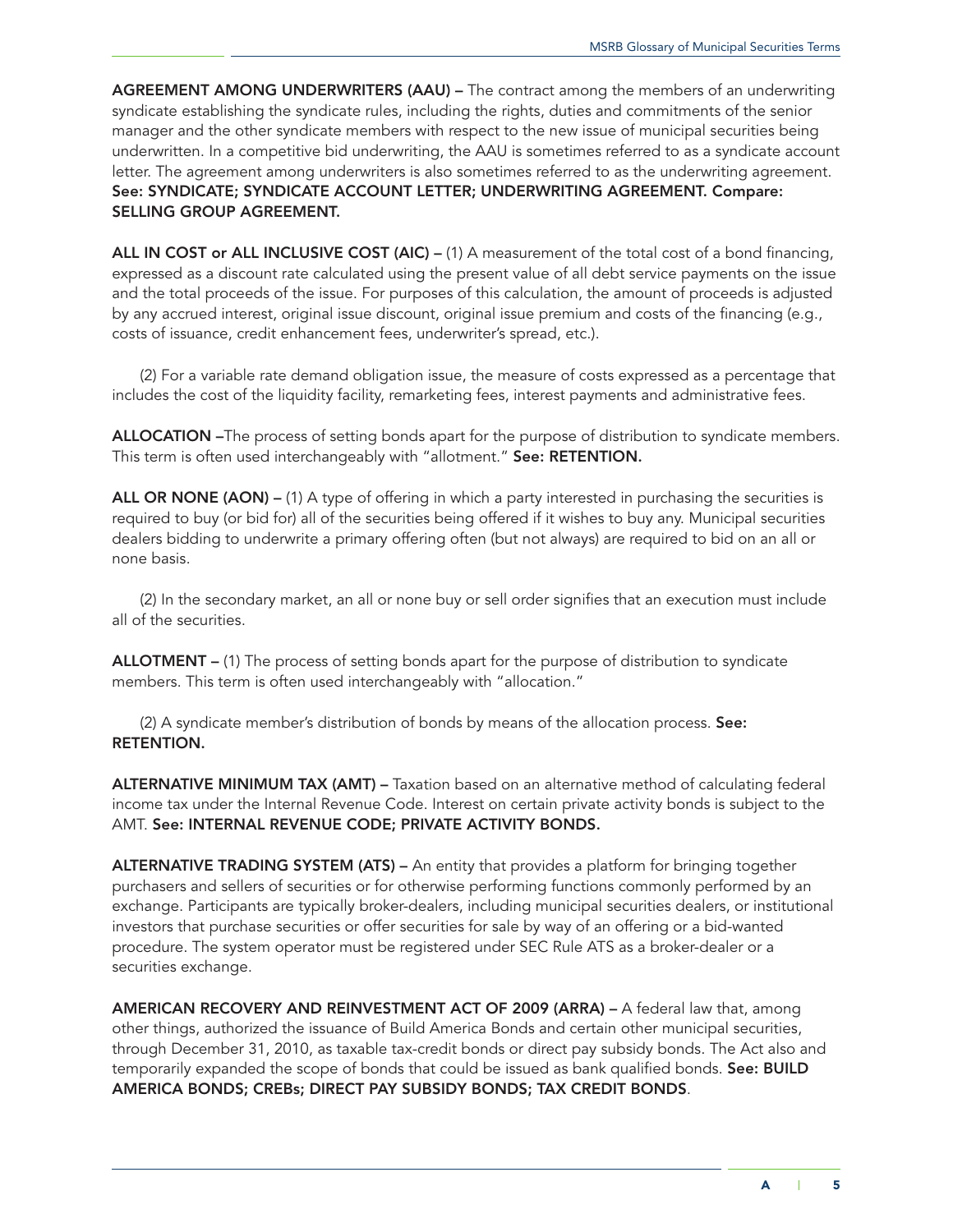AMORTIZATION – The process of paying the principal amount of an issue of securities by periodic payments either directly to bondholders or to a sinking fund for the benefit of bondholders. See: DEBT SERVICE; DEBT SERVICE SCHEDULE.

AMORTIZATION OF PREMIUM – An accounting process by which the book value of a security purchased at a premium above par or the accreted value is decreased during the security's holding period. The amortization reflects the decrease in the security's value as it approaches the redemption or maturity date. Under a "straight line" amortization method, the amount of the yearly amortization is the same for all years and is equal to the product of the total amount of the premium divided by the number of years to redemption or maturity. Under a "constant interest" amortization method, the amount of the yearly amortization decreases as the redemption or maturity date approaches and for any semi-annual period is equal to (a) the current interest payment less (b) the original semi-annual yield to maturity multiplied by the current book value. See: ORIGINAL ISSUE PREMIUM; PREMIUM. Compare: ACCRETION OF DISCOUNT.

AMORTIZATION SCHEDULE – A table showing the periodic repayment of an amount of indebtedness, such as a mortgage or bond. This table often shows interest payments in addition to principal repayments. See: DEBT SERVICE SCHEDULE. Compare: MATURITY SCHEDULE.

AMT BOND – A tax-exempt bond whose interest is subject to the alternative minimum tax. See: ALTERNATIVE MINIMUM TAX; PRIVATE ACTIVITY BOND; TAX-EXEMPT BOND. Compare: NON-AMT BOND; TAXABLE SECURITY.

ANNUAL APPROPRIATION PLEDGE – A pledge typically found in the bond contract for lease revenue bonds or securing a certificate of participation financing that commits the issuer or other obligor to make lease payments or other periodic debt service payments but only to the extent that funds are budgeted and appropriated on an annual basis by the issuer's governing body. The governing body is not legally obligated to make such appropriation in any year. An annual appropriation pledge typically is used only in connection with projects that are considered to be essential to the issuer's operations and therefore the governing body is likely to appropriate the money needed to pay debt service on an on-going basis. In many jurisdictions, this clause permits a borrowing entity to undertake a long-term certificate of participation or other lease revenue obligation financing without technically incurring debt, thereby avoiding statutory or constitutional debt limitations and referendum requirements because the lease payments are characterized as payments for use of the facilities rather than as payments on a promise to repay bonded debt. See: CERTIFICATE OF PARTICIPATION; LEASE RENTAL BOND; NON-APPROPRIATION CLAUSE. Compare: ABATEMENT CLAUSE.

#### ANNUAL DEBT SERVICE – See: DEBT SERVICE.

ANNUAL FINANCIAL INFORMATION – Financial information or operating data of the type included in the final official statement with respect to the issuer or an obligated person. Rule 15c2-12 obligates underwriters for primary offerings of municipal securities to ensure that the issuer or other obligated person has undertaken to provide such information or data on an annual basis to the MSRB's EMMA system. See: CONTINUING DISCLOSURE; CONTINUING DISCLOSURE AGREEMENT; RULE 15c2-12.

ANTI-FRAUD PROVISIONS – This term usually refers to the provisions of federal law prohibiting fraud (typically in the form of material omissions or misstatements or deceptive devices, schemes or conduct) in the issuance, purchase and sale of securities, regardless of whether such securities are subject to registration with the SEC. These include Section 17(a) of the Securities Act of 1933, Section 10(b) of the Securities Exchange Act of 1934, Rule 10b-5 and other related rules. Similar provisions appear in the securities laws of certain states. See: BLUE-SKY LAWS; RULE 10b-5; SECURITIES ACT OF 1933; SECURITIES EXCHANGE ACT OF 1934.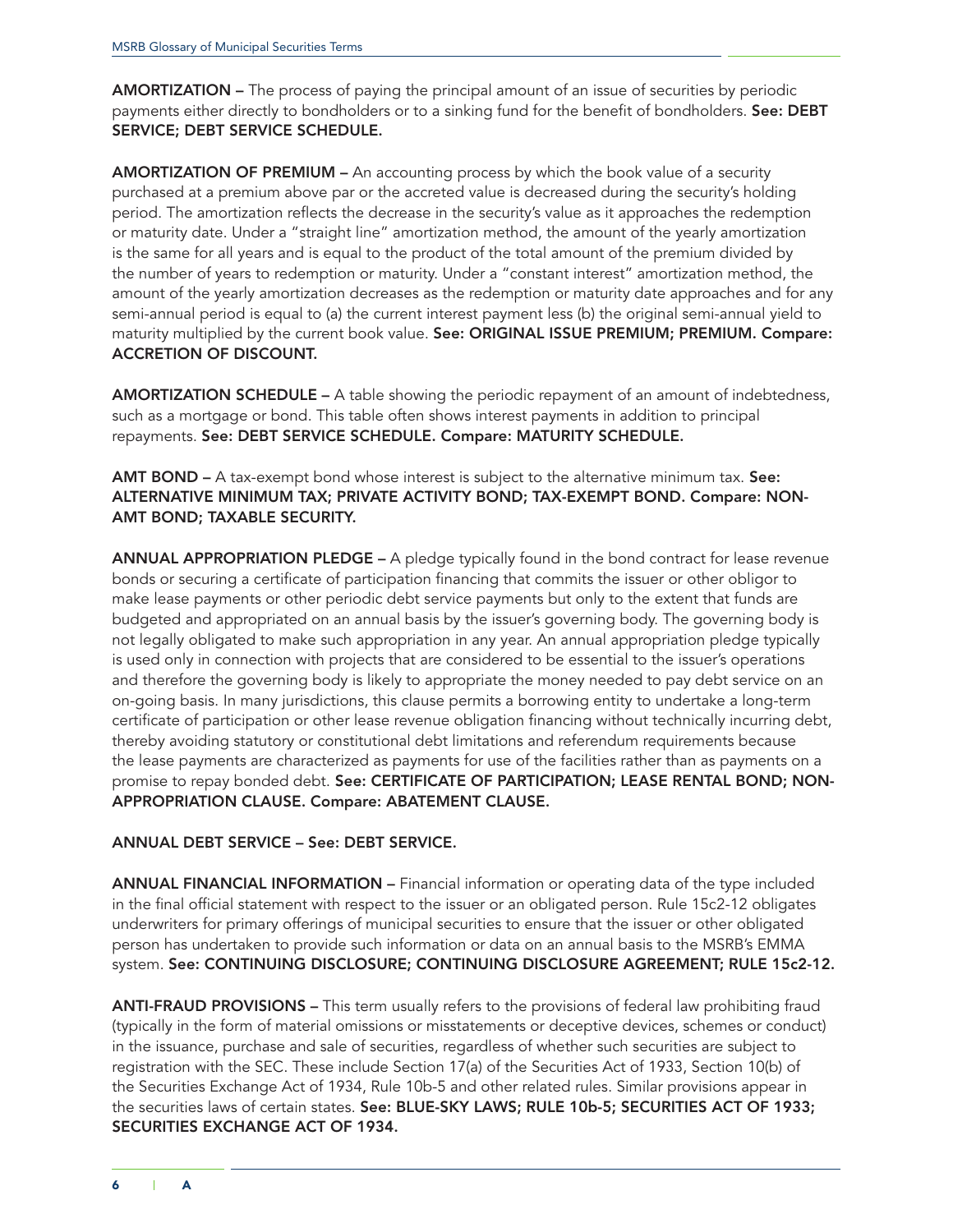# ANY-INTEREST-DATE CALL or REDEMPTION – See: REDEMPTION PROVISIONS.

# ANY TIME CALL or REDEMPTION – See: REDEMPTION PROVISIONS.

### APPROPRIATION CALL or REDEMPTION – See: REDEMPTION PROVISIONS.

# APPROVING OPINION – See: LEGAL OPINION.

ARBITRAGE – (1) With respect to the issuance of municipal securities, arbitrage usually refers to the difference between the interest paid on tax-exempt bonds and the interest earned by investing the proceeds of the tax-exempt bonds in higher-yielding taxable securities. Federal income tax laws generally restrict the ability to earn arbitrage in connection with tax-exempt bonds or other federally tax-advantaged bonds. See: ARBITRAGE REBATE; ARBITRAGE REBATE FUND; DIRECT PAY SUBSIDY BONDS; TAX CREDIT BONDS; TAX-EXEMPT BONDS; YIELD REDUCTION PAYMENT; YIELD RESTRICTION.

(2) Generally, transactions by which securities are bought and sold in different markets at the same time for the sake of the profit arising from a difference in prices in the two markets.

ARBITRAGE BONDS - Bonds initially issued on a tax-exempt or other federally tax-advantaged basis that are formally deemed by the Internal Revenue Service to violate federal arbitrage regulations. If the Internal Revenue Service finds that tax-exempt bonds are "arbitrage bonds," the interest becomes retroactively taxable and therefore is included in each bondholder's gross income for federal income tax purposes. However, the issuer and/or related parties may make payments to the IRS in return for the IRS not declaring the bonds taxable. Similarly, certain federal tax benefits are lost if other types of federally tax-advantaged bonds are found by the Internal Revenue Service to be "arbitrage bonds." See: ARBITRAGE. Compare: DIRECT PAY SUBSIDY BONDS; TAXABLE MUNICIPAL SECURITY; TAX CREDIT BONDS; TAX-EXEMPT BOND.

ARBITRAGE CERTIFICATE – A document executed by the issuer of tax-exempt or other federally taxadvantaged bonds at the time of initial issuance certifying as to various matters relating to compliance with federal income tax laws and regulations, including arbitrage rules. Conduit borrowers may also execute an arbitrage certificate. This term is often used interchangeably with "tax certificate." See: ARBITRAGE.

ARBITRAGE EARNINGS - Investment earnings on bond proceeds and certain related funds that exceed the bond yield. See: ARBITRAGE.

ARBITRAGE REBATE – A payment made by an issuer to the federal government in connection with an issue of tax-exempt or other federally tax-advantaged bonds. The payment represents the amount, if any, of arbitrage earnings on bond proceeds and certain other related funds, except for earnings that are not required to be rebated under limited exemptions provided under the Internal Revenue Code. An issuer generally is required to calculate, once every five years during the life of its bonds, whether or not an arbitrage rebate payment must be made. See: ARBITRAGE; ARBITRAGE EARNINGS; ARBITRAGE REBATE FUND.

ARBITRAGE REBATE FUND or ACCOUNT - A fund typically established under the bond contract for tax-exempt or other federally tax-advantaged bonds in which arbitrage earnings from investments in various funds and accounts holding bond proceeds are accumulated in order to make arbitrage rebate payments to the federal government under the Internal Revenue Code. See: ARBITRAGE EARNINGS; ARBITRAGE REBATE.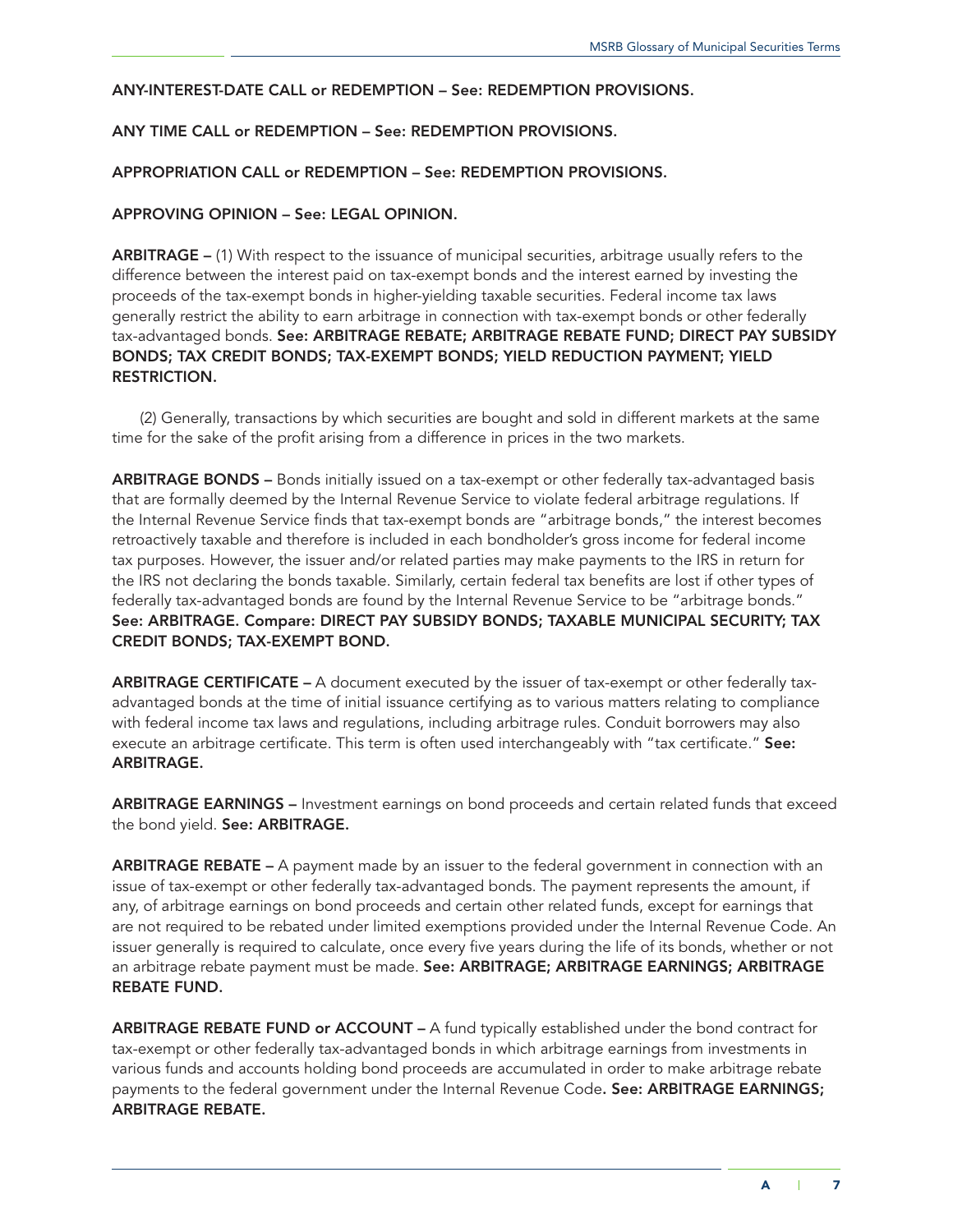ARBITRAGE TRADING ACCOUNT – An account used to engage in market transactions intended to earn arbitrage profits. See: ARBITRAGE.

# ARBITRAGE YIELD – See: BOND YIELD.

ARBITRATION – An alternative dispute resolution system.

"AS AGENT" TRADE - A securities transaction executed by a municipal securities dealer, acting as a broker, on behalf of and under the instruction of another party. The municipal securities dealer does not act in a principal capacity and may be compensated by a commission or fee (which must be disclosed to the party for whom it is acting) rather than by a mark-up. To function as a customer's agent, a municipal securities dealer must disclose or express willingness to disclose the identity of the other side of the transaction. See: AGENCY TRADE; CUSTOMER TRADE; INTER-DEALER TRADE. Compare: PRINCIPAL TRADE.

ASK PRICE – Price being sought for a security by the seller. Also called an offer.

ASK YIELD – The return an investor would receive on a security, typically a Treasury, if the investor paid the ask price.

ASSESSED VALUATION or ASSESSED VALUE – The appraised value of a property as set by a taxing authority for purposes of ad valorem taxation. The method of establishing assessed valuation varies from state to state. For example, in certain jurisdictions the assessed valuation is equal to the full or market value of the property; in other jurisdictions the assessed valuation is equal to a percentage of full or market value or is based on a base year market value, subject to limited permitted increases. See: AD VALOREM TAX; MILLAGE.

ASSESSMENT BOND – See: SPECIAL ASSESSMENT BOND.

ASSIGNMENT – The form imprinted on a certificated security that, when completed and signed by the registered owner, authorizes the transfer of the security into the name of a new owner. Assignments are often executed by the registered owner "in blank," with the name of the assignee filled in subsequently. See: CERTIFICATED SECURITY; REGISTERED BOND; TRANSFER. Compare: BOND POWER.

AUCTION AGENT – A financial institution responsible for conducting the Dutch auction used in connection with the periodic interest rate reset and remarketing of auction rate securities. See: AUCTION RATE SECURITIES; DUTCH AUCTION. Compare: PROGRAM DEALER; REMARKETING AGENT.

AUCTION MARKET – A market for securities, typically found on a national securities exchange, in which trading in a particular security is conducted at a particular electronic or physical venue. Historically, a physical venue would consist of a specific location with all qualified persons at that post able to bid or offer securities against orders via outcry. Compare: OVER-THE-COUNTER MARKET; TREASURY SECURITIES.

AUCTION RATE PREFERRED SECURITIES (ARPS) – Securities, in some cases issued by a taxexempt bond fund, as preferred shares earning periodic dividend payments based on a rate of return determined through a Dutch auction procedure. Investment earnings realized by the bond fund are applied first to pay dividends on ARPS before being allocated to holders of common shares of the bond fund. See: BOND FUND; DUTCH AUCTION. Compare: AUCTION RATE SECURITIES.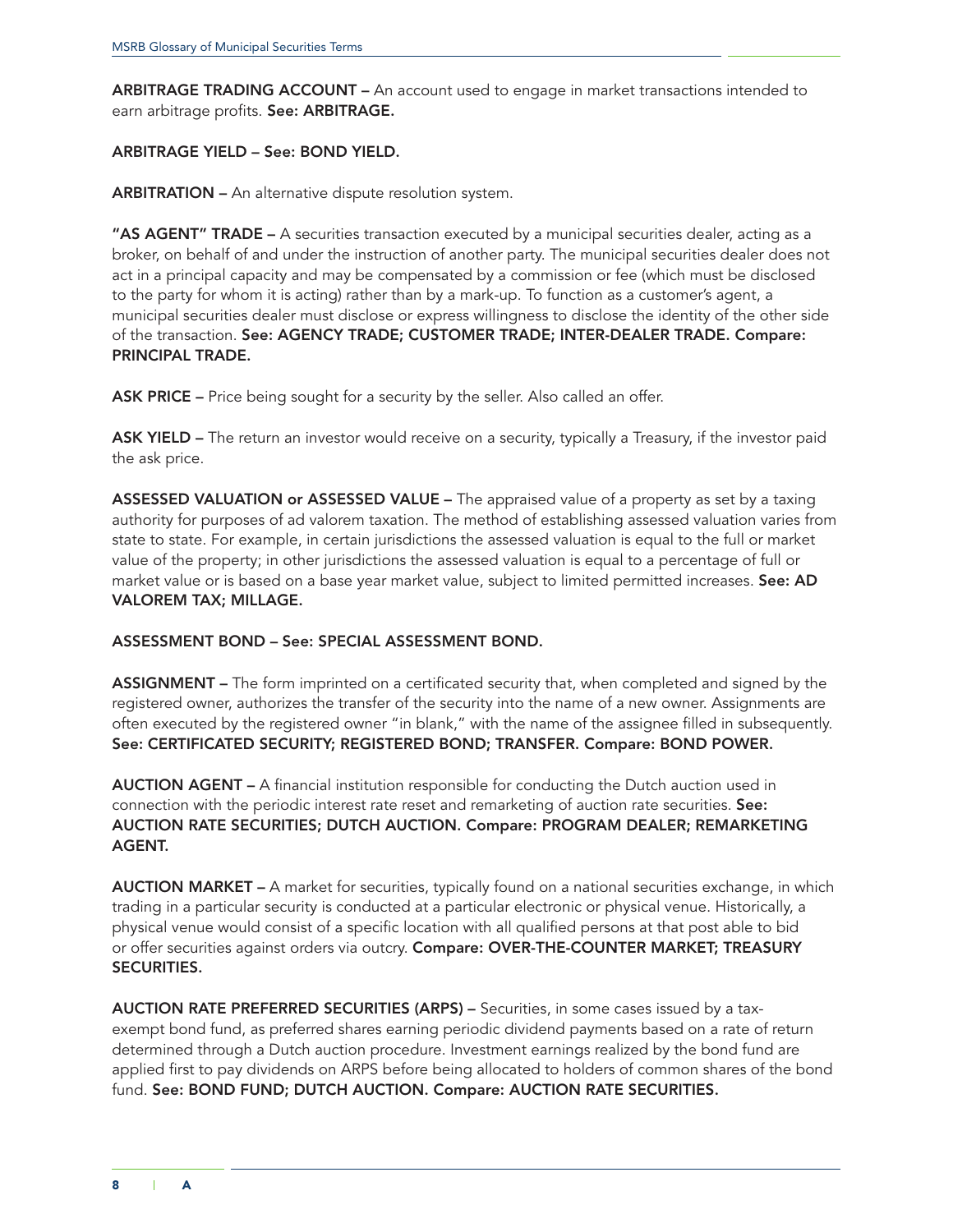AUCTION RATE SECURITIES - Variable rate bonds whose interest rate is reset periodically under the Dutch auction process. See: DUTCH AUCTION; VARIABLE RATE. Compare: AUCTION RATE PREFERRED SECURITIES.

AUDITED FINANCIAL STATEMENT – A financial statement that has been examined by an auditor and upon which the auditor has expressed or disclaimed an opinion. See: AUDIT REPORT; COMPREHENSIVE ANNUAL FINANCIAL REPORT. Compare: INTERIM PERIOD FINANCIAL STATEMENTS.

AUDIT REPORT – The report prepared by an auditor following its audit or investigation of an entity's financial position and results of operations for a given period of time. As a general rule, the report should include: (a) a statement of the scope of the audit; (b) explanatory comments concerning exceptions from generally accepted accounting principles and auditing standards; (c) expression or disclaimer of opinions; (d) explanatory comments concerning verification procedures; (e) financial statements and schedules; and (f) statistical tables, supplementary comments and recommendations. See: AUDITED FINANCIAL STATEMENT. Compare: INTERIM PERIOD FINANCIAL STATEMENTS.

AUTHENTICATION – A certification, usually by the trustee under a bond contract, appearing on a bond certificate attesting that the certificate is authentic.

AUTHORITY – A unit or agency of a government, or a separately established not-for-profit entity formed on behalf of a governmental entity, established to perform specialized functions. In some cases, authorities have the power to issue debt that is secured by the lease rental payments made by or other specified revenue of a governmental unit using the facilities constructed with bond proceeds. In other cases, authorities issue private activity bonds for the purpose of making the proceeds available to qualified private entities for use as permitted under the federal tax laws. Examples of such authorities include water and sewer, electric, health facilities, industrial development and housing finance authorities. An authority may function independently of other governmental units, or it may depend upon other units for its creation, funding or administrative oversight.

AUTHORIZED DENOMINATION – The par value at which a municipal security can be purchased as authorized by the bond contract. The bond contract typically provides that all purchases must be made in authorized denominations equal to the minimum denomination or in multiples of \$5,000 above such minimum denomination. However, in some cases where bonds have large minimum denominations, authorized denominations may be based on larger multiples, such as multiples of \$100,000. See: MINIMUM DENOMINATION.

#### AUTHORIZING ORDINANCE – See: AUTHORIZING RESOLUTION.

AUTHORIZING RESOLUTION – With respect to an issue of municipal securities, the document adopted by the issuer that implements its power to issue the securities. The legal grant of such authority may be found in the enabling provisions of the constitution, statutes, charters and ordinances applicable to the issuer. Adoption of an authorizing resolution by the issuer's governing body is a condition precedent to the issuance of the proposed securities. Typically, an issuer will be required to adopt a final "award" or "sale" resolution setting forth the specific terms of the offering. In certain jurisdictions, the governing body will act by means of an ordinance ("authorizing ordinance") rather than by resolution. See: BOND CONTRACT; BOND RESOLUTION; ORDINANCE; RESOLUTION. Compare: AWARD RESOLUTION; INDUCEMENT RESOLUTION; MASTER RESOLUTION; REIMBURSEMENT RESOLUTION.

AUTOMATED CUSTOMER ACCOUNT TRANSFER SERVICE (ACATS) – A service provided by National Securities Clearing Corporation used by financial institutions, including municipal securities dealers,

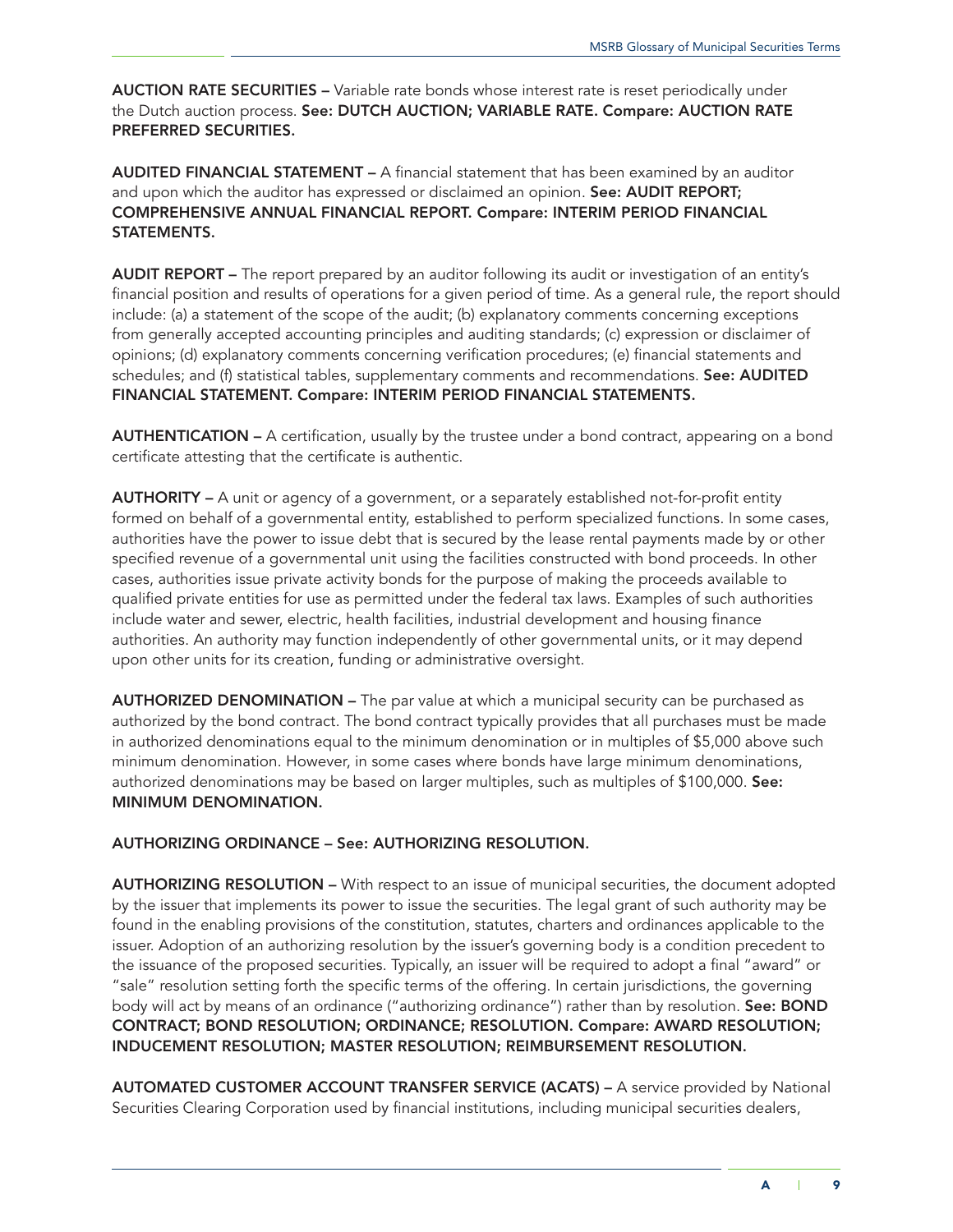to transfer customer accounts from one firm to another. See: NATIONAL SECURITIES CLEARING CORPORATION.

AVAILABLE REVENUES – The funds obligated for the payment of debt service and the making of other deposits required by the bond.

- *Gross Pledge or Gross Revenue Pledge* A pledge that all revenues received will be used for debt service prior to deductions for any other costs or expenses. Many bond contracts with gross revenue pledges have provisions permitting the bond trustee to use gross revenues to pay operating expenses prior to debt service.
- *Net Pledge or Net Revenue Pledge* A pledge that revenues less deductions for specified costs and expenses will be used for payment of debt service.

# See: NET REVENUES.

#### AVERAGE ANNUAL DEBT SERVICE – See: DEBT SERVICE.

AVERAGE COUPON – A calculation of the total interest cost for a bond issue expressed as a percentage. The average coupon is equal to the total interest payments of an issue divided by bond year dollars.

AVERAGE LIFE – With respect to an issue of bonds, the weighted period of time required to repay half of the issue through scheduled principal payments (e.g., maturity, sinking fund redemption, etc.). The average life, also referred to as the "weighted average life" or "weighted average maturity" or "WAM," is a reflection of the rapidity with which the principal of an issue is expected to be paid. Under one commonly used calculation method, average life is equal to the total bond years divided by the total number of bonds (one bond equals \$1,000 par amount, regardless of actual denomination). Note that this computation method does not take into account the time value of the principal amounts. The formula for this computation is:

|                                                                                                             | <b>Total Bond Years</b><br>Average life<br>$=$<br>Number of Bonds |                  |                                                    |  |  |  |  |  |
|-------------------------------------------------------------------------------------------------------------|-------------------------------------------------------------------|------------------|----------------------------------------------------|--|--|--|--|--|
| EXAMPLE:                                                                                                    |                                                                   |                  |                                                    |  |  |  |  |  |
| For each maturity, bond years = amount maturing in that year X number of years from<br>closing to maturity. |                                                                   |                  |                                                    |  |  |  |  |  |
|                                                                                                             | <b>PERIOD</b>                                                     | <b>PRINCIPAL</b> | <b>BOND YEARS</b>                                  |  |  |  |  |  |
|                                                                                                             |                                                                   | 2,000,000        | 2,000,000                                          |  |  |  |  |  |
|                                                                                                             | 2                                                                 | 4,000,000        | 8,000,000                                          |  |  |  |  |  |
|                                                                                                             | 3                                                                 | 6,000,000        | 18,000,000                                         |  |  |  |  |  |
|                                                                                                             |                                                                   | 12,000,000       | 28,000,000                                         |  |  |  |  |  |
|                                                                                                             |                                                                   |                  | Average Life = 28,000,000/12,000,000 = 2.333 years |  |  |  |  |  |

See: BOND YEAR; EXPECTED AVERAGE LIFE; PLANNED AMORTIZATION CLASS BOND; SINKER; SPEED.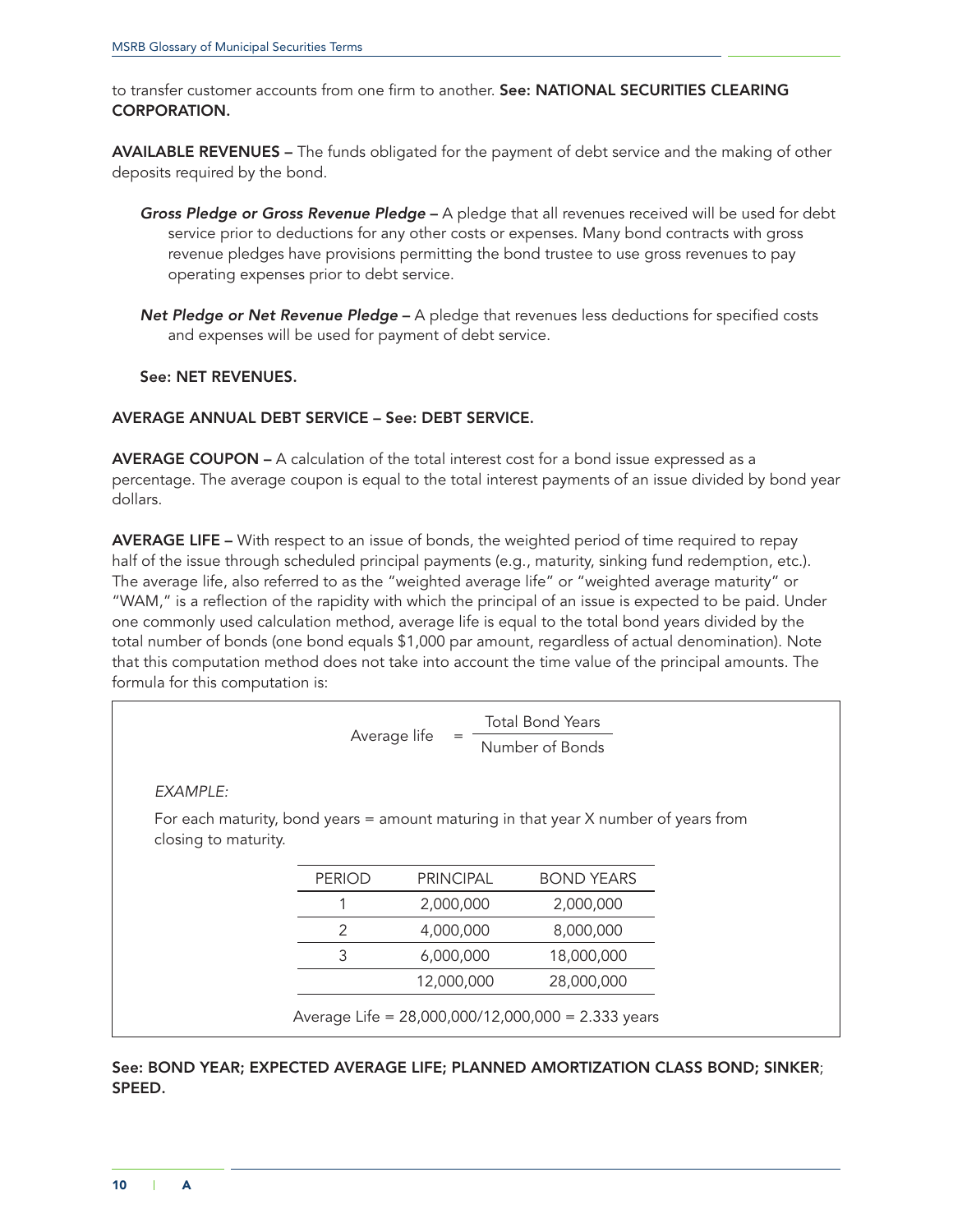AWARD – The official acceptance by the issuer of a bid or offer to purchase a new issue of municipal securities by an underwriter. The date of the award is generally considered the "sale date" of an issue. See: BID; BOND PURCHASE AGREEMENT; FORMAL AWARD. Compare: VERBAL AWARD.

AWARD RESOLUTION – With respect to a new issue of municipal securities, the issuer's resolution, sometimes referred to as the "sale resolution," authorizing the sale of the securities and approving the specific terms of the offering. See: BOND RESOLUTION; RESOLUTION; SERIES RESOLUTION. Compare: AUTHORIZING RESOLUTION.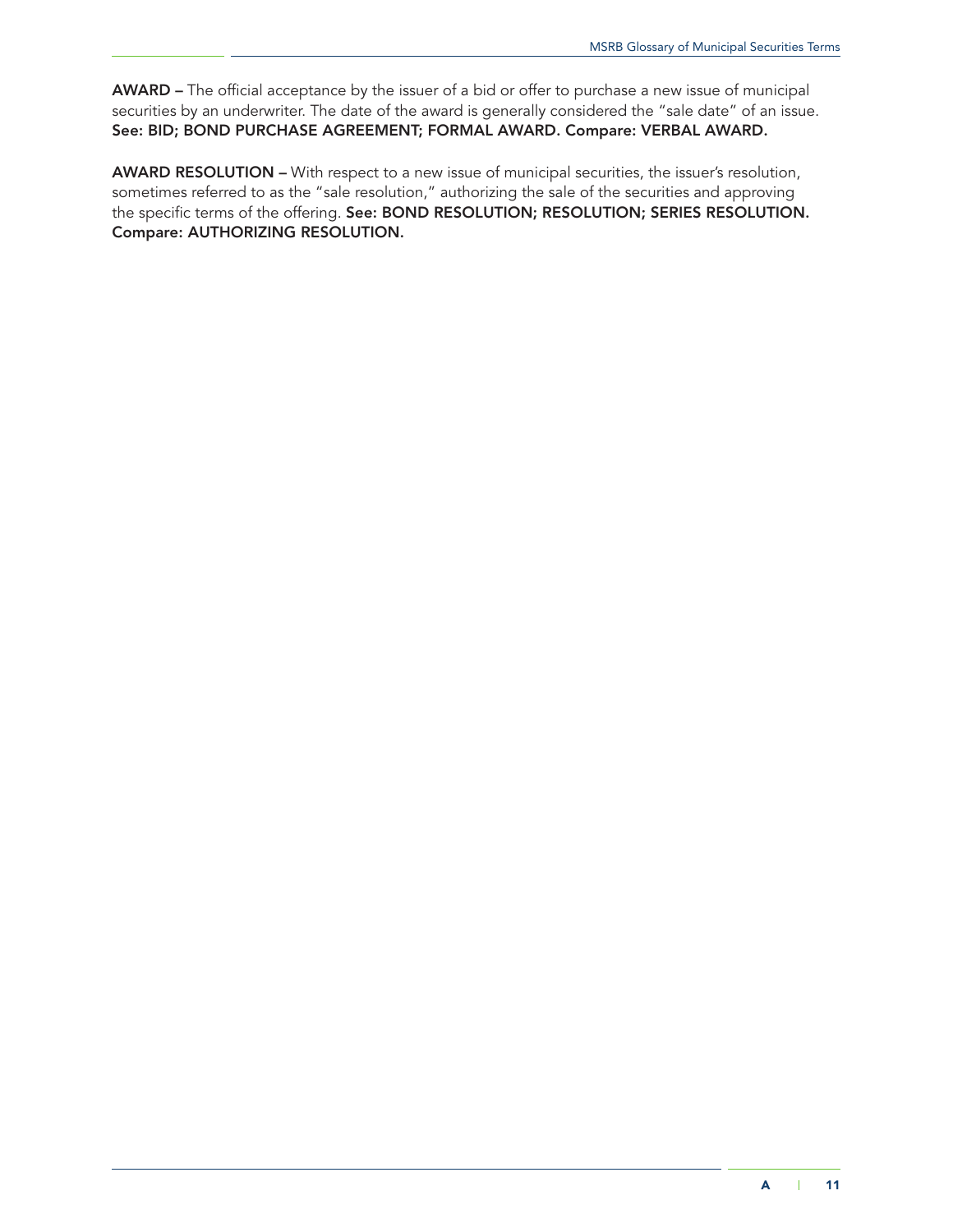<span id="page-15-0"></span>

**BACK-END LOAD –** A sales charge or commission payable by an investor at the time of redemption of a municipal fund security. This charge is considered contingent because the amount of such charge typically will be reduced the longer the investor holds its investment and often will be eliminated after a specified period of time. See: LOAD; MUNICIPAL FUND SECURITY. Compare: FRONT-END LOAD.

BAD MONEY or BAD USE – Limitations imposed by the Internal Revenue Code that restrict the amount of bond proceeds that may be used for non-qualifying activities, generally 10 percent for governmental bonds and 5 percent for private activity bonds.

**BALANCE ORDER –** An instruction, generated by a registered clearing agency operating a system for the comparison and netting of inter-dealer transactions, that reflects an obligation of a municipal securities dealer to deliver securities to (a "deliver balance order" or "DBO"), or receive securities from (a "receive balance order" or "RBO"), another municipal securities dealer. Compare: NETTING.

**BALLOON MATURITY** – A maturity within a serial issue of securities (usually the last maturity) that contains a disproportionately large percentage of the principal amount of the issue. The payment of the balloon may be contingent upon or presume some form of refinancing or other event. See: SERIAL BONDS. Compare: BULLET; TERM BONDS.

BALLOON PAYMENT – The principal payment on a balloon maturity. See: BALLOON MATURITY.

BANK DEALER - A bank or separately identifiable department or division of a bank engaged in the business of effecting municipal securities transactions. Bank dealers must be registered with the SEC and the MSRB. See: DEALER; MUNICIPAL SECURITIES DEALER.

**BANK ELIGIBLE SECURITIES** – Securities in which banks are permitted to invest under federal banking and securities laws.

BANK LOAN – See: DIRECT LOAN.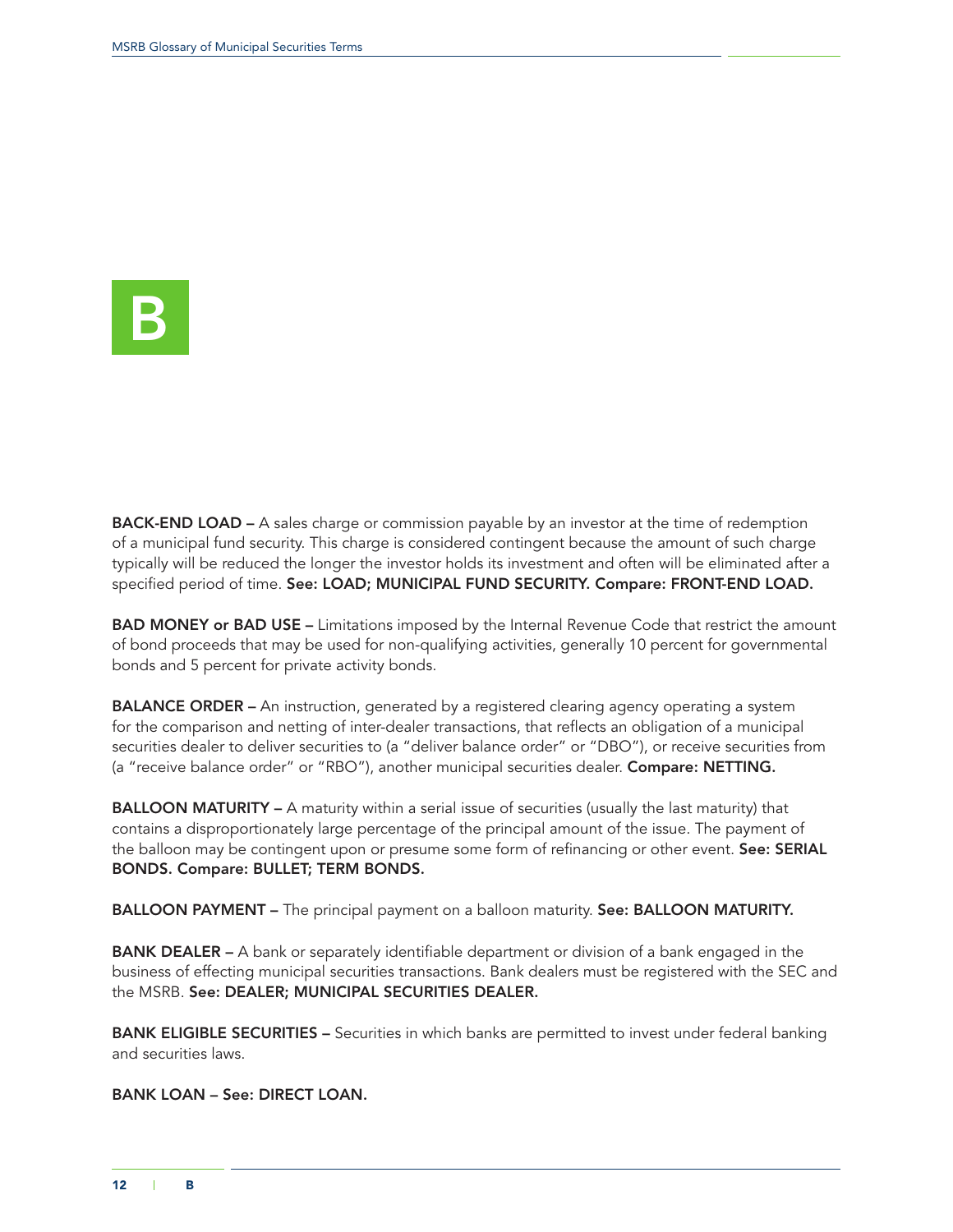BANK QUALIFIED (BQ) - Designation given to a public purpose bond offering by the issuer if it reasonably expects to issue in the calendar year of such offering no more than \$10 million (\$30 million for bonds issued in 2009-2010) of bonds of the type required to be included in making such calculation under the Internal Revenue Code. When purchased by a commercial bank for its portfolio, the bank may deduct a portion of the interest cost of carry for the position. A bond that is bank qualified is also known as a "qualified tax-exempt obligation."

#### BASIS – See: BASIS PRICE.

**BASIS POINT (BP)** – .01 or 1/100 of 1 percent of yield. Smallest measure used in quoting yields on bonds or notes. For example, if a yield increases from 3.00 percent to 3.01 percent, the difference is referred to as a one basis point increase. Often a basis point is referred to as a "bp."

BASIS PRICE – A price of a security expressed in terms of the yield or percentage of return to be realized by the purchaser. Sometimes referred to as the security's basis or its yield price. Compare: DOLLAR PRICE.

BEARER BOND - A bond that is presumed to be owned by the person who holds it. Since 1983, taxexempt and other federally tax-advantaged bonds may not be issued in bearer form, with the exception of obligations maturing in one year or less or obligations of a type not generally offered to the public. Compare: REGISTERED BOND.

**BENCHMARK - A** reference point against which an interest rate, an index or a peer group of bond prices or other values is measured.

BENEFICIAL OWNER – The person to whom the benefits of ownership of given securities accrue, even though the securities might be held by, or in the name of, another person or held in an account over which another person has investment discretion. Typically, a securities firm might hold securities in "street name" at a securities depository with the beneficial owners of the securities only designated on the firm's records. Compare: BONDHOLDER.

BENEFITED PROPERTIES – Properties located within a specified area (e.g., local improvement district) that receive a direct benefit from the construction of local improvements such as water lines, sewer pipes, street improvements or sidewalks. Owners of benefited properties are typically assessed a share of the cost of the improvements based on a formula that measures the relative benefit to each benefited property. Such assessments are typically repaid over time and may secure the repayment of special assessment bonds issued by local governments to fund the cost of the improvements. See: SPECIAL ASSESSMENT; SPECIAL ASSESSMENT BOND.

BID – A bona fide offer to purchase securities at a specified price and yield. In a competitive bid underwriting for a primary offering of municipal securities, a potential underwriter specifies the interest rate(s) for each maturity and the purchase price in its bid to purchase the issue. In the secondary market, a bid may be placed with a broker's broker, on an alternative trading system or through other venues. The purchase price is usually stated in terms of par, par plus a premium or par minus a discount. See: AWARD; COMPETITIVE SALE. Compare: OFFER; QUALIFIED BID.

# BID-ASK SPREAD or BID-ASK – See: SPREAD.

BIDDING LIMITATIONS – The restrictions established by the issuer in the notice of sale for a competitive bid underwriting on the terms of bids submitted by prospective underwriters. Such restrictions might include: maximum range of permissible interest rates; the number of different interest rates permitted; a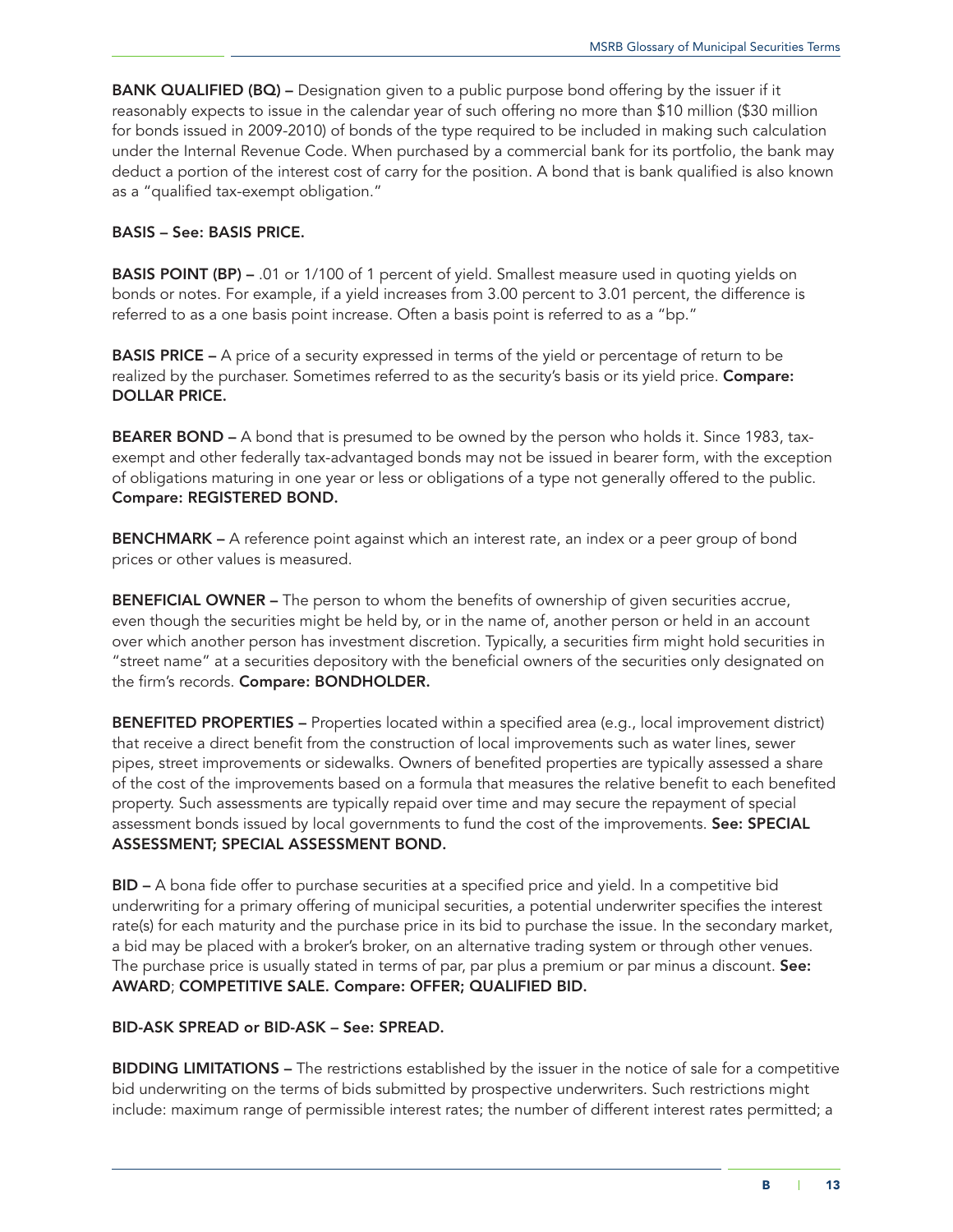particular interest rate structure (such as ascending coupons only, no zero-coupon bonds, etc.); and the amount of any permitted discount or premium. See: COMPETITIVE SALE; NOTICE OF SALE.

### BIDDING SYNDICATE – See: SYNDICATE.

BID FORM – A document, often included with the notice of sale for a competitive bid underwriting, to be completed by underwriters submitting a bid on a new issue of municipal securities to be sold at a competitive sale. A bidding underwriter will state on the bid form its proposed interest rate(s) on the issue and the price it would be willing to pay for the new issue (subject to any conditions stated by the issuer in the notice of sale). See: BIDDING LIMITATIONS; COMPETITIVE SALE; NOTICE OF SALE.

BID LIST – Inventory of bonds distributed by a holder or municipal securities dealer in order to obtain bids.

# BID-OFFER SPREAD – See: SPREAD.

BID WANTED – The process by which an investor or municipal securities dealer actively solicits bids on a position of securities from the marketplace. Compare: OFFER WANTED.

# BIG BOY LETTER – See: INVESTOR LETTER.

#### BILL – See: TREASURY SECURITIES.

BLIND POOL – A reference to any program under which bonds are issued to finance projects not yet identified at the date of issue.

BLUE-SKY LAWS - A colloquial term for state securities laws derived from a statement that such laws were directed at unethical promoters who "would sell building lots in the blue sky." Although these laws vary from state to state, most contain provisions concerning (a) prohibitions against fraud, (b) regulation of broker-dealers and investment advisors doing business in the state, and (c) registration of securities. Municipal securities are generally exempt from state securities registration requirements, although municipal securities dealers selling them are subject to many states' registration and regulatory requirements. See: BLUE-SKY MEMORANDUM. Compare: LEGAL INVESTMENT SURVEY.

BLUE-SKY MEMORANDUM – A memorandum typically prepared by underwriter's counsel describing the treatment of a particular new issue of municipal securities under the blue-sky laws of the various states. See: BLUE-SKY LAWS. Compare: LEGAL INVESTMENT SURVEY.

BOND – (1) The written evidence of debt, which upon presentation entitles the bondholder or owner to a fixed sum of money plus interest. The debt bears a stated rate(s) of interest or states a formula for determining that rate and matures on a date certain. (2) For purposes of computations made on a "per bond" basis, a \$1,000 increment of a security (no matter what the actual denominations are) (e.g. 10 bonds refers to a \$10,000 investment). (3) Generally refers to debt securities with a maturity of greater than the short-term range. See: MUNICIPAL SECURITIES.

#### BOND ANTICIPATION NOTE (BAN) – See: NOTE – Bond anticipation notes.

BOND BANK – Agency or instrumentality created in certain states to buy issues of bonds directly from municipalities or other local governmental entities. The purchases are financed by the issuance of bonds by the bond bank. Bond banks frequently provide low-cost financing for local governments.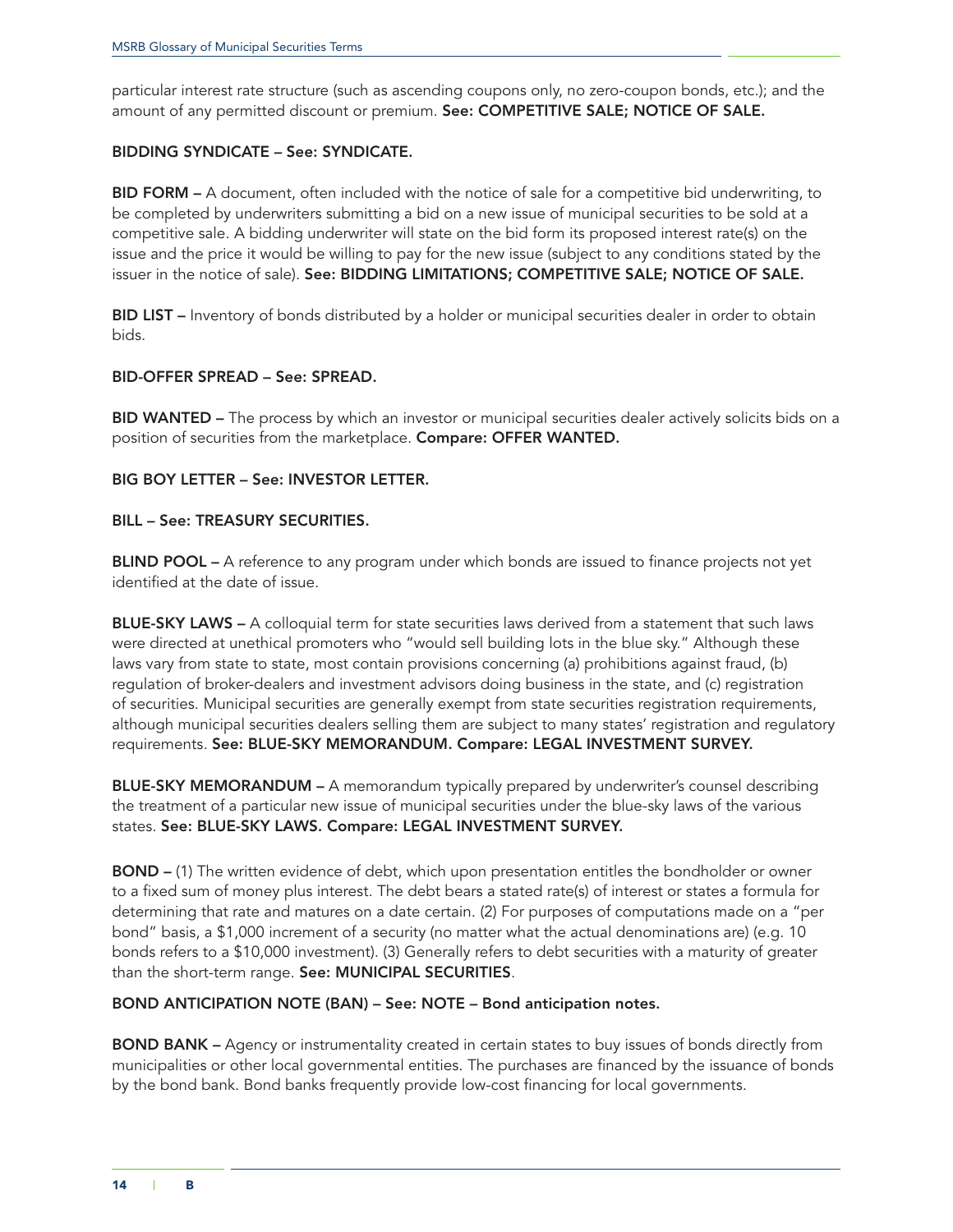BOND CONTRACT - An agreement outlining the obligations of the issuer with respect to the issuance and repayment of bonds. The terms of the agreement may be determined by reference to specified documents associated with the bond issue. Typically, the bond resolution and/or trust indenture, together with any other security agreements, constitute parts of the contract, as do those laws in force at the time of issuance. The documents that form the bond contract vary according to the terms of each issue. See: BOND RESOLUTION; TRUST INDENTURE.

BOND COUNSEL – An attorney or law firm retained, typically by the issuer, to give the traditional bond counsel opinion. Such opinion customarily opines that the bonds have been validly issued and, if tax exemption is intended, that the bonds are tax-exempt bonds. The opinion also may address related matters, such as state or local tax exemption and the enforceability of certain security provisions. Typically, bond counsel may prepare, or review and advise the issuer regarding, authorizing resolutions, bond contracts, official statements, validation proceedings and litigation. See: LEGAL OPINION. Compare: DISCLOSURE COUNSEL; SPECIAL TAX COUNSEL; UNDERWRITER'S COUNSEL.

# BOND COUNSEL OPINION – See: LEGAL OPINION.

# BOND COVENANT – See: COVENANT.

BONDED DEBT – The portion of an issuer's total tax-supported debt represented by outstanding bonds. Bonded debt can be calculated in several manners:

- *Direct Debt or Gross Bonded Debt* The sum of the total bonded debt and any short-term debt of the issuer. Direct debt may be incurred in the issuer's own name or assumed through the annexation of territory or consolidation with another governmental unit.
- *Net Direct Debt or Net Bonded Debt* Direct debt less sinking fund accumulations and all selfsupporting debt.
- *Overall Debt or Total Overall Debt or Total Direct and Overlapping Debt* Total direct debt plus the issuer's applicable share of the total debt of all overlapping jurisdictions.
- *Net Overall Debt or Total Direct and Overlapping Debt* Net direct debt plus the issuer's applicable share of the net debt of all overlapping jurisdictions.
- *Overlapping Debt* The issuer's proportionate share of the debt of other local governmental units that either overlap it (the issuer is located either wholly or partly within the geographic limits of the other units) or underlie it (the other units are located within the geographic limits of the issuer). The debt is generally apportioned based upon relative assessed values.

#### See: DEBT RATIOS; TAX-SUPPORTED DEBT.

#### BOND ELECTION – See: BOND REFERENDUM.

**BOND EQUIVALENT YIELD -** The return on a discounted security figured on a basis that permits comparison with interest-bearing securities. For a short-term (under six months) discounted security, the bond equivalent yield is an annualized rate of return. For a longer term discounted security, the bond equivalent yield is determined by a computation that adjusts for the absence of periodic payments over the life of the security. See: DISCOUNTED SECURITY.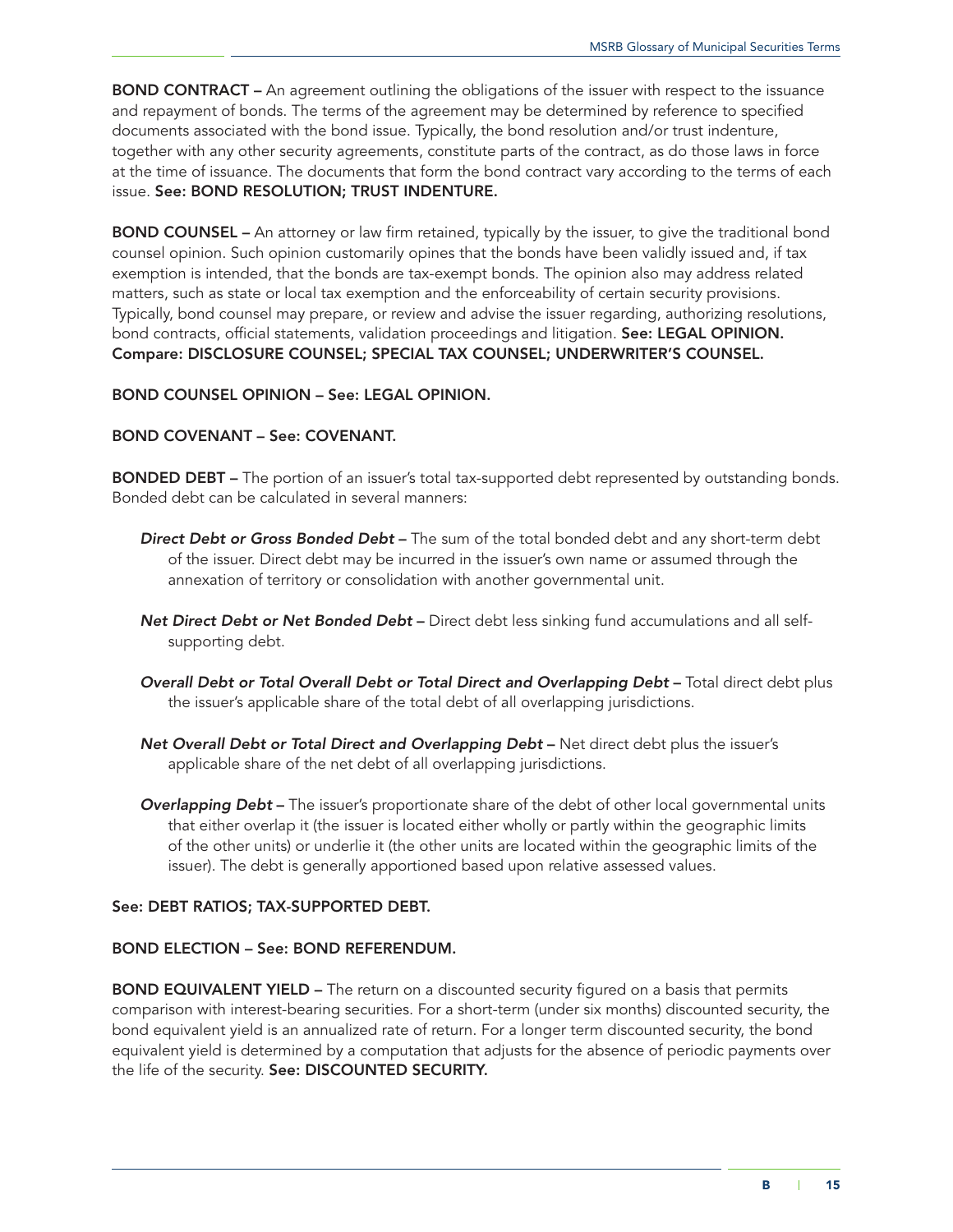**BOND EXCHANGE TRADED FUND (BOND ETF)** – An equity security that invests in debt securities. While bond ETFs may invest in municipal securities, such bond ETFs are not themselves considered municipal securities. See: EXCHANGE TRADED FUND.

BOND FISCAL YEAR – The 12-month accounting period, established under some bond contracts, used in connection with an issue of bonds. Principal and interest payments are scheduled in accordance with the bond fiscal year. The bond fiscal year may not necessarily coincide with the issuer's own fiscal year and may be established in order to take full advantage of the scheduled cash flow of projected pledged revenues. Compare: FISCAL YEAR.

BOND FUND – A colloquial term for an investment company that invests in debt securities. In the case of a tax-exempt bond fund, the investment company holds a diversified portfolio of municipal securities and units or shares in the investment company are sold to investors.

# BOND FUTURES – See: FUTURES CONTRACT.

**BONDHOLDER OR BONDOWNER -** The person or entity having a true and legal ownership interest in a municipal bond. In the case of book-entry only bonds, the beneficial owner will often be treated as the bondholder in connection with certain key rights under the bond contract. See: BENEFICIAL OWNER; BOOK-ENTRY ONLY (BEO).

BOND INSURANCE – A guarantee by a bond insurer of the payment of the principal of and interest on municipal bonds as they become due should the issuer or obligated person fail to make required payments. Bond insurance typically is acquired in conjunction with a new issue of municipal securities, although insurance also is available for outstanding bonds trading in the secondary market. In the case of insurance obtained at the time of issuance, the issuer of the policy typically is provided extensive rights under the bond contract to control remedies in the event of a default. See: BOND INSURER; CREDIT ENHANCEMENT; CREDIT FACILITY; SECONDARY INSURANCE; SURETY BOND.

**BOND INSURER -** An insurance company or consortium of insurance companies that issues bond insurance policies to guarantee the payment of principal of and/or interest on bonds. See: BOND INSURANCE.

#### BOND ORDINANCE – See: BOND RESOLUTION.

BOND POWER – A separate document attached to a certificated registered security that is used in lieu of an assignment form to authorize the transfer of the security. As is the case with an assignment, bond powers are often executed by the registered owner "in blank." See: REGISTERED BOND; TRANSFER. Compare: ASSIGNMENT.

#### BOND PREMIUM – See: ORIGINAL ISSUE PREMIUM.

**BOND PROCEEDS** – The money paid to the issuer by the purchaser or underwriter of a new issue of municipal securities. These funds are used to finance the project or other purpose for which the securities were issued and to pay certain costs of issuance as may be provided in the bond contract or bond purchase agreement. See: NET PROCEEDS.

BOND PURCHASE AGREEMENT (BPA) – The contract between the underwriter and the issuer setting forth the final terms, prices and conditions upon which the underwriter purchases a new issue of municipal securities. A conduit borrower also is frequently a party to the bond purchase agreement in a conduit financing. The bond purchase agreement is sometimes referred to as the "purchase contract." See: NEGOTIATED SALE; FORMAL AWARD. Compare: VERBAL AWARD.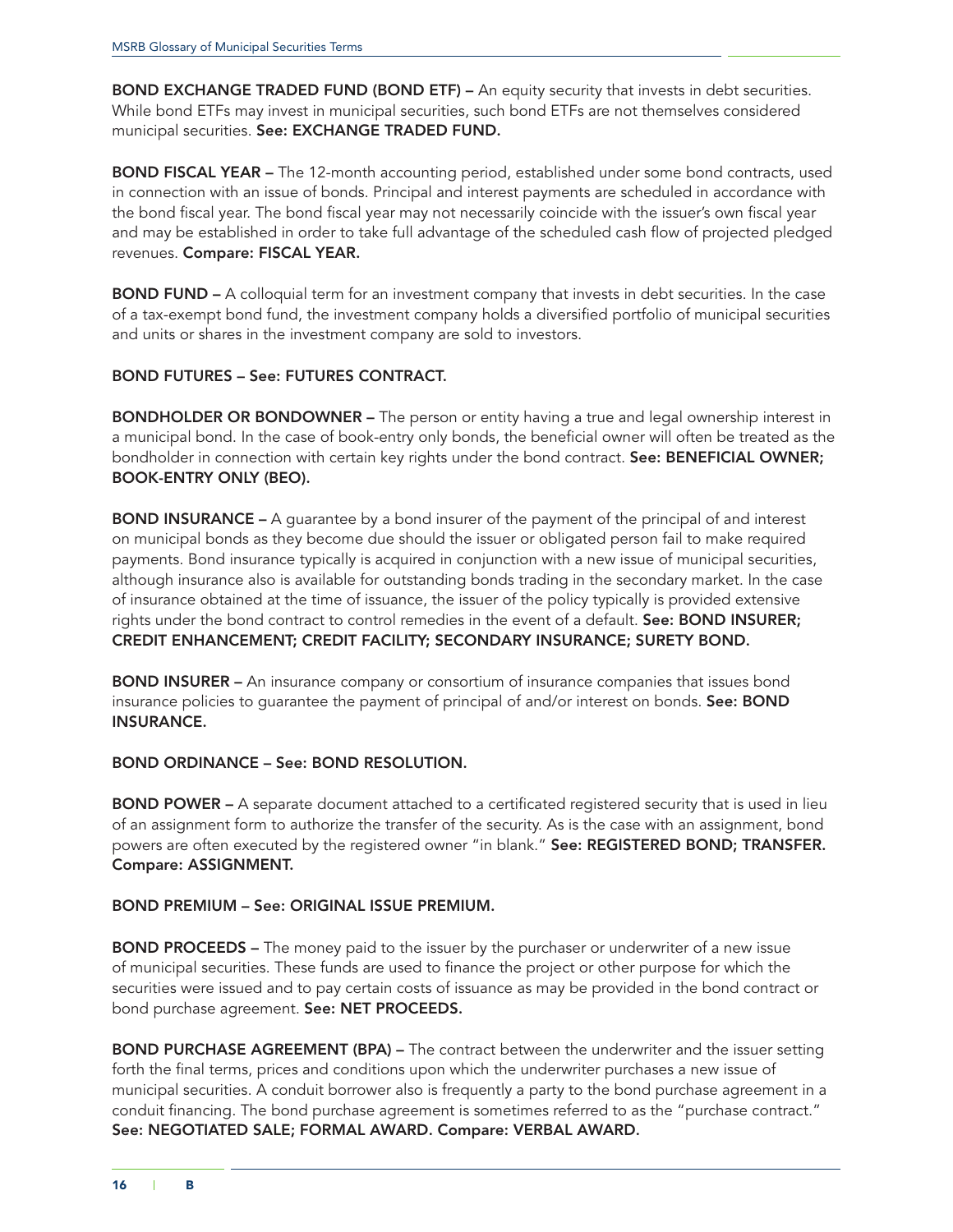**BOND REFERENDUM –** A process whereby the voters of a governmental unit are given the opportunity to approve or disapprove a proposed new issue of municipal securities. An election is most commonly required in connection with general obligation or full faith and credit bonds. Requirements for voter approval may be imposed by state constitution, statute or local ordinance.

BOND REGISTER – A record, kept by a transfer agent or registrar on behalf of the issuer, that lists the names and addresses of the holders of registered bonds. See: BONDHOLDER; REGISTERED BOND; REGISTRAR; TRANSFER AGENT.

BOND RESOLUTION – The document or documents in which the issuer authorizes the issuance and sale of municipal securities. Issuance of the securities is usually approved in the authorizing resolution, and sale is usually authorized in a separate document known as the "sale" or "award" resolution. All such resolutions, read together, constitute the bond resolution, which describes the nature of the obligation, the issuer's duties to the bondholders and the issuer's rights with respect to the obligations and the security for the obligations. In certain jurisdictions, the governing body will act by means of an ordinance ("bond ordinance") rather than by resolution. See: AUTHORIZING RESOLUTION; AWARD RESOLUTION; BOND CONTRACT; MASTER RESOLUTION; ORDINANCE; RESOLUTION. Compare: INDENTURE.

# BOND SWAP – See: SWAP.

BOND TRANSCRIPT - All legal and financial documents, including bond counsel's legal opinion and other opinions, associated with the offering of a new issue of municipal securities.

**BOND YEAR –** A unit of \$1,000 of debt outstanding for one year. The number of bond years in an issue is equal to the product of the number of bonds (with one bond equal to \$1,000 regardless of actual authorized denominations) and the number of years from the dated date (or other stated date) to the stated maturity. The total number of bond years is used in calculating the average life of an issue and its net interest cost. Computations are often made of bond years for each maturity or for each coupon rate, as well as total bond years for an entire issue. See: AVERAGE LIFE; NET INTEREST COST.

**BOND YEAR DOLLARS –** An amount equal to the number of bond years in an issue multiplied by \$1,000.

BOND YIELD – The semi-annual discount rate that equates the principal and interest payments to the original issue proceeds. See: YIELD.

BOOK-ENTRY CLEARANCE – A system for the transfer of ownership of securities through entries on the records of a centralized agency. The centralized agency holds securities on behalf of their owners; when the securities are sold, ownership is transferred by bookkeeping entry from the seller to the purchaser. For municipal securities, book-entry clearance is currently made available through a depository trust and clearing corporation, which holds immobilized securities and acts on behalf of its participants. See: BOOK-ENTRY ONLY; DEPOSITORY TRUST AND CLEARING CORPORATION (DTCC).

BOOK-ENTRY ONLY (BEO) or BOOK-ENTRY SECURITY – A security that is not available to purchasers in physical form. Municipal securities are typically held in the form of a single, global certificate. Ownership interests of, and transfers of ownership by, investors are reflected solely by appropriate books and records entries of the depository. Most municipal securities are in book-entry only form. See: GLOBAL CERTIFICATE. Compare: CERTIFICATED SECURITY.

BOOKRUNNING MANAGER – See: MANAGER.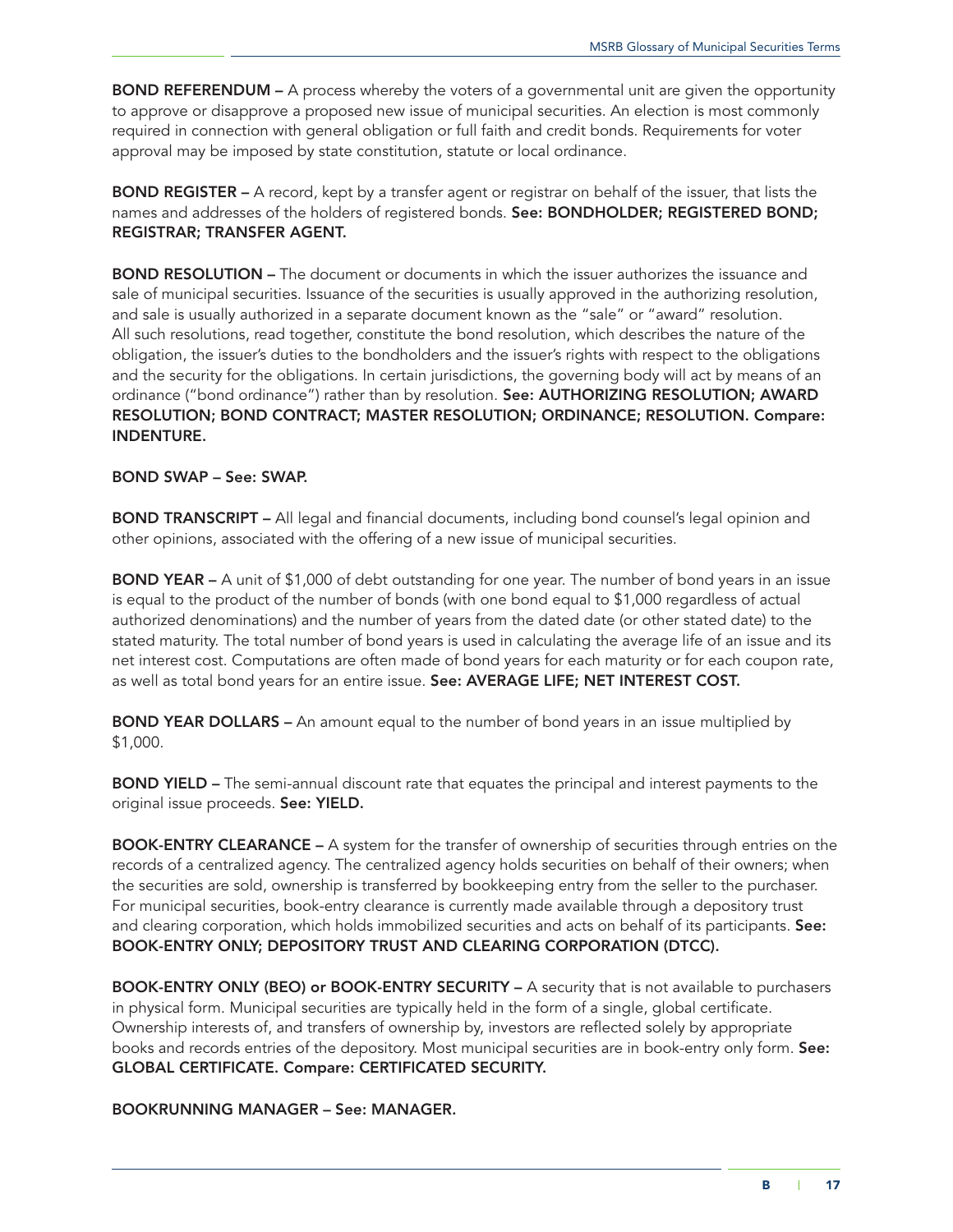BOOK VALUE – The value at which a security is carried on the financial records of its owner. This value may be the original cost of acquisition of the security or original cost adjusted by amortization of a premium or accretion of a discount. The book value may differ from the security's current market value. Compare: MARKET VALUE.

BRACKET – Groupings of underwriters determined by underwriting liabilities of each firm in a syndicate. Tombstone advertising is normally in bracket order, with each firm appearing alphabetically within a given bracket.

BROKER – (1) A person or firm that is engaged in the business of effecting securities transactions for the account of others. A broker engaged in the business of effecting such transactions in municipal securities is known as a "municipal securities broker." Broker is defined in the Securities Exchange Act of 1934.

(2) Commonly used to refer to a registered representative or a municipal securities representative who interacts directly with a customer.

# See: BROKER-DEALER. Compare: BROKER'S BROKER; DEALER.

BROKER-DEALER – A general term for a securities firm that is engaged in both buying and selling securities for customers (i.e., agency or riskless principal trades) and/or for its own account (i.e., principal trades). See: BROKER; DEALER. Compare: BROKER'S BROKER; BANK DEALER.

BROKER'S BROKER - A dealer or a separately operated and supervised division or unit of a dealer that principally effects transactions for other dealers or that holds itself out as a broker's broker. A broker's broker engaged in the business of effecting transactions in municipal securities is known as a "municipal securities broker's broker" or, colloquially, a "voicebroker." See: BROKER; MUNICIPAL SECURITIES BROKER.

BUILD AMERICA BONDS (BABs) – Taxable municipal securities issued through December 31, 2010 under the American Recovery and Reinvestment Act of 2009 (ARRA). BABs may be direct pay subsidy bonds or tax credit bonds. See: DIRECT PAY SUBSIDY BONDS; TAX CREDIT BONDS.

**BULLET** – A long-term maturity that has no amortization of principal prior to maturity. **Compare:** BALLOON MATURITY; SERIAL BONDS; TERM BONDS.

BUY-IN – See: CLOSE-OUT.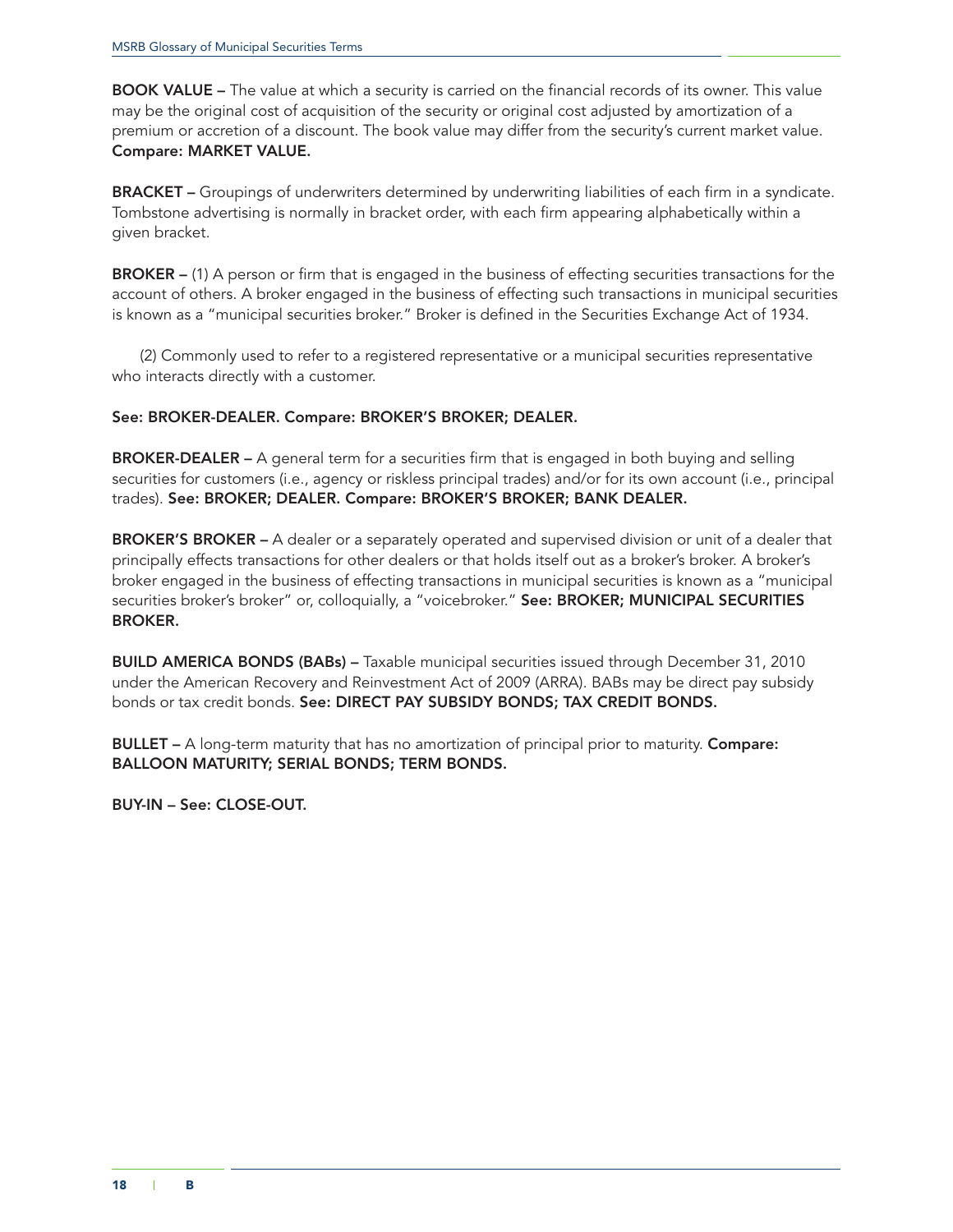<span id="page-22-0"></span>

# CALAMITY CALL – See: CATASTROPHE CALL.

CALENDAR – Colloquial term for a list of new municipal securities issues scheduled to come to market in the near future. Compare: VISIBLE SUPPLY.

# CALL – See: REDEMPTION.

CALLABLE BOND – A bond that the issuer is permitted to redeem before the stated maturity at a specified price, usually at or above par, by giving notice of redemption in a manner specified in the bond contract. In the case of zero coupon bonds, the call will be effected at equal to or greater than the compounded accreted value. See: REDEMPTION; REDEMPTION PROVISIONS. Compare: NON-CALLABLE BOND.

CALL DATE – The date on which bonds may be called for redemption as specified by the bond contract. See: REDEMPTION; REDEMPTION PROVISIONS.

# CALL FEATURES – See: REDEMPTION PROVISIONS.

CALL PRICE – The price, as established in the bond contract, at which securities will be redeemed, if called. The call price is generally at or above par (or the compound accreted value in the case of zero coupon and some deeply-discounted original issue discount securities) and is stated as a percentage of the principal amount called. See: PREMIUM CALL PRICE; REDEMPTION PREMIUM; REDEMPTION PROVISIONS.

CALL PROTECTION – The aspects of the redemption provisions of an issue of callable bonds that partially protect an investor against an issuer's prepayment of the bonds prior to maturity or act as a disincentive to the issuer's exercise of its call privileges. These features may include restrictions on an issuer's right to call bonds for a period of time after issuance (for example, an issue that cannot be called for ten years after its issuance is said to have "ten years of call protection" or "ten-year no-call") or requirements that an issuer pay a premium call price for bonds called within a certain period of time after issuance. See: PREMIUM CALL PRICE; REDEMPTION PROVISIONS.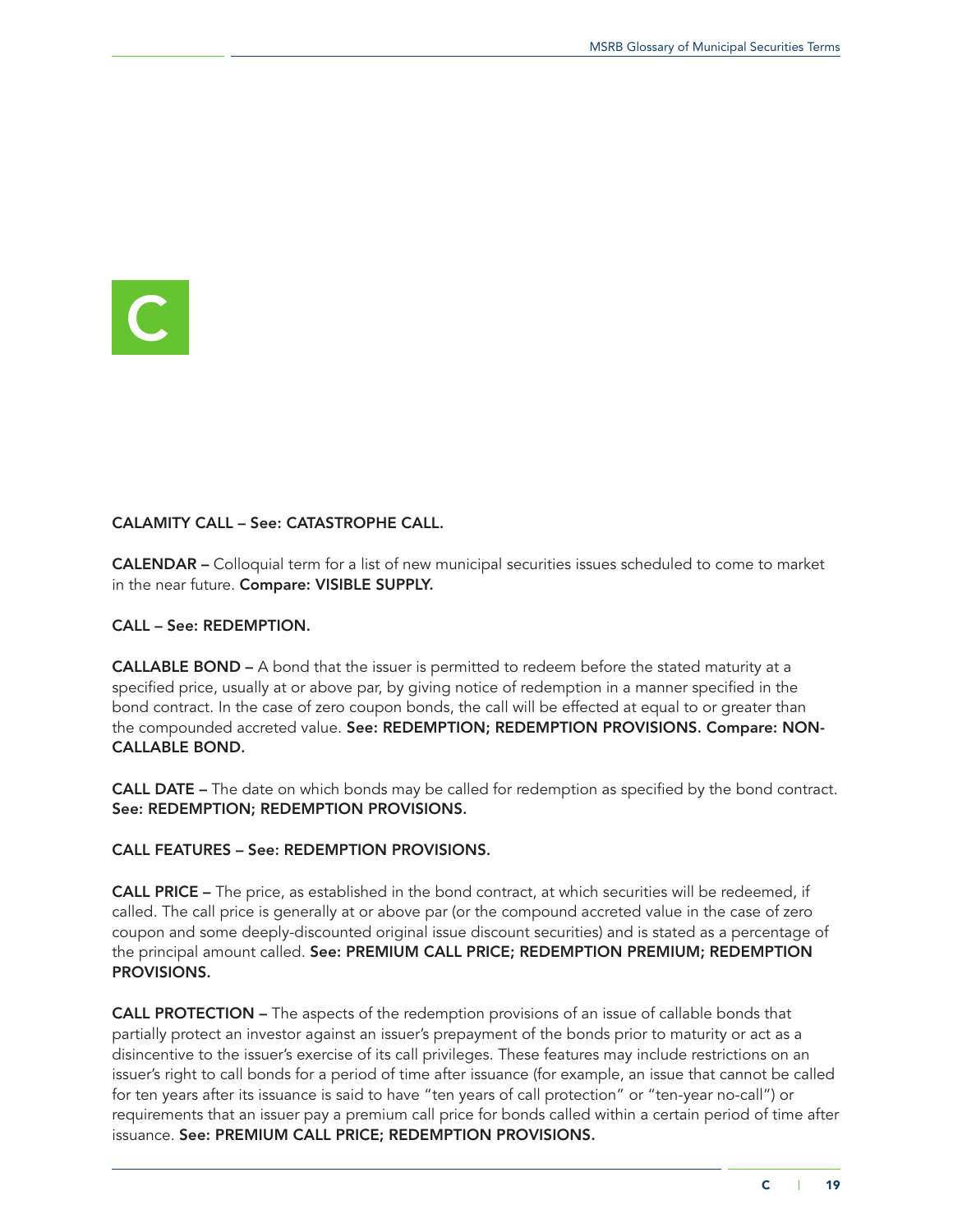CAPITAL APPRECIATION BOND (CAB) – A municipal security on which the investment return on an initial principal amount is reinvested at a stated compounded rate until maturity. At maturity the investor receives a single payment (the "maturity value") representing both the initial principal amount and the total investment return. CABs typically are sold at a deeply discounted price with maturity values in multiples of \$5,000. CABs are distinct from traditional zero coupon bonds because the investment return is considered to be in the form of compounded interest rather than accreted original issue discount. For this reason only the initial principal amount of a CAB would be counted against a municipal issuer's statutory debt limit, rather than the total par value, as in the case of a traditional zero coupon bond. See: COMPOUND ACCRETED VALUE. Compare: CURRENT INTEREST BOND; ZERO COUPON BOND.

CAPITALIZED INTEREST – A portion of the proceeds of an issue that is set aside to pay interest on the securities for a specified period of time. Interest is commonly capitalized for the construction period of a revenue-producing project, and sometimes for a period thereafter, so that debt service expense does not begin until the project is expected to be operational and producing revenues. Capitalized interest is sometimes referred to as "funded interest."

CAPITALIZED INTEREST ACCOUNT – An account under the bond contract in which a portion of the bond proceeds are deposited to pay capitalized interest on the bonds. See: CAPITALIZED INTEREST.

# CARRYING BROKER – See: CLEARING BROKER.

CARRYING COST – The interest expense incurred in financing an inventory of securities. It is considered "negative carry" when the cost incurred in borrowing to finance the holding of securities exceeds the income from the securities and "positive carry" when the yield of the securities is in excess of the interest cost of the funds borrowed to finance the holding of the securities.

CASH TRADE – A securities transaction in which the settlement date is the same as the trade date. Compare: EXTENDED SETTLEMENT; REGULAR WAY TRADE.

CATASTROPHE CALL or CALAMITY CALL – An extraordinary redemption triggered by the destruction of or substantial damage to the facilities from which the revenues of the bond were payable. See: EXTRAORDINARY CALL; REDEMPTION PROVISIONS.

# CEILING – See: INTEREST RATE CAP.

CERTIFICATED SECURITY – A security evidenced by a physical document setting forth certain information concerning the issuer of the security and details of the specific issue. Such a security is also described as being available in physical or "definitive form." See: BEARER BOND; REGISTERED BOND. Compare: BOOK-ENTRY ONLY.

CERTIFICATE OF PARTICIPATION (COP) – An instrument evidencing a pro rata share in a specific pledged revenue stream, usually lease payments by the issuer that are typically subject to annual appropriation. The certificate generally entitles the holder to receive a share, or participation, in the payments from a particular project. The payments are passed through the lessor to the certificate holders. The lessor typically assigns the lease and the payments to a trustee, which then distributes the payments to the certificate holders. See: ABATEMENT CLAUSE; LEASE-PURCHASE AGREEMENT; NON-APPROPRIATION CLAUSE; MUNICIPAL SECURITIES. Compare: LEASE RENTAL BOND.

CHANGE IN USE CALL – An extraordinary redemption that results from a change in use of a project financed with bond proceeds that may cause interest on tax-exempt bonds to become taxable. See: EXTRAORDINARY CALL.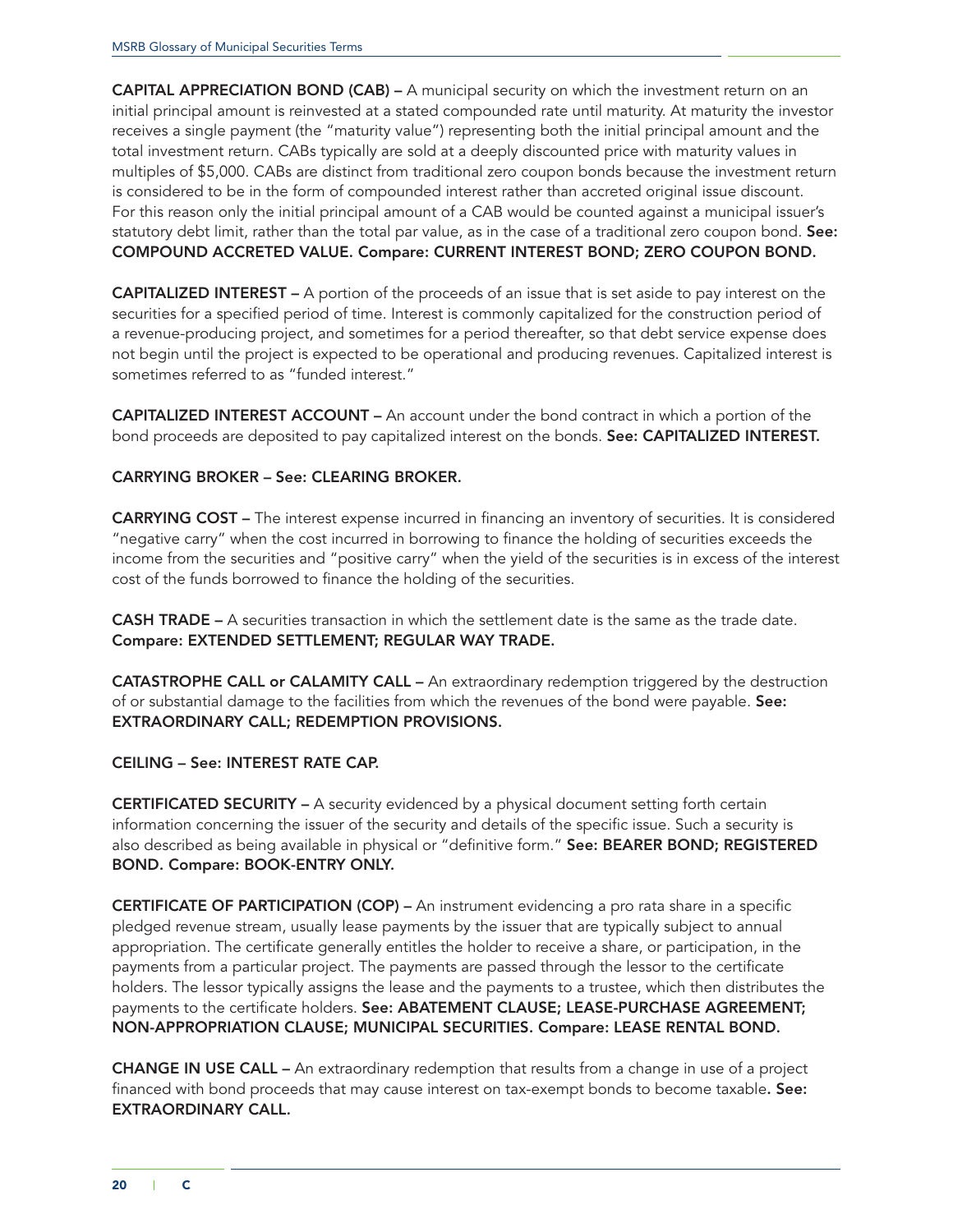CHURNING – An improper practice in which an investment professional effects an excessive number of securities transactions chiefly for the purpose of maximizing the income (in commissions, sales credits or mark-ups) derived from the customer's account for the investment professional's benefit.

# CINDERELLA TAXABLE EXCHANGEABLE BOND – See: TAXABLE EXCHANGEABLE BOND.

CLEAN RENEWABLE ENERGY BONDS (CREBs) – Bonds issued to finance certain types of renewable energy projects such as solar, wind and geothermal. These bonds provide the bondholder with a federal tax credit in lieu of payment of interest. See: TAX CREDIT BONDS. Compare: NEW CREBs.

CLEARANCE – The process of matching and novating (the act of replacing one participating member of a contract with another) interdealer trades. Securities that are required to be cleared are submitted to a registered clearing agency for clearance and settlement. Compare: SETTLEMENT.

# CLEARING AGENCY – See: REGISTERED CLEARING AGENCY.

CLEARING AGENT – A broker-dealer or bank that handles the clearance and settlement of securities transactions on behalf of its clients. The term generally is not used to refer to one of the registered clearing agencies.

CLEARING BROKER – A broker-dealer that acts as clearing agent in connection with a municipal securities transaction. In addition to handling its own transactions, a clearing broker can provide clearing agent services to other broker-dealers, such as introducing brokers and other market participants. A clearing broker may provide such back office and related recordkeeping functions on either a fully disclosed or omnibus basis. In a "fully disclosed" relationship, the introducing broker must disclose the identity and other relevant information regarding the client to the clearing broker. See: CLEARING AGENT; INTRODUCING BROKER.

CLEARING CORPORATION – A registered clearing agency that provides specialized comparison, clearance and settlement services for its members. A clearing corporation typically offers services such as automated comparison systems and transaction netting systems. See: NATIONAL SECURITIES CLEARING CORPORATION; REGISTERED CLEARING AGENCY. Compare: DEPOSITORY.

CLOSED END FUND – A fund with a fixed number of shares.

CLOSED LIEN or CLOSED END LIEN – A general characterization of the security provisions on a revenue bond where these provisions preclude the issuer from issuing any additional bonds that have an equal claim on the pledged revenues or other security. Compare: OPEN END LIEN.

CLOSE-OUT – A procedure that permits a municipal securities dealer that has purchased securities from another municipal securities dealer but has not yet received them (or, as a seller of securities, has tendered a good delivery of the securities but has had such delivery improperly rejected) to take action to complete the transaction.

CLOSING – The exchange of securities for payment in a new issue. This generally involves participation of representatives of the issuer, bond counsel, the underwriter and other relevant parties on the date of delivery of a new issue of municipal securities. On the closing date, the issuer delivers the securities and the requisite legal documents in exchange for the purchase price. In the case of book-entry securities, global certificates typically are delivered to a registered clearing agency in advance of closing, with the registered clearing agency effecting final delivery of the securities to the underwriter on the closing date by means of book entries. Sometimes a "pre-closing" is held before delivery, typically on the day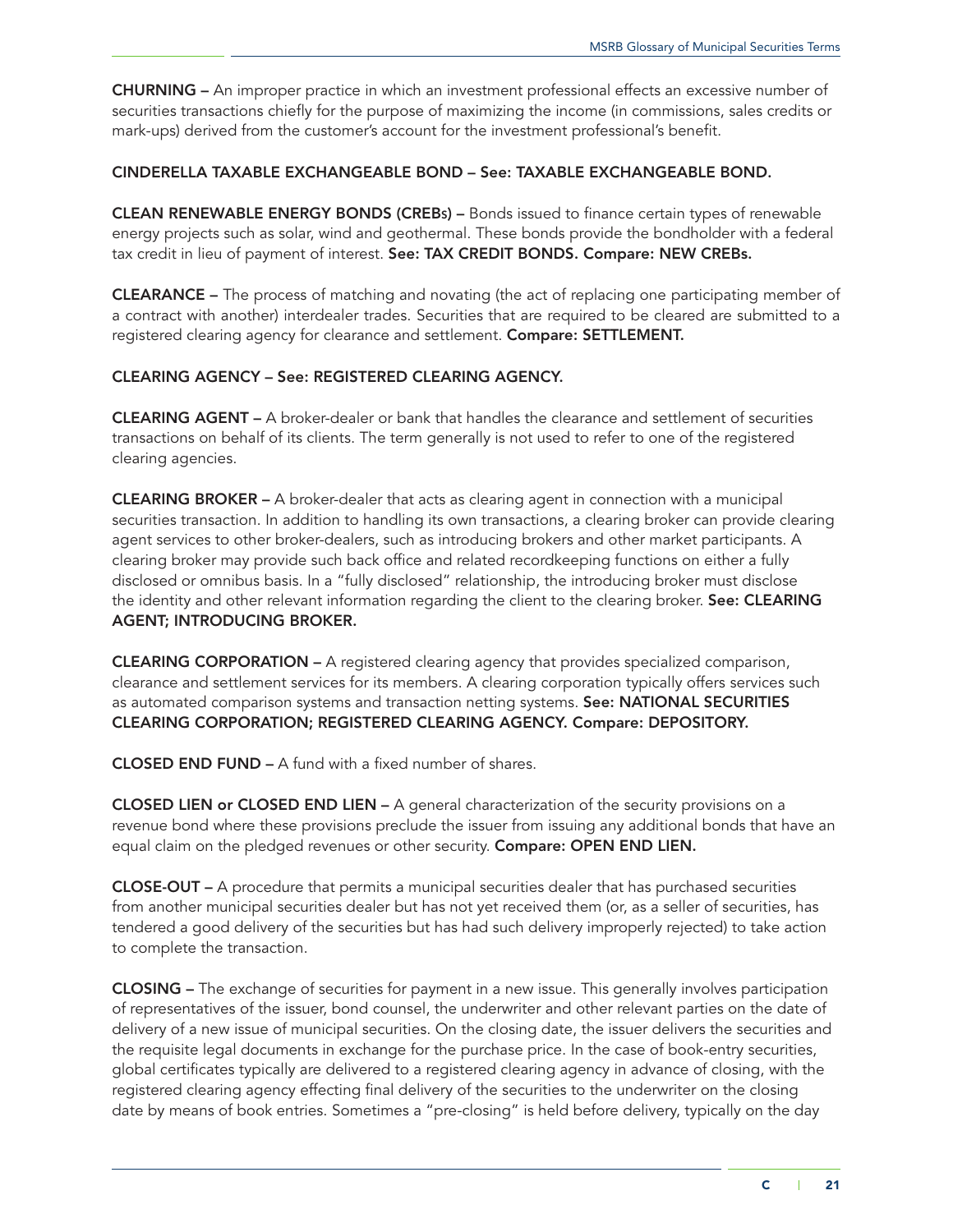preceding closing, to review the adequacy of the closing procedures and documents. See: DELIVERY DATE.

#### CODE – See: INTERNAL REVENUE CODE.

COLLAR – A swap agreement entered into by an issuer or obligor with a swap counterparty in connection with variable rate debt that combines an interest rate cap and an interest rate floor. Such arrangement is typically used to establish a minimum and maximum interest rate range that defines the payment obligations of the swap parties with respect to the swap. The obligor remains responsible for the payment of debt service on the bonds and typically will apply payments received under the collar to offset such payments. See: INTEREST RATE CAP; INTEREST RATE FLOOR.

COLLATERALIZED DEBT OBLIGATION (CDO) – Asset-backed securities consisting of securitized interests in pools of non-mortgage assets backed by bonds, loans, or other assets. Typically, multiple classes or tranches of CDOs are issued secured by the same pool of assets. The payments from the pool are applied to payments on the various classes of CDOs in a pre-determined order of priority.

COLLATERALIZED MORTGAGE OBLIGATION (CMO) – Asset-backed securities consisting of securitized interests in pools of mortgage loans. Typically, multiple classes or tranches of CMOs are issued secured by the same pool of mortgage loans. The mortgage repayments from the pool are applied to payments on the various classes of CMOs in a pre-determined order of priority, resulting in different rates of payments and different levels of risk with respect to the various classes of CMOs. See: PLANNED AMORTIZATION CLASS BOND.

# COLLEGE SAVINGS PLAN – See: 529 COLLEGE SAVINGS PLAN.

#### CO-MANAGER – See: MANAGER.

COMFORT LETTER – An independent accountant's letter delivered to the underwriter at the sale and closing of the issue that provides information concerning certain financial matters that may have occurred since the last audited financial statements of the issuer or other borrower. Compare: AGREED UPON PROCEDURES LETTER.

#### COMMERCIAL PAPER (CP) –See: NOTE – Commercial paper.

COMMISSION – A form of remuneration received by a municipal securities dealer purchasing or selling securities when acting as agent for a customer. The commission is typically a charge to the customer of a set fee per bond or transaction. The commission (or any other remuneration received) must be disclosed to the customer as a separate item on the confirmation of an "as agent" transaction. See: "AS AGENT" TRADE; CUSTOMER TRADE. Compare: CONCESSION; MARK-DOWN; MARK-UP.

COMMITMENT WIRE – A communication from the senior manager to syndicate members setting forth the final terms of a new issue of municipal securities sent prior to the award of the securities. Syndicate members will be committed to the underwriting at the terms set out in the wire unless such members withdraw as may be permitted in the agreement among underwriters or other mutual agreement. Compare: VERBAL AWARD; FORMAL AWARD.

COMMODITY FUTURES TRADING COMMISSION (CFTC) – An independent federal agency charged with the regulation of commodity futures and option markets in the United States.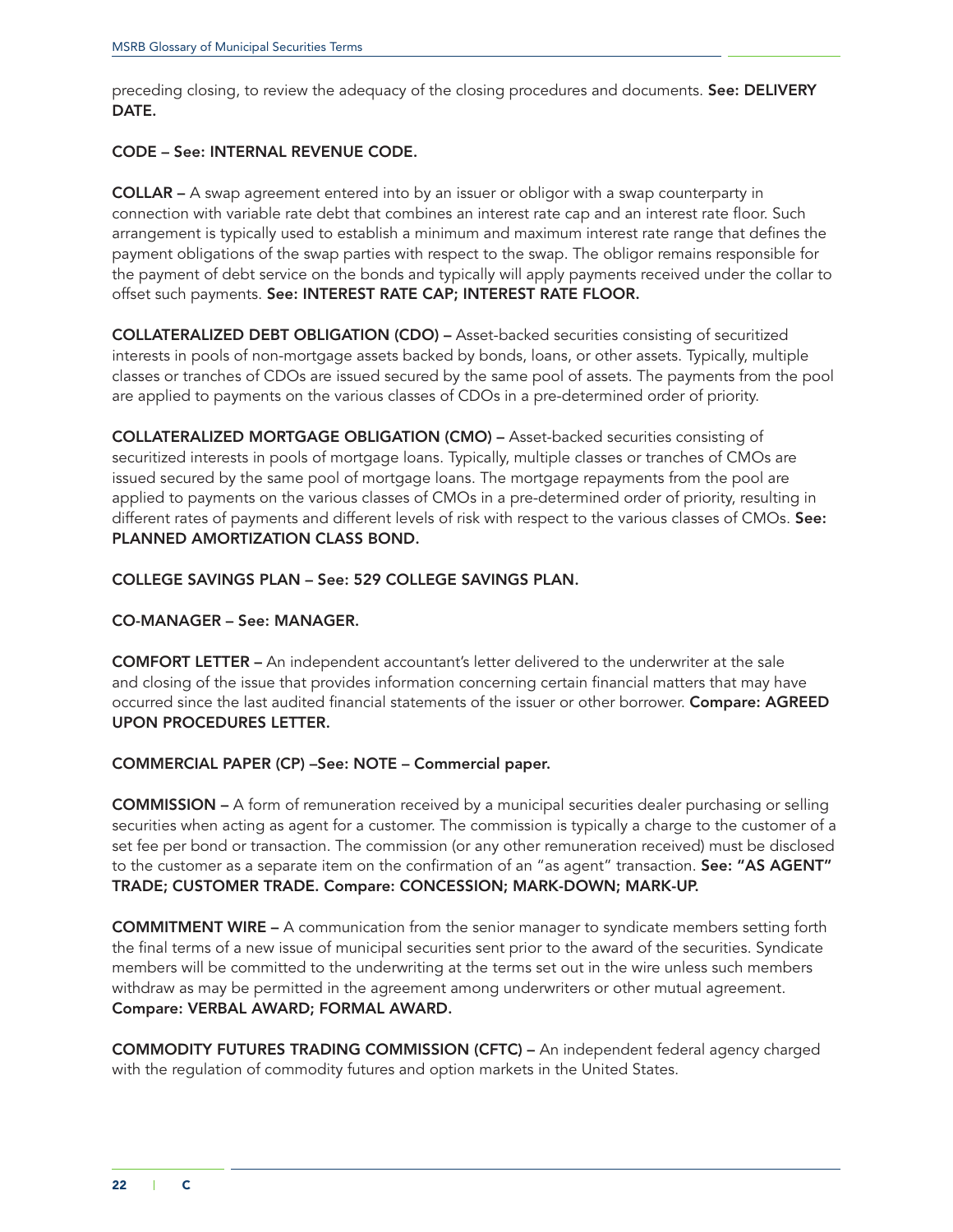COMPARISON – (1) The process of matching the data concerning an inter-dealer transaction specified by each party to the transaction in order to determine that both parties agree on the details of the transaction.

(2) A term used to refer to an inter-dealer confirmation. Compare: CONFIRMATION.

# COMPETITIVE BID – See: COMPETITIVE SALE.

COMPETITIVE SALE – A method of sale chosen by an issuer, requesting underwriters to submit a firm offer to purchase a new issue of municipal securities. The issuer awards the municipal securities to the "winning" underwriter or syndicate presenting a bid complying with the terms of a Notice of Sale that provides the lowest interest rate cost according to stipulated criteria set forth in the Notice of Sale. The underwriting of securities in this manner is also referred to as a "public sale" or "competitive bid." See: NOTICE OF SALE. Compare: NEGOTIATED SALE.

COMPOUND ACCRETED VALUE (CAV) – The nominal value, at any given point in time, of a security such as a capital appreciation bond, zero coupon bond or some deeply-discounted original issue discount bond on which all or a portion of the investment return is received in the form of an accretion from an initial principal amount to a maturity or redemption value. The compound accreted value as of a given time is equal to the initial principal amount plus the accretion (calculated on the compound interest method) to that date. A security's compound accreted value may differ from its market value depending on current interest rates. A schedule of compound accreted values for a security often is made available to investors, such as in the official statement. See: ACCRETION OF DISCOUNT.

COMPOUND INTEREST METHOD – A calculation method that assumes that all coupon payments are reinvested on the same frequency basis (and at the same rate) as the computed yield.

COMPREHENSIVE ANNUAL FINANCIAL REPORT (CAFR) – A report issued by a governmental entity that includes the entity's audited statements for the fiscal year as well as other information about the entity. Such report must meet specific standards established by the Governmental Accounting Standards Board (GASB) in order to be considered a comprehensive annual financial report. Compare: AUDITED FINANCIAL STATEMENT.

COMPRESSION – The tendency of a fixed income security with short-term redemption features to increase in value for a given interest rate movement to a lesser degree than a similar security without such features. Compare: SPREAD COMPRESSION.

#### COMPTROLLER OF THE CURRENCY – See: OFFICE OF THE COMPTROLLER OF THE CURRENCY.

CONCESSION – A price expressed in terms of a net offering price (in basis or dollar price terms) minus a differential (in points or dollars per bond) granted between professionals. Compare: NET OFFERING.

CONDITIONAL CALL NOTICE or CONDITIONAL CALL – A notice of redemption published by an issuer in which the issuer retains the right to rescind the notice and cancel the redemption. See: NOTICE OF REDEMPTION.

CONDITIONAL RATING – See: PROVISIONAL RATING.

CONDUIT BORROWER – A borrower of bond proceeds in a conduit financing. See: CONDUIT FINANCING; OBLIGOR; OBLIGATED PERSON. Compare: CONDUIT ISSUER.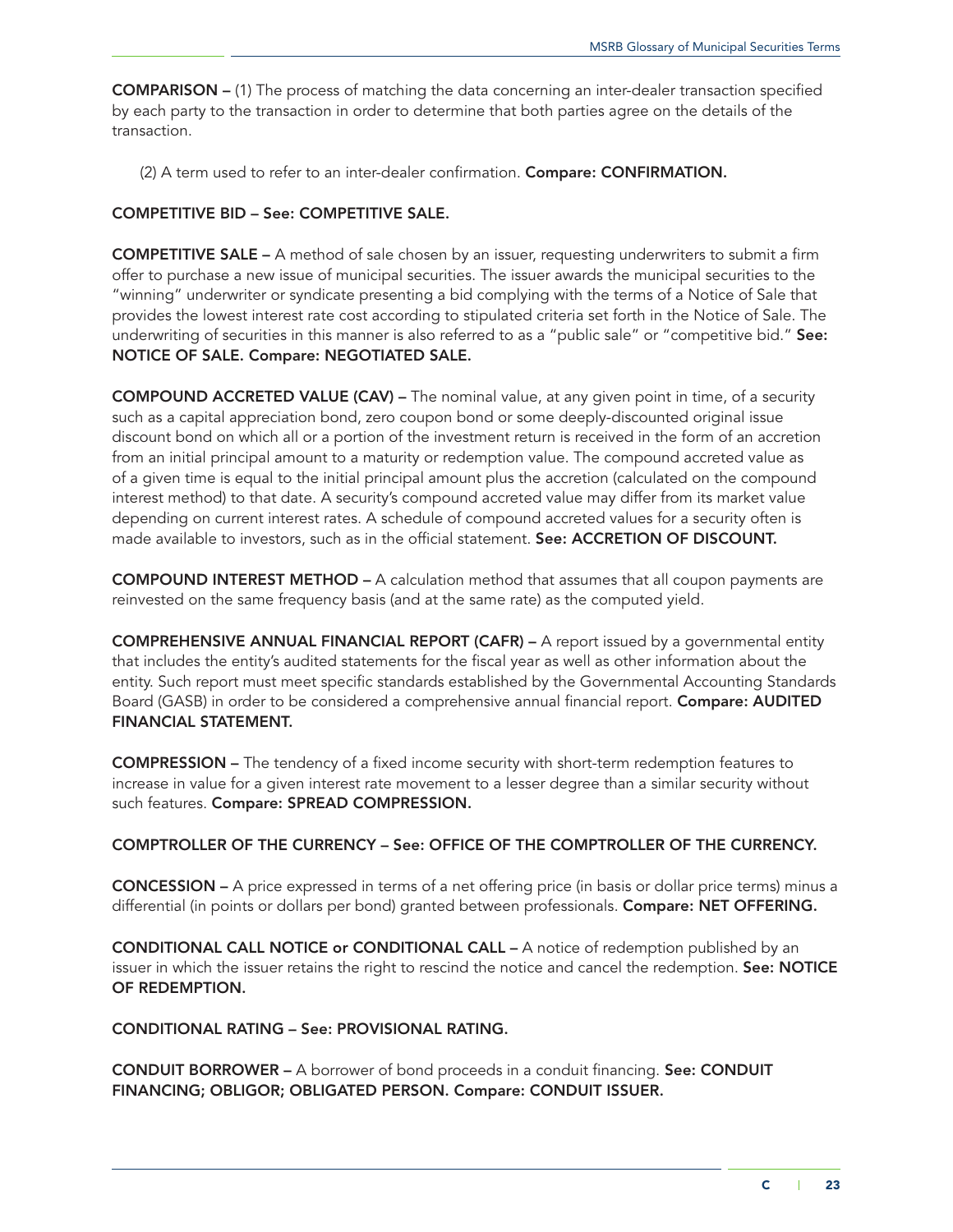CONDUIT FINANCING – The issuance of municipal securities by a governmental unit (referred to as the "issuer" or "conduit issuer") to finance a project to be used primarily by a third party, which may be a for-profit entity engaged in private enterprise, a 501(c)(3) organization, or another governmental entity (referred to as the "conduit borrower"). In a conduit financing, the conduit borrower is liable for making debt service payments on the bonds. Industrial development bonds, multi-family housing revenue bonds and qualified 501(c)(3) bonds are common types of conduit financings. See: 501(c)(3); HOUSING REVENUE BOND – Multi-family housing revenue bonds; INDUSTRIAL DEVELOPMENT BOND; PRIVATE ACTIVITY BOND.

CONDUIT ISSUER – An issuer of municipal securities that issues securities on behalf of another entity. See: CONDUIT FINANCING; OBLIGATED PERSON; OBLIGOR. Compare: CONDUIT BORROWER.

CONFIRMATION – A written summary of the details of a transaction involving the purchase or sale of municipal securities provided by a municipal securities dealer to a customer. See: FINAL MONIES. Compare: PERIODIC STATEMENT.

# CONSTRUCTION FUND – See: PROJECT FUND.

CONSTRUCTION LOAN NOTE (CLN) – Notes issued to fund construction of projects (typically housing projects). CLNs are repaid by the permanent financing, which may be provided from bond proceeds or some pre-arranged commitment. See: NOTE – Construction loan note.

CONSULTING ENGINEER – An expert who assists in the preparation of feasibility studies for proposed construction projects. See: FEASIBILITY STUDY.

# CONTINGENT DEFERRED SALES CHARGE (CDSC) – See: BACK-END LOAD.

CONTINUING DISCLOSURE – Disclosure of material information relating to municipal securities provided to the marketplace by the issuer of the securities or any other entity obligated with respect to the securities after the initial issuance of municipal securities. Such disclosures include, but are not limited to, annual financial information, certain operating information and notices about specified events affecting the issuer, the obligor, the municipal securities or the project financed. Such disclosures are required to be provided by the issuer or obligor to the MSRB's EMMA system for the benefit of bondholders of the issuer's securities under continuing disclosure agreements entered into as contemplated under SEC Rule 15c2-12 or on a voluntary basis. See: ANNUAL FINANCIAL INFORMATION; ELECTRONIC MUNICIPAL MARKET ACCESS SYSTEM; EVENT DISCLOSURE; OBLIGATED PERSON; RULE 15c2-12; SECONDARY MARKET DISCLOSURE.

CONTINUING DISCLOSURE AGREEMENT or UNDERTAKING – The agreement or undertaking by the issuer of municipal securities or an obligated person with respect to such securities to disseminate annual financial information, certain operating information and disclosures concerning certain events to the marketplace as provided for under SEC Rule 15c2-12. A continuing disclosure agreement may also provide for more frequent or additional disclosures beyond those contemplated by Rule 15c2-12. See: ANNUAL FINANCIAL INFORMATION; CONTINUING DISCLOSURE; EVENT DISCLOSURE; OBLIGATED PERSON; RULE 15c2-12; SECONDARY MARKET DISCLOSURE.

CONTINUING EDUCATION – The regulatory requirement for municipal securities dealers to ensure that registered personnel maintain appropriate and current training related to their municipal securities activities. The continuing education program consists of a computer-based regulatory element, which is delivered on a scheduled basis, and a firm element, which is conducted by each firm and is tailored to its specific business.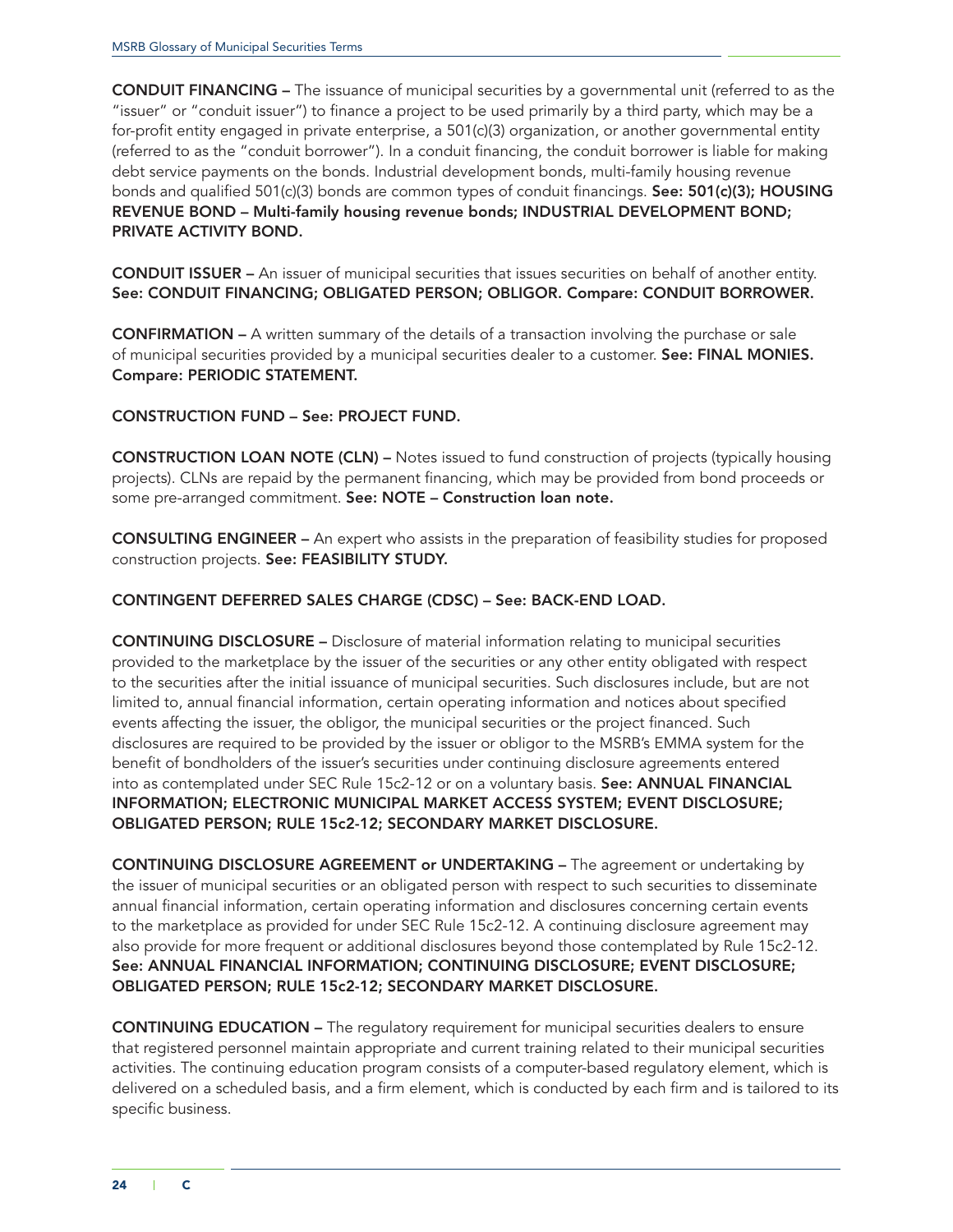CONTINUOUS CALL – A redemption of bonds that may occur at any time after the initial call date upon any required notice. See: REDEMPTION PROVISIONS.

# CONTINUOUS NET SETTLEMENT (CNS) SYSTEM – See: NETTING.

CONTINUOUS OFFERING – A primary offering of municipal securities in which the issuer issues and delivers the securities to the underwriter for redelivery to customers over an extended period of time, rather than issuing and delivering the securities to the underwriter on a single date. Municipal fund securities generally are issued in a continuous offering. See: COMMERCIAL PAPER; MUNICIPAL FUND SECURITIES; PRIMARY OFFERING.

CONTRACT CLAUSE – Federal and state constitutional provisions prohibiting state governments from enacting any law that impairs the obligation of an existing contract. The issue of contract impairment can arise with respect to municipal securities when action is taken or proposed that has the effect of reducing revenues pledged for payment of the securities or otherwise altering the security for their payment. Such action may be invalid as an unconstitutional impairment of the bondholders' contract with the issuer or obligor, unless the bond contract permits amendments of the security provisions or substitution of security.

CONTRA-PARTY or CONTRA-SIDE – The municipal securities dealer or customer to whom a person has sold municipal securities or from whom a person has purchased municipal securities.

CONVERGENCE – The tendency of the market value of a security to approach its redemption price or maturity value as the date of redemption or maturity draws nearer.

CONVERTIBLE BOND – A bond having a fundamental feature that changes in a prescribed manner at a future date, typically determined by the issuer upon the meeting of specified conditions.

CONVEXITY – A measure of the price sensitivity of a fixed income security to changes in interest rates. "Convexity" refers to the shape of the price curve when graphed against theoretical interest rate points. Convexity is influenced by such factors as the coupon rate, maturity and any calls that may or may not exist. Prices rise at increasing rates as yields fall and prices decline at decreasing rates as yields rise. Compare: DURATION.

COSTS OF ISSUANCE – Expenses associated with the sale of a new issue of municipal securities, including such items as underwriter's discount and financial advisory, bond counsel, other counsel and rating agency fees and other expenses.

COSTS OF ISSUANCE ACCOUNT – An account under the bond contract in which bond proceeds and other available funds are deposited pending disbursement to pay costs of issuance. See: COSTS OF ISSUANCE.

COUPON BOND – An interest-bearing bond. See: COUPON; CURRENT INTEREST BOND. Compare: CAPITAL APPRECIATION BOND; ZERO COUPON BOND.

#### COUPON EQUIVALENT YIELD – See: BOND EQUIVALENT YIELD.

COUPON OR COUPON RATE – The periodic rate of interest, usually calculated as an annual rate payable on a security expressed as a percentage of the principal amount. The coupon rate, sometimes referred to as the "nominal interest rate," does not take into account any discount or premium in the purchase price of the security. See: COUPON BOND; INTEREST RATE. Compare: CURRENT YIELD; EFFECTIVE INTEREST RATE; YIELD TO MATURITY.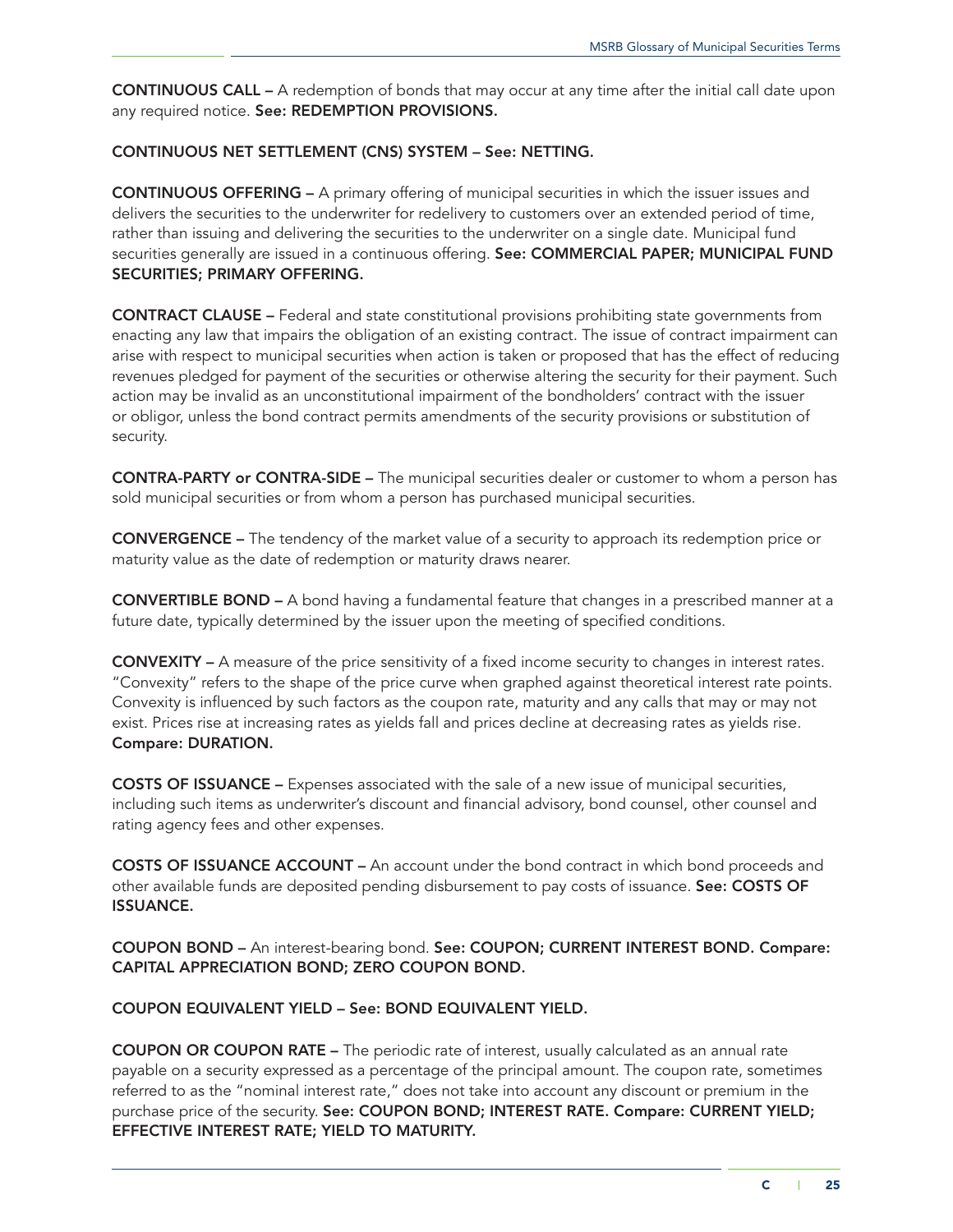COVENANT or BOND COVENANT – Contractual obligations set forth in a bond contract. Covenants commonly made in connection with a bond issue may include covenants to charge fees sufficient to provide required pledged revenues (called a "rate covenant"); to maintain casualty insurance on the project; to complete, maintain and operate the project; not to sell or encumber the project; not to issue parity bonds or other indebtedness unless certain tests are met ( "additional bonds" or "additional indebtedness" covenant); and not to take actions that would cause tax-exempt interest on the bonds to become taxable or otherwise become arbitrage bonds ("tax covenants"). A covenant whereby a party is affirmatively obligated to undertake a duty in order to protect the interests of bondholders (e.g., to maintain insurance) is referred to as an "affirmative" or "protective covenant." A covenant whereby the issuer obligates itself to refrain from performing certain actions (e.g*.*, not to sell the project) is referred to as a "negative covenant."

COVER – The difference between the winning bid on a new issue or secondary market transaction and the next highest bid. The cover bid on a new issue is most often expressed in terms of the difference in the interest cost (in either basis point or gross dollar terms); on secondary market transactions it may be expressed in terms of basis points or dollars per bond. See: COVER BID.

COVER BID – The next highest bid on a new issue or secondary market transaction that has been put out to bid.

COVERAGE – The ratio of available revenues available annually to pay debt service over the annual debt service requirement. This ratio is one indication of the availability of revenues for payment of debt service. The formula for determining coverage, often referred to as "debt service coverage" or the "coverage ratio," is as follows:

|          | Coverage | $=$ | Available Revenues<br>Debt Service Requirement |
|----------|----------|-----|------------------------------------------------|
| EXAMPLE: | Coverage | $=$ | \$2,000,000<br>1.66<br>$=$<br>\$1,200,000      |

# See: ADDITIONAL BONDS COVENANT; DEBT SERVICE; PLEDGED REVENUES.

# COVERAGE RATIO – See: COVERAGE.

CREDIT DEFAULT SWAP – An agreement that transfers the credit risk of a third party from the protection buyer to a protection seller in exchange for a premium. See: SWAP.

CREDIT ENHANCEMENT – The use of the credit of an entity other than the issuer or obligor to provide additional security in a bond or note financing. This term typically is used in the context of bond insurance, bank letters of credit and other facilities, state intercept guarantees and credit programs of federal or state governments or federal agencies, but also may refer more broadly to the use of any form of guaranty, secondary source of payment or similar additional credit-improving instruments. See: BOND INSURANCE; CREDIT FACILITY; LETTER OF CREDIT; SECONDARY INSURANCE; SURETY BOND.

CREDIT FACILITY – An instrument that provides credit enhancement. See: CREDIT ENHANCEMENT. Compare: LIQUIDITY FACILITY.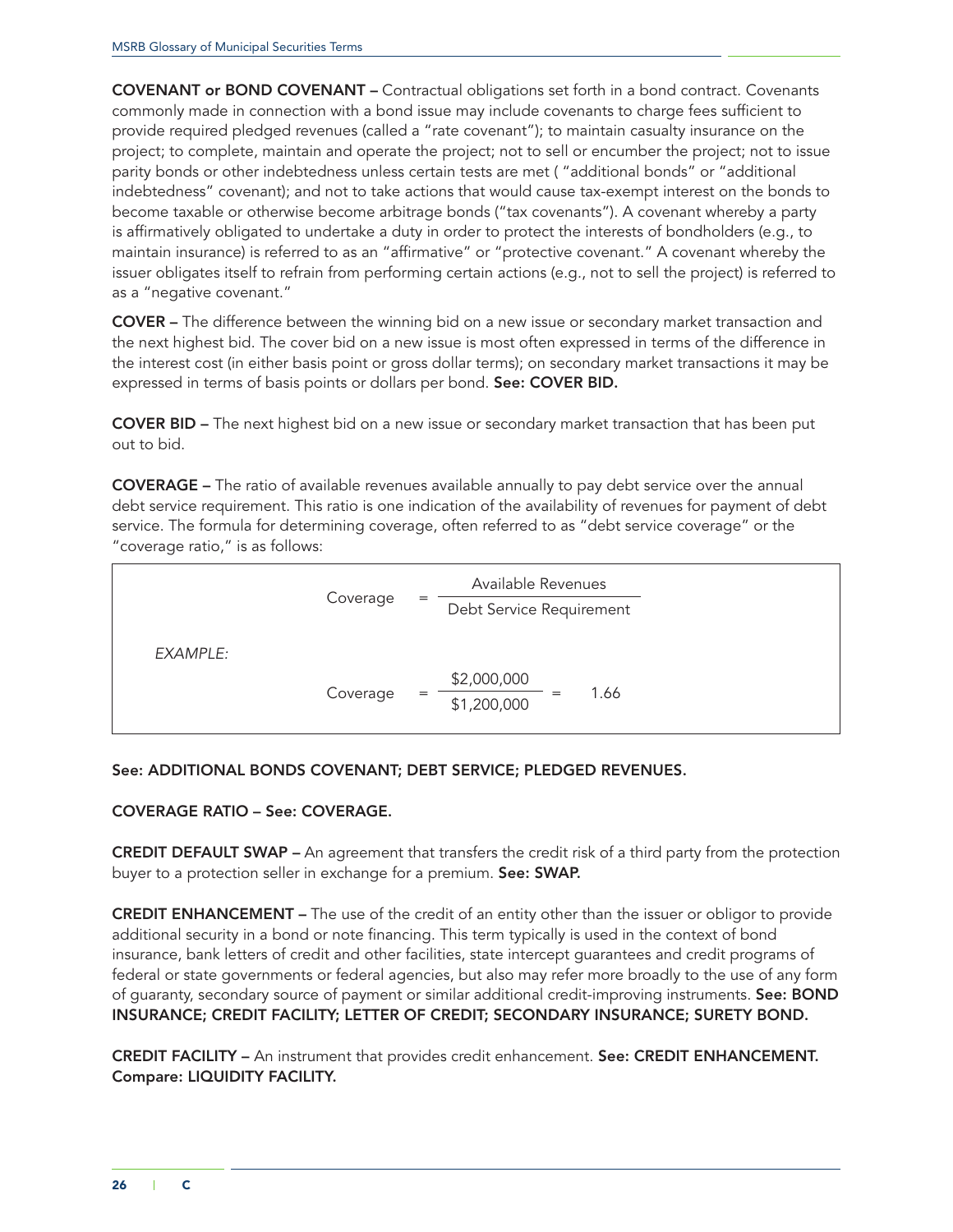CREDIT WATCH – An announcement issued by a rating agency to the market of potential changes, either positive or negative, in the rating of an issue of outstanding securities. Such securities sometimes are said to be placed on a "watchlist" or on "rating watch." See: DOWNGRADE; RATING AGENCY; RATINGS; UPGRADE.

CROSS OR CROSS TRADE – A trade where a broker buys bonds from one customer and sells them to another customer simultaneously at current market prices.

CROSSOVER BUYER – An investor who typically invests in taxable securities but will "crossover" to invest in the tax-exempt market.

#### CROSSOVER REFUNDING – See: ADVANCE REFUNDING.

CURRENT COUPON – A coupon rate that is the same or similar to interest rates on new issues of municipal securities being sold at the same time. A bond with a current coupon would be trading at a price close to par and would have a yield to maturity approximately equal to its coupon rate. See: COUPON RATE.

CURRENT INTEREST BOND – A bond on which interest payments are made to the bondholders on a periodic basis. This term is most often used in the context of an issue of bonds that includes both capital appreciation bonds and current interest bonds. Compare: CAPITAL APPRECIATION BOND; DISCOUNTED SECURITY; ZERO COUPON BOND.

CURRENT REFUNDING – A refunding transaction where the municipal securities being refunded will all mature or be redeemed within 90 days or less from the date of issuance of the refunding issue. Certain federal income tax rules relating to permitted yields of invested proceeds of the refunding issue, rebate of arbitrage earnings and the ability to refund certain types of municipal securities may be less restrictive in the case of current refundings as contrasted with advance refundings. Compare: ADVANCE REFUNDING.

CURRENT YIELD – The ratio of the annual dollar amount of interest paid on a security to the purchase price or market price of the security, stated as a percentage. For example, a \$1,000 bond purchased at par with a 5 percent coupon pays \$50 per year, or a current yield of 5 percent. The same bond, if purchased at a discount price of \$800, would have a current yield of 6.25 percent. A \$1,000 bond purchased at a premium price of \$1,200 would have a current yield of 4.1 percent. Compare: YIELD TO CALL; YIELD TO MATURITY.

CUSHION BOND – A bond trading with a coupon rate higher than the then prevailing coupon rates, and therefore trading at a higher dollar price. Such bonds are typically priced to the call and create a substantially higher yield to maturity as compared to yield to call. The bond "cushions" because the dollar value of one basis point (.01) priced to the call is less than if priced to maturity; therefore, the volatility is reduced. See: KICKER BOND.

CUSIP NUMBER – An identification number assigned by the CUSIP Service Bureau to each maturity of an issue intended to help facilitate the identification and clearance of securities. In some cases, separate CUSIP numbers may be assigned to different portions of a maturity that bear different interest rates or where differences exist in the terms of the securities of such maturity that may impair the fungibility of the securities within the maturity. For example, if a portion of a maturity has been advance refunded and the remaining portion remains outstanding, each portion will be assigned a separate CUSIP number. CUSIP is an acronym for Committee on Uniform Securities Identification Procedures.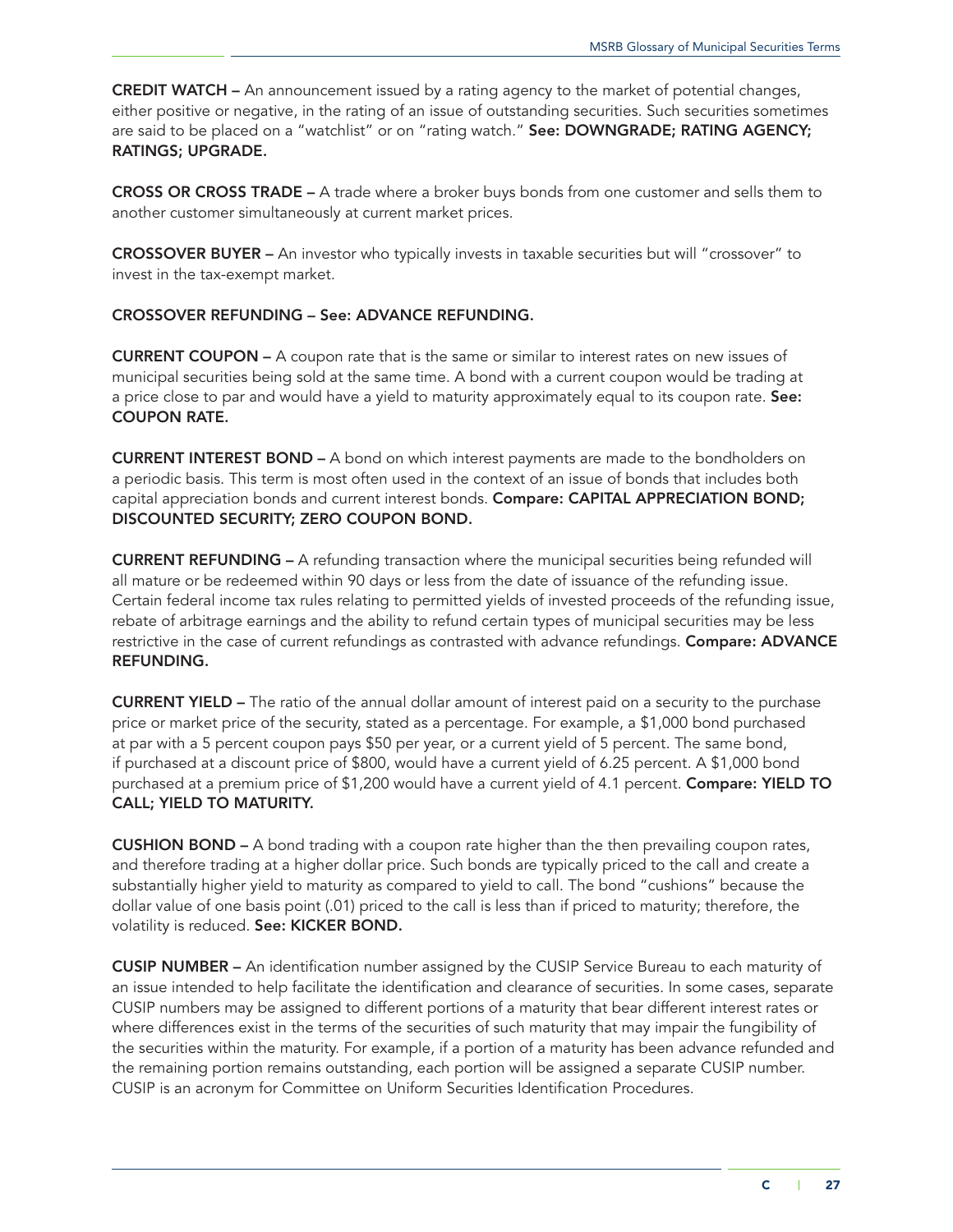CUSTODIAL RECEIPTS – Secondary market products that represent an indirect interest in a taxable or tax-exempt bond or a pool of bonds held by a custodian.

CUSTOMER ALLOCATION – The division into multiple customer accounts of a block of municipal securities purchased by an investment adviser or other professional for its customers.

CUSTOMER COMPLAINT – Any written statement alleging a grievance involving the activities of the municipal securities dealer or any associated persons of such municipal securities dealer with respect to any matter involving a customer's account.

CUSTOMER TRADE or TRANSACTION – A municipal securities trade between a municipal securities dealer and a counterparty that is not a municipal securities dealer, either as agent or principal. Compare: INTER-DEALER TRADE.

CUT-OFF PRICE – See: DE MINIMIS DISCOUNT.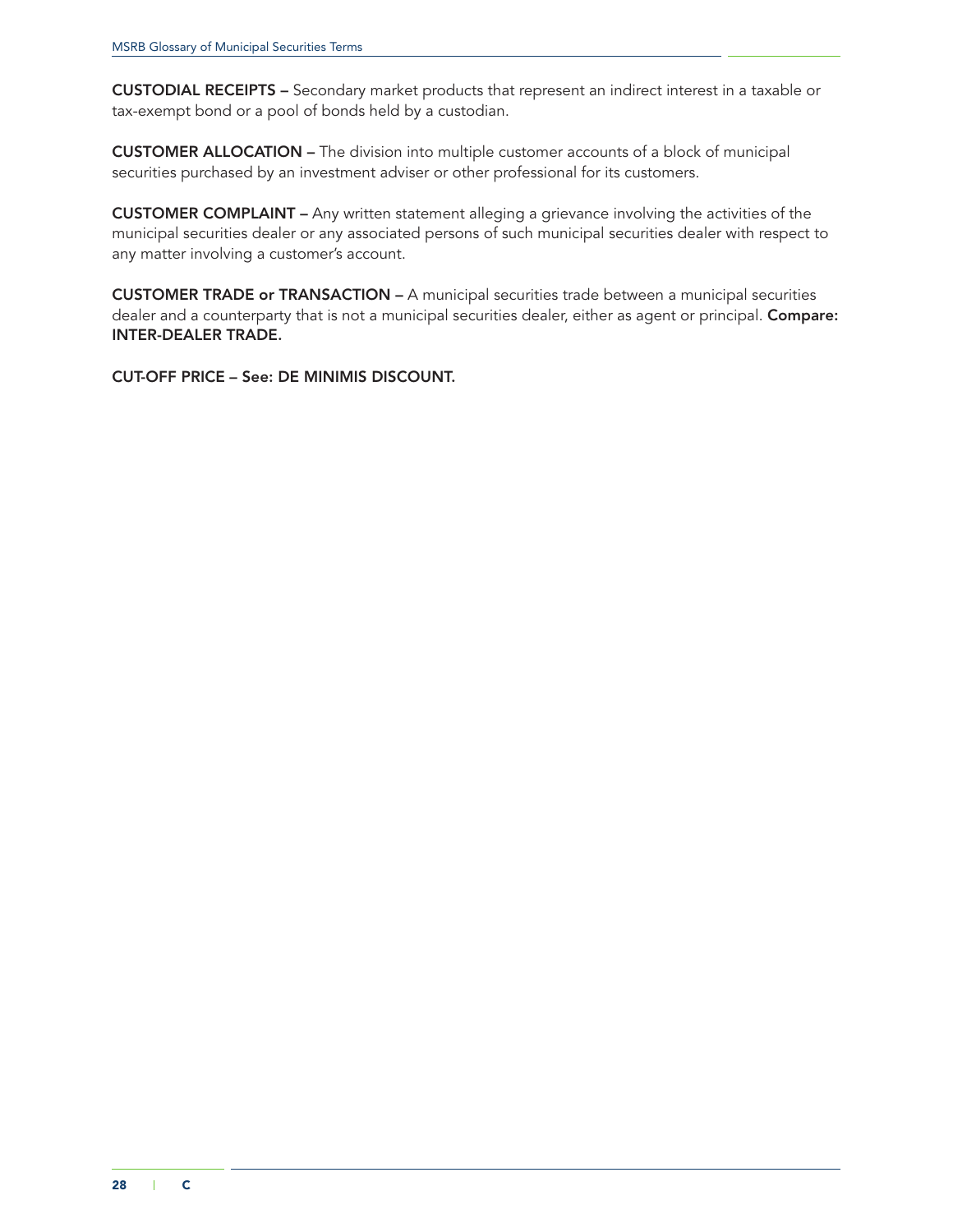<span id="page-32-0"></span>

**DATED DATE –** The date from which interest on a new issue of municipal securities typically starts to accrue. This date is often used to identify a particular series of bonds of an issuer. Compare: DELIVERY DATE.

DEALER – A person or firm engaged in the business of effecting securities transactions for that person's or firm's own account. Dealer is defined in the Securities Exchange Act of 1934. See: BROKER-DEALER; MUNICIPAL SECURITIES DEALER. Compare: BROKER.

DEBENTURE – Refers generally to a debt instrument issued under an indenture or bond contract backed solely by the general credit of the issuer. Debentures are not secured by a pledge against any specific revenues, property or other asset of the issuer. The term "debenture" may also refer to the bond contract that governs the issuance of the instrument and the covenants relating thereto.

DEBT LIMIT – The maximum principal amount of debt that an issuer of municipal securities is permitted to have outstanding at any time under constitutional, statutory or bond contract provisions. The debt limit can be expressed in various manners, including, for example, as a percentage of assessed valuation.

**DEBT RATIOS –** Comparative statistics showing the relationship between the issuer's outstanding debt and such factors as its tax base, income or population. Such ratios are often used in the process of determining credit quality of an issue, primarily on general obligation bonds or other tax-supported debt. Some of the more commonly used ratios are (a) net overall debt to assessed valuation, (b) net overall debt to estimated full valuation, (c) net overall debt per capita, and (d) tax-supported debt to personal income. See: BONDED DEBT; PER CAPITA DEBT.

DEBT SERVICE – The amount of money necessary to pay interest on outstanding bonds, the principal of maturing or redeemed bonds and any required contributions to a sinking fund for term bonds. This amount is also known as the "debt service requirement." "Annual debt service" refers to the total principal and interest required to be paid in a calendar year, fiscal year, or bond fiscal year. "Total debt service" refers to the total principal and interest paid throughout the life of a bond issue. "Average annual debt service" refers to the average debt service payable each year on an issue. "Maximum annual debt service" refers to the amount of debt service for the year in which the greatest amount of debt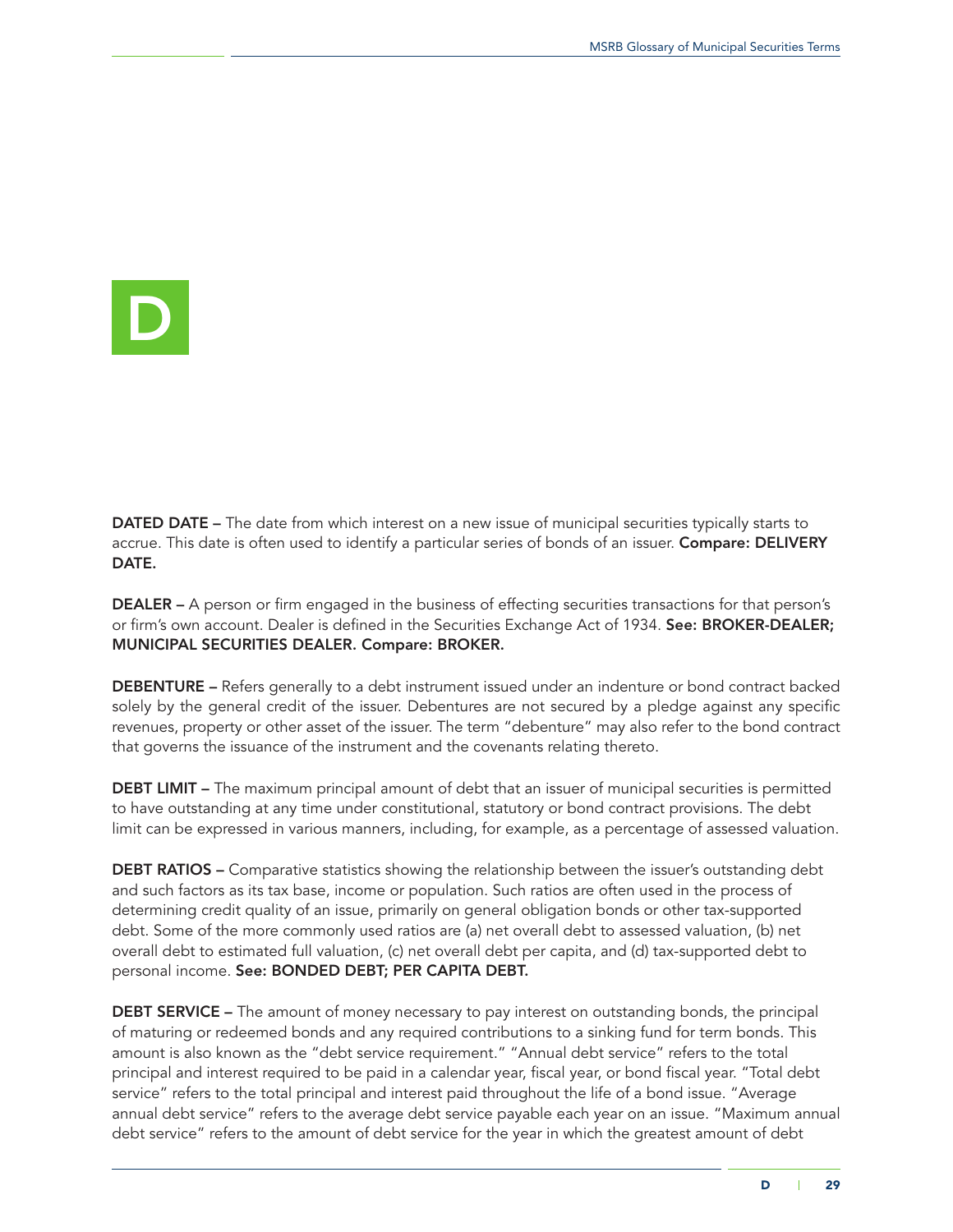service payments are required and is often used in calculating required reserves and in additional debt tests. See: AMORTIZATION; DEBT SERVICE SCHEDULE; LEVEL DEBT SERVICE; LEVEL PRINCIPAL.

# DEBT SERVICE COVERAGE – See: COVERAGE.

DEBT SERVICE FUND – See: FLOW OF FUNDS – Debt Service Fund.

DEBT SERVICE REQUIREMENT – See: DEBT SERVICE.

### DEBT SERVICE RESERVE FUND – See: FLOW OF FUNDS – Debt Service Reserve Fund.

DEBT SERVICE RESERVE FUND REQUIREMENT - The amount required by the bond contract to be maintained in the debt service reserve fund. A typical debt service reserve fund requirement (sometimes referred to as the "reserve fund requirement" or "reserve requirement") might be a fixed percent of the outstanding par value or the maximum annual debt service of the issue. The size and investment of the debt service reserve fund generally is subject to arbitrage regulations. See: FLOW OF FUNDS - Debt Service Reserve Fund.

DEBT SERVICE SCHEDULE - A table listing the periodic payments necessary to meet principal and interest requirements over the period of time securities are to be outstanding. See: AMORTIZATION SCHEDULE. Compare: MATURITY SCHEDULE.

# DECLINING DEBT SERVICE – See: LEVEL PRINCIPAL.

DEFAULT – A failure to pay principal of or interest on a bond when due or a failure to comply with other covenant, promise or duty imposed by the bond contract. The most serious event of default, sometimes referred to as a "monetary" default, occurs when the issuer fails to pay principal, interest or other funds when due. Other defaults, sometimes referred to as technical or non-payment defaults, result when specifically defined events occur, such as failure to comply with bond contract covenants, failing to charge rates sufficient to meet rate covenants, failing to maintain insurance on the project or failing to fund various reserves. Generally, if a monetary default occurs or if a technical default is not cured within a specified period (usually after notice) such default becomes an event of default and the bondholders or trustee may exercise legally available rights and remedies for enforcement of the bond contract. See: ACCELERATION.

DEFEASANCE or DEFEASED – Termination of certain of the rights and interests of the bondholders and of their lien on the pledged revenues or other security in accordance with the terms of the bond contract for an issue of securities. This is sometimes referred to as a "legal defeasance." Defeasance usually occurs in connection with the refunding of an outstanding issue after provision has been made for future payment of all obligations related to the outstanding bonds, sometimes from funds provided by the issuance of a new series of bonds. In some cases, particularly where the bond contract does not provide a procedure for termination of these rights, interests and lien other than through payment of all outstanding debt in full, funds deposited for future payment of the debt may make the pledged revenues available for other purposes without effecting a legal defeasance. This is sometimes referred to as an "economic defeasance" or "financial defeasance." If for some reason the funds deposited in an economic or financial defeasance prove insufficient to make future payment of the outstanding debt, the issuer would continue to be legally obligated to make payment on such debt from the pledged revenues. See: ADVANCE REFUNDING.

# DEFINITIVE FORM – See: CERTIFICATED SECURITY.

# DELAYED DELIVERY TRADE – See: EXTENDED SETTLEMENT. Compare: FAIL.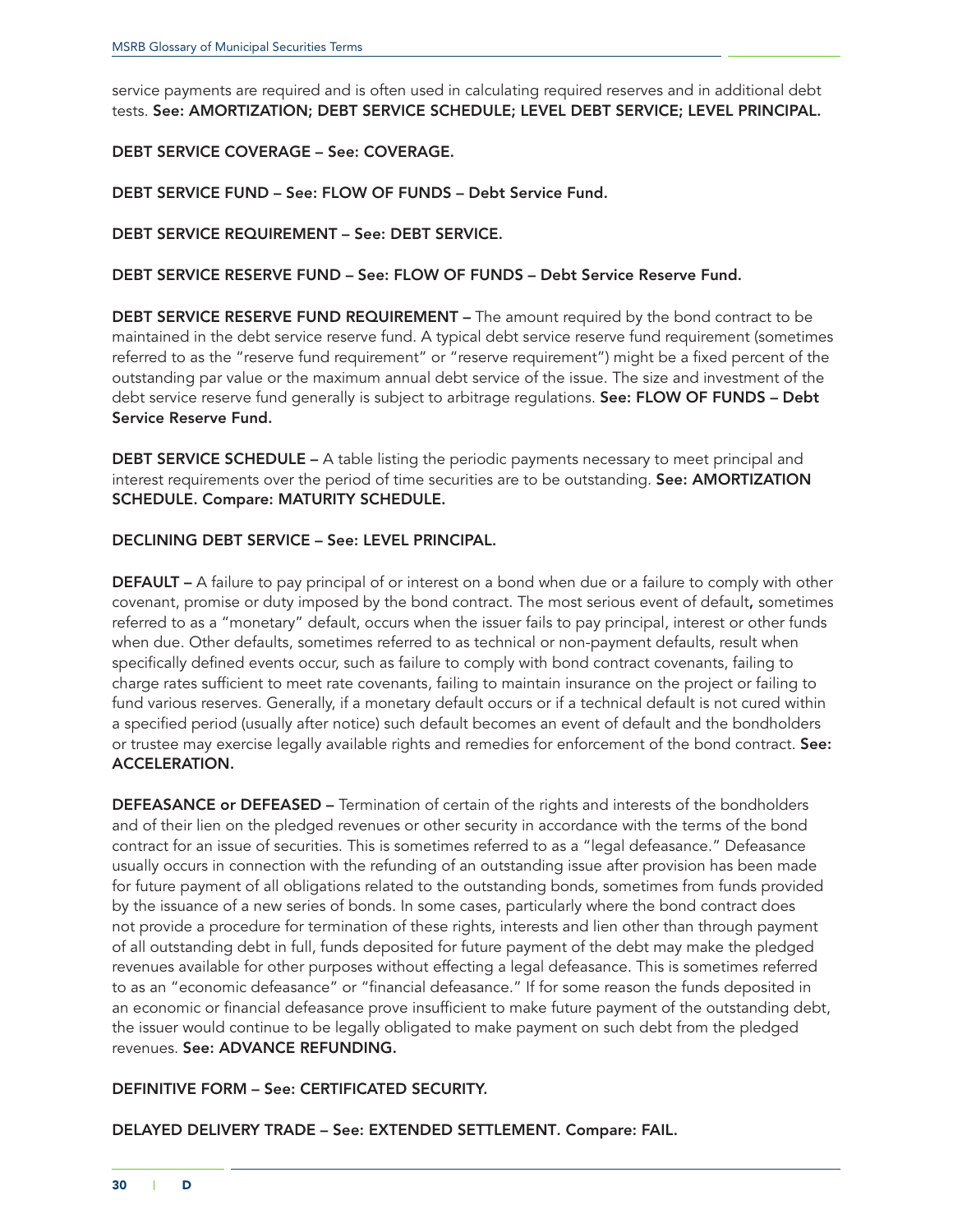# DELAYED SETTLEMENT – See: EXTENDED SETTLEMENT.

DE-LINK – The process, set forth in the bond contract, by which an owner of linked securities may separate floater and inverse floater portions into separately transferable securities. See: FLOATER; INVERSE FLOATER; LINKED SECURITIES.

# DELIVER BALANCE ORDER (DBO) – See: BALANCE ORDER.

DELIVERY DATE – The date on which securities are delivered for settlement. See: ISSUANCE; SETTLEMENT DATE. Compare: DATED DATE.

DELIVERY VS. PAYMENT (DVP) – A method of settling transactions whereby payment is made as the securities involved in the transaction are delivered and accepted. The term is often used to refer specifically to a transaction settled in this manner where a customer has purchased securities from a municipal securities dealer. The term is also used generally to refer to all types of transactions settled in this way. Compare: RECEIPT VS. PAYMENT.

DE MINIMIS DISCOUNT- The amount of discount, sometimes referred to as the "cut-off price," at which, for federal income tax purposes, interest on an original issue discount bond is not required to be included as income in advance of receipt. This treatment applies only when the original issue discount is very small (i.e.*,* de minimis).

# DENOMINATION –See: AUTHORIZED DENOMINATION; MINIMUM DENOMINATION.

DEPOSITORY - A registered clearing agency that provides immobilization, safekeeping and bookentry and settlement services to its participants. See: DEPOSITORY TRUST COMPANY; DEPOSITORY TRUST AND CLEARING CORPORATION; REGISTERED CLEARING AGENCY. Compare: CLEARING CORPORATION.

DEPOSITORY TRUST AND CLEARING CORPORATION (DTCC) – A registered clearing agency and holding company that through its subsidiaries provides book entry, clearance and settlement for various types of securities, including municipal securities. See: DEPOSITORY; DEPOSITORY TRUST COMPANY; NATIONAL SECURITIES CLEARING CORPORATION.

DEPOSITORY TRUST COMPANY (DTC) - A depository that is a subsidiary of DTCC. See: DEPOSITORY; DEPOSITORY TRUST AND CLEARING CORPORATION.

DERIVATIVE – A product whose value is derived from an underlying security or other asset structured to deliver varying benefits to different market segments and participants. The term encompasses a wide range of products offered in the marketplace including interest rate swaps, caps, floors, collars and other synthetic variable rate products. See: SWAP.

DESIGNATED BENEFICIARY – The person named as the individual for whom qualified higher education expenses may be paid from amounts invested in a particular 529 plan account. See: 529 PLAN.

# DESIGNATED ORDER – See: PRIORITY PROVISIONS.

#### DESIGNATION – See: PRIORITY PROVISIONS.

**DETACHABLE CALL –** An option, sold by an issuer to a third party, to exercise a call on a bond. Typically, such option will permit the third party to require the issuer to exercise a mandatory call for tender of its bonds in a specified amount and at a specified time for purchase by the third party at a specified price.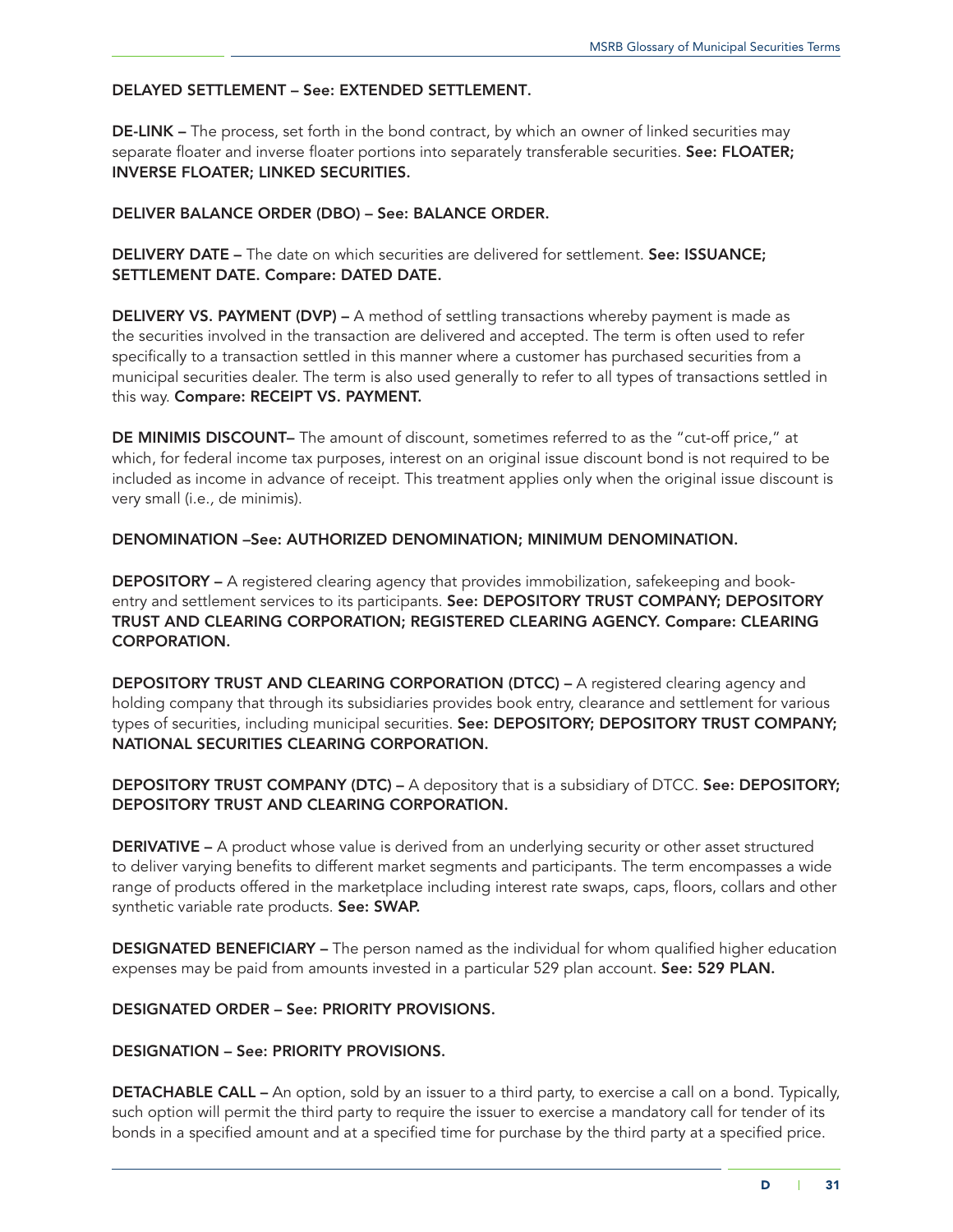The call rights granted to the third party by such option often are structured consistently with the typical optional redemption provisions of municipal securities that may not carry detachable calls. Although from the bondholder's perspective the terms of a security with a detachable call may be identical to a security that has optional redemption provisions that are not detachable, the bondholder may perceive that the likelihood of an optional call being exercised is altered by the fact that the power to exercise such call is held by a person or entity other than the issuer. See: REDEMPTION PROVISIONS; TENDER OPTION.

# DIRECT DEBT – See: BONDED DEBT.

**DIRECT LOAN** – A loan to a municipal issuer from a banking institution or another lender. The obligations may constitute municipal securities.

DIRECT PAY SUBSIDY – A federal cash subsidy paid directly to the issuer of municipal securities in an amount that may be equal to a percentage of the interest paid on the municipal securities. Such subsidy is typically provided in lieu of the exemption from gross income for federal income tax purposes of the bondholders of such municipal securities.

DIRECT PAY SUBSIDY BOND – A municipal security that entitles the issuer to receive direct pay subsidies. See: BUILD AMERICA BONDS; RECOVERY ZONE ECONOMIC DEVELOPMENT BONDS.

DIRT BONDS – A colloquial term for bonds secured by land values, often on unimproved property. The security for payment of debt service may be in the form of, among other things, mortgages on property, property taxes or special assessments based on the valuation of property, special assessments based on the benefit to a property or sales proceeds received upon sales of parcels of property.

DISCLOSURE COUNSEL – An attorney or law firm retained by the issuer to provide advice on issuer disclosure obligations and to prepare the official statement and/or continuing disclosure agreement. Compare: BOND COUNSEL; SPECIAL TAX COUNSEL; UNDERWRITER'S COUNSEL.

# DISCLOSURE STATEMENT – See: PROGRAM DISCLOSURE DOCUMENT.

DISCOUNT – For a discount bond, the difference between the price paid for a bond and its par value or compound accreted value. For tax purposes, the actual amount of discount with respect to a particular security may be affected by the existence of any original issue discount or original issue premium. See: ACCRETION OF DISCOUNT; MARKET DISCOUNT BOND; ORIGINAL ISSUE DISCOUNT. Compare: PREMIUM.

**DISCOUNT BOND –** A bond that is purchased for less than its par value or compound accreted value. See: DISCOUNT. Compare: PAR BOND; PREMIUM BOND.

DISCOUNTED SECURITY – A security that is sold at a discount below par, with the investment return realized solely from the accretion of this discounted amount to the security's maturity value. This is commonly known as bank discount basis. The most common type of discounted security is the U.S. Treasury bill. Some municipal notes are issued on a discounted basis.

DISCRETIONARY ACCOUNT – A customer account in which the customer has given to the municipal securities dealer carrying the account authority in writing to determine what securities to purchase or sell for the account, when to do so and at what prices. The customer often specifies certain investment objectives or criteria that may limit the municipal securities dealer's exercise of its discretion.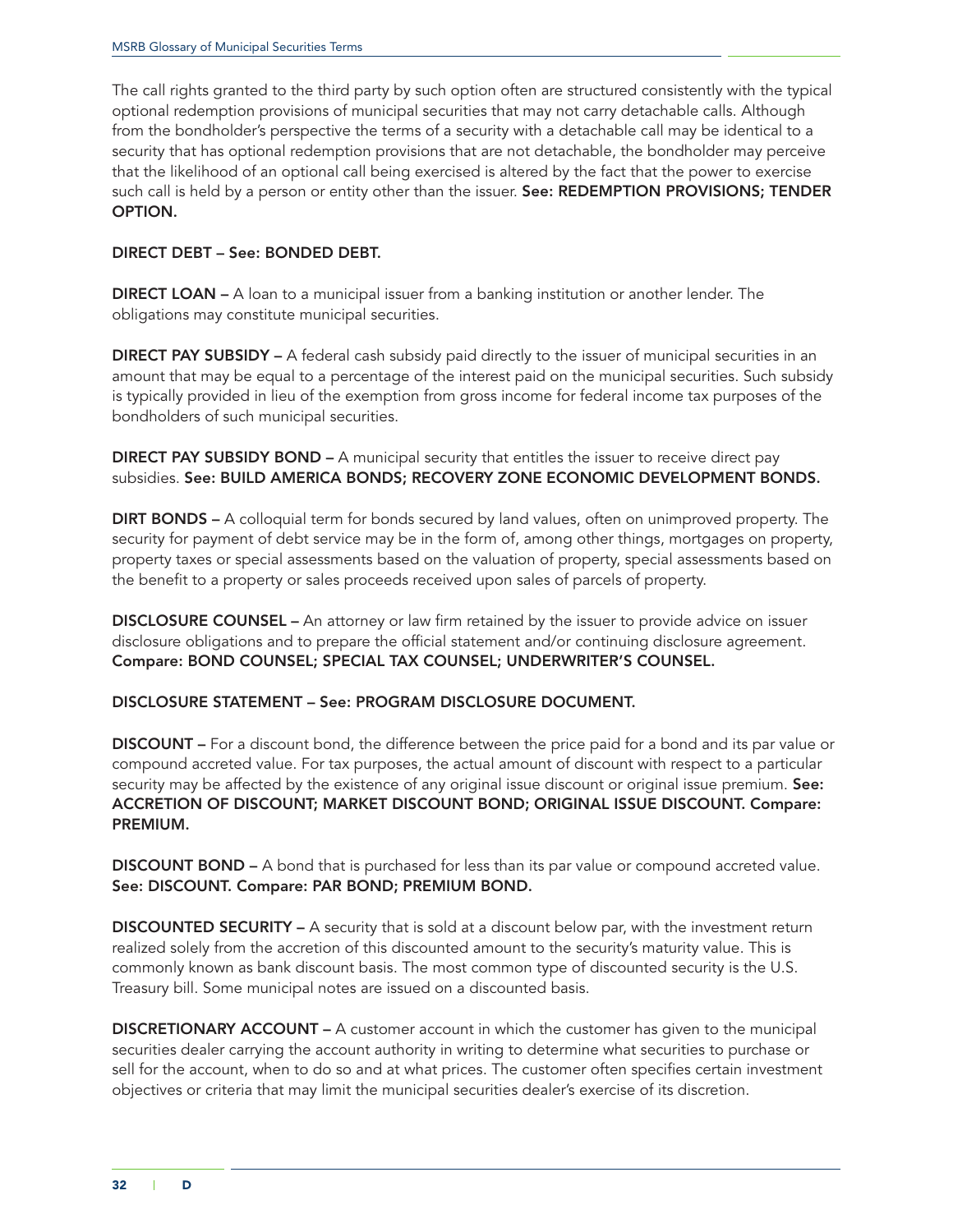DIVERSIFICATION – The practice of including different types of assets (e.g., securities that differ by type or location of issuer, maturity, or credit quality) in a portfolio in an effort to reduce risks or improve overall portfolio performance. Diversifying a securities portfolio by type or location of issuer, for example, might protect the portfolio against adverse conditions in a particular industry or region of the country, while diversifying by credit quality might permit the acquisition of lower-rated, higher-yielding securities while protecting most of the portfolio's capital in higher quality securities.

DIVIDED OR WESTERN ACCOUNT – A method for determining liability in an underwriting of a new issue of municipal securities, as set out in the agreement among underwriters, in which each member of an underwriting syndicate is liable only for the amount of its participation in the issue and not for any unsold portion of the participation amounts allocated to the other underwriters. See: SYNDICATE.

DK – A designation (derived from an abbreviation of the words "don't know") indicating that a party does not have a record of a transaction another party is confirming to it or has no instructions or records indicating that it should accept a delivery being tendered to it.

DODD-FRANK WALL STREET REFORM AND CONSUMER PROTECTION ACT (DODD-FRANK ACT) – Financial reform legislation enacted by Congress in 2010 that amended various federal laws including the federal securities laws.

DOLLAR BOND – A colloquial term for a bond that is usually quoted and traded in terms of dollar price rather than yield. Dollar bonds are typically longer dated term bonds from large issues. See: TERM BONDS.

DOLLAR PRICE – A quoted price of a security, expressed in terms of dollars per \$100 par value. The dollar price is the transaction price which may be derived from the yield (basis price) of the transaction. Compare: BASIS PRICE.

DOUBLE-BARRELED BOND – A bond secured by both a defined source of revenue (other than property taxes) and the full faith and credit or taxing power of an issuer that has taxing powers. **Compare: FULL** FAITH AND CREDIT; REVENUE BOND; GENERAL OBLIGATION BOND.

# DOUBLE EXEMPTION – See: TAX-EXEMPT BOND.

DOWNGRADE – The lowering of a bond rating by a rating agency due to a deterioration of the credit quality of the issue. See: RATINGS; CREDIT WATCH. Compare: UPGRADE.

DRAWDOWN SCHEDULE – A schedule of estimated expenditures to be made from bond proceeds and other available funds on a construction project. Such schedule typically shows periodic payments, or "draws," to the contractor at progressive stages of completion of the project.

DTC ELIGIBLE – Securities that are eligible for book-entry depository delivery and settlement services through DTCC.

DTC INSTITUTIONAL DELIVERY NETTING SERVICE (ID Net) –A joint service offering of DTC and NSCC that allows dealers to combine their affirmed institutional trades, including municipal securities, with other trades that they may have in NSCC's Continuous Net Settlement (CNS) system.

DUE DILIGENCE – The term commonly used to refer to the investigation made by underwriters, usually with the assistance of counsel, in part to determine the accuracy and adequacy of the official statement and to discover information that may be required in an official statement to ensure its completeness.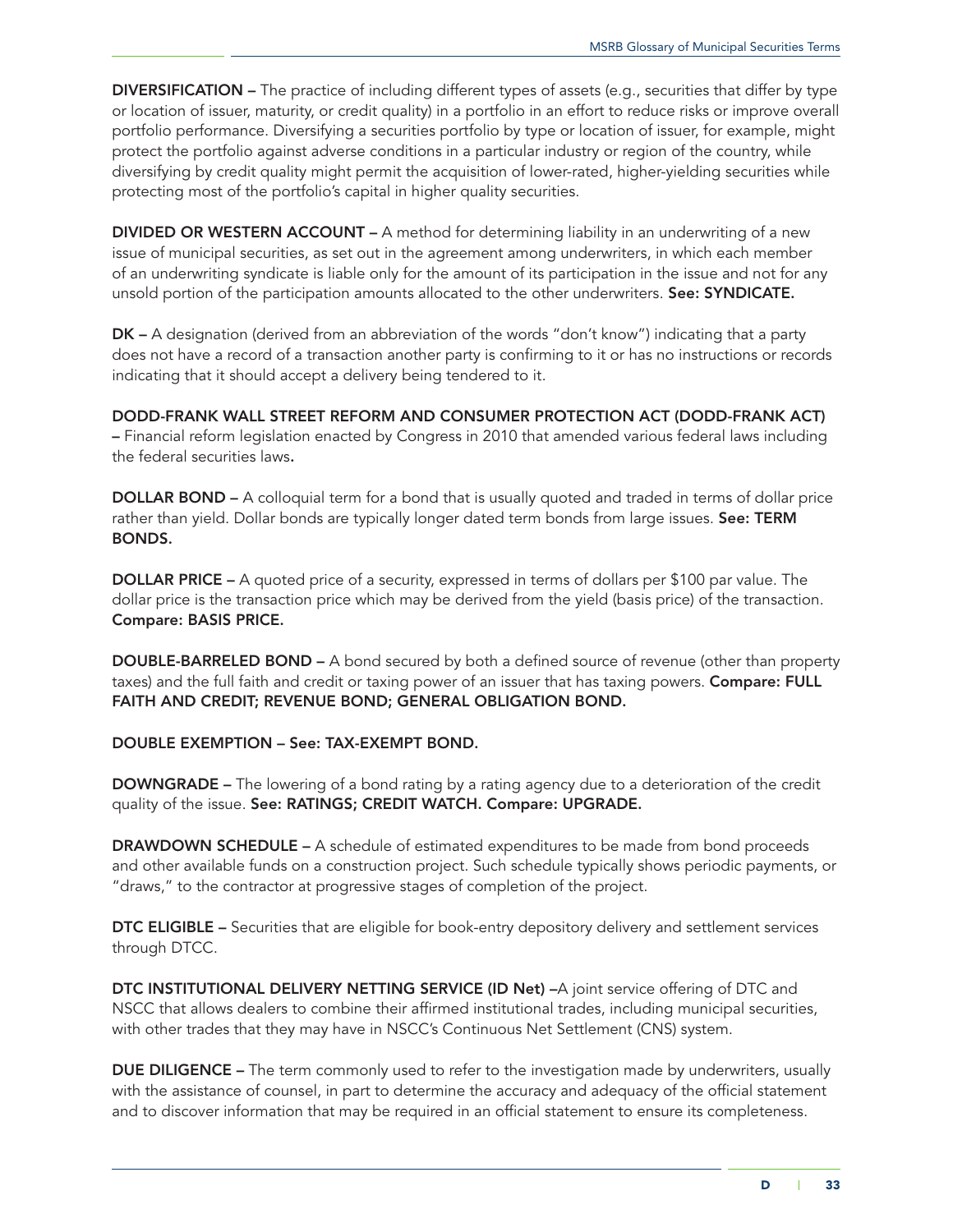DURATION – A measure of the timing of cash flows (i.e., the interest payments and the principal repayment) to be received from a given fixed income security. Duration is used to assess price volatility for given changes in interest rates, the reinvestment risk associated with a given portfolio or the interest rate risk associated with matching particular interest-rate-sensitive assets and liabilities. Compare: CONVEXITY.

DUTCH AUCTION – A process by which securities are sold at the lowest yield at which sufficient bids are received to sell all securities offered. Generally, the securities will be sold at the clearing yield established by the Dutch auction process to all investors placing bids at or below the clearing yield (lowest yield). See: AUCTION AGENT; AUCTION RATE SECURITIES.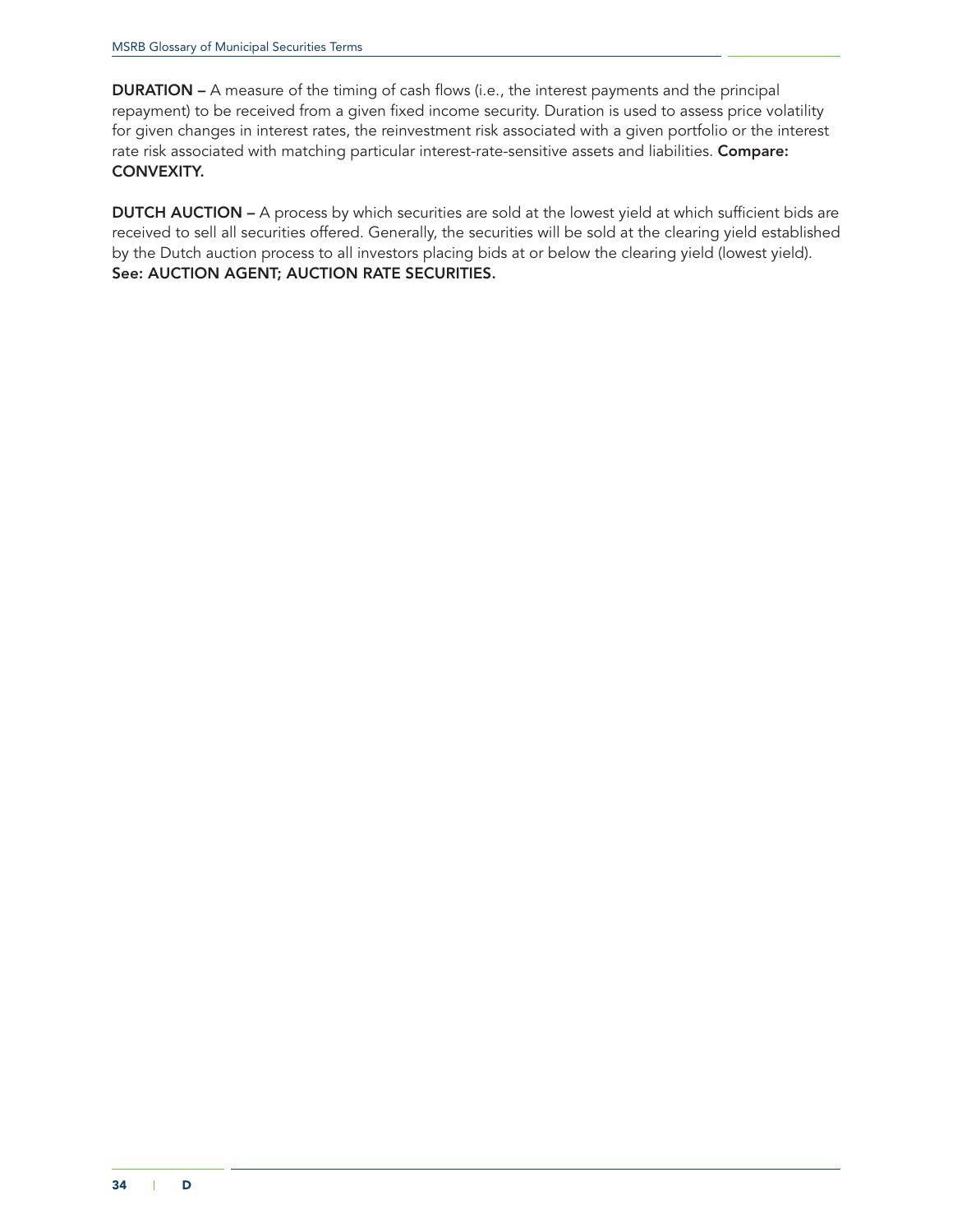E

**EASTERN OR UNDIVIDED ACCOUNT –** A method for determining liability in an underwriting of a new issue of municipal securities, as set out in the agreement among underwriters, in which each member of the underwriting syndicate is liable for any unsold portion of the issue according to each member's percentage participation in the syndicate. Almost all syndicates are structured as undivided accounts. See: SYNDICATE.

**EFFECTIVE INTEREST COST –** The rate at which the total debt service payable on a new issue of municipal securities would be discounted to provide a present value equal to the amount bid on the new issue.

**EFFECTIVE INTEREST RATE –** The actual rate of interest earned by the investor on securities, which takes into account the amortization of any premium or the accretion of any discount over the period of the investment.

ELECTRONIC BID – The process of submitting a competitive bid for a new issue of municipal securities or a bid on a secondary market trade through any of several proprietary services that facilitate the collection of bids by electronic means.

ELECTRONIC MUNICIPAL MARKET ACCESS (EMMA®) SYSTEM – A centralized online source for free access to municipal disclosures, market transparency data and educational materials about the municipal securities market operated by the MSRB. Among other things, EMMA serves as the official source for official statements and other primary market disclosure documents for new issues of municipal securities as well as the official source for continuing disclosures for outstanding issues of municipal securities for which the issuer or obligated person has entered into a continuing disclosure agreement as contemplated under SEC Rule 15c2-12.

**ELIGIBLE SECURITIES** – The types of securities in which investments are permitted by law or under a bond contract and often refers specifically to the types of securities authorized under the bond contract to be held in escrow for the purpose of defeasing bonds. See: ESCROW DEPOSIT AGREEMENT. Compare: MONEY MARKET ELIGIBLE SECURITIES; PERMITTED INVESTMENTS.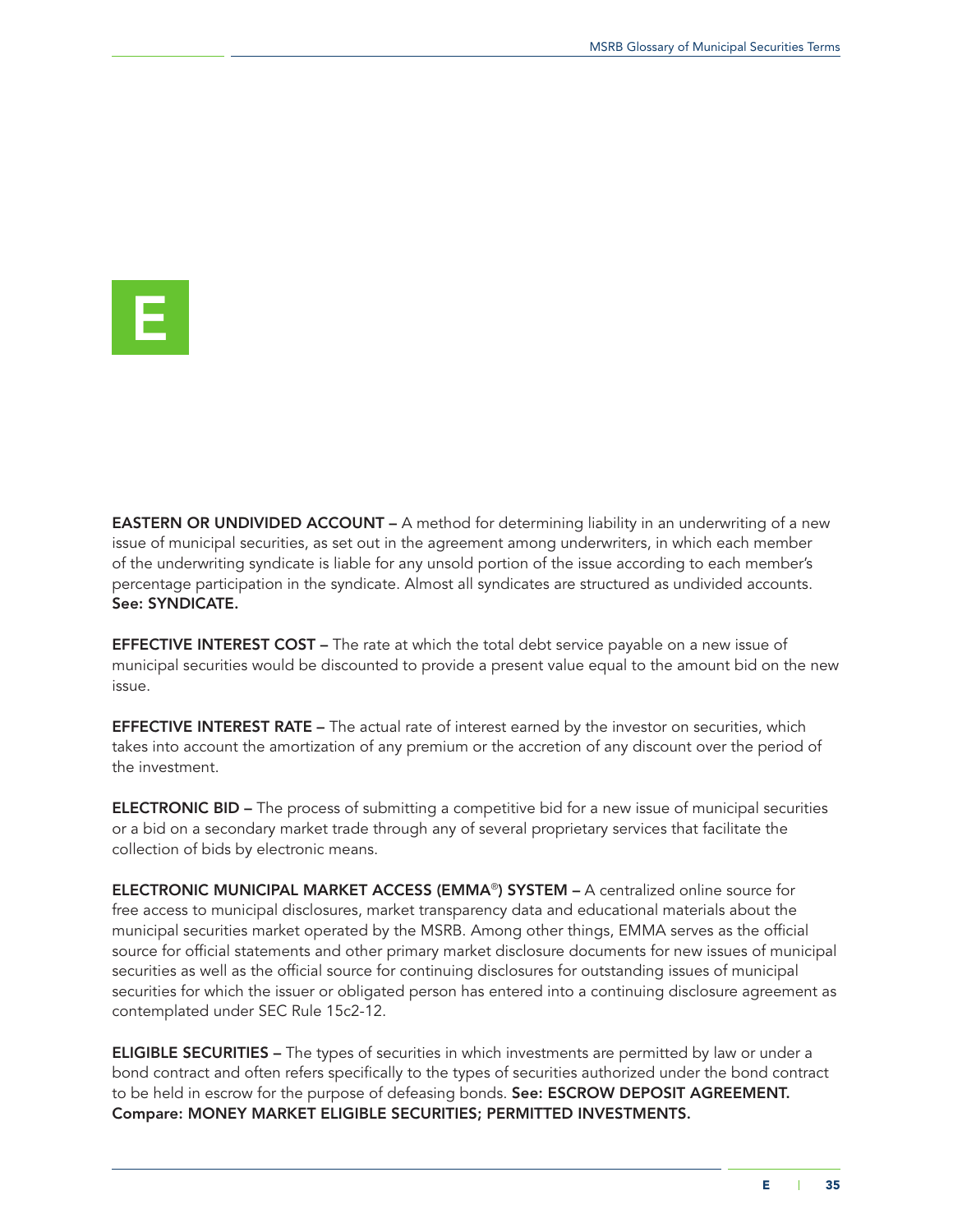ENTERPRISE ACTIVITY – A revenue-generating facility or system that provides funds necessary to pay debt service on securities issued to finance its construction or improvement. The debt incurred for such facility or system is self-liquidating when the facility or system produces sufficient revenues to cover all debt service and other requirements imposed under the bond contract. Common examples include airports, water and sewer systems and power supply systems. See: ENTERPRISE FUND; SELF-SUPPORTING DEBT.

ENTERPRISE FUND – A fund established by a governmental entity to account for operations of an enterprise activity. Enterprise funds generally are segregated as to purpose and use from other funds and accounts of the governmental entity with the intent that revenues generated by the enterprise activity and deposited to the enterprise fund will be devoted principally to funding all operations of the enterprise activity, including payment of debt service on securities issued to finance such activity. In some cases, however, the governmental entity may be permitted to use funds in an enterprise fund for other purposes and to use other funds to pay costs otherwise payable from the enterprise fund. See: ENTERPRISE ACTIVITY.

ENTERPRISE ZONE (EZ) BOND – A private activity bond issued to provide financing for projects (including certain commercial private activity bonds that could not otherwise be issued on a tax-exempt basis) located in federally-designated empowerment zones and enterprise communities. Issuers must meet specific ownership and employment targets relating to residents of the zone or community. See: PRIVATE ACTIVITY BOND – Exempt Facility Bonds.

ESCROW ACCOUNT – A fund established to hold funds pledged and to be used solely for a designated purpose, typically to pay debt service on an outstanding issue in an advance refunding. See: ADVANCE REFUNDING; ESCROW DEPOSIT AGREEMENT.

ESCROW DEPOSIT AGREEMENT – An agreement that typically provides for the deposit of funds or securities in an escrow account to refund an outstanding issue of municipal securities. The agreement sets forth the manner in which funds are to be invested (generally in eligible securities) pending their expenditure and the schedule on which on-going debt service payments are to be made and early redemptions, if any, of securities are to occur. See: ADVANCE REFUNDING; ADVANCE REFUNDING DOCUMENT; ELIGIBLE SECURITIES; ESCROW ACCOUNT; ESCROWED SECURITIES.

ESCROWED SECURITIES – Securities that are held, typically in an escrow account, to be used solely for a designated purpose. See: ESCROW ACCOUNT.

ESCROWED TO MATURITY – See: ADVANCE REFUNDING. Compare: PREREFUNDED.

# ETHICAL WALL – See: INFORMATION BARRIER.

EVENT NOTICE or DISCLOSURE – Disclosure of certain enumerated events relating to a municipal security required to be made by an issuer or obligated person to the Electronic Municipal Market Access (EMMA®) system pursuant to a continuing disclosure agreement or undertaking meeting the requirements of SEC Rule 15c2-12. These disclosures are sometimes referred to as material event notices or disclosures even though a materiality standard applies to only certain of the required disclosures. See: CONTINUING DISCLOSURE; CONTINUING DISCLOSURE AGREEMENT; RULE 15c2-12.

# EVENT OF DEFAULT – See: DEFAULT.

EVERGREEN LETTER OF CREDIT – Refers to a letter of credit that provides that the stated expiration date is automatically reinstated (renewed) until the bank issuing the letter of credit gives notice to the beneficiary of the letter of credit that it will expire.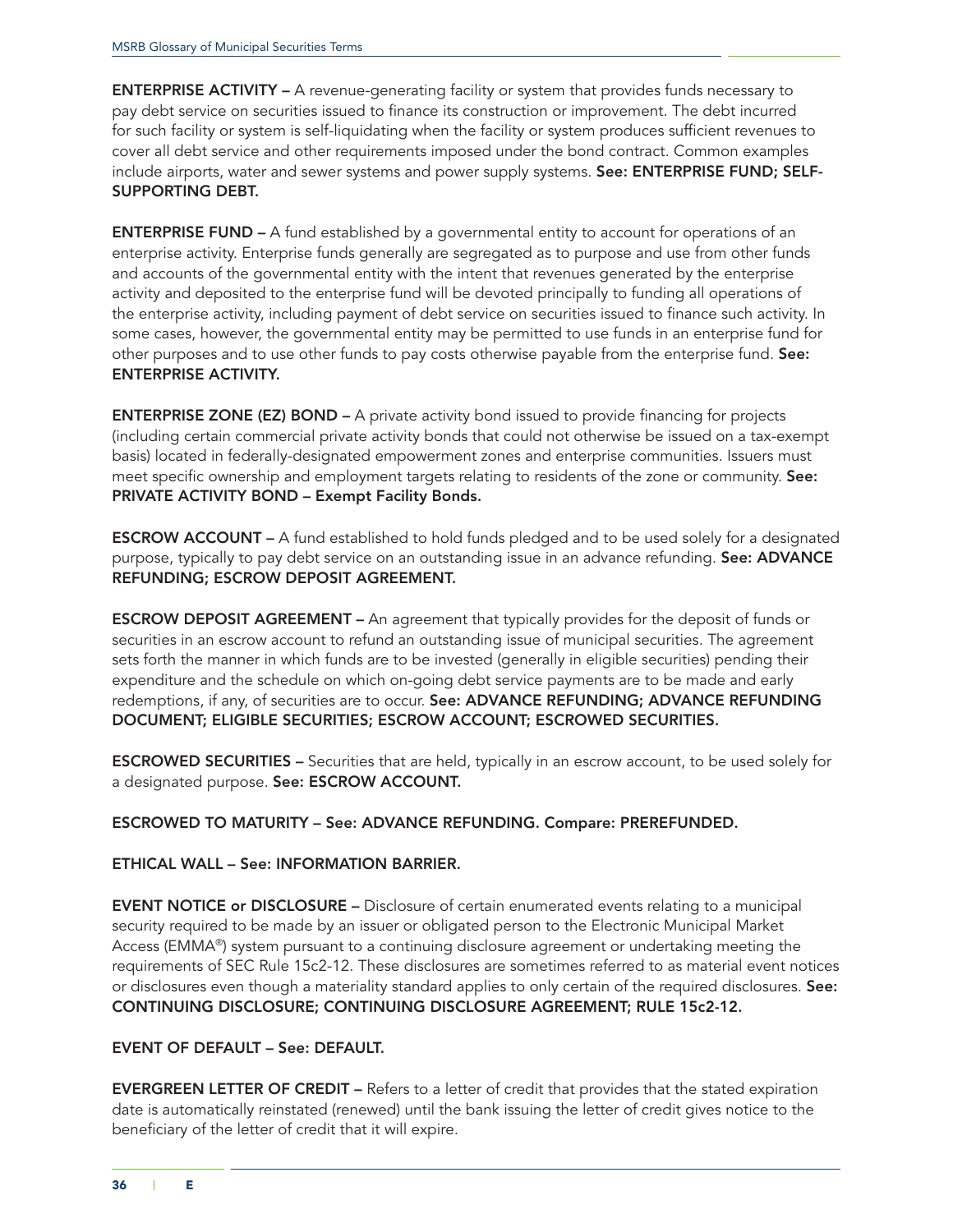## EXCHANGE ACT – See: SECURITIES EXCHANGE ACT OF 1934.

**EXCHANGE TRADED FUND (ETF) – A security that tracks an index, a commodity or a basket of assets** similar to an index [fund](http://www.investopedia.com/terms/e/etf.asp), but trades like a stock on an exchange. An ETF holds assets such as stocks, commodities or bonds.

**EXCISE TAX** – A tax levied upon the manufacture, sale or consumption of commodities, upon the license to pursue certain occupations, or upon corporate privileges within a taxing jurisdiction. Examples of such taxes include taxes on alcohol and cigarettes. See: TAX.

EXECUTING BROKER SYMBOL (EBS) – A symbol, also known as a market participant identifier (MPID), issued to broker-dealers by NASDAQ for the purpose of identifying municipal securities dealers that execute municipal securities transactions reported to the MSRB's Real-Time Transaction Reporting System.

### EXEMPT FACILITY BOND – See: PRIVATE ACTIVITY BOND – Exempt facility bond.

EXEMPT SECURITIES or EXEMPTED SECURITIES –Securities not subject to the registration requirements of the Securities Act of 1933 or the reporting requirements of the Securities Exchange Act of 1934. In general, U.S. government securities, agency securities and municipal securities are exempted from such requirements. Compare: REGISTERED BOND.

EX-LEGAL or EX-LEGAL DELIVERY – A delivery of securities in physical form in the secondary market without a copy of the legal opinion being provided. See: GOOD DELIVERY.

**EXPECTED AVERAGE LIFE –** The average life of a security (e.g., a super sinker) that can be redeemed prior to maturity on other than a scheduled basis. The expected average life is calculated based on an estimation of the likely timing and amounts of redemptions occurring prior to maturity. See: AVERAGE LIFE; PLANNED AMORTIZATION CLASS BOND; SUPER SINKER.

EXTENDED PRINCIPAL AMOUNT – The total principal amount of a trade that is calculated by multiplying the quantity purchased by the price of the security. In the case of certain asset-backed or mortgage-backed securities, this result must be multiplied by a factor that represents the then-current principal amount remaining outstanding, expressed as a decimal. See: FINAL MONIES.

EXTENDED SETTLEMENT – Agreement between a buyer and seller of securities to make delivery of securities on a date that is later than regular-way settlement. Compare: CASH TRADE; FAIL; REGULAR WAY TRADE.

**EXTRAORDINARY CALL OR REDEMPTION – A** mandatory or optional redemption triggered by the occurrence of certain one-time or extraordinary events specified in the bond contract. An extraordinary redemption may be triggered by, among other things, bond proceeds remaining unexpended by a specified date or the loss of the facility financed with the proceeds of the bonds by fire or damage or by eminent domain taking. See: REDEMPTION PROVISIONS.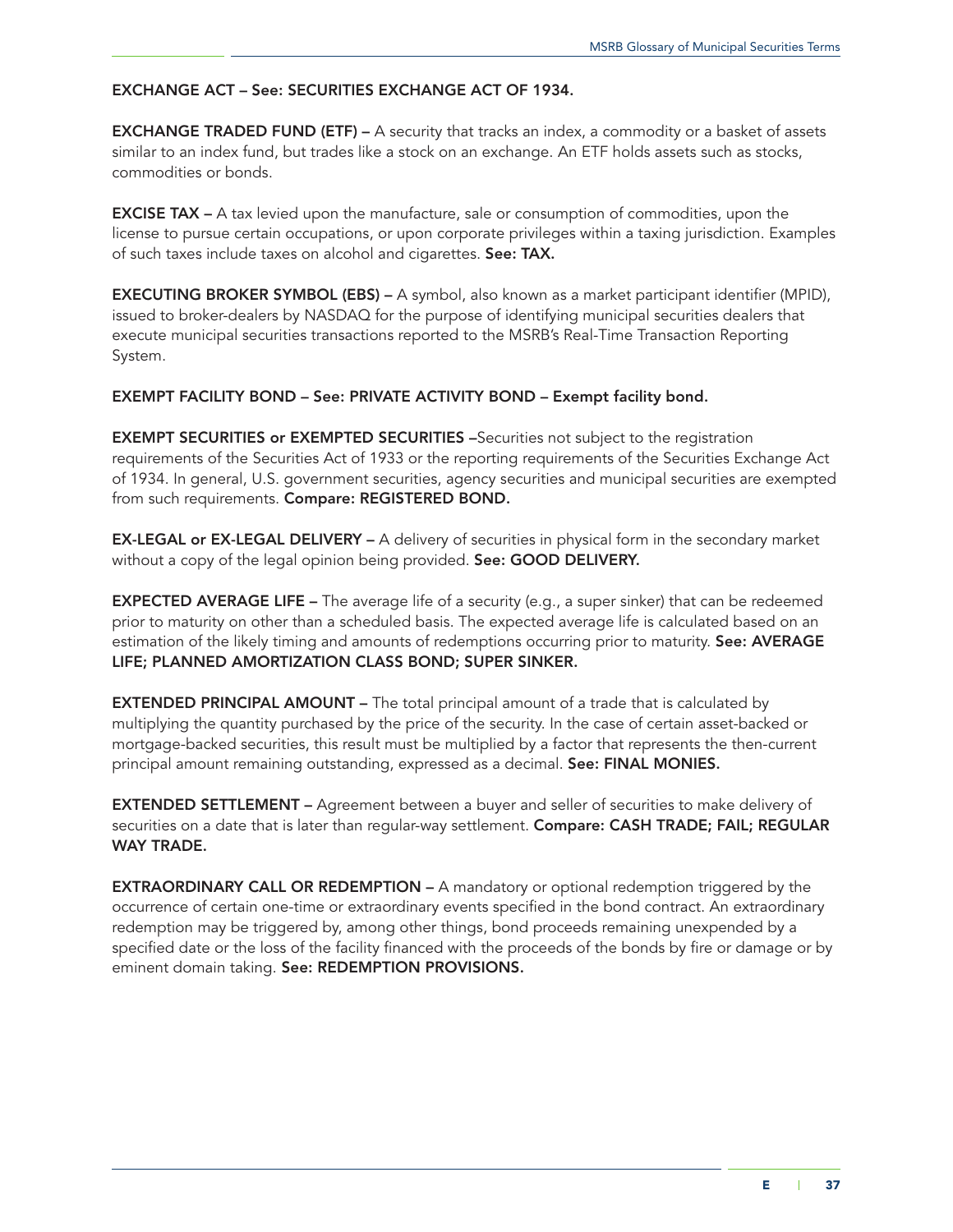

FACE AMOUNT – The original maturity amount of a bond. See: PAR VALUE. Compare: FACTOR BOND.

FACTOR – A decimal value reflecting a proportion of the outstanding principal value of factor bonds, which changes over time.

FACTOR BONDS – A bond for which partial redemptions are processed by a proportional return of principal to each bondholder. Subsequent to the redemption, the factor must be applied to the face value in order to determine interest payments as well as the principal amount for each future transaction. See: FACTOR

FAIL – A transaction between two parties on which delivery does not take place on the settlement date. A transaction in which a municipal securities dealer has yet to deliver securities is referred to as a "fail to deliver." A transaction in which a municipal securities dealer has not yet received securities is referred to as a "fail to receive." Compare: EXTENDED SETTLEMENT.

FAILED AUCTION – If the auction agent for auction rate securities does not receive sufficient orders to purchase all the securities being sold at auction, an auction is deemed to have failed and existing owners that have submitted sell orders will not be able to sell such securities in that auction. All holders will receive the "fail rate" for the next rate period. See: AUCTION RATE SECURITIES.

FAIL RATE – In the case of a failed auction (buy orders are less than sell orders) for auction rate securities, the rate for the next period is set at the "fail rate" as defined in the bond contract, typically based on a specified index or a fixed rate. See: AUCTION RATE SECURITIES.

FAIR DEALING – The requirement under MSRB Rule G-17 that all municipal securities dealers and municipal advisors deal fairly with all persons and not engage in deceptive, dishonest or unfair practices.

FAIRNESS LETTER or FAIRNESS OPINION – A letter or opinion prepared by a financial advisor, pricing advisor or similarly qualified person opining on the fairness of the price paid by the underwriters to the issuer in connection with a new issue of municipal securities or paid by purchasers of assets. The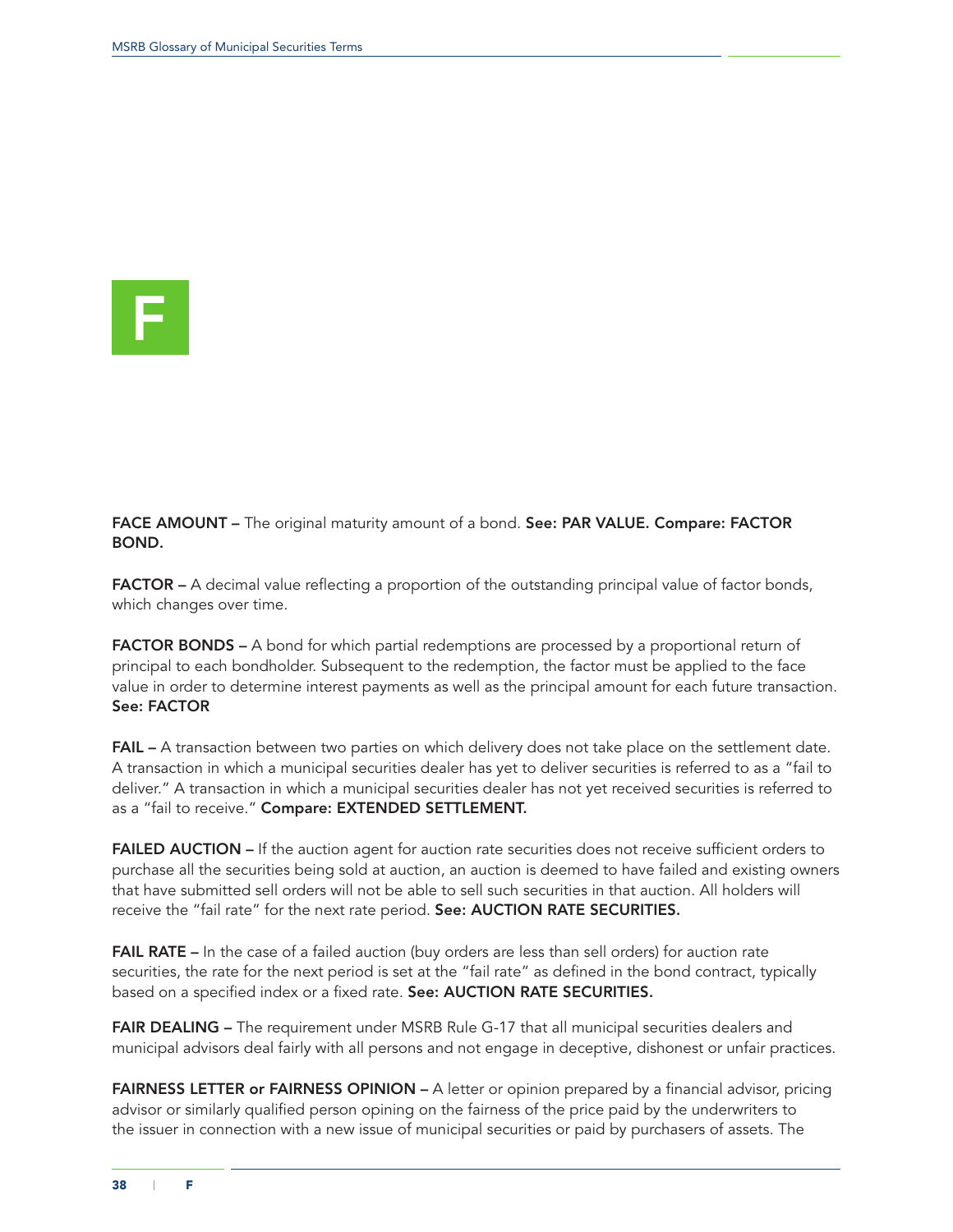term also sometimes refers to similar letters delivered by an investment banker, financial advisor or similarly qualified person regarding the fairness of the price being paid by an issuer or conduit borrower for assets being purchased with bond proceeds or for the pricing terms of swap agreements or other arrangements entered into by an issuer. See: FINANCIAL ADVISOR; PRICING ADVISOR.

FAST AUTOMATED SECURITIES TRANSFER (FAST) – An arrangement between The Depository Trust and Clearing Corporation and transfer agents to hold securities registered in DTC's nominee Cede & Co. in book-entry form. FAST minimizes certificate movements and streamlines transfer processing by recording the securities in book-entry form on the books and records of the issuer's transfer agent and further reconciling these securities through automated data feeds. In most cases transfer agents maintain one immobilized jumbo certificate representing the entire DTC position per issue.

FEASIBILITY CONSULTANT – An expert that prepares a feasibility study. See: FEASIBILITY STUDY.

FEASIBILITY STUDY – A report or study detailing the economic practicality of and the need for a proposed program, service or project. It frequently analyzes the market or demand for the program, project or service being considered, historical revenues and expenditures for the same or comparable facilities, and, based upon assumptions, makes forecasts or projections of financial performance or other operating statistics. The feasibility study may include a user or other rate analysis to provide an estimate of revenues that will be generated for the purpose of substantiating that debt service can be met from pledged revenues. In addition, the feasibility study may provide details of the physical, operating, economic or engineering aspects of the proposed project, including estimates of or assumptions regarding construction costs, completion dates and drawdown schedules. See: FEASIBILITY CONSULTANT.

FEDERAL DEPOSIT INSURANCE CORPORATION (FDIC) - Federal agency that guarantees (within limits) funds on deposit (other than securities) in member banks and thrift institutions, and performs other functions relating to the safety and soundness of its member institutions. The FDIC also enforces MSRB rules applicable to its member banks (other than banks that are members of the Federal Reserve System) that are municipal securities dealers. Compare: FEDERAL RESERVE BOARD; OFFICE OF THE COMPTROLLER OF THE CURRENCY.

FEDERAL RESERVE BOARD – The Board of Governors of the Federal Reserve System, which is the federal agency responsible for making national monetary policy and supervising and regulating certain banking institutions. In addition, the Federal Reserve Board enforces MSRB rules applicable to the system's member banks that are municipal securities dealers. Compare: FEDERAL DEPOSIT INSURANCE CORPORATION; OFFICE OF THE COMPTROLLER OF THE CURRENCY.

FIDUCIARY – A party having the duty of acting in a capacity of special trust for the benefit and in the best interests of another.

FINAL MONIES – Information required to be included by a municipal securities dealer in a confirmation of a transaction in municipal securities with a customer relating to, among other things, the total dollar amount of the transaction, accrued interest, extended principal amount, and transaction-based commission or other fees paid by the customer to the municipal securities dealer. See: ACCRUED INTEREST; COMMISSION; CONFIRMATION; EXTENDED PRINCIPAL AMOUNT.

FINAL OFFICIAL STATEMENT – See: OFFICIAL STATEMENT.

FINANCIAL ACCOUNTING STANDARDS BOARD (FASB) – A standard-setting body that prescribes authoritative standards of financial accounting and reporting practices of private sector entities. See: GENERALLY ACCEPTED ACCOUNTING PRINCIPLES. Compare: GOVERNMENTAL ACCOUNTING STANDARDS BOARD.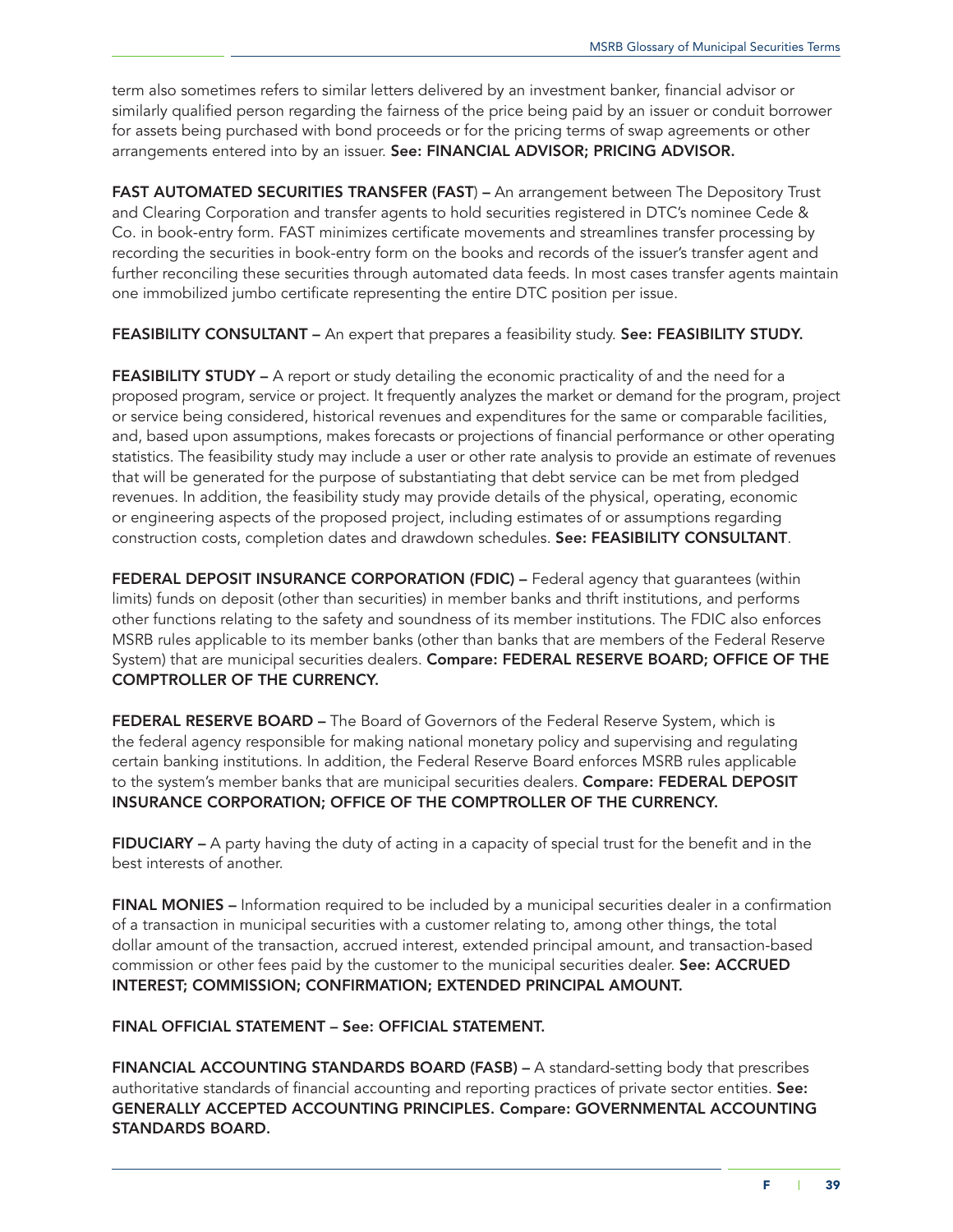FINANCIAL ADVISOR – (1) With respect to a new issue of municipal securities, commonly refers to an individual or firm that advises the issuer or other obligated person on matters pertinent to the issue, such as structure, timing, marketing, fairness of pricing, terms and bond ratings. A financial advisor may also be employed to provide advice on subjects unrelated to a new issue of municipal securities, such as advising on cash flow and investment matters in connection with outstanding municipal securities. The financial advisor is sometimes referred to as a "fiscal consultant" or "fiscal agent."

(2) An investment professional who advises customers on the purchase and sale of securities. See: MUNICIPAL ADVISOR. Compare: PRICING ADVISOR; SWAP ADVISOR.

#### FINANCIAL DEFEASANCE – See: DEFEASANCE.

FINANCIAL GUARANTEE – See: BOND INSURANCE; CREDIT ENHANCEMENT; CREDIT FACILITY.

### FINANCIAL GUARANTOR – See: BOND INSURER.

FINANCIAL AND OPERATIONS PRINCIPAL (FINOP) – A person associated with a broker-dealer who has supervisory responsibility for the firm's compliance with record keeping, net capital, customer protection and financial reporting rules. Such persons must qualify by means of an examination.

FINANCIAL INDUSTRY REGULATORY AUTHORITY (FINRA) - A self-regulatory organization, formerly known as the National Association of Securities Dealers (NASD), that enforces MSRB rules applicable to the municipal securities activities of its member broker-dealers, administers the MSRB's professional qualification examinations and handles arbitration proceedings relating to municipal securities for its member broker-dealers and for bank dealers. FINRA also adopts rules governing the conduct of its members with respect to most types of securities other than municipal securities.

FINS NUMBER (FINANCIAL INDUSTRY NUMBER STANDARD) – A unique identifier assigned by the Depository Trust and Clearing Corporation to each bank, broker-dealer, insurance company, mutual fund, money manager, transfer agent and other institution engaged in securities processing. Compare: LEGAL ENTITY IDENTIFIER.

FIRM BID OR OFFER – See: FIRM PRICE

# FIRM ELEMENT – See: CONTINUING EDUCATION.

FIRM OR FIRM PRICE – A situation where a specified bid or offer price will be honored for a specified period of time (i.e., "firm") and will be the price of any transaction executed with the party to whom the price is given during that period. A firm bid or offer may sometimes be subject to a "recall," either immediately upon notice or after a specified period. Alternatively, the bid or offer might be "firm, fill or kill," in which case the municipal securities dealer has the right to contact the counterparty and inform it that it must execute a transaction immediately or the bid or offer will be withdrawn. See: QUOTATION. Compare: SUBJECT BID/OFFER.

FIRST COUPON OR FIRST INTEREST PAYMENT – The date on which an issuer's initial interest payment to bondholders on a particular security is due. See: LONG COUPON; SHORT COUPON.

FISCAL YEAR – A 12-month period at the end of which financial position and results of operations of an entity are determined. Financial reporting, budgeting and accounting periods are determined on the basis of the applicable fiscal year, which may not be a calendar year. Compare: BOND FISCAL YEAR.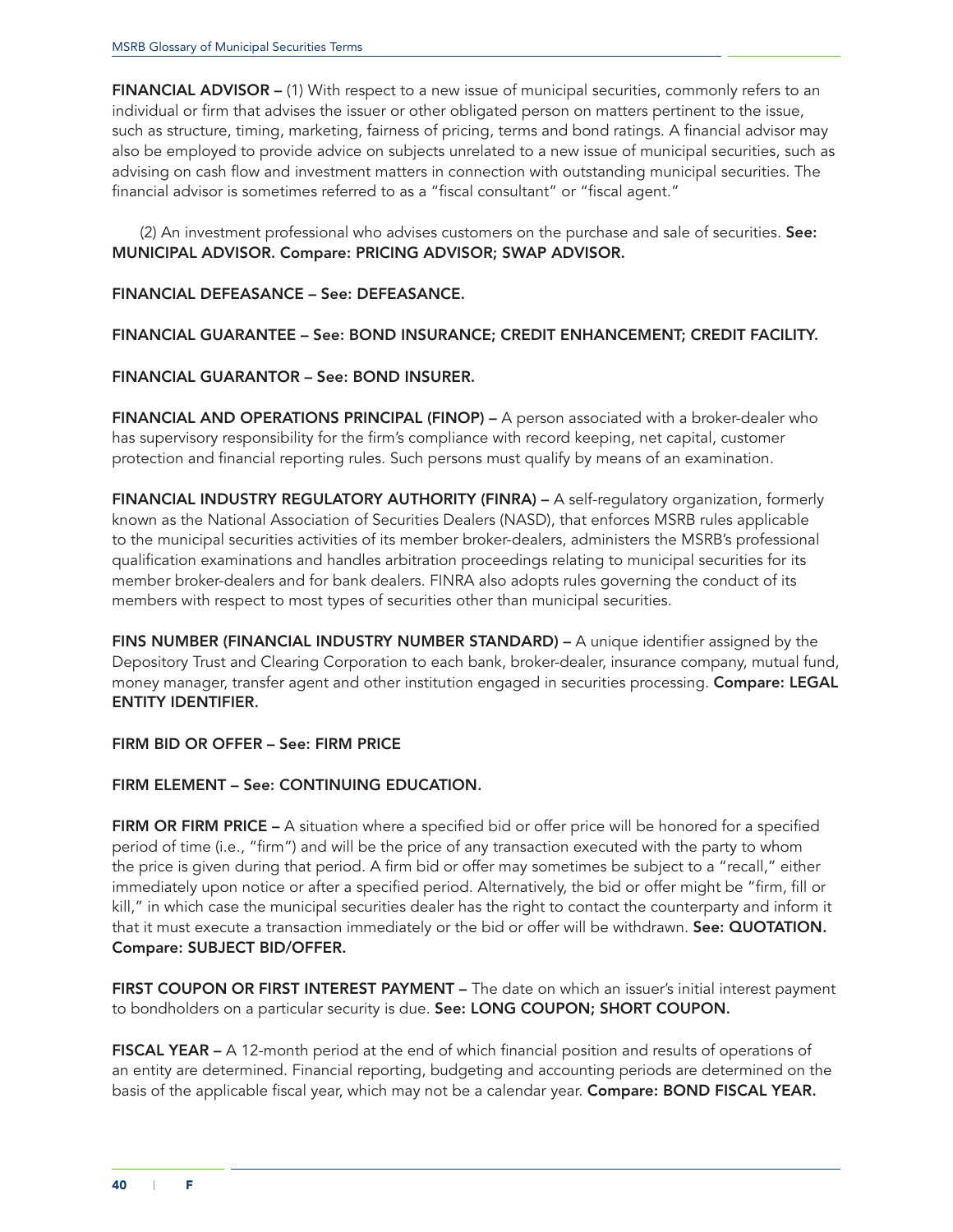FIXED INCOME CLEARING CORPORATION (FICC) – A subsidiary of DTCC that processes fixed income transactions.

FIXED INCOME SECURITY – A security evidencing an indebtedness on the part of the obligor and having the basic characteristic of providing for periodic payments of interest and repayment on a specified date of the principal amount of the security. Certain forms of indebtedness that do not provide for periodic payments of a fixed amount of interest income (e.g., variable rate demand obligations, zero coupon bonds) nonetheless generally are considered to be fixed income securities.

FIXED RATE – An interest rate on a security that does not change for the remaining life of the security. Compare: VARIABLE RATE.

FIXED-TO-FLOATING RATE SWAP - An agreement whereby an issuer synthetically converts fixed rate debt into variable rate debt through an interest rate swap or similar arrangement. In this process, the issuer makes payments to the counterparty at a variable rate determined according to the terms of the swap while the counterparty pays a fixed rate also according to the terms of the swap, which may be equivalent to the rate due to bondholders as determined under the bond contract. See: INTEREST RATE SWAP CONTRACT. Compare: FLOATING-TO-FIXED RATE SWAP.

FLAT – A designation that a particular transaction has been effected on terms that do not include accrued interest. Securities in default as to payments of interest generally trade flat.

FLIPPING – The immediate resale of allotted bonds in a primary offering, which may involve a prearranged trade, where the initial purchaser does not intend to hold the bonds for investment purposes but instead expects to make a profit from such immediate resale. See: PREARRANGED TRADING.

FLOAT CONTRACT – A contract between an issuer and a counter-party whereby the counter-party guarantees a rate of reinvestment return on specified funds (e.g., funds temporarily available between the time that investments mature or are otherwise paid and the time that such funds can be reinvested) in one or more funds or accounts under a bond contract or escrow deposit agreement.

FLOATER - A colloquial term for a security with a variable or "floating" interest rate. See: LOWER FLOATER; VARIABLE RATE; VARIABLE RATE DEMAND OBLIGATION. Compare: INVERSE FLOATER.

FLOAT FUND – A fund in which funds are deposited for temporary periods between the time that investments mature or are otherwise paid and the time that such funds can be reinvested.

# FLOATING RATE – See: VARIABLE RATE.

FLOATING RATE NOTE – A debt instrument with a variable rate of interest that resets at specified intervals at a predetermined spread to an index or formula.

FLOATING-TO-FIXED RATE SWAP – An agreement whereby an issuer synthetically converts variable rate debt to fixed rate debt through an interest rate swap or similar arrangement. In this process, the issuer makes payments to the counterparty at a fixed rate according to the terms of the swap and the counterparty makes payments on a variable rate or rates according to the terms of the swap, which may be equivalent to the rates payable to bondholders under the bond contract. See: INTEREST RATE SWAP CONTRACT. Compare: FIXED-TO-FLOATING RATE SWAP.

FLOOR – See: INTEREST RATE FLOOR.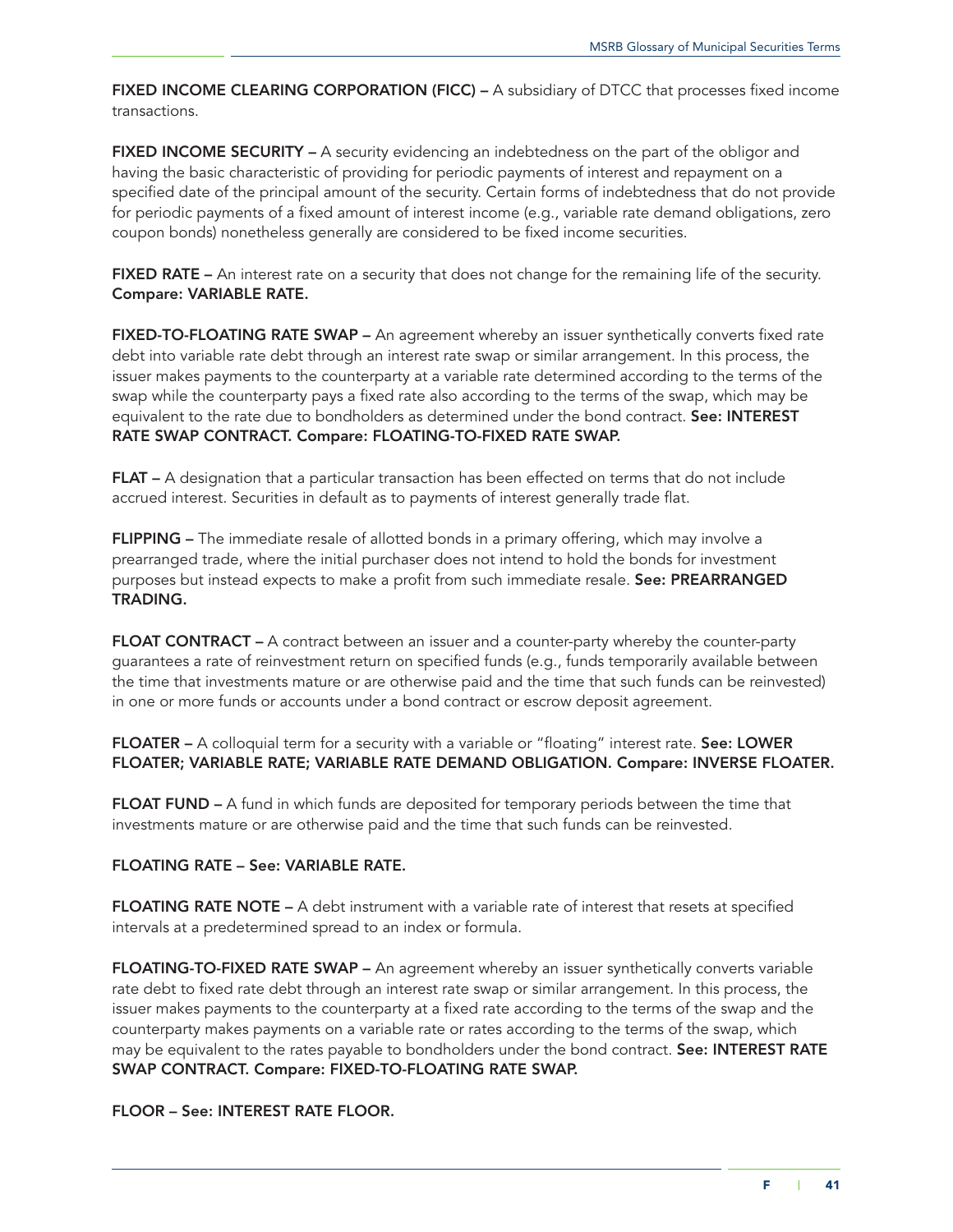FLOW OF FUNDS – The order and priority of handling, depositing and disbursing pledged revenues, as set forth in the bond contract. Generally, pledged revenues are deposited, as received, into a general collection account or revenue fund established under the bond contract for disbursement into the other accounts established under the bond contract. Such other accounts generally provide for payment of the costs of debt service, debt service reserve deposits, operation and maintenance costs, renewal and replacement and other required amounts. Described below are funds and accounts commonly used in bond contracts. Not all such funds and accounts may exist in every bond contract and other funds and accounts not described below may be created under a particular bond contract:

- *Bond Fund* An alternate name for the Debt Service Fund. See: FLOW OF FUNDS Debt Service Fund.
- **Debt Service Fund** A fund into which the issuer makes periodic deposits to assure the timely availability of sufficient funds for the payment of debt service requirements. Typically, the amounts of the revenues to be deposited into the debt service fund and the timing of such deposits are structured to ensure a proper matching between debt service fund deposits and debt service payments becoming due. For many issues, the debt service fund may contain a separate "principal account" and "interest account" in which funds for such respective purposes are held. In addition, the debt service fund for many variable rate securities may contain a "letter of credit account," a "swap payments account" or "reimbursement account" in which funds are held to reimburse the issuer of a liquidity facility for draws made to pay amounts owing on the securities, or payments due under a swap agreement. See: DEBT SERVICE SCHEDULE.
- **Debt Service Reserve Fund or Reserve Fund** A fund in which funds are placed to be applied to pay debt service if pledged revenues are insufficient to satisfy the debt service requirements. The debt service reserve fund may be entirely funded with bond proceeds at the time of issuance, may be funded over time through the accumulation of pledged revenues, may be funded with a surety or other type of guaranty policy (described below), or may be funded only upon the occurrence of a specified event (e.g., upon failure to comply with a covenant in the bond contract) (a "springing reserve"). Issuers may sometimes authorize the provision of a surety bond or letter of credit to satisfy the debt service reserve fund requirement in lieu of cash. If the debt service reserve fund is used in whole or part to pay debt service, the issuer usually is required to replenish the fund from the first available revenues, or in periodic repayments over a specified period of time. See: DEBT SERVICE RESERVE FUND REQUIREMENT.
- *Mandatory Redemption Fund* A fund into which the issuer is required to make periodic deposits of funds to be used to pay the costs of calling bonds in accordance with the mandatory redemption schedule in the bond contract or to purchase bonds in the open market in satisfaction of such mandatory redemption requirement. This term is sometimes used interchangeably with the term "sinking fund." See: FLOW OF FUNDS - Sinking Fund.
- *Operations and Maintenance Fund* (O&M) A fund into which funds are deposited to be used for the purpose of meeting the costs of operation and maintenance of the issuer or the financed project.
- *Rebate Fund* Fund into which funds are distributed to pay amounts due to the federal government from arbitrage earnings on bond proceeds and certain other funds as required under the Internal Revenue Code with respect to tax-exempt bonds or other federally tax-advantaged bonds. See: ARBITRAGE REBATE; ARBITRAGE EARNINGS.
- *Renewal and Replacement Fund* A fund into which funds are deposited to cover anticipated expenses for major repairs of the issuer's facilities or a project whose revenues are pledged to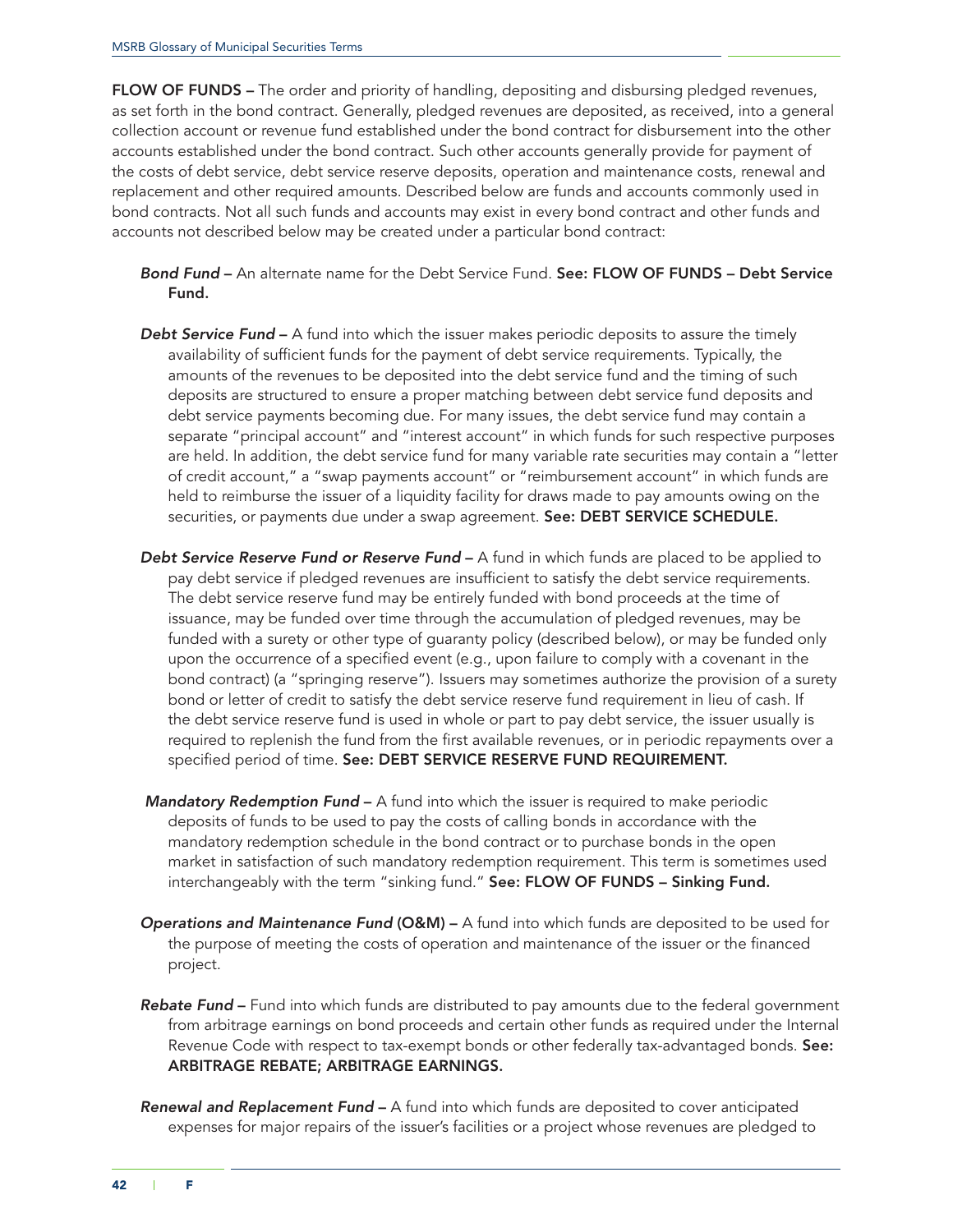the bonds or for repair and replacement of related equipment. Compare: FLOW OF FUNDS -Reserve Maintenance Fund.

- *Reserve Maintenance Fund* A fund into which funds are deposited to cover extraordinary maintenance or repair expenses of the issuer or a project whose revenues are pledged to the bonds. The fund is intended to protect the bondholders by ensuring against interruptions of operation of the issuer or financed project due to unavailability of funds to pay for repairs of unexpected damage or breakdown. In some cases, a single fund may serve the purposes of the Reserve Maintenance Fund and the Renewal and Replacement Fund. Compare: FLOW OF FUNDS – Renewal and Replacement Fund.
- *Revenue Fund* A fund into which pledged revenues are initially placed and from which the funds for all other funds are drawn. See: PLEDGED REVENUES.
- **Sinking Fund** A fund into which funds are placed to be used to redeem securities in accordance with a redemption schedule in the bond contract. This term is sometimes used interchangeably with the term "mandatory redemption fund." See: FLOW OF FUNDS - Mandatory Redemption Fund.
- *Surplus Fund* A fund into which are funds remaining after operations and maintenance expenses, sinking fund, debt service reserve and other mandated distributions have been satisfied are deposited. In some cases, funds in this fund may be used for various specified purposes related to the bond issue or the facilities financed with proceeds of the bond issue. In other cases, such funds may be used for any lawful purposes of the issuer or for such specific unrelated purposes as provided in the bond contract.

FOCUS REPORT – A document summarizing information concerning a broker-dealer's financial and operational status that a broker-dealer is required to file with its regulatory authority on a periodic basis. Part I (an abbreviated listing of essential data) is filed monthly; Part II (a more detailed reporting including a balance sheet and income statement) is filed quarterly and annually. The term is derived from the acronym for "Financial and Operational Combined Uniform Single" report.

FORMAL AWARD – The formal written agreement and/or official action by the issuer selling a new issue of municipal securities to the underwriter and setting forth the terms of the issue. See: AWARD; BOND PURCHASE AGREEMENT. Compare: VERBAL AWARD.

FORWARD DELIVERY – See: EXTENDED SETTLEMENT.

#### FORWARD DELIVERY AGREEMENT – See: FORWARD.

FORWARD OR FORWARD CONTRACT – A contract (variously known as a forward contract, forward delivery agreement or forward purchase contract) wherein the buyer and seller agree to settle their respective obligations at some specified future date based upon the current market price at the time the contract is executed. A forward may be used for any number of purposes. For example, a forward may provide for the delivery of specific types of securities on specified future dates at fixed yields for the purpose of optimizing the investment of a debt service reserve fund. A forward may provide for an issuer to issue and an underwriter to purchase an issue of bonds on a specified date in the future for the purpose of effecting a refunding of an outstanding issue that cannot be advance refunded.

#### FORWARD PURCHASE CONTRACT – See: FORWARD.

FORWARD REFUNDING – See: ADVANCE REFUNDING.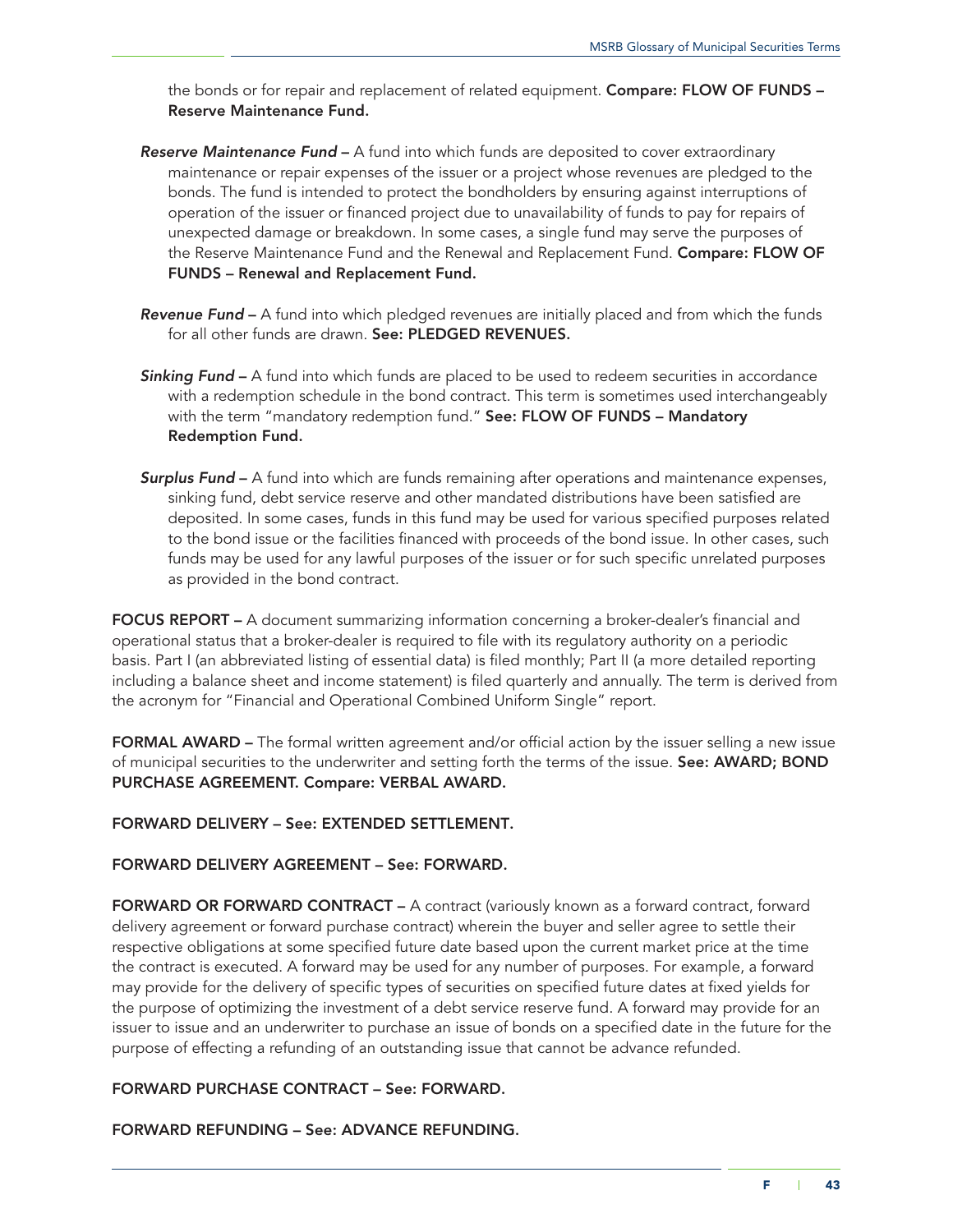FORWARD SWAP AGREEMENT - An agreement whereby two parties enter into an interest rate swap agreement to begin at a future date. See: INTEREST RATE SWAP CONTRACT.

FRONT-END LOAD – A sales charge or commission payable by an investor at the time of purchase of a municipal fund security. See: COMMISSION; LOAD; MUNICIPAL FUND SECURITY. Compare: BACK-END LOAD.

FULL CASH or GROSS REFUNDING – A method of refunding in which the proceeds of refunding bonds and any other available money, without reinvestment, will provide sufficient funds to pay debt service on the refunded bonds. Compare: NET CASH REFUNDING.

FULL DISCLOSURE – The principle that accurate and complete information material to a securities transaction that an investor would be likely to consider important in making investment decisions must be made available to the investor. Material information may include descriptions of the issuer or other obligor, including operating and financial data, as well as the structure of and security for the issue. The material facts pertinent to a new issue of municipal securities normally are disclosed in the official statement or other offering documents. See: CONTINUING DISCLOSURE; DUE DILIGENCE; MATERIAL OMISSION; RULE 10b-5; RULE 15c2-12.

FULL FAITH AND CREDIT- A term normally used in connection with general obligation bonds to express the commitment of the issuer to repay the bonds from all legally available funds, including a good faith commitment to use its legal powers to raise revenues to pay the bonds, although the precise nature of such commitment may vary considerably from issuer to issuer depending on applicable state or local law. However, some issuers may issue full faith and credit bonds without stating that such bonds are general obligations. In some cases, such full faith and credit bonds may be indistinguishable from typical general obligation bonds, while other full faith and credit bonds may be expressly distinguished from general obligation bonds with potentially differing sources and priority of payments, depending on applicable state or local law. See: GENERAL OBLIGATION BOND.

#### FULLY DISCLOSED – See: CLEARING BROKER.

FULLY REGISTERED - A security that has been registered as to both principal and interest. Such securities are payable only to the owner, or to order of the owner, whose name is noted on records of the issuer or its agent. See: BOND REGISTER; REGISTERED BOND; REGISTRAR. Compare: BEARER BOND.

#### FUNDED INTEREST – See: CAPITALIZED INTEREST.

FUNGIBLE – A term referring to the interchangeability of financial instruments having effectively identical features.

FUTURES CONTRACT – An agreement whereby two parties agree to buy and sell the value of a commodity or security for settlement at a future date. Generally, there is no physical delivery of the underlying commodity or security; rather, settlement is made on a cash basis. Futures are generally exchange-traded. Futures contracts relating to municipal securities are generally referred to as bond futures.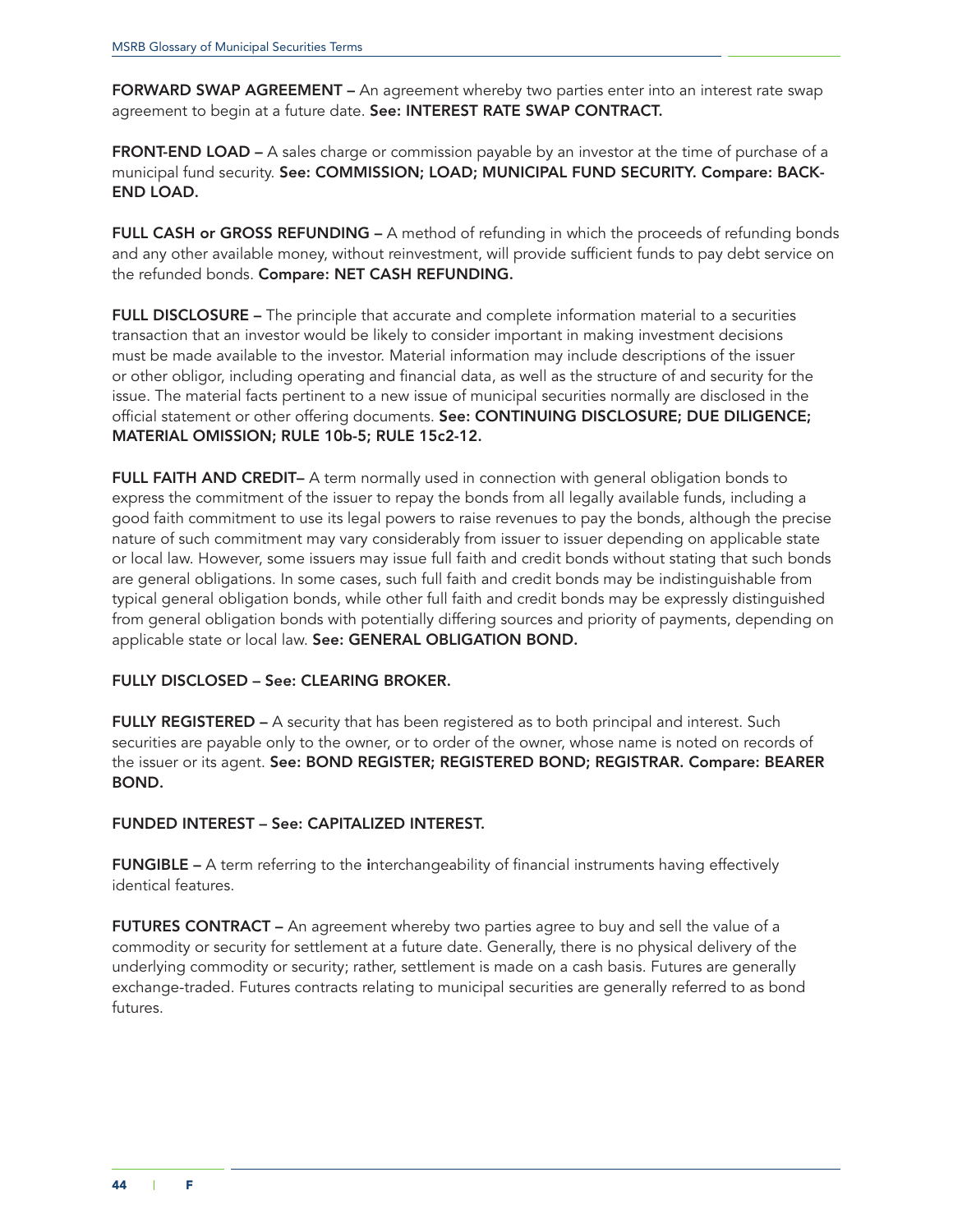

GARVEE BOND – A colloquial term for a grant anticipation revenue obligation. Garvee bonds are authorized under the National Highway System Designation Act of 1995 as a mechanism for allowing state and local agencies to issue debt for transportation projects using future federal highway funds to repay the principal, interest, and any other costs associated with the issuance of the debt. Compare: NOTE – Grant anticipation notes.

GENERALLY ACCEPTED ACCOUNTING PRINCIPLES (GAAP) – Standards adopted by the Financial Accounting Standards Board (FASB) for preparing financial statements of private enterprises and by the Governmental Accounting Standards Board (GASB) for preparing financial statements of state and local governments. While FASB GAAP is required for the preparation of financial statements for publicly traded companies in the United States, some states do not require implementation of GASB GAAP, in whole or in part, by governmental entities within such states. See: FINANCIAL ACCOUNTING STANDARDS BOARD; GOVERNMENTAL ACCOUNTING STANDARDS BOARD.

GENERAL OBLIGATION BOND OR GO BOND – Typically refers to a bond issued by a state or local government that is payable from general funds of the issuer, although the precise source and priority of payment for general obligation bonds may vary considerably from issuer to issuer depending on applicable state or local law. Most general obligation bonds are said to entail the full faith and credit (and in many cases the taxing power) of the issuer, depending on applicable state or local law. General obligation bonds issued by local units of government often are payable from (and in some cases solely from) the issuer's ad valorem taxes, while general obligation bonds issued by states often are payable from appropriations made by the state legislature. See: FULL FAITH AND CREDIT; LIMITED TAX GENERAL OBLIGATION BOND; UNLIMITED TAX BOND. Compare: LIMITED TAX BOND; MORAL OBLIGATION BOND; REVENUE BOND; SPECIAL ASSESSMENT BOND; SPECIAL OBLIGATION BOND; SPECIAL TAX BOND.

GLOBAL CERTIFICATE – A single certificate, sometimes referred to as a "jumbo certificate," representing an entire maturity of an issue of securities. Such certificates are often used in book-entry systems. The issuer issues a global certificate that is then lodged in the facilities of a depository or other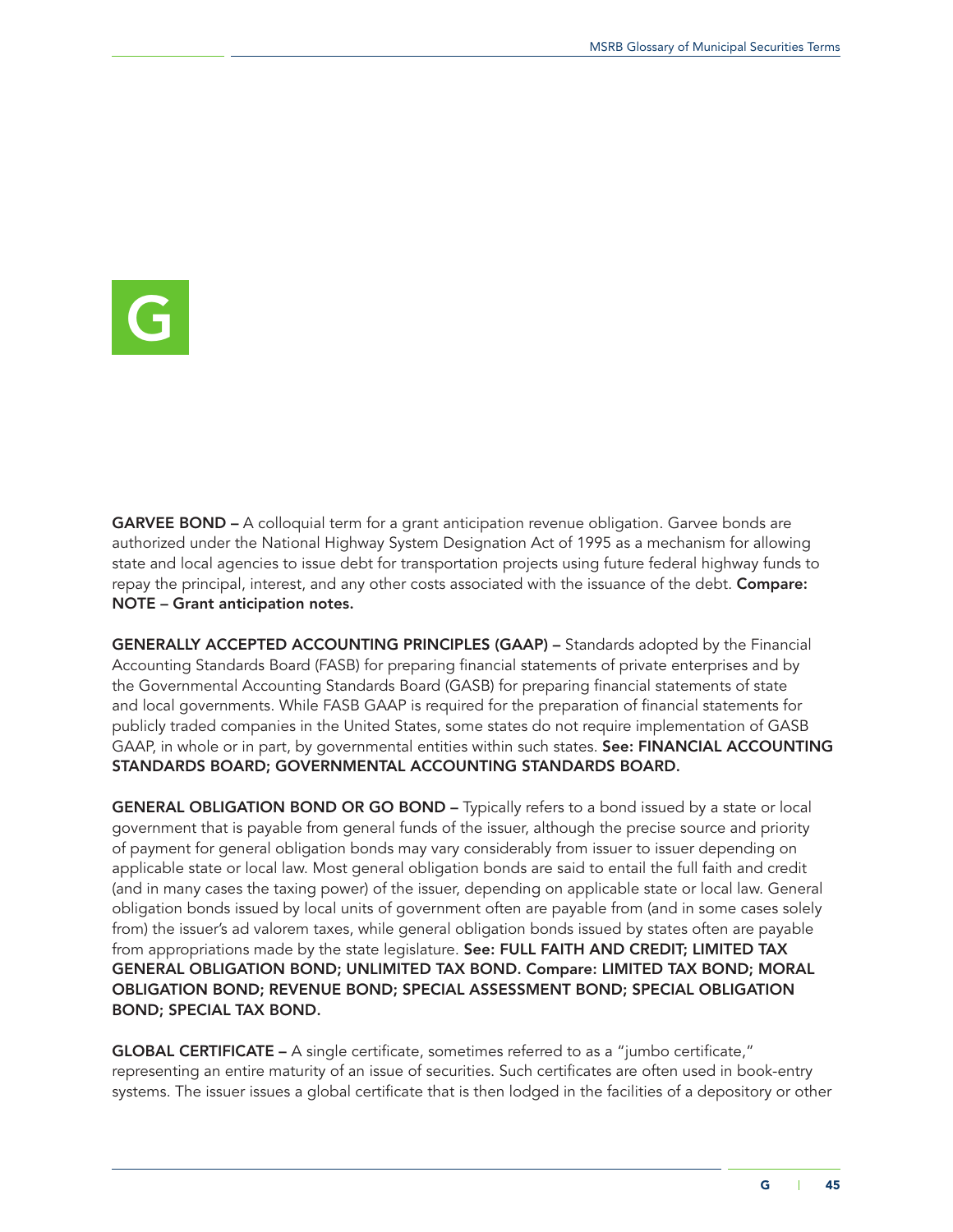book-entry agent for safekeeping by the agent until maturity or redemption. The securities are available to beneficial owners only in book-entry form and no certificates can be obtained. See: BOOK-ENTRY ONLY.

GOING AWAY ORDER – An order for securities (usually new issue municipal securities) that is from an investor rather than from a municipal securities dealer seeking to purchase the securities for trading inventory.

GOOD DELIVERY – The presentation by a municipal securities dealer of securities sold to a purchaser that are in acceptable form for delivery purposes under MSRB rules. The delivery standards cover such matters as the criteria for fungibility of securities, denominations, delivery of legal opinions and other required documents, and other similar matters. See: EX-LEGAL; SETTLEMENT.

GOOD FAITH DEPOSIT – A sum of money or surety bond provided to an issuer of a new issue of municipal securities by an underwriter or underwriting syndicate as an assurance of performance on its offer to purchase the issue. Good faith deposits may be required in connection with competitive sales and sometimes in connection with negotiated sales.

GOVERNMENTAL ACCOUNTING STANDARDS BOARD (GASB) – A standard-setting body, associated with the Financial Accounting Foundation and comparable to the Financial Accounting Standards Board. GASB establishes standard of financial accounting and reporting practices for state and local governmental units. See: GENERALLY ACCEPTED ACCOUNTING PRINCIPLES. Compare: FINANCIAL ACCOUNTING STANDARDS BOARD.

GRANT ANTICIPATION NOTE (GAN) – See: NOTE – Grant anticipation notes.

GROSS PLEDGE – See: PLEDGED REVENUES.

GROSS REFUNDING – See: ADVANCE REFUNDING.

GROSS REVENUE PLEDGE – See: PLEDGED REVENUES.

GROSS REVENUES – See: PLEDGED REVENUES.

GROSS SPREAD – See: SPREAD.

#### GROSS UNDERWRITING SPREAD – See: SPREAD.

GROSS-UP CLAUSE – A provision in the bond contract in which the issuer agrees to pay a higher rate of interest in the event of the occurrence of certain events, typically where interest on bonds issued as tax-exempt bonds becomes taxable. The provision may call for a higher rate of interest for on-going payments of interest to bondholders and may also provide for a payment to bondholders intended to make the total of prior interest payments made to the bondholders equal to the amount that would have been payable had the bonds previously borne interest at the higher rate.

### GROUP NET ORDER – See: PRIORITY PROVISIONS.

GUARANTEED INVESTMENT CONTRACT (GIC) – An investment, secured by a contract with a financial institution, that guarantees a fixed rate of return and a fixed maturity.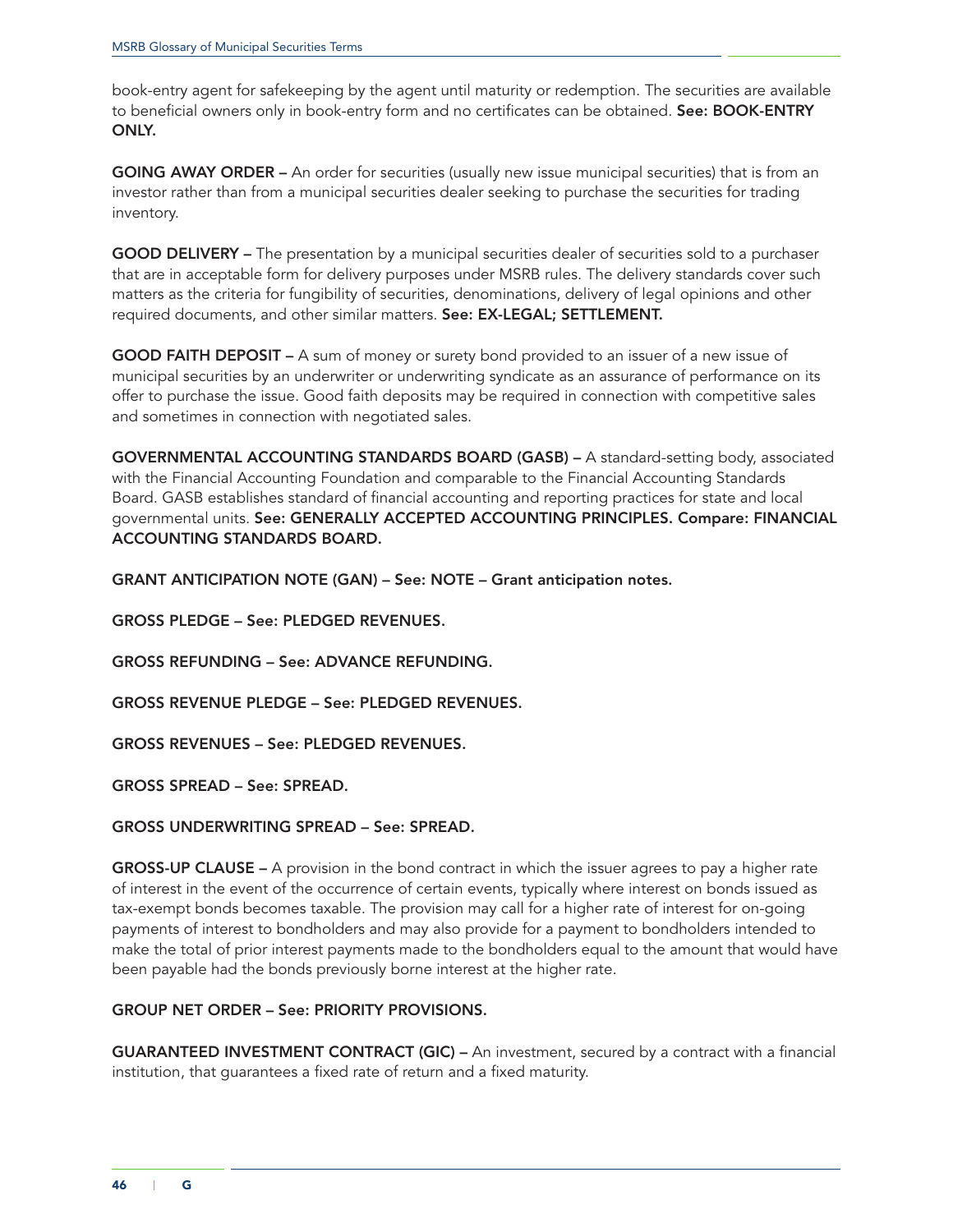

HAIRCUT – In the computation of net capital for purposes of SEC rules, the amount that a broker-dealer must deduct from its net worth in connection with each long or short inventory position it maintains in securities. The haircut may be considered a reserve against loss due to a subsequent decline in the market value of the securities. See: NET CAPITAL RULE.

HEDGE – An investment entered into to reduce or offset the risk of adverse price movements in a security by taking an offsetting position in another investment.

HIDDEN CALENDAR –Potential new issues of municipal securities that have not been publically announced. These issues may be interest-rate sensitive or are pending the occurrence of a particular event or legal ruling. Compare: SHADOW CALENDAR.

HIGH-YIELD BOND – A bond that is typically non-rated or rated below investment grade. High-yield bonds trade at higher yields than investment grade securities. See: NON-INVESTMENT GRADE. Compare: INVESTMENT GRADE.

HIGH-YIELD BOND FUND – A bond fund in which a substantial portion of the assets in the portfolio are invested in high-yield bonds. See: BOND FUND; HIGH-YIELD BOND.

HOUSING REVENUE BOND – A bond issued to finance multi-family housing projects or single-family home mortgages secured by the payment of the underlying mortgage loans.

*Single family mortgage revenue bonds* – Bonds issued to finance mortgage loans on single-family homes, either directly by purchasing newly originated or existing mortgage loans or indirectly by allowing lenders to purchase mortgage loans using bond proceeds. Such mortgage loans generally are targeted to first-time homeowners meeting certain income and purchase price requirements. Repayment of the mortgages may be further secured by federal programs or through private mortgage insurance. See: PRIVATE ACTIVITY BOND - Qualified mortgage bonds.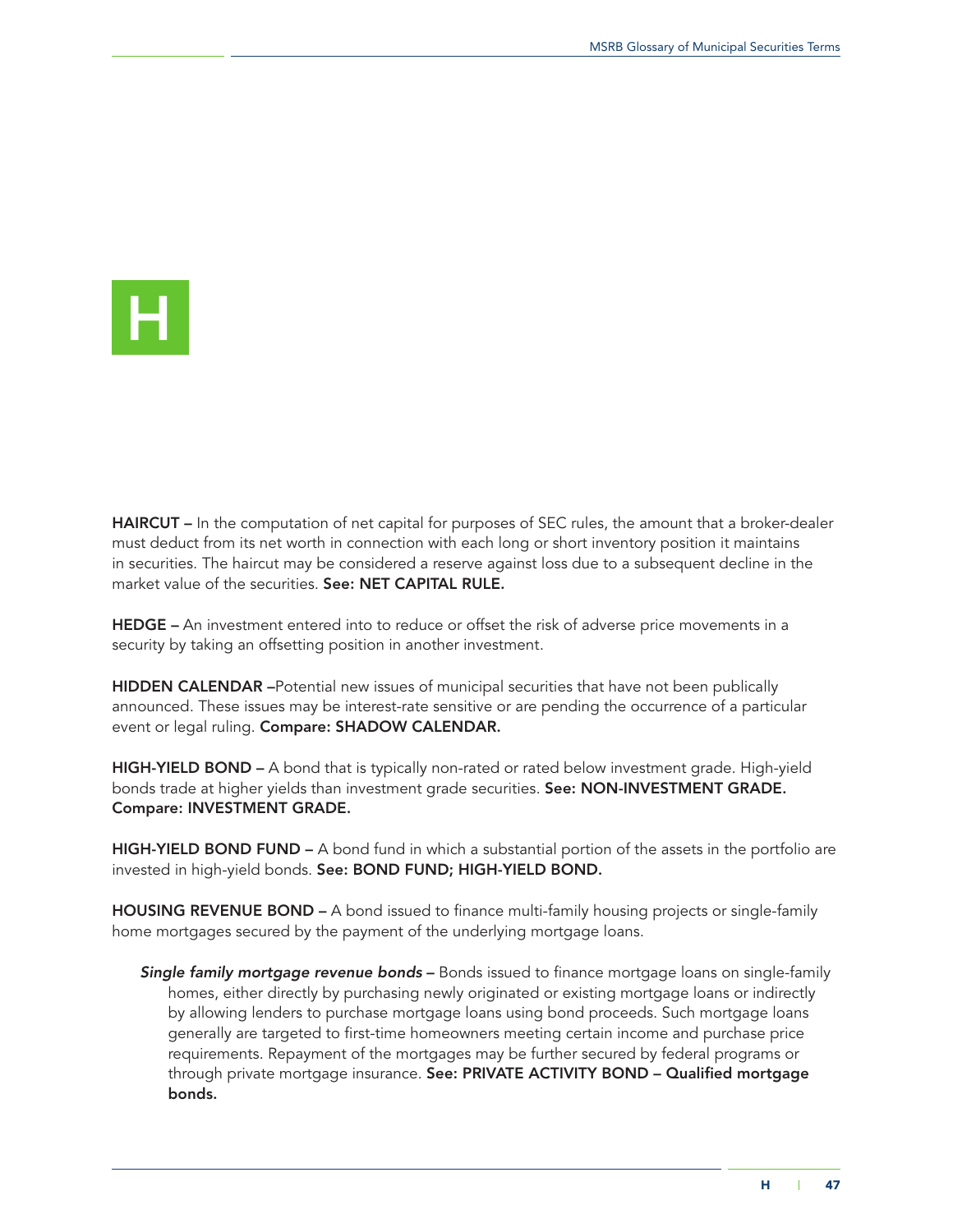*Multi-family housing revenue bonds* – Bonds issued to finance construction or rehabilitation of multi-family housing projects where a specified proportion of the units will be rented to moderate- and low-income families, in some cases specifically targeted toward elderly residents. These securities may provide financing either directly or through a loans-to-lenders program, and may be secured, in whole or in part, by federal agency guarantees or subsidies. See: LOANS-TO-LENDERS PROGRAM; PRIVATE ACTIVITY BOND – Exempt facility bonds.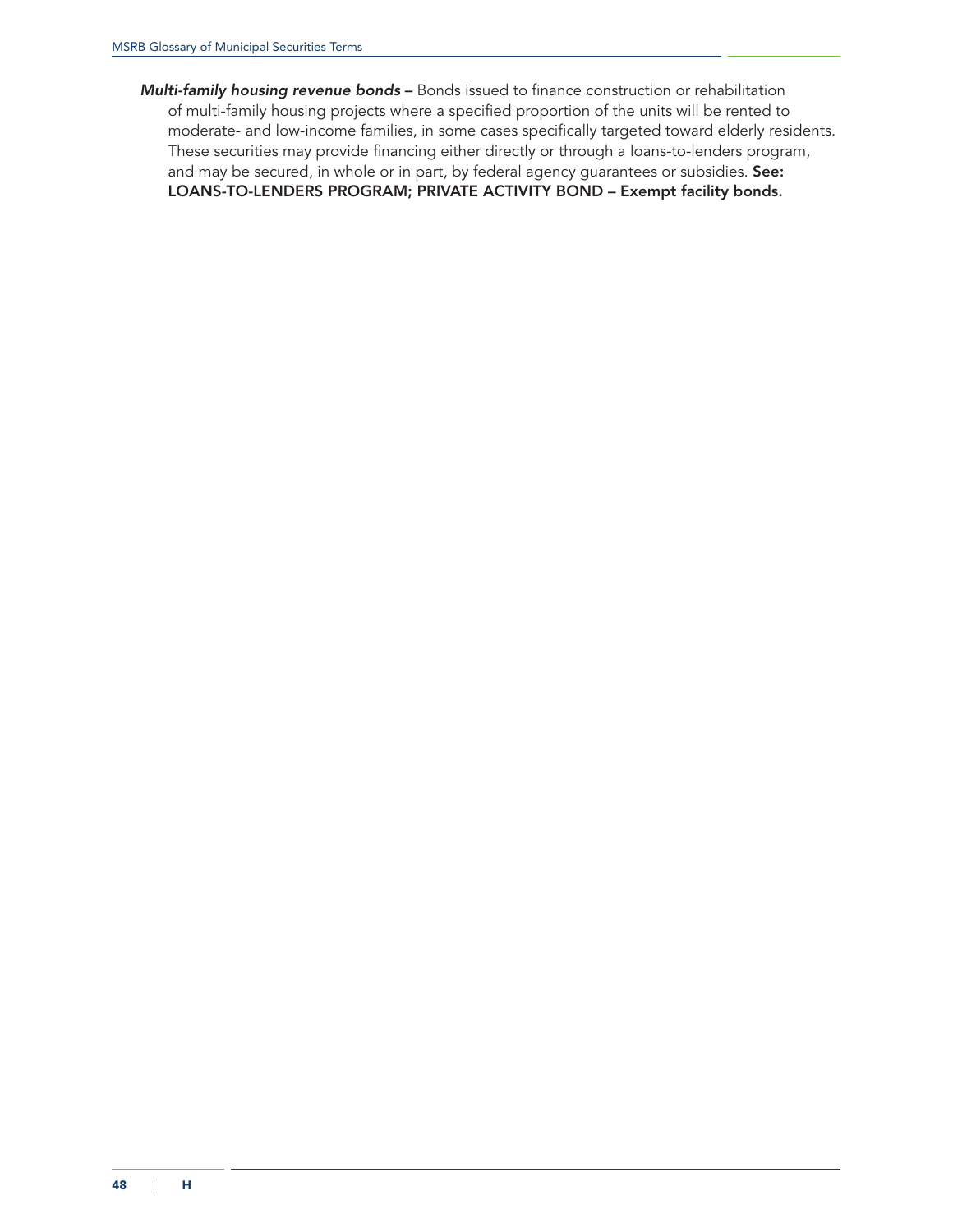I

INDEMNIFICATION – The assumption by one party to a securities transaction of responsibility to pay or reimburse the costs, expenses and other liabilities incurred by another party for certain specifically enumerated events or occurrences.

INDENTURE – A contract between the issuer of municipal securities and a trustee for the benefit of the bondholders. The trustee administers the funds or property specified in the indenture in a fiduciary capacity on behalf of the bondholders. The indenture, which is generally part of the bond contract, establishes the rights, duties, responsibilities and remedies of the issuer and trustee and determines the exact nature of the security for the bonds. The trustee is generally empowered to enforce the terms of the indenture on behalf of the bondholders. In many governmental issues (particularly for general obligation bonds and some types of limited tax bonds and revenue bonds), the issuer may forego using an indenture and set forth the duties of the issuer and the rights of bondholders in the bond resolution. In certain transactions, the indenture may be called a "trust agreement." See: BOND CONTRACT; TRUSTEE. Compare: BOND RESOLUTION.

INDEX BONDS – (1) Bonds whose trading activity is monitored and included as part of an index of actively traded bonds.

(2) A debt instrument with a variable rate of interest that resets periodically based on a fixed spread to a specified index.

INDEX or INDEXED FUND – A portfolio structured and managed to approximate the performance of an index, or a portfolio composed of securities used in a given index.

INDEX or INDICES – Indicators published on a periodic basis that show the estimated price and/or yield levels for various groups of municipal securities. Indices may represent daily, weekly or monthly averages.

INDICATION – The approximate market value of a security, provided for informational purposes only. Sometimes referred to as a nominal quotation, an indication does not represent an actual bid for or offer of securities. Compare: WORKABLE.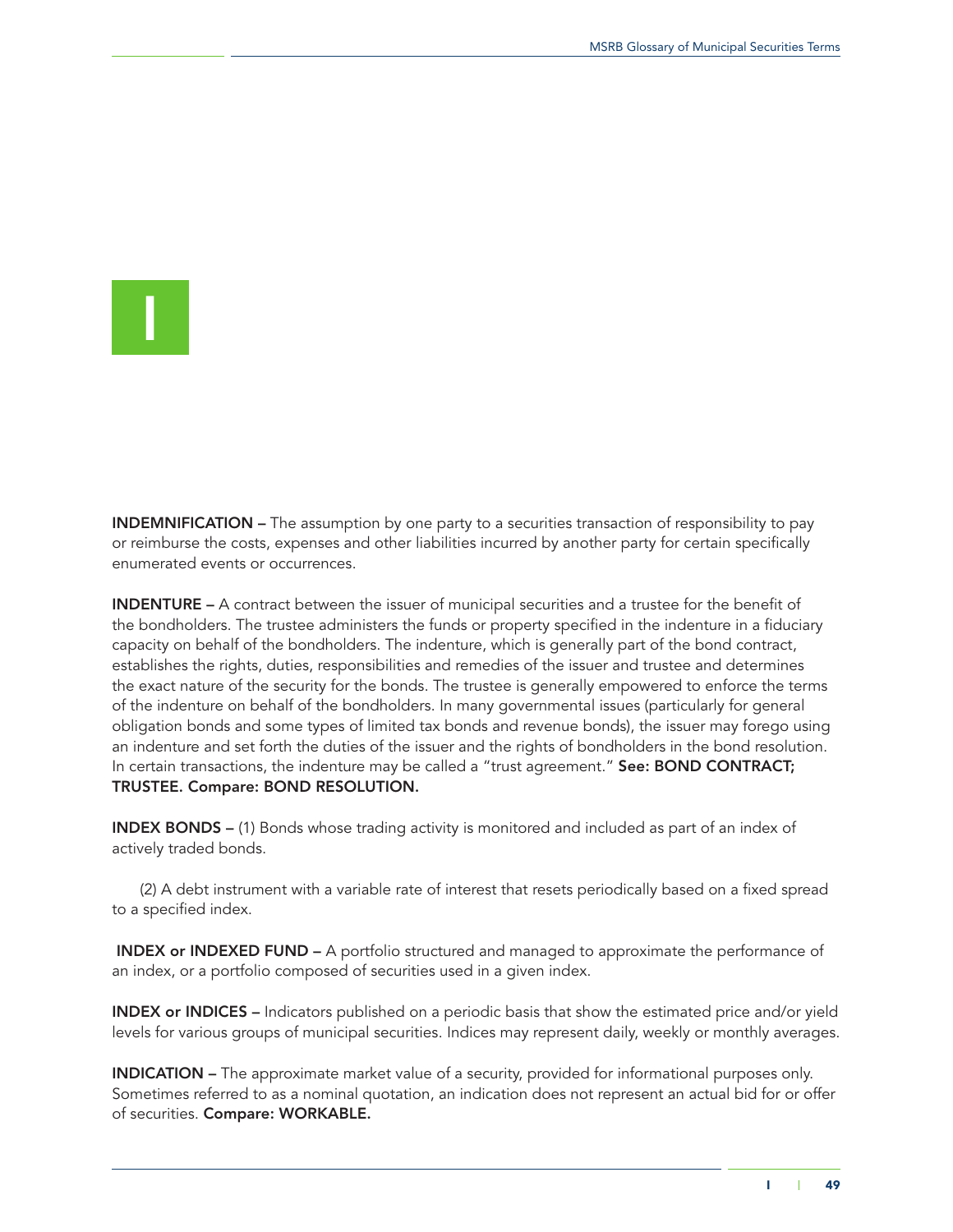INDICATION OF INTEREST (IOI) – A non-binding presale expression of interest in a forthcoming new issue.

INDUCEMENT RESOLUTION – The first "official action" or evidence of official intent indicating an issuer's intent to issue certain types of private activity bonds. The proceeds of such bonds generally may be used on a tax-exempt basis only to finance capital costs of a project incurred after official action has been taken toward issuing the bonds, and therefore capital costs paid or incurred in connection with the acquisition and construction of the project prior to the inducement resolution may not be reimbursed (subject to certain limited exceptions). See: REIMBURSEMENT RESOLUTION; RESOLUTION. Compare: AUTHORIZING RESOLUTION.

INDUSTRIAL DEVELOPMENT BOND (IDB) – A private activity bond issued by state and local governments on behalf of non-governmental corporations and businesses. See: CONDUIT FINANCING; PRIVATE ACTIVITY BOND.

INFORMATION BARRIER – Process designed to restrict the flow of information between various parts of a securities firm to ensure that material, non-public information regarding a security is not inappropriately shared. Information barriers are sometimes referred to as "ethical walls" or "firewalls." See: INSIDER TRADING; RULE 10b-5.

**INFORMATION STATEMENT** – In connection with the offering of shares or units in a local government investment pool, the issuer's disclosure document. See: LOCAL GOVERNMENT INVESTMENT POOL. Compare: OFFERING CIRCULAR; OFFICIAL STATEMENT.

INITIAL OFFERING PRICE – The price at which a new issue of municipal securities is offered to the public at the time of original issuance. This price is sometimes referred to as the "public offering price." The initial offering price may be at a discount to par, par or a premium to par.

### INITIAL PRICING WIRE – See: PRICING WIRE.

INSIDER TRADING – Conduct in violation of federal securities laws whereby a person buys or sells a security, in breach of a fiduciary duty or other relationship of trust and confidence, on the basis of material, non-public information. Insider trading also may occur when, in breach of a fiduciary duty, a person discloses such material, non-public information to a third-party who buys or sells a security on the basis of such information. See: INFORMATION BARRIER; RULE 10b-5.

**INTER-DEALER TRADE or TRANSACTION** -- A trade between two municipal securities dealers in transactions as agent or principal. Compare: CUSTOMER TRADE.

INTEREST – The amount paid by a borrower as compensation for the use of borrowed money. Issuers of municipal bonds pay interest on funds borrowed from purchasers of their bonds. This amount is generally calculated as an annual percentage of the principal amount. See: ACCRUED INTEREST; INTEREST RATE. Compare: PRINCIPAL.

# INTEREST ACCOUNT – See: FLOW OF FUNDS – Debt Service Fund.

INTEREST CLAIM – A request that a person who received an interest payment on a security, but was not entitled to it, forward the proceeds of the payment to the rightful recipient. See: INTEREST PAYMENT DATE; RECORD DATE.

**INTEREST PAYMENT DATE** – The date on which interest payments are due to be made to bondholders. Fixed rate current interest paying bonds typically have semi-annual interest payment dates. Variable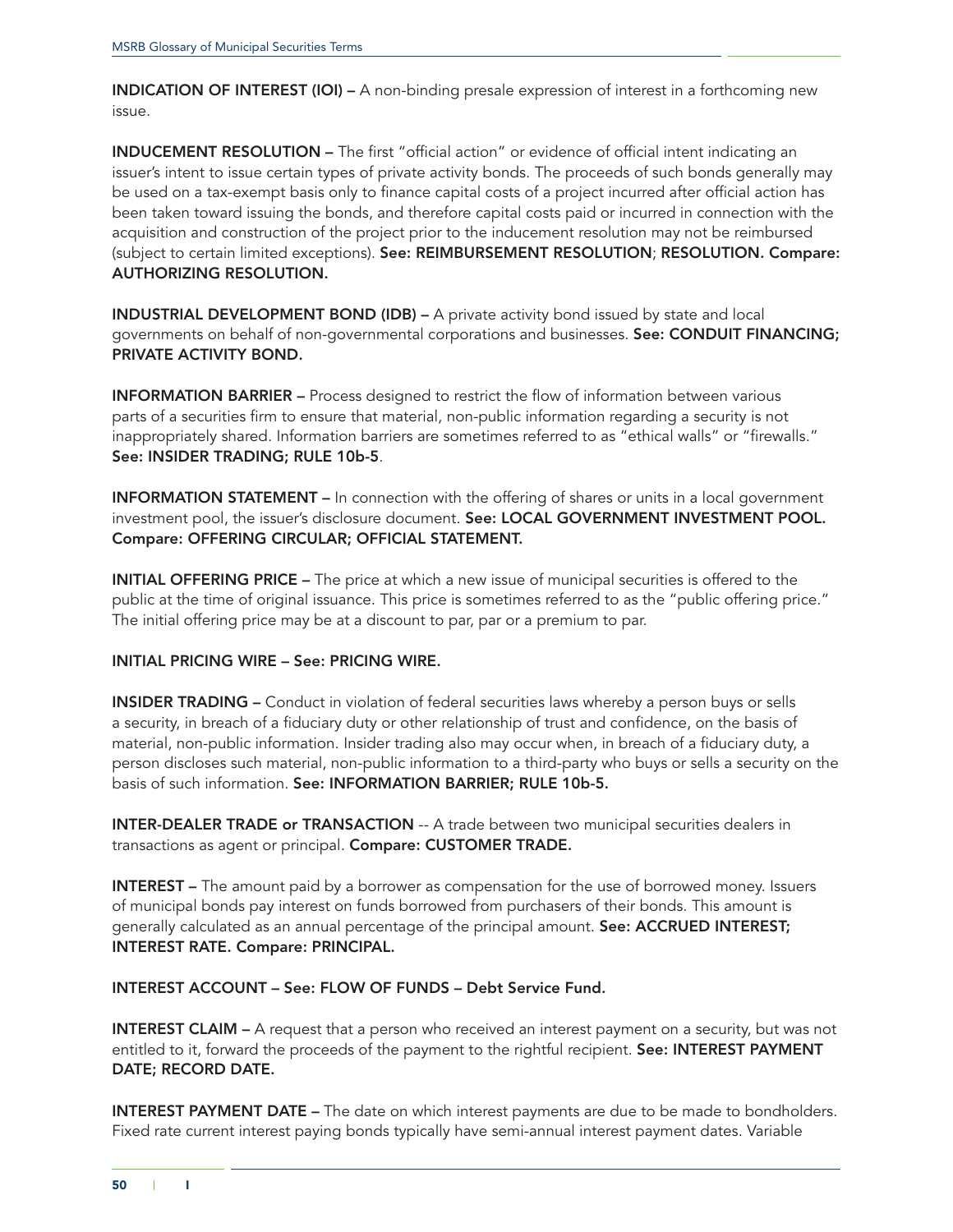rate securities often have monthly interest payment dates but also may have interest payment dates occurring at other intervals.

INTEREST RATE – The annual rate, expressed as a percentage of principal, payable for use of borrowed money. See: COUPON. Compare: PRICE; YIELD.

INTEREST RATE CAP or CEILING or CAP - (1) Used typically on variable rate debt, the maximum interest rate that can be paid on the debt (often determined by state law), regardless of whether the method for determining the variable rate would otherwise provide for a higher rate of interest.

(2) An agreement for a derivative transaction entered into by the issuer or obligor of variable rate debt in which the counter-party agrees to pay any portion of the interest to be paid on the debt that exceeds a specified interest rate or strike price. A cap creates an upper limit on the interest rate cost to the issuer or obligor of variable rate debt without establishing a maximum interest rate payable to the holders of the debt. Compare: COLLAR; INTEREST RATE FLOOR.

INTEREST RATE FLOOR - (1) Used typically on variable rate debt, the minimum interest rate that can be paid on the debt, regardless of whether the method for determining the variable rate would otherwise provide for a lower rate of interest.

(2) Typically used as part of an interest rate collar for variable rate debt, an interest rate floor is an agreement whereby the issuer agrees to pay a stated rate of interest even if the actual rate on the variable rate debt is lower. The interest rate floor agreement is entered into with a third-party who typically pays the issuer an upfront fee in exchange for the right to collect the difference between the interest rate floor and the actual lower rate on the debt. See: COLLAR. Compare: INTEREST RATE CAP.

INTEREST RATE SWAP CONTRACT or AGREEMENT – A specific derivative contract entered into by an issuer or obligor with a swap provider to exchange periodic interest payments. Typically, one party agrees to make payments to the other based upon a fixed rate of interest in exchange for payments based upon a variable rate. The swap contract may provide that the issuer will pay to the swap counterparty a fixed rate of interest in exchange for the counter-party making variable payments equal to the amount payable on the variable rate debt. See: FIXED-TO-FLOATING RATE SWAP; FLOATING-TO-FIXED RATE SWAP; INTEREST RATE FLOOR; FORWARD SWAP AGREEMENT; INTEREST RATE CAP. Compare: SWAP.

INTERIM (PERIOD) FINANCIAL STATEMENTS – Unaudited financial statements, sometimes known as "stub period financials," often included in the official statement for a new issue of municipal securities covering the interim period since the most recent audited financial statement for the issuer or conduit borrower. Compare: AUDITED FINANCIAL STATEMENT.

INTERMEDIATE RANGE – A designation given to the maturities of a serial issue between the short-term maturities and the long-term maturities. Typically, the intermediate range on the yield curve consists of bonds maturing in three to 15 years. See: YIELD CURVE. Compare: LONG TERM; SHORT TERM.

INTERNAL REVENUE CODE (CODE) – The Internal Revenue Code of 1986, as amended from time to time. The exclusion of interest on tax-exempt bonds from gross income for federal income tax purposes derives from Section 103 of the Code and is subject to certain conditions set forth in Sections 141 through 150, and certain other provisions, of the Code.

INTRODUCING BROKER – A municipal securities dealer that effects transactions with its customers through a clearing broker and does not hold customer funds or securities. See: CLEARING BROKER.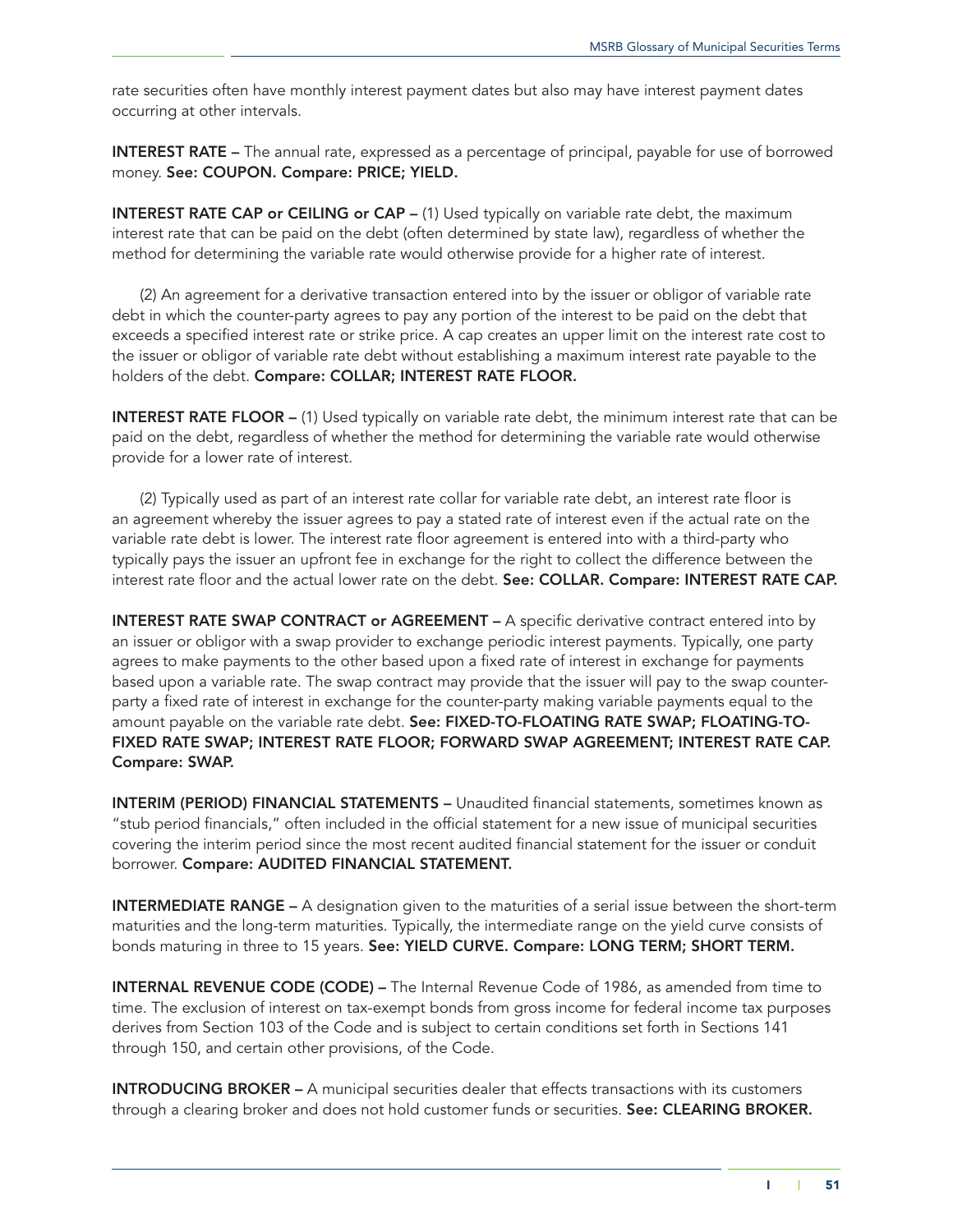INVERSE FLOATER - A variable rate derivative security whose coupon rate changes in the opposite direction from the change in the reference rate used to calculate the coupon rate. Inverse floaters are issued in conjunction with floaters, with the variable rate on the inverse floater equal to a fixed percentage rate less the then-current rate (i.e., the reference rate) on the floater. Thus, the rate on the inverse floater increases as the rate on the floater decreases, and vice versa. See: LINKED SECURITIES. Compare: FLOATER.

INVESTED SINKING FUND or INVESTED SINKER – A fund under the bond contract into which periodic sinking fund payments are made by an issuer to the trustee, with such funds invested and held in trust for the final maturity payments on the bonds. See: FLOW OF FUNDS - Sinking Funds.

INVESTMENT GRADE – A security that, in the opinion of the rating agency, has a relatively low risk of default. See: RATINGS. Compare: HIGH-YIELD BOND; NON-INVESTMENT GRADE; NON-RATED SECURITY.

**INVESTOR LETTER** – A letter signed by an investor acknowledging the risks associated with the securities being purchased and usually containing certain representations of the investor as to the investor's net worth, sophistication and access to information. An issuer and underwriter may sometimes require an investor letter in connection with more risky securities that they believe should be held only by investors with sufficient resources and market sophistication to understand and bear the risks involved in such investment. This letter is sometimes referred to as a "big boy letter" or "sophisticated investor letter." When used in a private placement, this letter may be referred to as a "private placement letter." Some letters may be said to "travel" if they include a representation on the part of the investor to the effect that, if the investor resells the securities, it will require the purchaser to sign an investor letter. Such a letter is often referred to as a "traveling letter."

# INVISIBLE SUPPLY – See: HIDDEN CALENDAR.

# IN-WHOLE CALL – See: REDEMPTION PROVISIONS.

IRREVOCABLE LETTER OF INSTRUCTIONS – A letter sometimes delivered by the issuer to the bond trustee and/or escrow agent appointed under an escrow deposit agreement setting forth the issuer's irrevocable instructions to apply funds held under the escrow deposit agreement to payment of debt service on a refunded issue of securities and to call such issue for redemption on a specified date. These instructions often are contained in the escrow deposit agreement itself, in which case an irrevocable letter of instructions is not necessary. See: ESCROW DEPOSIT AGREEMENT.

ISSUANCE – The process of authorizing, selling and delivering by the issuer of a new issue of municipal securities. See: DELIVERY DATE.

# ISSUANCE COSTS – See: COSTS OF ISSUANCE.

ISSUE – Bonds or notes sold on a contemporaneous (or nearly contemporaneous) basis in one or more series that are authorized under the same bond contract. Compare: SERIES OF BONDS.

ISSUE DATE – The date on which bonds were issued.

ISSUER – A state, territory, political subdivision, municipality, or governmental agency or authority that raises funds through the sale of municipal securities. Compare: CONDUIT ISSUER.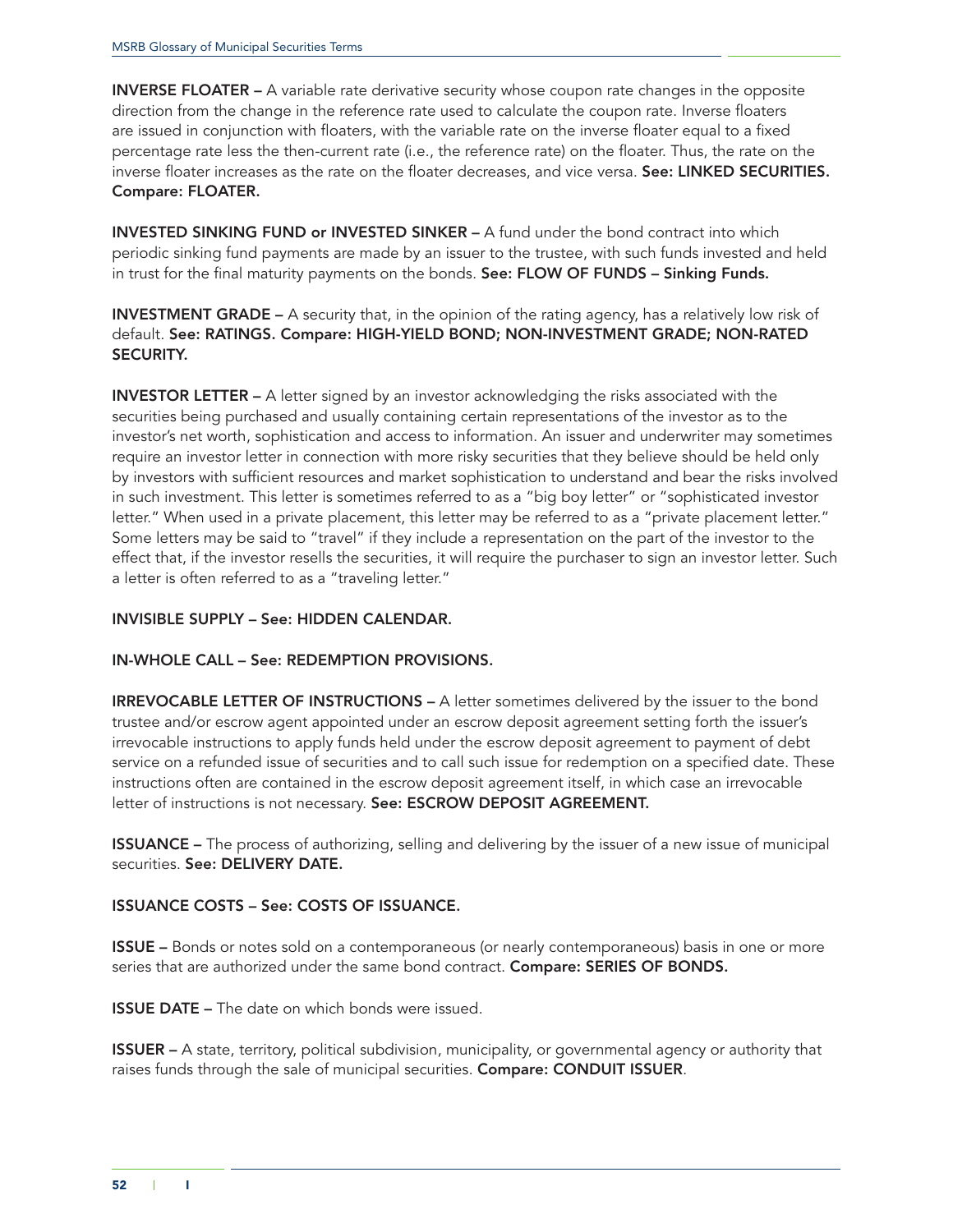

JOINT ACCOUNT – An account that is formed to share ownership and risk among two or more municipal securities dealers for the purpose of purchasing and distributing an agreed-upon block or blocks of securities.

JOINT MANAGER – See: MANAGER.

JUMBO CERTIFICATE – See: GLOBAL CERTIFICATE.

JUNIOR LIEN BONDS - Bonds that have a claim against pledged revenues or other security subordinate to the claim against such pledged revenues or security of other obligations, also known as "subordinate lien bonds." Compare: PARITY BONDS; SENIOR LIEN BONDS.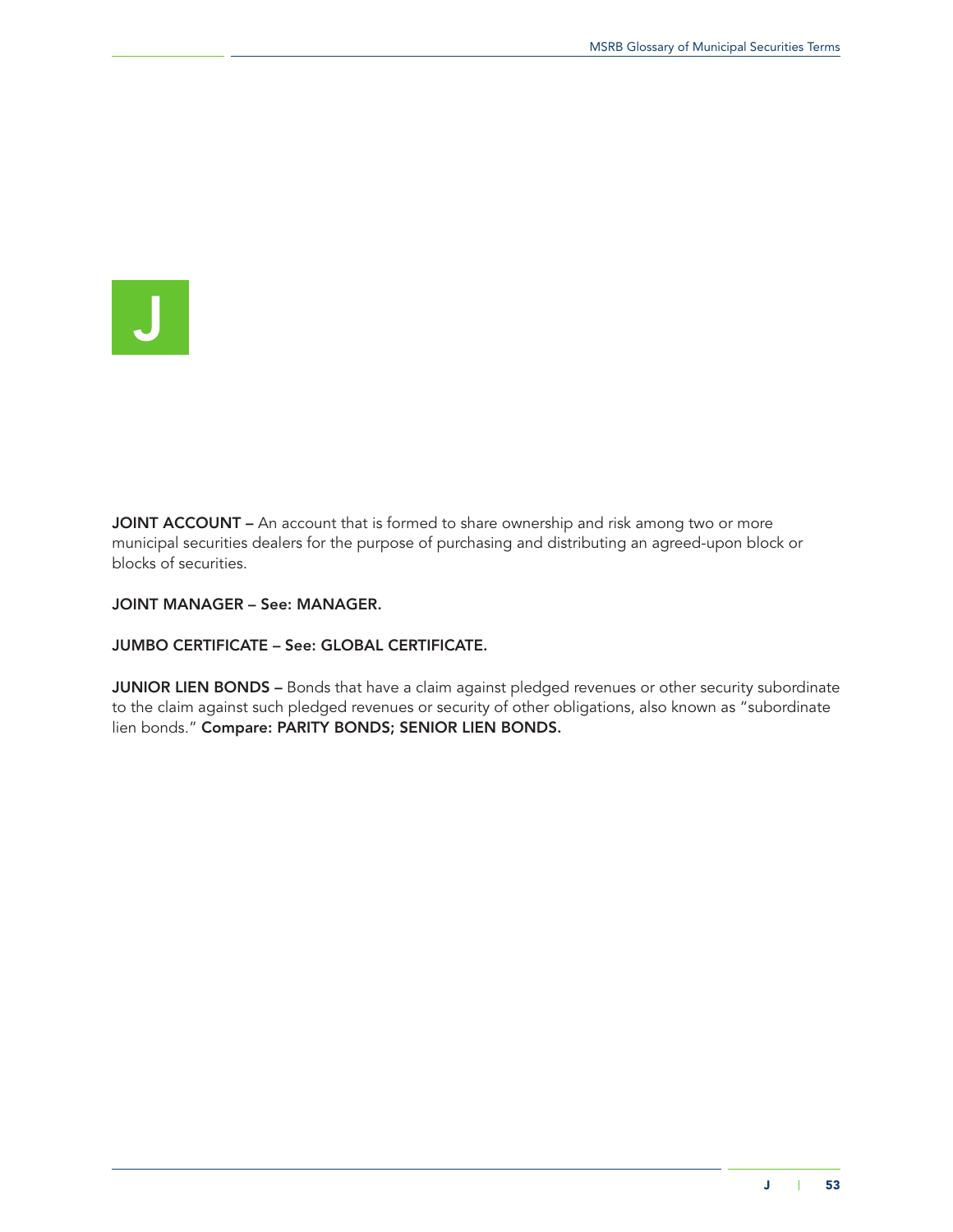

KICKER BOND – A callable high coupon bond sold at a premium and priced to a specific call date. The actual yield realized by the investor increases or "kicks up" if that call is not exercised. **See: CUSHION** BOND.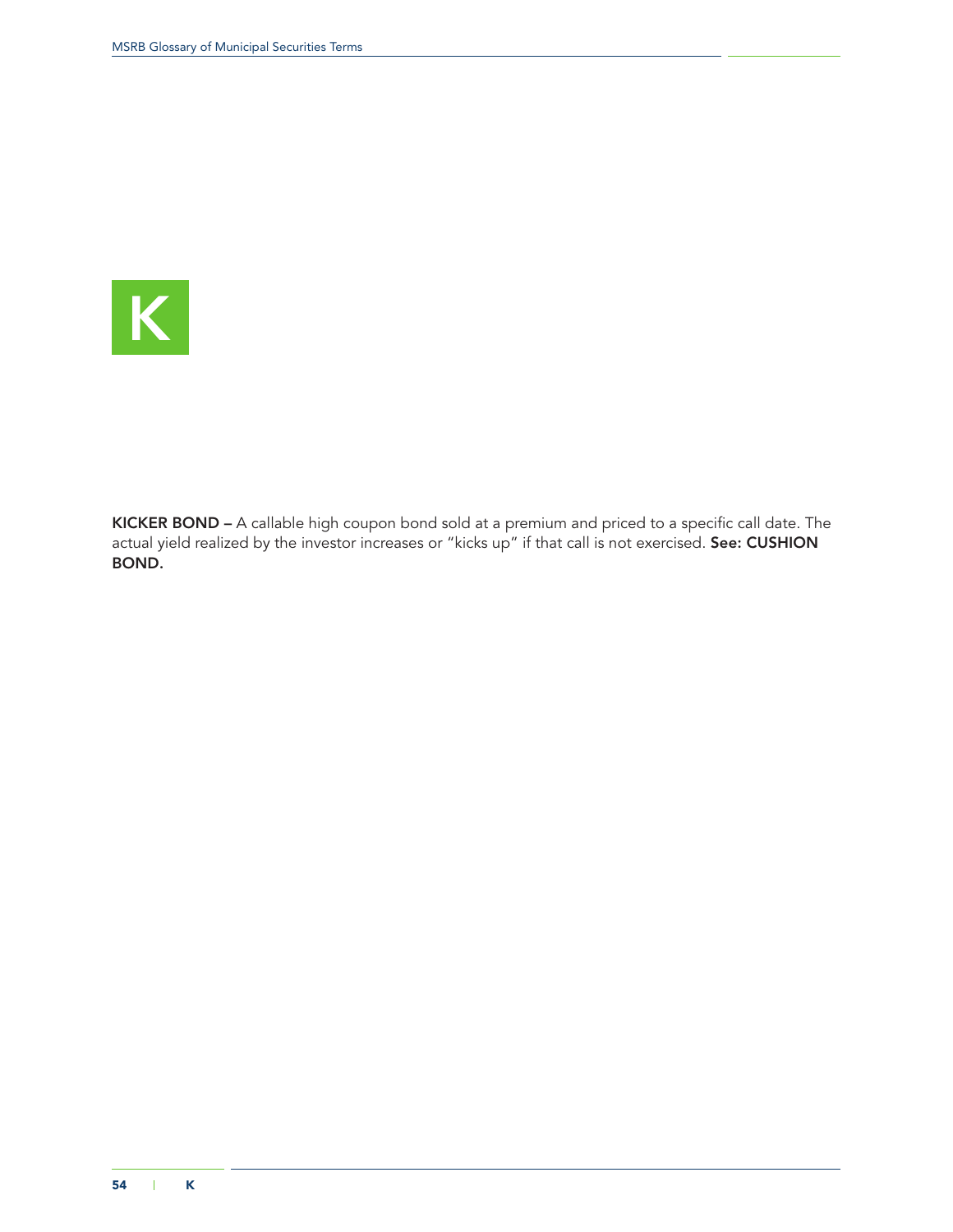

### LAND-BASED BOND OR LAND-SECURED BOND – See: DIRT BONDS.

LAND USE RESTRICTION AGREEMENT – An agreement binding the parties to limit the use of property to a particular use for the term of the agreement. Land use restriction agreements (sometimes referred to as "regulatory agreements" or "tax regulatory agreements") typically are used in connection with multifamily housing revenue bond issues or financings involving low-income housing tax credits to ensure that the financed facilities are used for low-income housing for the period required under federal tax laws. See: HOUSING REVENUE BOND – Multi-family housing revenue bonds.

LEAD MANAGER – See: MANAGER.

#### LEASE PARTICIPATION – See: CERTIFICATE OF PARTICIPATION.

LEASE-PURCHASE AGREEMENT – In the context of municipal finance, a financing agreement pursuant to which a governmental entity has the ability to acquire ownership of the leased property. The financing lease may be sold to investors in the form of certificates of participation. In contrast, under a true lease, the entity merely leases the property during the lease term. See: CERTIFICATE OF PARTICIPATION. Compare: TRUE LEASE.

LEASE RENTAL, LEASE REVENUE or LEASEHOLD REVENUE BOND - A bond that is secured by lease payments made by the party leasing the facilities that were financed by the bond issue. Typically, lease rental bonds are used to finance construction of facilities (e.g., schools or office buildings) used by a state or municipality. In many cases, lease payments may be subject to annual appropriation or will be made only from revenues associated with the facility financed. In other cases, the leasing state or municipality is obligated to appropriate funds from its general tax revenues to make lease payments as long as it utilizes the leased property. See: ABATEMENT CLAUSE; ANNUAL APPROPRIATION PLEDGE; LEASE-PURCHASE AGREEMENT; NON-APPROPRIATION CLAUSE. Compare: CERTIFICATE OF PARTICIPATION.

LEGAL DEFEASANCE – See: DEFEASANCE.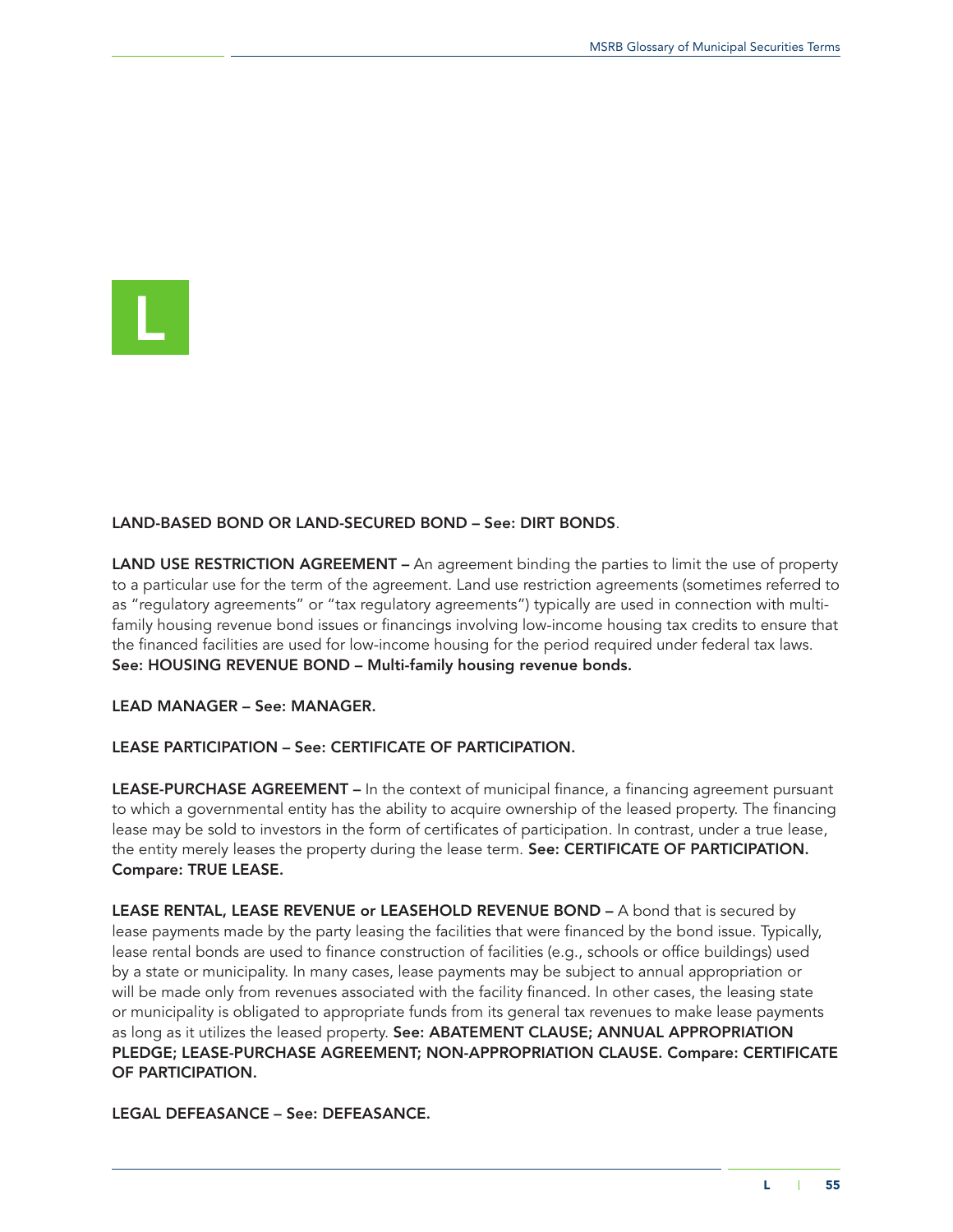LEGAL ENTITY IDENTIFIER (LEI) - Unique identification numbers assigned by designated entities to financial market participants under an international initiative. Compare: FINS NUMBER.

LEGAL INVESTMENT – A security that meets the requirements of state laws restricting the investment practices of institutions (particularly savings banks) located in the state. See: LEGAL INVESTMENT SURVEY. Compare: BLUE-SKY LAWS.

LEGAL INVESTMENT SURVEY - A memorandum typically prepared by underwriter's counsel that surveys the laws of the states with respect to whether the securities being offered by an underwriting syndicate are legal investments for specified types of entities. See: LEGAL INVESTMENT. Compare: BLUE-SKY MEMORANDUM.

LEGAL OPINION – The written conclusions of bond counsel that the issuance of municipal securities and the proceedings comply with applicable laws, that the municipal securities are legal, valid and enforceable obligations of the issuer and that, in the case of tax-exempt bonds, interest on the bonds is excluded from gross income of the bondholders for federal income tax purposes and, where applicable, from state and local taxation. Bond counsel's legal opinion is often referred to as the "approving opinion" or "bond counsel opinion." See: BOND COUNSEL; QUALIFIED LEGAL OPINION; SPECIAL TAX COUNSEL; UNQUALIFIED LEGAL OPINION. Compare: 10b-5 OPINION.

### LETTER OF CREDIT ACCOUNT – See: FLOW OF FUNDS – Debt Service Fund.

LETTER OF CREDIT (LOC) – An irrevocable commitment, usually made by a commercial bank, to honor demands for payment of a debt upon compliance with conditions and/or the occurrence of certain events specified under the terms of the letter of credit and any associated reimbursement agreement. A letter of credit is frequently used to provide credit and liquidity support for variable rate demand obligations and other types of securities. Bank letters of credit are sometimes used as additional sources of security for issues of municipal notes, commercial paper or bonds, with the bank issuing the letter of credit committing to pay principal of and interest on the securities in the event that the issuer is unable to do so. See: CREDIT ENHANCEMENT; CREDIT FACILITY; LIQUIDITY FACILITY; REIMBURSEMENT AGREEMENT.

LEVEL DEBT SERVICE - A debt service schedule in which the combined annual amount of principal and interest payments remains relatively constant over the life of the issue of bonds.

| Level Debt Service Assumptions: |                                             |                 |                 |
|---------------------------------|---------------------------------------------|-----------------|-----------------|
| Size of issue: \$10,000,000     |                                             |                 |                 |
| Interest rate: 7 percent        |                                             |                 |                 |
| Maturity of issue: 5 years      |                                             |                 |                 |
|                                 | Debt Service Schedule - change calculations |                 |                 |
| <b>YEARS</b>                    | <b>PRINCIPAL</b>                            | <b>INTEREST</b> | TOTAL*          |
|                                 | 1,740,000<br>\$.                            | \$.<br>700,000  | 2,440,000<br>S. |
| 2                               | 1,860,000                                   | 578,200         | 2,438,200       |
| 3                               | 1,990,000                                   | 448,000         | 2,438,000       |
| 4                               | 2,130,000                                   | 308,700         | 2,438,700       |
| 5                               | 2,280,000                                   | 159,600         | 2,439,600       |
|                                 |                                             | \$2,194,500     |                 |

#### See: DEBT SERVICE. Compare: LEVEL PRINCIPAL.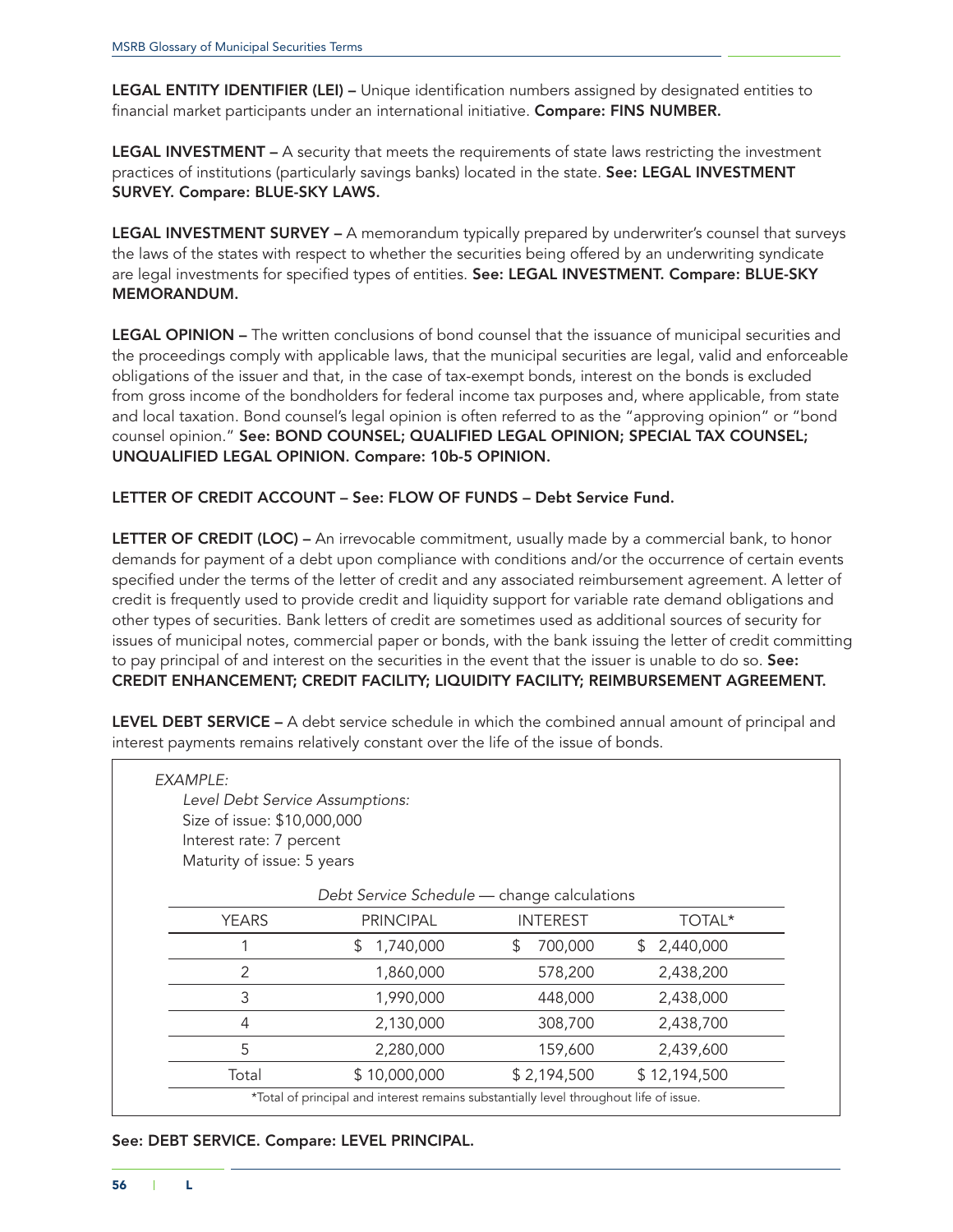LEVEL PRINCIPAL – A debt service schedule in which the annual amount of principal payments remains relatively constant over the life of the issue of bonds, resulting in declining annual debt service as the annual amount of interest payments declines. This is sometimes referred to as "declining debt service."

| Level Principal Assumptions:<br>Size of issue: \$10,000,000 |                                             |                 |                 |
|-------------------------------------------------------------|---------------------------------------------|-----------------|-----------------|
| Interest rate: 7 percent                                    |                                             |                 |                 |
| Maturity of issue: 5 years                                  |                                             |                 |                 |
|                                                             | Debt Service Schedule - change calculations |                 |                 |
| <b>YEARS</b>                                                | PRINCIPAL*                                  | <b>INTEREST</b> | TOTAL*          |
|                                                             | 2,000,000<br>\$                             | \$<br>700,000   | 2,700,000<br>\$ |
| $\overline{2}$                                              | 2,000,000                                   | 560,000         | 2,560,000       |
| 3                                                           | 2,000,000                                   | 420,000         | 2,420,000       |
| 4                                                           | 2,000,000                                   | 280,000         | 2,280,000       |
| 5                                                           | 2,000,000                                   | 140,000         | 2,140,000       |
| Total                                                       | \$10,000,000                                | \$2,100,000     | \$12,100,000    |

# See: DEBT SERVICE. Compare: LEVEL DEBT SERVICE.

LIBOR – Acronym for "London Interbank Offered Rate," which represents the average rate at which a leading bank can obtain unsecured funding in the London interbank market. LIBOR serves as a benchmark for various interest rates. Obligations of parties to such transactions are typically expressed as a spread to LIBOR.

LIMITED OFFERING – An offering of a new issue of municipal securities sold to a limited number of investors that meet certain established standards for qualifying as a purchaser of the securities. The term typically refers to an offering exempt from the provisions of Rule 15c2-12 as a primary offering of municipal securities in authorized denominations of \$100,000 that are sold to no more than 35 persons each of whom the underwriter reasonably believes: (a) has such knowledge and experience in financial and business matters that it is capable of evaluating the merits and risks of the investment; and (b) is not purchasing for more than one account or with a view to distributing the securities. See: RULE 15c2-12. Compare: PRIVATE PLACEMENT.

LIMITED TAX BOND – A bond secured by a specific tax or category of taxes, or a specific portion of any such taxes. Compare: GENERAL OBLIGATION BOND; LIMITED TAX GENERAL OBLIGATION BOND; REVENUE BOND; SALES TAX BOND; UNLIMITED TAX BOND.

LIMITED TAX GENERAL OBLIGATION BOND – A general obligation bond payable from ad valorem taxes that are limited by law in rate or amount. See: GENERAL OBLIGATION BOND. Compare: LIMITED TAX BOND; REVENUE BOND; UNLIMITED TAX BOND.

LINKED SECURITIES – A derivative structure whereby a municipal security is deposited into a trust which issues two new securities, a floater and an inverse floater. When one entity owns both the floater and the inverse floater this is called a linked security. See: DE-LINK; FLOATER; INVERSE FLOATER.

LIQUIDITY – The relative ability of a security to be readily converted into cash. Compare: MARKETABILITY.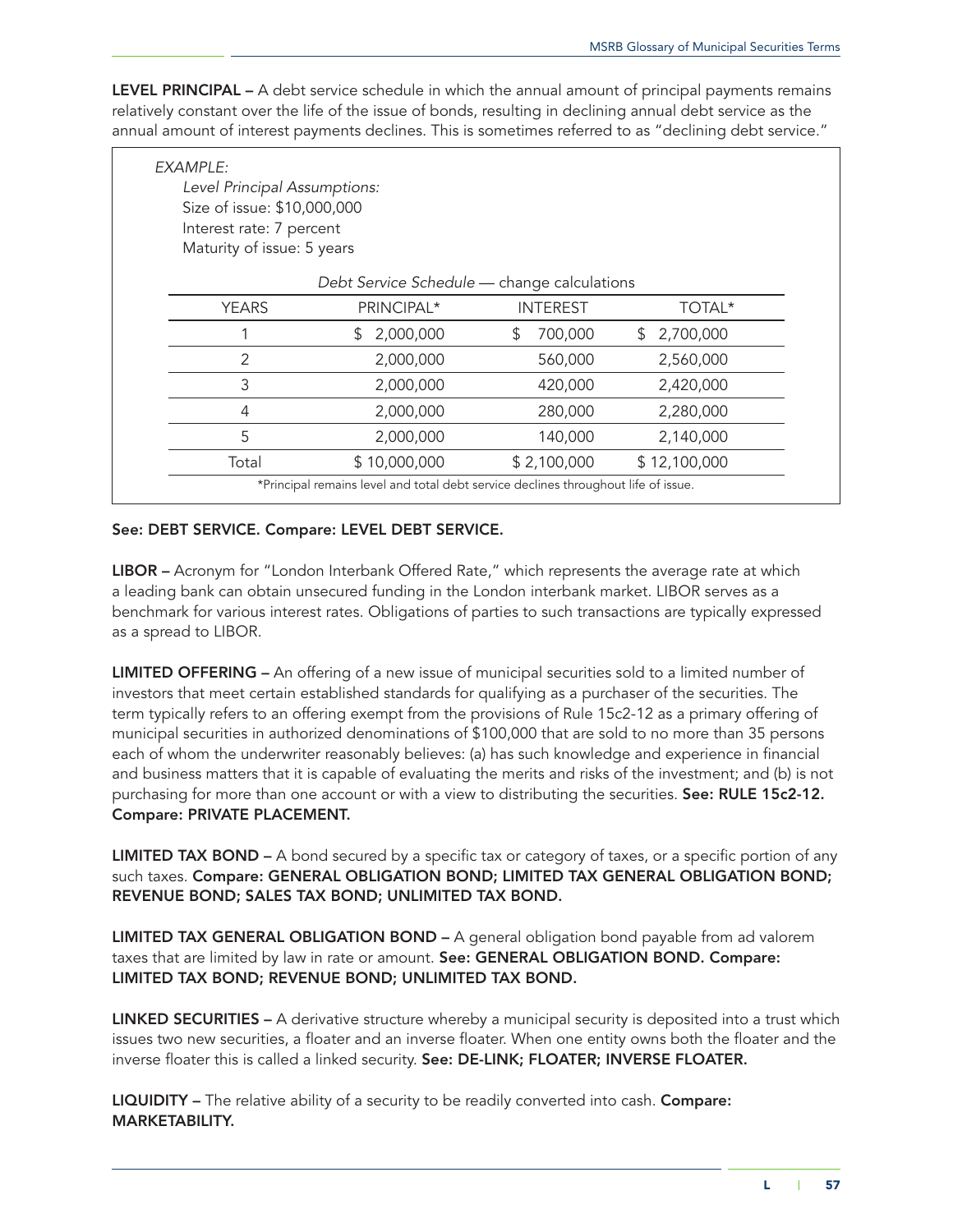LIQUIDITY FACILITY - A letter of credit, standby bond purchase agreement or other arrangement used to provide liquidity to purchase securities, typically variable rate demand obligations, that have been tendered to the issuer or its agent but which cannot be immediately remarketed to new investors. The provider of the liquidity facility, typically a bank, purchases the securities (or provides funds to the issuer or the remarketing agent to purchase the securities) until such time as they can be remarketed. See: LETTER OF CREDIT; LIQUIDITY; STANDBY BOND PURCHASE AGREEMENT. Compare: CREDIT FACILITY.

LIST OFFERING PRICE or TAKEDOWN TRANSACTION - A primary market sale transaction executed on the first day of trading of a new issue by a sole underwriter, syndicate manager, or selling group member at the published list offering price for the security or by a sole underwriter or syndicate manager to a syndicate or selling group member at a discount from the published list offering price.

LOAD – A sales charge or commission paid by an investor. Typically, this term is used only in connection with investments in mutual funds and municipal fund securities. See: BACK-END LOAD; COMMISSION; FRONT-END LOAD; MUNICIPAL FUND SECURITY.

LOANS-TO-LENDERS PROGRAM – A program in which bond proceeds are loaned by the issuer to an entity that in turn lends portions of the proceeds to the ultimate beneficiaries of the bond financing. Loans-to-lenders programs are sometimes seen in single family housing revenue bond issues and certain other types of private activity bond financings. See: HOUSING REVENUE BOND; MORTGAGE REVENUE BOND; PRIVATE ACTIVITY BOND – Qualified student loan bond.

LOAN-TO-VALUE RATIO – The relationship between the amount of a mortgage loan or other obligation and the appraised value of the property securing the loan expressed as a percentage of the appraised value. Loan-to-value ratios are used also in connection with land-based bonds. See: DIRT BONDS.

LOCAL GOVERNMENT INVESTMENT POOL (LGIP) – An investment pool established by a state or local governmental entity or instrumentality that serves as a vehicle for investing public funds of participating governmental units. Participants purchase shares or units in the pool (often formed as a trust) and assets are invested in a manner consistent with the portfolio's stated investment objectives. The investment advisor invests in a manner consistent with the cash management needs of the governmental unit participants. See: MUNICIPAL FUND SECURITY.

LOCKED MARKET – A situation in which the bid-ask spread in a two-sided market for a security is zero. See: SPREAD.

LONG COUPON – An interest payment for a period longer than the standard period of six months.

LONG TERM or LONG-TERM RANGE – A designation given to maturities of a serial issue and term bonds typically having maturities of more than 15 years from issuance. Compare: INTERMEDIATE RANGE; SHORT TERM.

LOWER FLOATER – A colloquial term for a variable rate demand obligation. The put option feature of the obligation has the practical effect of making the securities short-term from the perspective of the investor; the variable interest rate on the securities, therefore, tends to fluctuate in the "lower" range of interest rates appropriate for short-term securities. See: FLOATER; INVERSE FLOATER; TENDER OPTION BOND; VARIABLE RATE; VARIABLE RATE DEMAND OBLIGATION.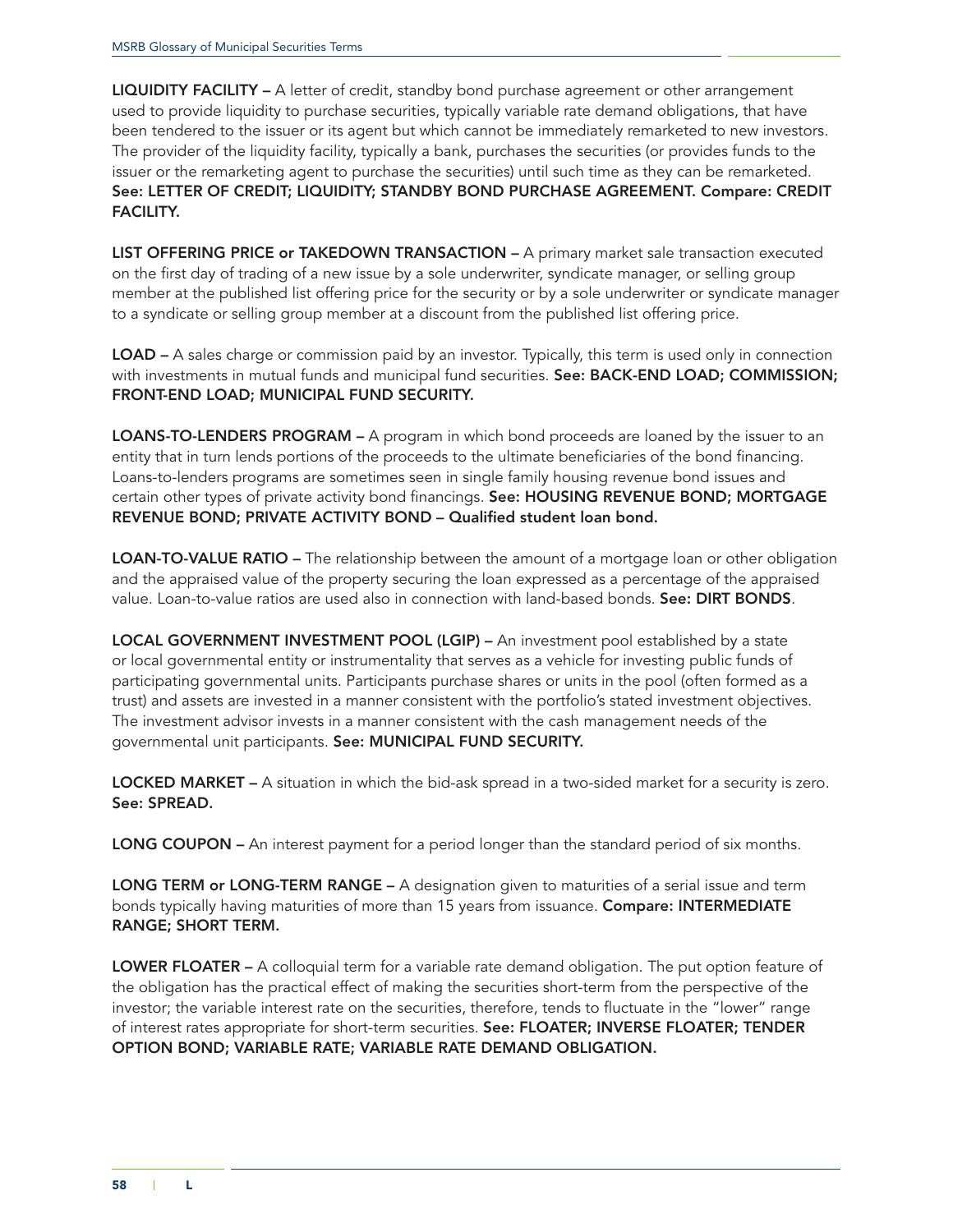

M – A designation used in the municipal securities industry indicating that a number is to be read in thousands (based on the Roman numeral system). For example, a transaction for "250M bonds" would involve bonds having a par value of \$250,000.

MAKE WHOLE CALL – A type of call provision allowing the issuer to pay off debt early that is designed to protect the investor from losses as a result of the earlier call. In order to exercise the call, the issuer must make a lump sum payment derived from a formula based on the net present value of future interest payments that will not be paid as a result of the call. Because the cost can often be significant, such provisions are rarely used.

#### MANAGED FUND – See: BOND FUND.

MANAGEMENT FEE – (1) A component of the underwriter's discount representing compensation for the manager's work in structuring the financing. See: SPREAD.

(2) A fee, also known as a program management fee or program fee, typically charged by the program manager of a 529 college savings plan for administrative and marketing services related to management of the program. This fee is distinguished from underlying fund or portfolio expenses, which are typically charged to portfolios to compensate the investment advisers to manage the funds or portfolios and pay other related administrative expenses of the underlying investments. Certain programs combine the program management fees and underlying fund or portfolio expenses into one management fee.

(3) A fee typically charged by the program manager of a local government investment pool for administrative and management services related to management of the pool. This fee is distinguished from underlying fund or portfolio expenses, which are typically charged to the portfolios to compensate investment advisers to manage the funds or portfolios and pay other related administrative expenses of the underlying investments. See: MUNICIPAL FUND SECURITY.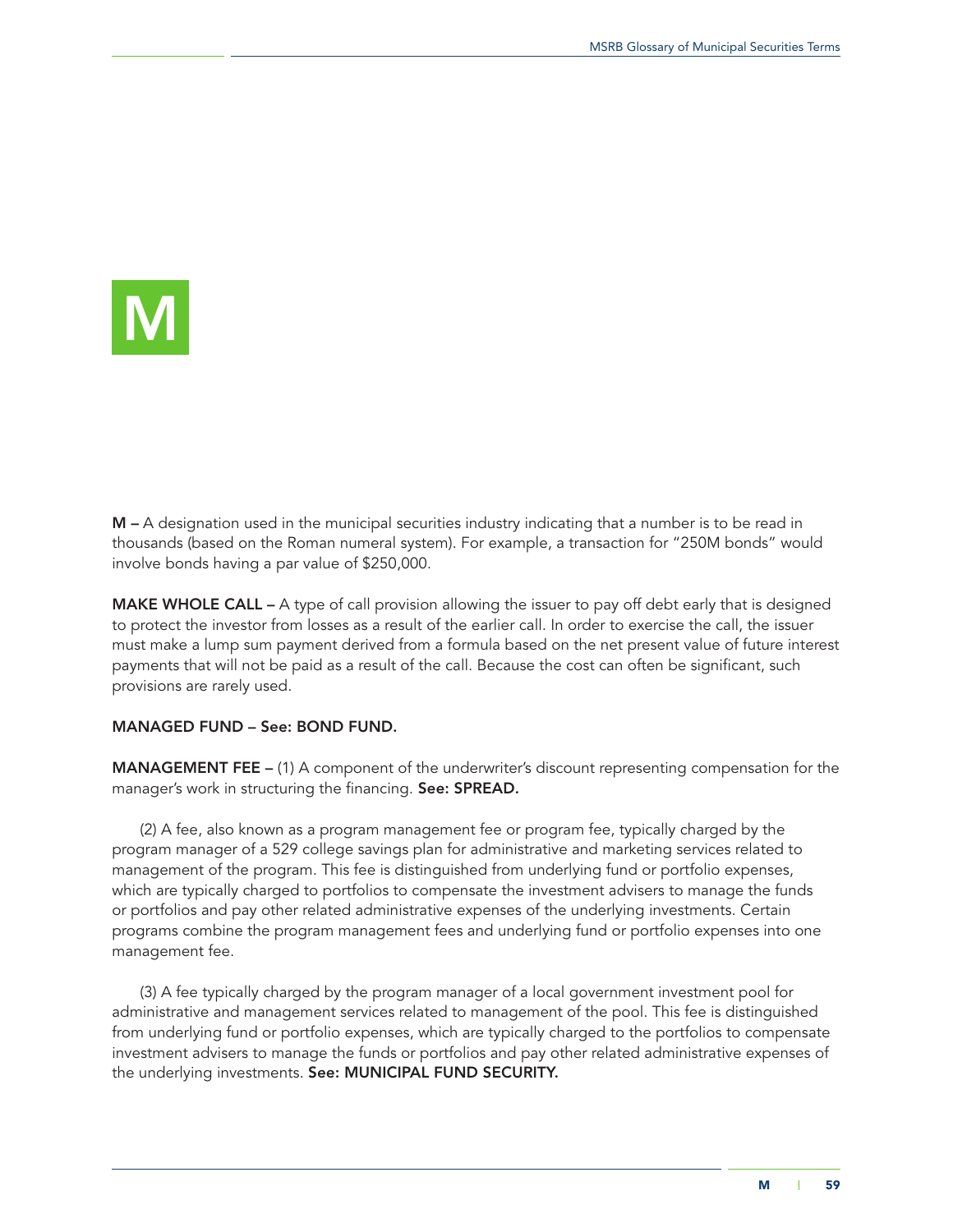MANAGER – The member (or members) of an underwriting syndicate charged with primary responsibility for conducting the affairs of the syndicate. The lead manager generally takes the largest underwriting commitment.

- *Lead Manager, Senior Manager or Bookrunning Manager* The underwriter serving as head of the syndicate. The lead manager generally handles negotiations in a negotiated underwriting of a new issue of municipal securities or directs the processes by which a bid is determined for a competitive underwriting. The lead manager also is charged with allocating securities among the members of the syndicate according to the terms of the agreement among underwriters and the orders received.
- *Joint Manager or Co-Manager* Any member of the management group (although the term is often used to refer to a member other than the lead manager).

*Sole Manager* – The underwriter of a new issue where no underwriting syndicate is formed.

#### See: PROGRAM MANAGER; SYNDICATE.

### MANDATORY CALL – See: REDEMPTION PROVISIONS.

### MANDATORY PUT – See: MANDATORY TENDER.

# MANDATORY REDEMPTION FUND or ACCOUNT – See: FLOW OF FUNDS – Mandatory Redemption Fund.

**MANDATORY TENDER** – The requirement that a bondholder surrender the security to the issuer or its agent (e.g., a tender agent) for purchase. The tender date may be established under the bond contract or may be specified by the issuer upon the occurrence of an event specified in the bond contract. The purchase price typically is at par. This term is sometimes referred to as a "mandatory put." See: TENDER; TENDER AGENT. Compare: TENDER OPTION.

MARK-DOWN – A form of remuneration received by a municipal securities dealer when purchasing securities as principal from a customer. Mark-down generally is considered to be the differential between the prevailing market price of the security at the time the municipal securities dealer purchases the security from the customer and the lower price paid to the customer by the municipal securities dealer. See: SPREAD; TWO-SIDED MARKET. Compare: COMMISSION; MARK-UP.

MARKETABILITY – The ease or difficulty with which securities can be sold in the market. A municipal security's marketability depends upon many factors, including its coupon, yield, dollar price, security provisions, maturity, credit quality and rating, if any. In the case of a new issue, marketability also depends upon the size of the issue, the timing of its issuance, and the volume of comparable issues being sold. Compare: LIQUIDITY.

MARKET DISCOUNT BOND – A bond purchased in the secondary market at a price that is less than the original issue price plus the accreted original issue discount, if any, through the date of purchase. This market discount may be treated differently than original issue discount for federal income tax purposes. See: ACCRETION OF DISCOUNT; DE MINIMIS DISCOUNT; DISCOUNT. Compare: ORIGINAL ISSUE DISCOUNT BOND.

MARKET PARTICIPANT IDENTIFIER (MPID) – See: EXECUTING BROKER SYMBOL.

MARKET PRICE – See: MARKET VALUE.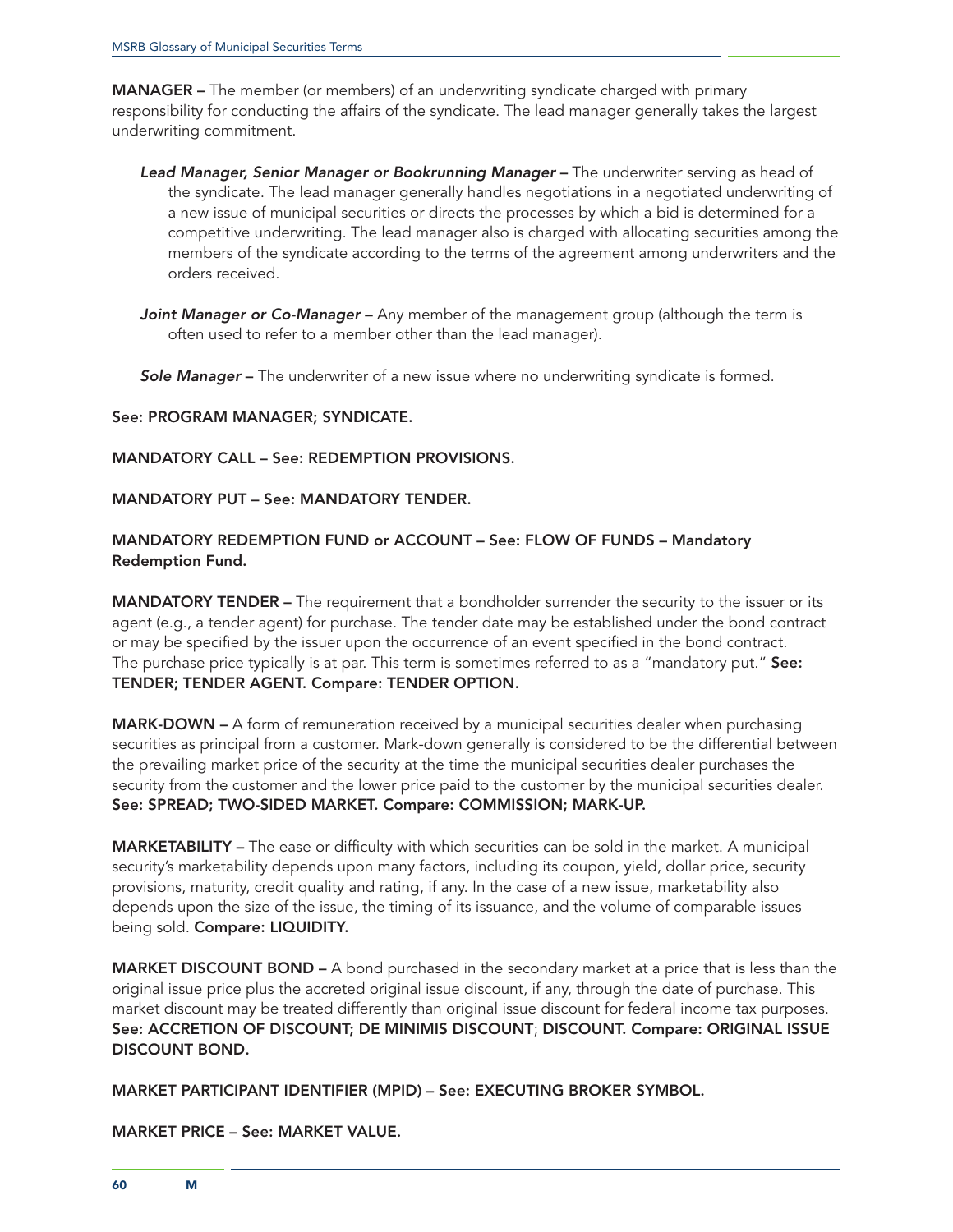**MARKET VALUE** – The price at which a security could be sold in the current market times the par value or factor. Compare: BOOK VALUE.

MARK-TO-MARKET – A process whereby the value of a security for accounting purposes is adjusted to reflect its current market value. Certain regulatory requirements mandate that municipal securities dealers carry positions at prices that reflect current market values. Issuers or their agents also must generally adjust the value of securities held in a debt service reserve fund or other bond-related fund to reflect current market value. See: WRITE-DOWN.

MARK-UP – A form of remuneration received by a municipal securities dealer when selling securities as principal to a customer. Mark-up generally is considered to be the differential between the prevailing market price of the security at the time the municipal securities dealer sells the security to the customer and the higher price paid by the customer to the municipal securities dealer. See: SPREAD; TWO-SIDED MARKET. Compare: COMMISSION; MARK-DOWN.

**MASTER INDENTURE –** A document stating the general terms and conditions under which an issuer can issue more than one series of bonds or obligations. Typically, an issuer will enter into a supplemental indenture in connection with each series of bonds issued under a master indenture. Compare: MASTER RESOLUTION.

MASTER RESOLUTION – A resolution adopted by an issuer setting forth the general terms and conditions under which the issuer can offer more than one series of bonds. Typically, an issuer will adopt a series resolution in connection with each series of bonds issued under a master resolution. Compare: MASTER INDENTURE.

MASTER TRUSTEE – A trustee under a master indenture. See: MASTER INDENTURE; TRUSTEE.

MATERIAL OMISSION – A federal securities law term used to describe conduct that may form the basis of a charge of fraud for the failure to provide information that is necessary to produce lawful disclosure in connection with the purchase or sale of securities. See: FULL DISCLOSURE; RULE 10b-5.

**MATURITY OR MATURITY DATE –** The date the principal of a municipal security becomes due and payable to the bondholder.

**MATURITY SCHEDULE –** An amortization schedule listing the maturity dates and maturity values of each maturity of an issue of bonds. See: AMORTIZATION SCHEDULE. Compare: DEBT SERVICE SCHEDULE.

**MATURITY VALUE** – The principal amount that will be received at the time a security is redeemed at its maturity. On most securities the maturity value is the par value; on capital appreciation and zero-coupon bonds, however, the maturity value is the compound accreted value at maturity. See: COMPOUND ACCRETED VALUE; FACTOR BONDS; PAR VALUE.

MAXIMUM RATE – The highest permissible rate for a municipal security as specified in the bond contract.

### MEMBER ORDER – See: PRIORITY PROVISIONS.

### MIG – See: RATINGS.

MILL – One-tenth (0.1) of one cent or .001 of one dollar. Rates of taxation of assessed valuation are often expressed in mills. See: MILLAGE.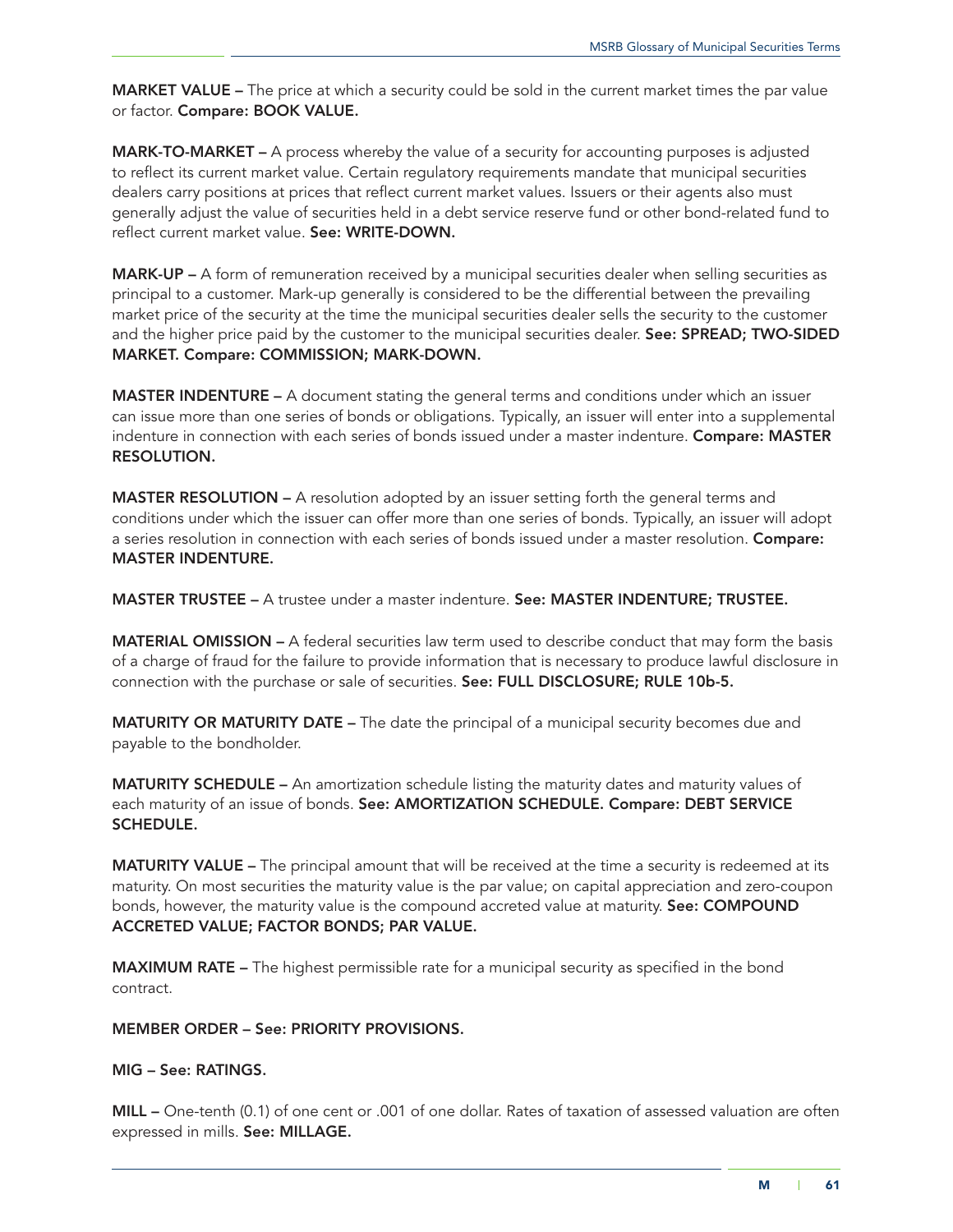MILLAGE – The rate used in calculating taxes based upon the value of property, expressed in mills. For example, if the property tax is 20 mills and the property is assessed at \$150,000, the property tax is \$3,000. See: AD VALOREM TAX; ASSESSED VALUATION; MILL; TAX RATE.

MINI BOND – Bonds issued in minimum denominations of less than \$5,000 and often with minimum denominations of less than \$1,000.

MINIMUM DENOMINATION – The lowest denomination of an issue that can be purchased as authorized by the bond documents. Typically, municipal bonds have a minimum denomination of \$5,000, but some issuers may impose a higher minimum denomination, most commonly in the amount of \$100,000. See: DENOMINATION.

MM – A designation used in the municipal securities industry indicating that a number is to be read in the millions (based on the Roman numeral system). For example, a transaction for "250MM bonds" would involve bonds having a par value of \$250,000,000.

MOB or MOB SPREAD – The spread between yields on municipal bonds and treasury bonds with similar maturities. The term "MOB" is an acronym for "municipal over bond."

## MONETARY DEFAULT – See: DEFAULT.

MONEY MARKET ELIGIBLE SECURITIES – Securities that are permissible investments for money market funds under SEC Rule 2a-7. Such securities generally have short-term effective maturities, are viewed as having minimal credit risks, and are sufficiently liquid to meet reasonably foreseeable redemptions by shareholders of the money market fund.

MORAL OBLIGATION BOND – A bond that, in addition to its primary source of security, is also secured by a non-binding covenant that any amount necessary to make up any deficiency in debt service will be included in the budget recommendation made to the governing body, which may appropriate funds to make up the shortfall. The governing body, however, is not legally obligated to make such an appropriation. Compare: GENERAL OBLIGATION BOND.

MORTGAGE REVENUE BOND – A municipal security issued by a state or political subdivision to finance restorations/construction on residences for qualified first-time home buyers. See: HOUSING REVENUE BOND – Single family mortgage revenue bonds; PRIVATE ACTIVITY BOND – Qualified mortgage bonds.

MUNICIPAL ADVISOR – A person or entity (with certain exceptions) that (a) provides advice to or on behalf of a municipal entity or obligated person with respect to municipal financial products or the issuance of municipal securities, including advice with respect to the structure, timing, terms, and other similar matters concerning such financial products or issues, or (b) solicits a municipal entity, for compensation, on behalf of an unaffiliated municipal securities dealer, municipal advisor, or investment adviser to engage such party in connection with municipal financial products, the issuance of municipal securities, or investment advisory services. See: FINANCIAL ADVISOR; PRICING ADVISOR; SWAP ADVISOR.

MUNICIPAL BOND – A debt security issued by or on behalf of a state or its political subdivision, or an agency or instrumentality of a state, its political subdivision, or a municipal corporation. Municipal bonds, for example, may be issued by states, cities, counties, special tax districts or special agencies or authorities of state or local governments. See: BOND; MUNICIPAL SECURITIES.

#### MUNICIPAL BOND FUTURES CONTRACT – See: FUTURES CONTRACT.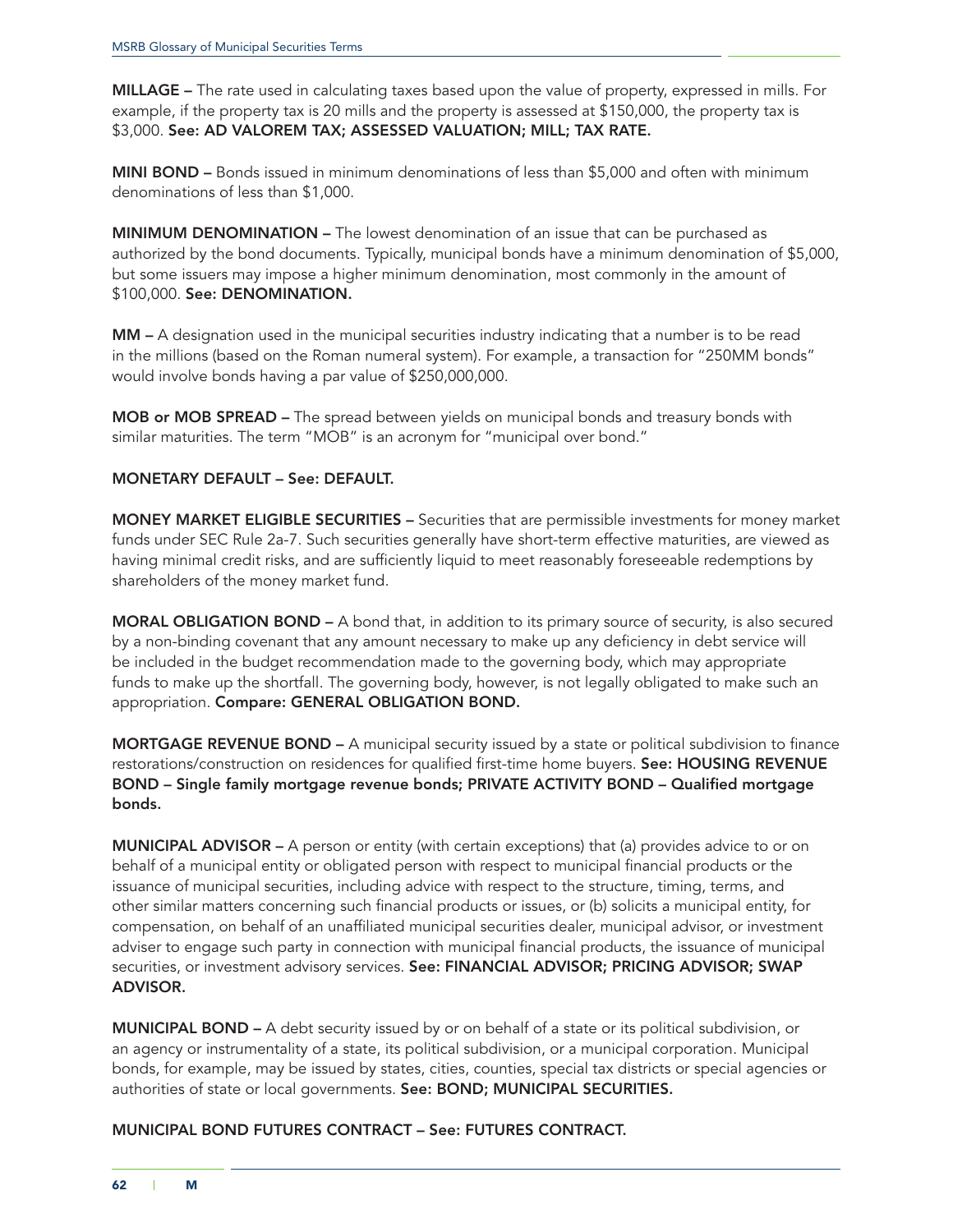### MUNICIPAL BOND INDEX – See: INDEX.

MUNICIPAL ENTITY – A state, political subdivision of a state, or municipal corporate instrumentality of a state, including (a) any agency, authority, or instrumentality of the state, political subdivision, or municipal corporate instrumentality; (b) any plan, program, or pool of assets sponsored or established by the state, political subdivision, or municipal corporate instrumentality or any agency, authority, or instrumentality thereof; and (c) any other issuer of municipal securities.

**MUNICIPAL FUND SECURITY –** A municipal security that, but for section 2(b) of the Investment Company Act of 1940, would constitute an investment company. Municipal fund securities generally have features similar to mutual funds or "fund of funds" and are not fixed income securities. Interests in local government investment pools and 529 college savings plans are examples of municipal fund securities. See: 529 COLLEGE SAVINGS PLAN; LOCAL GOVERNMENT INVESTMENT POOL.

## MUNICIPAL OVER BOND SPREAD – See: MOB SPREAD.

MUNICIPAL SECURITIES – A general term referring to a bond, note, warrant, certificate of participation or other obligation issued by a state or local government or their agencies or authorities (such as cities, towns, villages, counties or special districts or authorities). A prime feature of most municipal securities is that interest or other investment earnings on them are generally excluded from gross income of the bondholder for federal income tax purposes. Some municipal securities are subject to federal income tax, although the issuers or bondholders may receive other federal tax advantages for certain types of taxable municipal securities. Some examples include Build America Bonds, municipal fund securities and direct pay subsidy bonds. See: BOND; CERTIFICATE OF PARTICIPATION; MUNICIPAL BOND; NOTE; SECURITY; VARIABLE RATE DEMAND OBLIGATION; WARRANT.

MUNICIPAL SECURITIES BUSINESS – A term, sometimes used interchangeably with the term "municipal securities activities," generally encompassing all of the activities of municipal securities dealers in the municipal securities market.

MUNICIPAL SECURITIES DEALER – A dealer or bank dealer engaged in the business of effecting principal trades in municipal securities. This term is often used colloquially, and is used in this glossary (unless the context otherwise requires), as a collective term to describe all brokers, dealers and municipal securities dealers engaged in municipal securities activities. See: DEALER; BANK DEALER. Compare: BROKER.

MUNICIPAL SECURITIES RULEMAKING BOARD (MSRB) – A self-regulatory organization, consisting of representatives of securities firms, bank dealers, municipal advisors, issuers, investors and the public, that is charged with primary rulemaking authority over municipal securities dealers and municipal advisors in connection with their municipal securities and municipal advisory activities. MSRB rules are approved by the SEC, and enforced by the SEC, FINRA and the federal banking regulators depending on the regulated entity. See: FEDERAL DEPOSIT INSURANCE CORPORATION; FEDERAL RESERVE BOARD; FINANCIAL INDUSTRY REGULATORY AUTHORITY; OFFICE OF THE COMPTROLLER OF THE CURRENCY; SECURITIES AND EXCHANGE COMMISSION.

MUNICIPAL UTILITY DISTRICT BONDS (MUDs) – Bonds issued by special purpose local districts to finance the construction of water, sewer and related facilities. Repayment of the bonds generally is dependent upon the development of the properties benefited by the improvements. **Compare: DIRT** BONDS.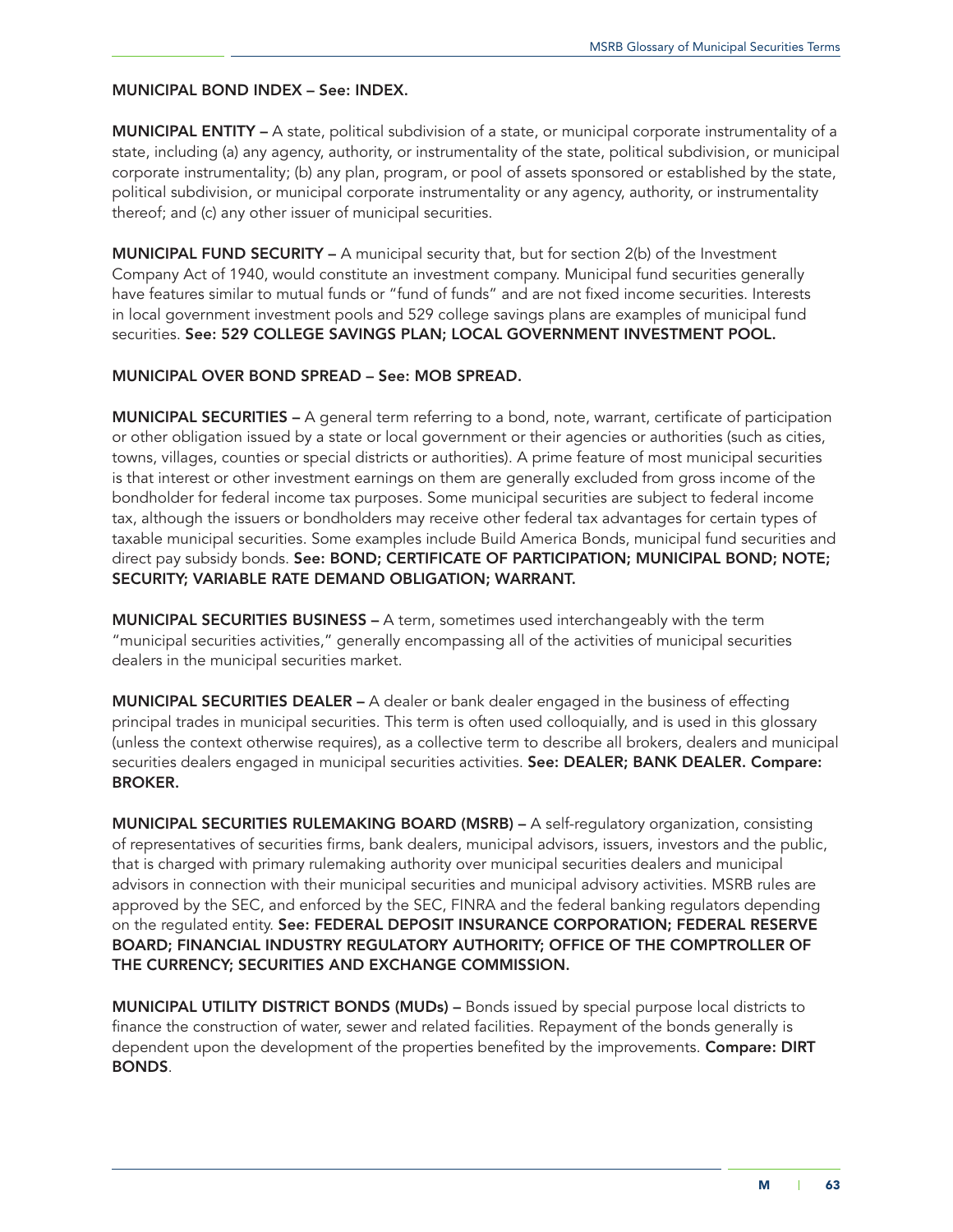

# NASD – See: FINANCIAL INDUSTRY REGULATORY AUTHORITY (FINRA).

NATIONALLY RECOGNIZED MUNICIPAL SECURITIES INFORMATION REPOSITORY (NRMSIR) – Prior to July 1, 2009, an entity, designated by the Securities and Exchange Commission under Rule 15c2-12, to which an [issuer](http://www.msrb.org/msrb1/glossary/view_def.asp?param=ISSUER) or [obligated person](http://www.msrb.org/msrb1/glossary/view_def.asp?param=OBLIGATEDPERSON) that entered into a [continuing disclosure agreement](http://www.msrb.org/msrb1/glossary/view_def.asp?param=CONTINUINGDISCLOSUREAGREEMENT) was contractually required to send [annual financial information](http://www.msrb.org/msrb1/glossary/view_def.asp?param=ANNUALFINANCIALINFORMATION) and event disclosures. Beginning on July 1, 2009, continuing disclosures must be sent to the Municipal Securities Rulemaking Board. See: CONTINUING DISCLOSURE; ELECTRONIC MUNICIPAL MARKET ACCESS (EMMA) SYSTEM; MUNICIPAL SECURITIES RULEMAKING BOARD; RULE 15c2-12.

NATIONALLY RECOGNIZED STATISTICAL RATING ORGANIZATION (NRSRO) – A rating agency designated by the SEC as being nationally recognized. See: RATING AGENCY

NATIONAL SECURITIES CLEARING CORPORATION (NSCC) – A subsidiary of Depository Trust and Clearing Corporation (DTCC) that provides clearing, settlement, risk management, central counterparty services, and guarantee of completion for certain transactions for virtually all broker-to-broker trades involving municipal securities, among other products. See: CLEARING CORPORATION; DTCC.

NEGATIVE ARBITRAGE – Investment of bond proceeds and other related funds at a rate below the bond yield.

NEGATIVE CARRY – See: CARRYING COST.

#### NEGATIVE COVENANT – See: COVENANT.

NEGOTIATED SALE – The sale of a new issue of municipal securities by an issuer directly to an underwriter or underwriting syndicate selected by the issuer. A negotiated sale is distinguished from a sale by competitive bid, which requires public bidding by the underwriters. Among the primary points of negotiation for an issuer are the interest rate, call features and purchase price of the issue. The sale of a new issue of securities in this manner is also known as a negotiated underwriting. Compare: COMPETITIVE SALE.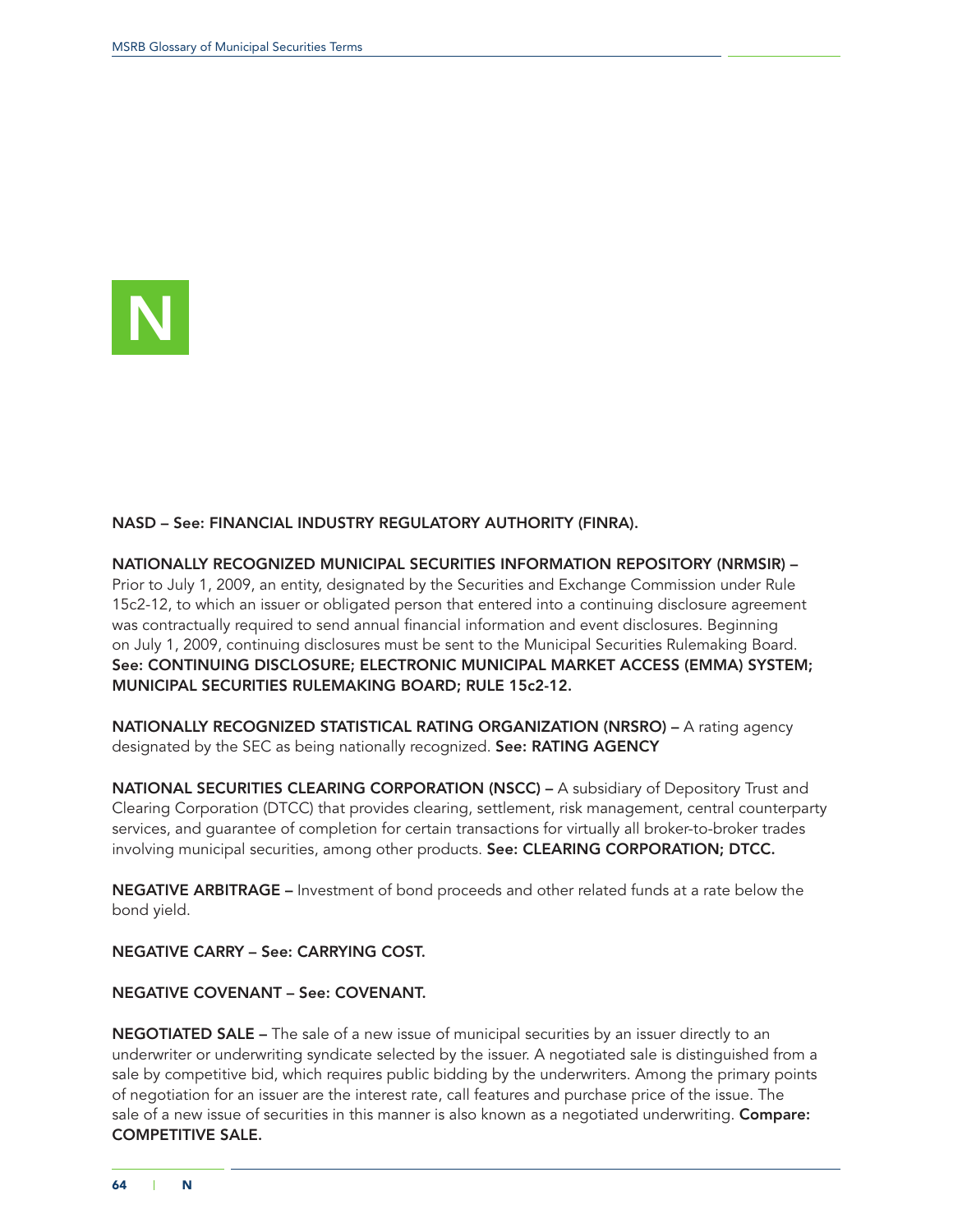NET CAPITAL RULE - An SEC rule that requires broker-dealers to maintain sufficient liquidity to protect securities customers, counterparties, and creditors. Broker-dealers must maintain net capital (net worth adjusted by certain deductions for illiquid assets and reserves against possible market losses on securities positions) such that the liabilities incurred by the broker-dealer (aggregate indebtedness) do not exceed certain specified levels. See: HAIRCUT.

NET CASH REFUNDING – A method of refunding in which the proceeds of refunding bonds and any other available funds, together with interest earnings thereon, are required to produce sufficient funds to pay debt service on the refunded bonds. See: ADVANCE REFUNDING. Compare: FULL CASH REFUNDING.

NET INTEREST COST (NIC) – A method of computing the interest expense to the issuer of bonds, which may serve as the basis of award in a competitive sale of a new issue of municipal securities. NIC takes into account any premium or discount applicable to the issue, as well as the dollar amount of coupon interest payable over the life of the issue. NIC does not take into account the time value of money (as would be done in other calculation methods, such as the "true interest cost" (TIC) method). The term "net interest cost" refers to the overall rate of interest to be paid by the issuer over the life of the bonds. Compare: TRUE INTEREST COST.

NET OFFERING – An offering made at a specified price or yield without any concession. See: CONCESSION.

NET ORDER – See: PRIORITY PROVISIONS.

NET PLEDGE – See: PLEDGED REVENUES.

NET PROCEEDS – Generally, proceeds from the sale of a new issue of municipal securities less costs of issuance. See: BOND PROCEEDS.

#### NET REVENUE PLEDGE – See: PLEDGED REVENUES.

NET REVENUES – The amount of money available after subtracting from gross revenues such costs and expenses as may be provided for in the bond contract. The costs and expenses most often deducted are operations and maintenance expenses. See: PLEDGED REVENUES.

NETTING – A process used in an automated system made available by a clearing corporation whereby sequences of transactions in a single issue of securities are consolidated into a reduced number of delivery obligations. Persons in the transaction sequence who purchase and subsequently resell the same securities are "netted out," so that deliveries are generally made from the initial sellers of the securities to the ultimate buyers. Compare: BALANCE ORDER.

NEW CLEAN RENEWABLE ENERGY BONDS (NEW CREBs) – Bonds issued to finance renewable energy projects such as solar, wind and geothermal, among others. In contrast to the original CREBs, at the election of the issuer, the issuer is entitled to receive a direct pay subsidy or the bondholders are entitled to receive federal tax credits. There are also differences between original CREBs and new CREBs with respect to the financing of projects and the level of tax credits. See: DIRECT PAY SUBSIDY BONDS; TAX CREDIT BONDS. Compare: CLEAN RENEWABLE ENERGY BONDS.

NEW ISSUE INFORMATION DISSEMINATION SYSTEM (NIIDS) – An automated system operated by DTCC that receives new issue information from an underwriter within two hours after the formal award and immediately disseminates the information to industry participants and information vendors to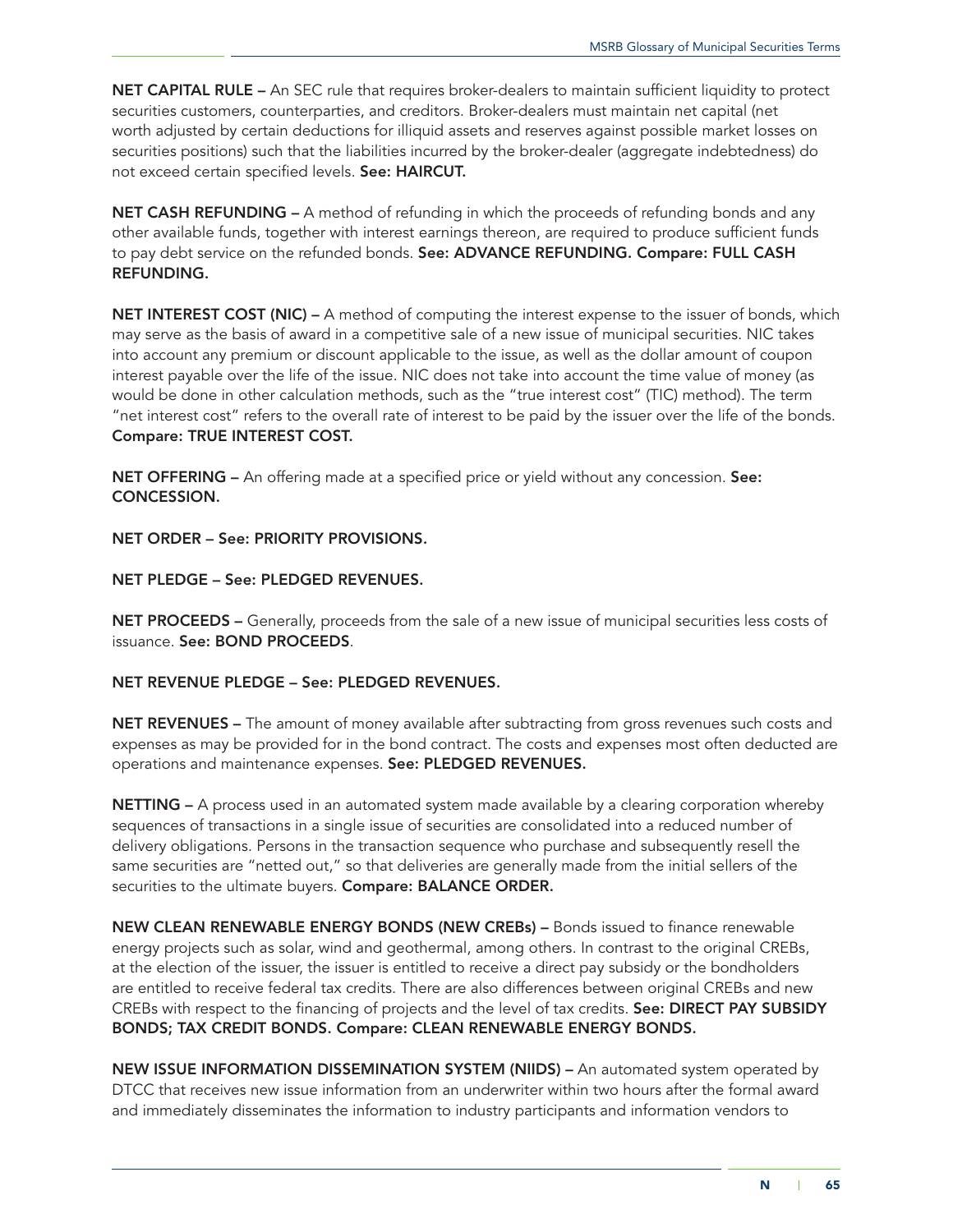assist industry participants to report and process trades in new issue securities in an efficient and timely manner. See: DEPOSITORY TRUST AND CLEARING CORPORATION (DTCC).

#### NEW ISSUE MARKET – See: PRIMARY MARKET.

NEW ISSUE MUNICIPAL SECURITIES or NEW ISSUE – Municipal securities sold during the initial distribution of an issue in a primary offering by the underwriter or underwriting syndicate, and in subsequent, secondary market trading immediately thereafter. See: CUSTOMER TRADE; PRIMARY MARKET; PRIMARY OFFERING; UNDERWRITING PERIOD; WHEN, AS AND IF ISSUED. Compare: SECONDARY MARKET.

NOMINAL INTEREST RATE – See: COUPON RATE.

#### NOMINAL QUOTATION – See: INDICATION.

NOMINEE – An entity established by a bank, securities firm or other corporation (such as a depository) to be used as the holder of record for registered securities owned by the bank, securities firm or corporation. Securities are registered in the name of a nominee to avoid the difficulties of registering and transferring securities in a corporate name. This form of registration is satisfactory for purposes of delivery on inter-dealer transactions. Compare: STREET NAME.

NON-AMT BOND – A bond the interest on which is not subject to the federal alternative minimum tax. See: ALTERNATIVE MINIMUM TAX; TAX-EXEMPT BOND. Compare: AMT BOND.

NON-APPROPRIATION CALL – See: REDEMPTION PROVISIONS.

NON-APPROPRIATION CLAUSE – A provision of a bond contract that allows the lessee or borrower to terminate certain obligations under a long-term certificate of participation or other revenue obligation financing if the appropriating body does not appropriate funds for the lease payments. See: CERTIFICATE OF PARTICIPATION; LEASE-PURCHASE AGREEMENT; LEASE RENTAL BOND; ANNUAL APPROPRIATION PLEDGE; SUBJECT TO APPROPRIATION.

NON-CALLABLE BOND – A bond that cannot be redeemed at the issuer's option before its stated maturity date. Compare: CALLABLE BOND.

NON-INVESTMENT GRADE – A term utilized by market participants to characterize opinions by ratings organizations regarding municipal securities. Credits with ratings below specified levels are generally considered to be non-investment grade. See: HIGH-YIELD BOND; RATINGS. Compare: INVESTMENT GRADE.

NON- or NO LITIGATION CERTIFICATE – A document executed prior to delivery of a new issue by an issuer or obligor with respect to municipal bonds. Customarily it certifies that there is no litigation pending, threatened, or contemplated that would materially affect the validity or security of the bonds; the issuance, execution or delivery of the bonds; the existence of the issuing entity or obligor; or the validity or legality of provisions authorizing the payment of principal of and interest on the bonds.

NON-RATED SECURITY – A security that has not been rated by any of the nationally recognized statistical rating organizations. See: RATINGS.

NOTE – A short-term obligation of an issuer to repay a specified principal amount on a certain date, together with interest at a stated rate, usually payable from a defined source of anticipated revenues.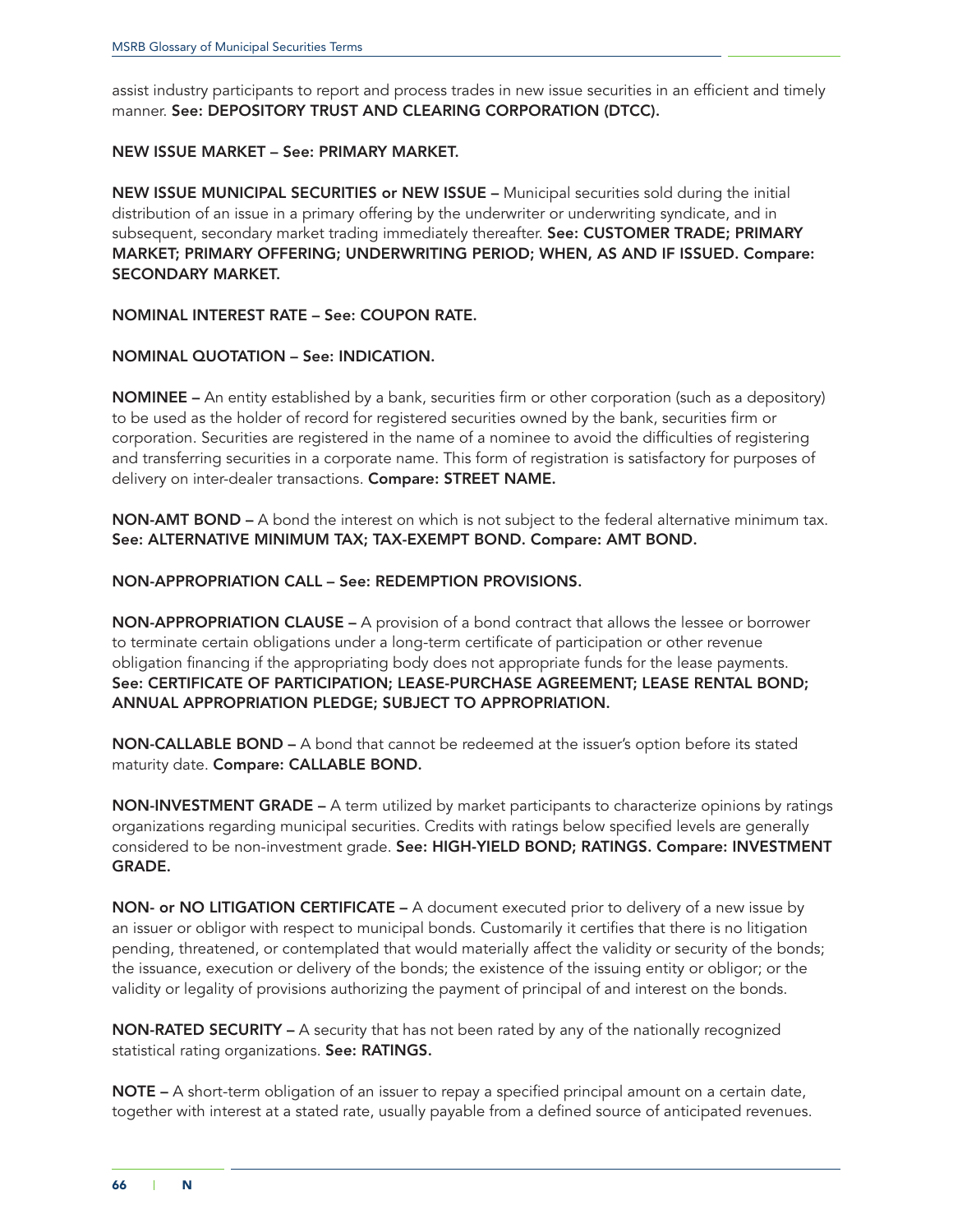Notes usually mature in one year or less, although notes of longer maturities are also issued. The following types of notes are common in the municipal market:

- *Bond anticipation notes* (BANs) Notes issued by a governmental unit, usually for capital projects, that are repaid from the proceeds of the issuance of long-term bonds.
- *Commercial paper (CP)* Short-term obligations issued by municipal entities usually backed by a line of credit with a bank that mature within 270 days. The issuer typically pays maturing principal of outstanding commercial paper with newly issued commercial paper, referred to as a "roll over," thereby borrowing funds on a short-term basis for an extended period of time. Rate reset periods may vary from one to 270 days and different portions of a single issue of commercial paper may simultaneously have different reset periods.
- *Construction loan notes* (CLNs) Notes issued to fund construction of projects (typically housing projects). CLNs are repaid by the permanent financing, which may be provided from bond proceeds or some pre-arranged commitment.
- *Grant anticipation notes* (GANs) Notes issued on the expectation of receiving grant funds, usually from the federal government. The notes are payable from the grant funds, when received.
- *Revenue anticipation notes* (RANs) Notes issued in anticipation of receiving revenues at a future date.
- *Tax anticipation notes* (TANs) Notes issued in anticipation of future tax receipts, such as receipts of ad valorem taxes that are due and payable at a set time of year.
- *Tax and revenue anticipation notes* (TRANs) Notes issued in anticipation of receiving future tax receipts and revenues at a future date.

#### See: MUNICIPAL SECURITIES. Compare: BOND; VARIABLE RATE DEMAND OBLIGATION.

NOTICE OF REDEMPTION – A published announcement of the issuer's intention to call some or all outstanding bonds prior to their stated maturity dates. See: CALLABLE BOND; REDEMPTION; REDEMPTION PROVISIONS.

NOTICE OF SALE – A document describing the terms established by an issuer for a competitive sale of an anticipated new issue of municipal securities. It generally contains the date, time and place of sale, amount of issue, type of security, amount of any good faith deposit, basis of award, name of bond counsel, maturity schedule, method of delivery, time and place of delivery, and bid form. See: BID FORM; COMPETITIVE SALE.

NRO (NOT REOFFERED) MATURITY – A maturity of a new issue of municipal securities that is fully subscribed for or sold prior to the general reoffering of the issue by the underwriters to the public and therefore is not reoffered to the public by the underwriters.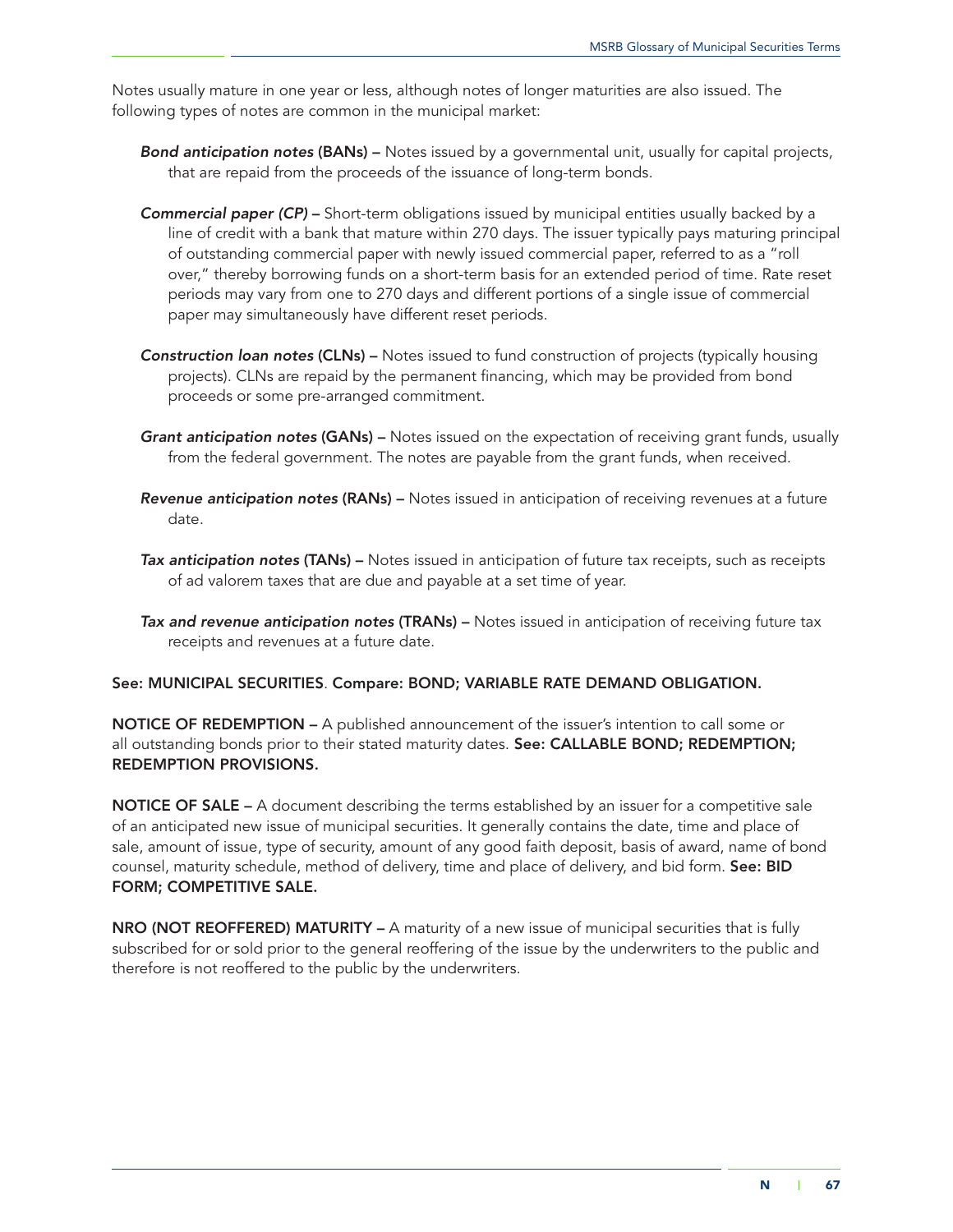

OBLIGATED PERSON – Any person (including the issuer) legally committed to support payment of all or part of an issue of municipal securities, other than certain unrelated providers of credit or liquidity enhancement. See: CONTINUING DISCLOSURE; CONTINUING DISCLOSURE AGREEMENT; EMMA; OBLIGOR; RULE 15c2-12.

OBLIGOR – A party having a financial obligation or arrangement to make the payment of all or part of debt service on municipal securities. The obligor is often the issuer but may be a conduit borrower of municipal securities proceeds. See: CONDUIT BORROWER; CONDUIT ISSUER; OBLIGATED PERSON.

ODD LOT – A principal amount of securities that is smaller than what is considered a normal trading unit. Compare: ROUND LOT.

OFFER – Also called "ask." A proposal to sell securities at a stated price or yield. See: OFFERING PRICE. Compare: BID.

OFFERING CIRCULAR – (1) A document about an issue of municipal securities expected to be offered in the primary market. The document discloses to investors information regarding the securities to be offered.

(2) A document prepared and used by municipal securities dealers when selling large blocks of previously issued securities in the secondary market. Compare: OFFICIAL STATEMENT.

OFFERING PRICE – The price or yield at which municipal securities dealers offer securities to investors or to other municipal securities dealers. See: REOFFERING SCALE.

OFFER WANTED – Process by which a municipal securities dealer or investor actively solicits offers for a particular bond from the marketplace. See: ALTERNATIVE TRADING SYSTEM. Compare: BID WANTED.

OFFICE OF THE COMPTROLLER OF THE CURRENCY (OCC) – Federal agency within the Treasury Department responsible for supervising and regulating national banks. The OCC also enforces MSRB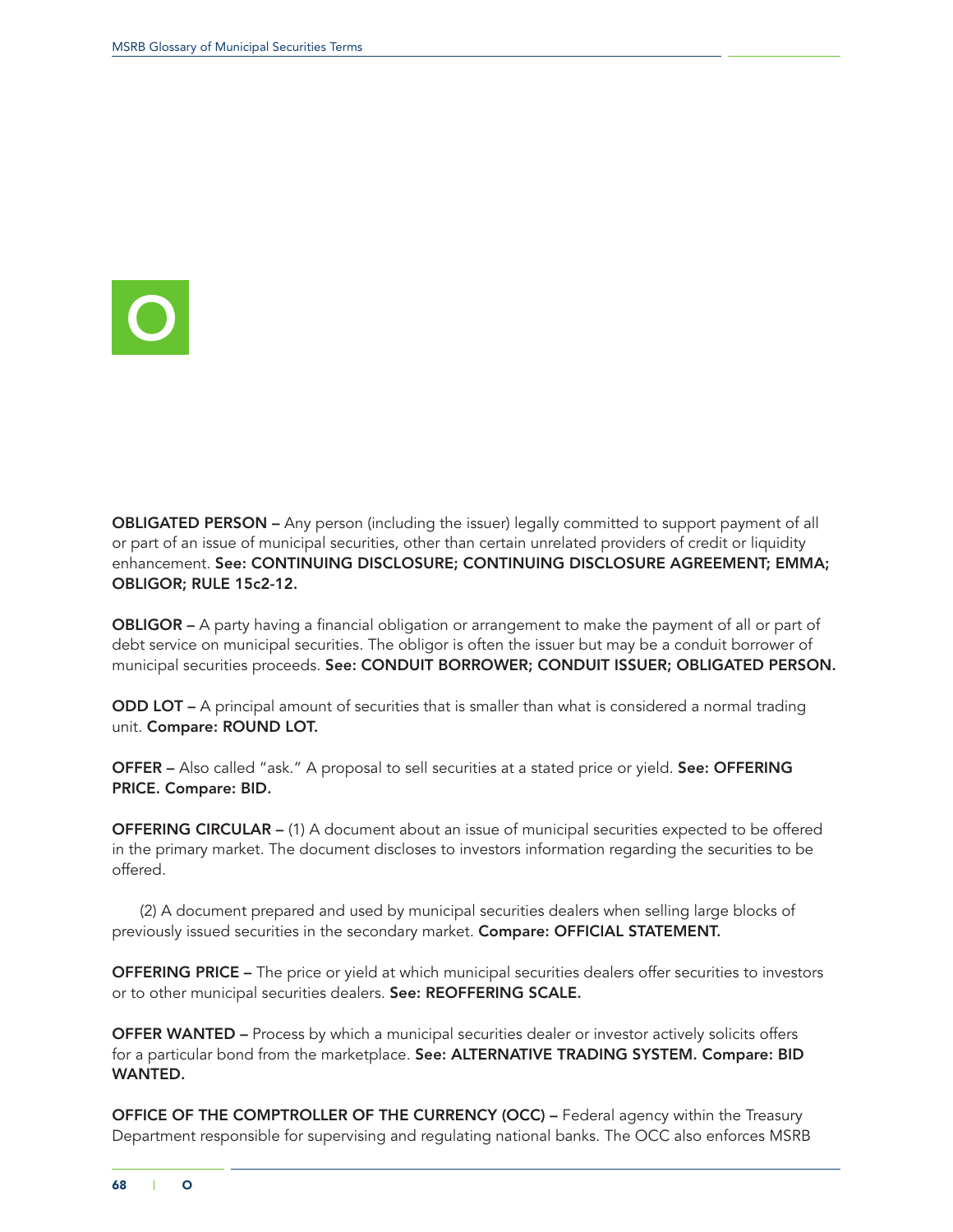rules applicable to bank dealers that are national banks. Compare: FEDERAL DEPOSIT INSURANCE CORPORATION; FEDERAL RESERVE BOARD.

# OFFICIAL ACTION – See: INDUCEMENT RESOLUTION.

OFFICIAL OF AN ISSUER – Any person who, at the time that a political contribution is made, is an incumbent, candidate or successful candidate: (a) for elective office of an issuer where such office is directly or indirectly responsible for, or can influence the outcome of, the hiring of a municipal securities dealer for municipal securities business of the issuer; or (b) for elective office of a state or political subdivision where such office has authority to appoint any person who is directly or indirectly responsible for, or can influence the outcome of, the hiring of a municipal securities dealer for municipal securities business of an issuer. Certain political contributions to an official of an issuer, or "issuer official," may result in a municipal securities dealer becoming banned from engaging in municipal securities business with such issuer. See: MUNICIPAL SECURITIES BUSINESS; PAY-TO-PLAY.

OFFICIAL COMMUNICATION – A document addressed to beneficial owners of one or more specific issues of municipal securities and prepared by or for the issuer, trustee and certain other parties containing official information about the securities.

OFFICIAL STATEMENT (OS) – A document prepared by or on behalf of the issuer of municipal securities in connection with a primary offering that discloses material information on the offering of such securities. Official statements typically include information regarding the purposes of the issue, how the securities will be repaid, and the financial and economic characteristics of the issuer, conduit borrower or other obligated person with respect to the offered securities. Investors and market intermediaries may use this information to evaluate the credit quality of the securities and potential risks of the primary offering. See: DUE DILIGENCE; FULL DISCLOSURE; MATERIAL OMISSION; PRIMARY OFFERING; PROGRAM DISCLOSURE DOCUMENT; RULE 10b-5; RULE 15c2-12. Compare: INFORMATION STATEMENT; OFFERING CIRCULAR; PRELIMINARY OFFICIAL STATEMENT; PRIVATE PLACEMENT MEMORANDUM.

## OMNIBUS RELATIONSHIP – See: CLEARING BROKER.

OPEN END LIEN – Provisions in a bond contract that permit the issuer to issue additional bonds that have an equal claim on the pledged revenues under certain circumstances (typically upon satisfaction of an additional bonds test). See: ADDITIONAL BONDS COVENANT. Compare: CLOSED LIEN.

#### OPTIONAL CALL or REDEMPTION – See: REDEMPTION PROVISIONS.

## OPTIONAL TENDER – See: TENDER OPTION.

ORDER PERIOD – In a competitive syndicate, the period of time following the competitive sale of a new issue during which non-priority orders submitted by syndicate members are allocated without consideration of time of submission. The length of the order period is usually determined by the manager. In a negotiated sale, the order period is the period of time established by the manager during which orders are accepted. The order period in a negotiated sale generally precedes the purchase of the issue by the underwriters from the issuer and is the period during which orders will be solicited for the purchase of securities in the primary offering. At times, order periods are established at subsequent points in the life of a syndicate. Such subsequent order periods may occur when securities are repriced or market conditions change. In some offerings, a "retail order period" may be designated during which orders will be accepted solely for retail customers, as defined by the issuer (or, in some cases, small orders for any type of customers). See: PRIORITY PROVISIONS.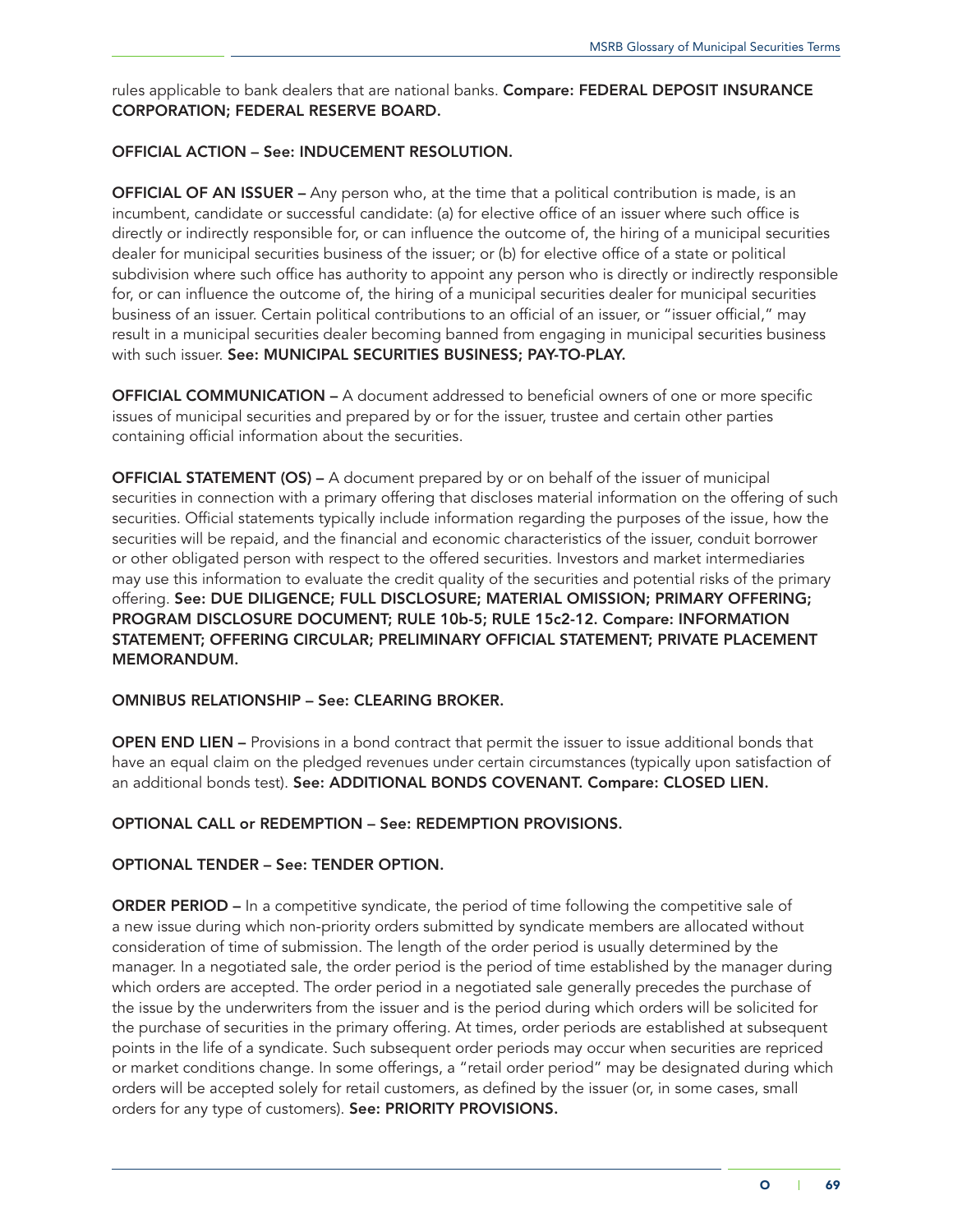ORDINANCE – An official action of the governing body of an issuer, typically enacted by a vote of the members of the governing body at a public meeting. The procedures for enacting an ordinance are often more formal than those for adopting a resolution. For example, in many jurisdictions, an ordinance cannot be finally enacted at the same meeting at which it is introduced, whereas a resolution may often be adopted at the same meeting. Some jurisdictions permit the incurrence of debt through adoption of a resolution while others require enactment of an ordinance. Compare: RESOLUTION.

ORIGINAL ISSUE DISCOUNT BOND or OID BOND – A bond that was sold at the time of issue at a price that included an original issue discount. See: ORIGINAL ISSUE DISCOUNT. Compare: MARKET DISCOUNT BOND.

ORIGINAL ISSUE DISCOUNT (OID) – The discount from par value at the time the bond or other debt is issued. It is the difference between the stated issue price and the redemption price at maturity. The original issue discount is amortized over the life of the security and is generally treated as tax-exempt interest. When the investor sells the security before maturity, any profit or loss realized on such sale is calculated (for tax purposes) on the adjusted book value. The adjusted book value is calculated for each year the security is outstanding by adding the accretion value to the original offering price. The amount of the accretion value (and the existence and total amount of original issue discount) is determined in accordance with the provisions of the Internal Revenue Code and the rules and regulations of the Internal Revenue Service. See: ACCRETION OF DISCOUNT; COMPOUND ACCRETED VALUE; DISCOUNT. Compare: MARKET DISCOUNT BOND.

ORIGINAL ISSUE PREMIUM – The amount by which the public offering price of a security at the time of its original issuance exceeded its par value. The original issue premium is amortized over the life of the security and results in an adjustment to the basis of the security. Original issue premium generally is not deductible for federal income tax purposes. The amount of original issue premium received by the issuer in a primary offering, also known as the "bond premium," is generally treated as proceeds of the issue. See: AMORTIZATION OF PREMIUM. Compare: ORIGINAL ISSUE DISCOUNT.

# ORIGINAL ISSUE PRICE – See: INITIAL OFFERING PRICE.

ORIGINAL ISSUE PROCEEDS – Proceeds of an issue calculated in accordance with Internal Revenue Code that considers the par amount of the bonds, accrued interest, any original issue premium, any original issue discount and fees for any qualifying guarantees or qualifying hedging transactions, etc.

ORIGINAL ISSUE YIELD (OIY) – For an original issue discount bond, the expected yield to maturity on the securities based upon the public offering price. See: ORIGINAL ISSUE DISCOUNT.

OTHER POST EMPLOYMENT BENEFITS (OPEB) – Future liabilities incurred by certain governmental entities for benefits, other than pension benefits, owed to retired employees, such as certain medical and other benefits. The Governmental Accounting Standards Board (GASB) has established guidelines for governmental entities to account for the future liability of these benefits in current financial statements.

OUTSTANDING BONDS or OUTSTANDING – Bonds that have been issued but have not yet matured or been otherwise redeemed. Bonds that have been defeased, however, generally are not considered to be outstanding for purposes of many bond contract provisions, such as bond covenants and security provisions.

## OVERALL DEBT – See: BONDED DEBT.

#### OVERLAPPING DEBT – See: BONDED DEBT.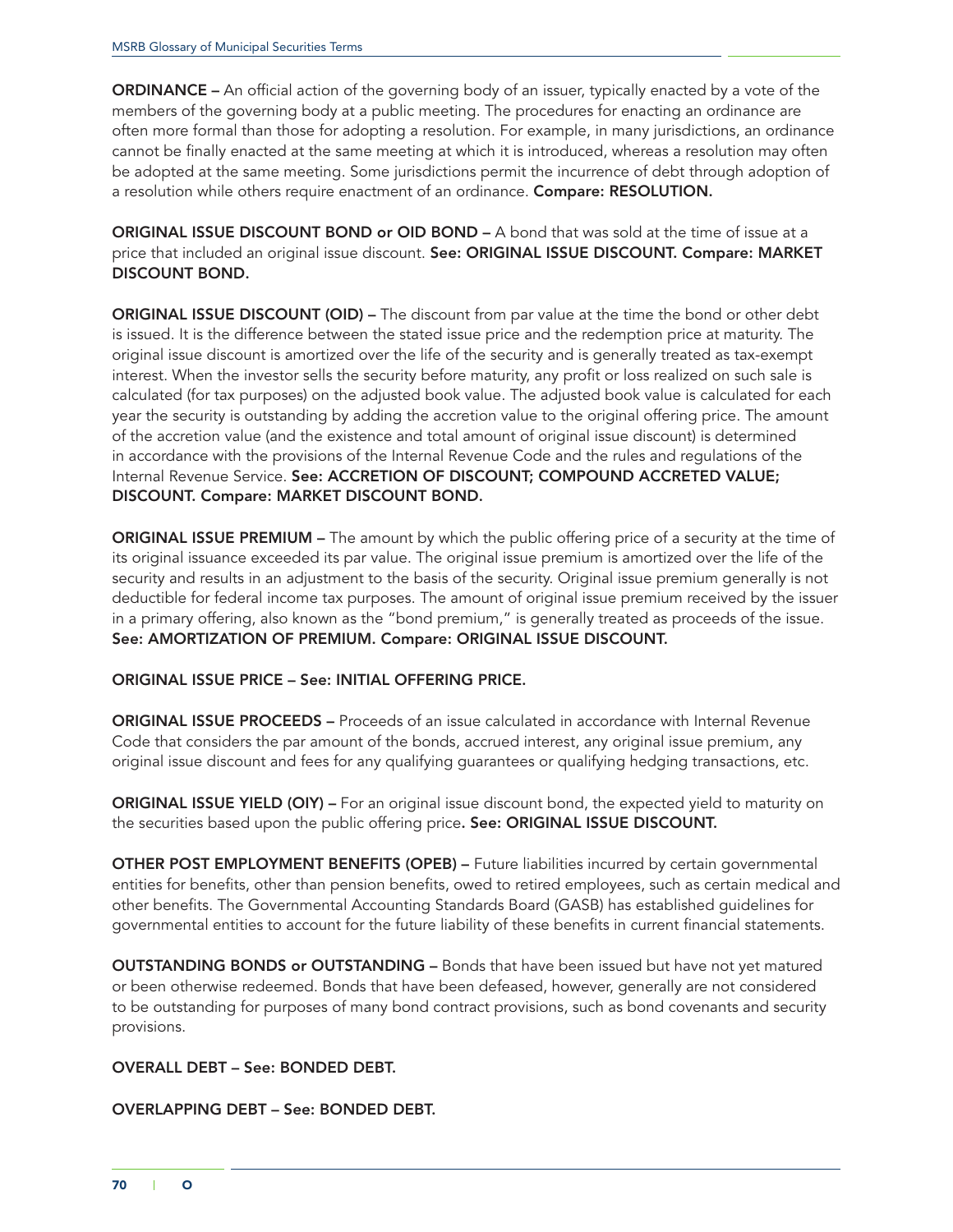OVERSUBSCRIPTION – A situation with respect to a new issue of municipal securities in which the underwriters have received orders in excess of the principal amount of the securities in the issue or a particular maturity of the issue. If an issue or maturity is oversubscribed, the senior manager is responsible for allocating the securities in a manner consistent with the priority provisions. See: ALLOCATION; PRIORITY PROVISIONS.

OVER-THE-COUNTER MARKET (OTC) – A market for securities that are traded other than on a national securities exchange. The over-the-counter market is characterized most particularly by a system of dealers that offer and sell securities. Almost all municipal securities are traded in the OTC market. Compare: AUCTION MARKET, CLOSED END FUND; EXCHANGE TRADED FUND.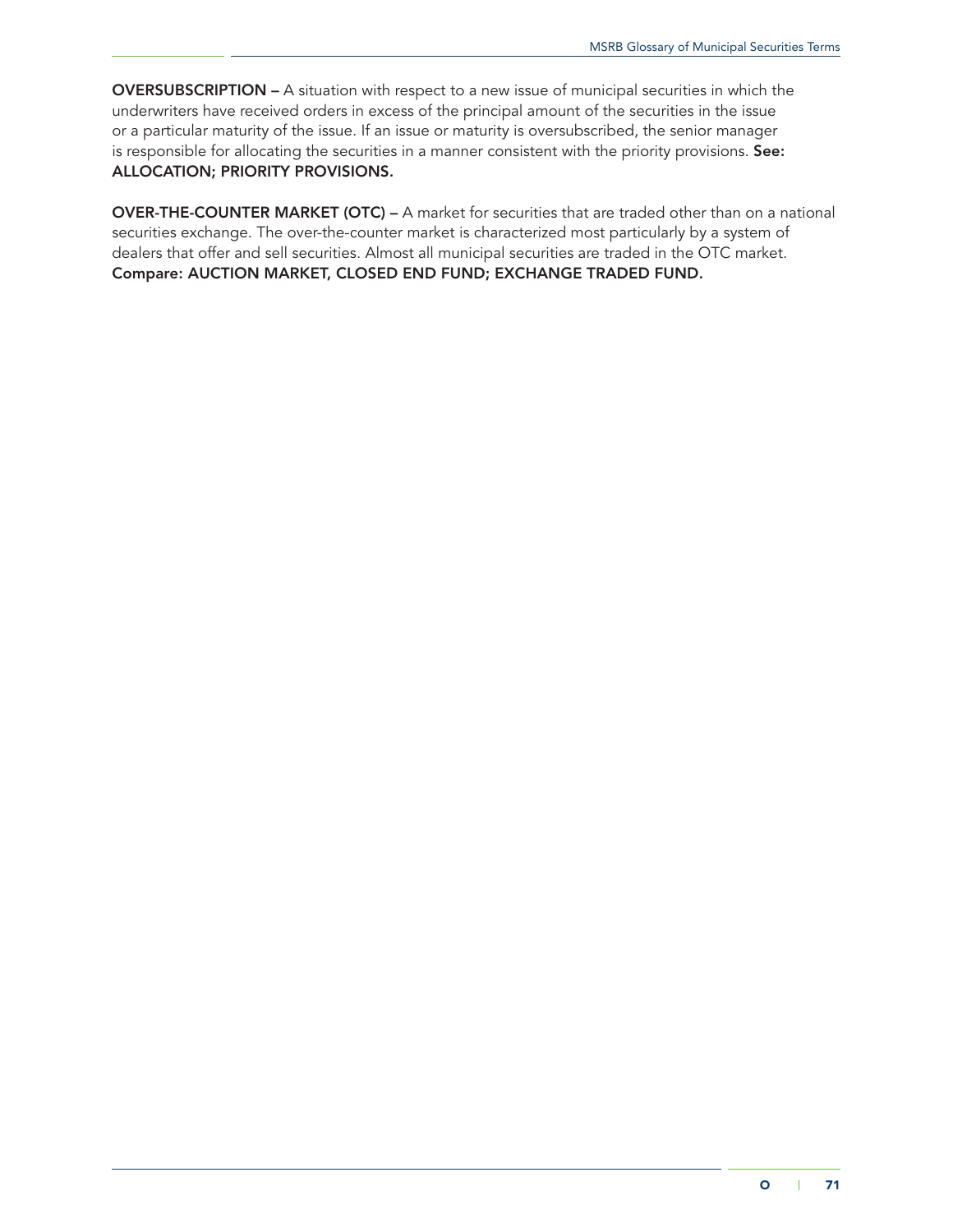

PAR - 100 percent of face value of a security. See: PAR VALUE.

PAR BOND – A bond selling at its face value. Compare: DISCOUNT SECURITY; PREMIUM SECURITY.

PAR CALL – See: PAR OPTION; REDEMPTION PROVISIONS.

PARI PASSU BONDS – See: PARITY BONDS.

PARITY BONDS – Two or more issues or series of bonds that have the same priority of claim or lien against pledged revenues or other security. Parity bonds are also referred to as "pari passu bonds." Compare: JUNIOR LIEN BONDS; SENIOR LIEN BONDS.

### PARITY TEST – See: ADDITIONAL BONDS TEST.

PARKING – A practice, in violation of securities industry rules, consisting of selling securities to a customer and, at the same time, agreeing to repurchase the securities at a future date with an unbooked transaction (with the transaction later booked as an ostensibly unrelated trade).

PAR OPTION – An issuer's option to redeem bonds at a price of par. See: REDEMPTION PROVISIONS.

### PARTIAL CALL or REDEMPTION – See: REDEMPTION PROVISIONS.

PARTIAL DELIVERY – A delivery on a transaction of less than the total par value amount of securities involved in the transaction.

PARTIAL REFUNDING – A refunding of less than all outstanding bonds of an issue. See: REFUNDING.

PARTICIPANT – An organization that has access to and uses the facilities of a registered clearing agency for the confirmation, clearance and/or settlement of securities transactions. See: REGISTERED CLEARING AGENCY.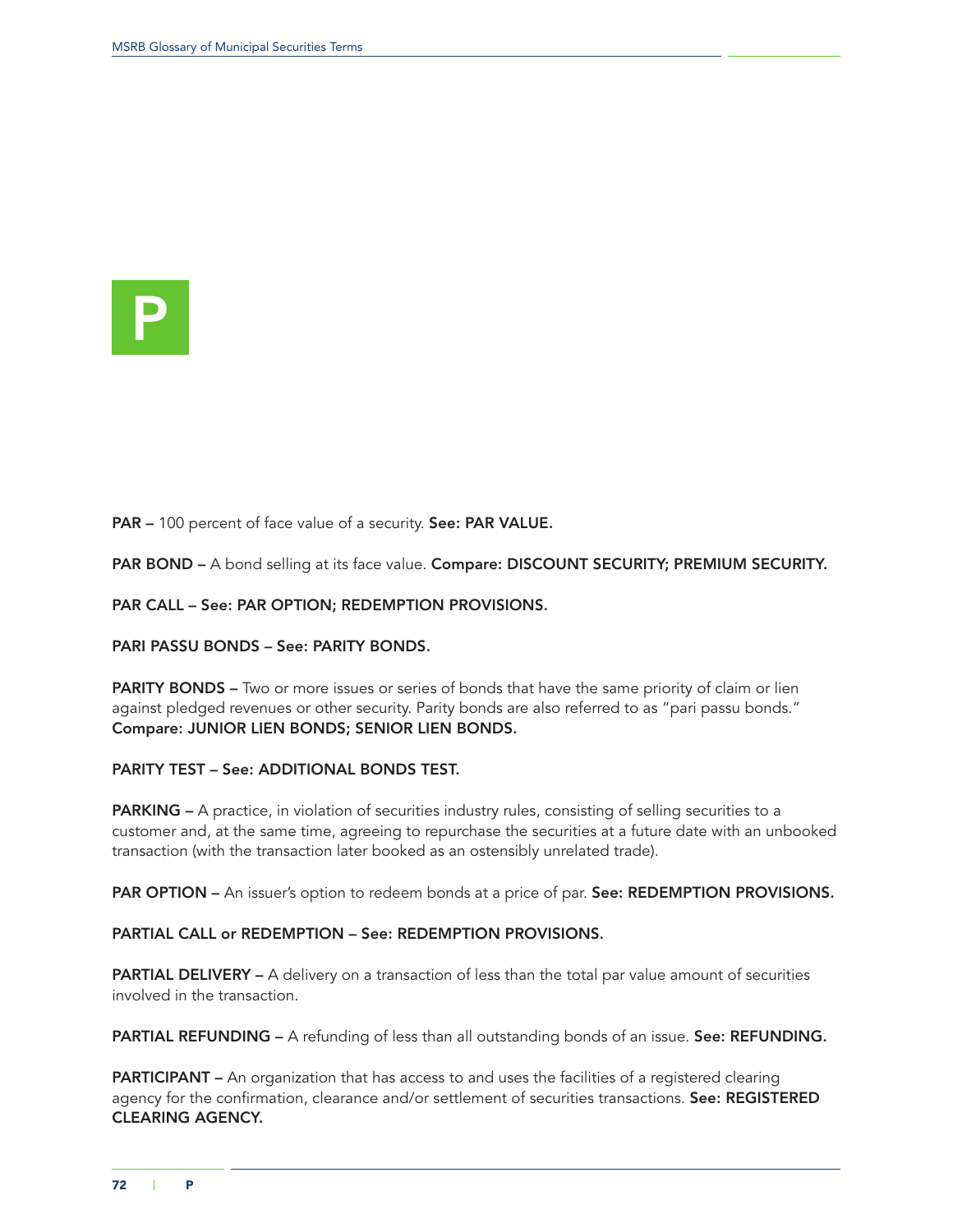**PARTICIPATION** – The principal amount of securities to be underwritten by a particular member of an underwriting syndicate, representing its pro-rata share of the total liability and profits, if any, from the operation of the syndicate. See: SYNDICATE.

**PAR VALUE** – The amount of principal of a security that must be paid at maturity. The par value may also be referred to as the "face amount" of a security. Compare: FACTOR BONDS.

**PAYING AGENT** – The entity responsible for transmitting payments of interest and principal from an issuer of municipal securities to the bondholders. The paying agent is usually a corporate trust department of a bank or trust company, but may be the treasurer or some other officer of the issuer or another governmental entity (e.g., a county treasurer acting for a school district or municipality within the county). The paying agent may also provide other services for the issuer such as reconciliation of the securities and interest paid, destruction of paid securities, and similar services. The trustee under a bond contract usually also acts as paying agent. See: TRUSTEE.

PAYMENT DATE – The date on which principal and/or interest is payable on a municipal security. See: INTEREST PAYMENT DATE; MATURITY DATE.

PAY-TO-PLAY – A practice whereby payments are made in return for business or other benefits. See: MUNICIPAL SECURITIES BUSINESS.

PENSION OBLIGATION BOND – Bonds issued by a state or local government to finance an unfunded pension liability of the entity.

PER CAPITA DEBT – The amount of an issuer's debt outstanding divided by the population residing within the issuer's jurisdiction. This is often used as an indication of the issuer's credit position because it can be used to compare the proportion of debt borne per resident with that borne by the residents of other issuers. See: DEBT RATIOS.

PERIODIC STATEMENT – In the case of municipal fund securities sold to customers under a periodic municipal fund security plan or a qualifying non-periodic municipal fund security program, the monthly or quarterly statement disclosing information about transactions effected during such period delivered to customers. See: MUNICIPAL FUND SECURITY. Compare: CONFIRMATION.

**PERMITTED ENCUMBRANCES –** Encumbrances on title to property pledged as security for an issue that are specifically permitted under the bond contract.

PERMITTED INVESTMENTS – The instruments in which bond proceeds or other funds may be invested pursuant to the provisions of the bond contract. Compare: ELIGIBLE SECURITIES.

PLACEMENT AGENT – (1) A municipal securities dealer acting as agent who places a new issue of municipal securities directly with investors on behalf of the issuer.

(2) An entity that may be registered as a broker-dealer, investment adviser and/or municipal advisor that solicits municipal entities (e.g., public pension plans) to invest assets of the municipal entity with investment professionals, such as asset managers. See: PRIVATE PLACEMENT. Compare: UNDERWRITER.

PLACEMENT RATIO – The amount of bonds sold by underwriting syndicates each week as a percentage of the amount issued that week by issuers selling \$1,000,000 par value or more of securities. This ratio is also known as the "acceptance ratio."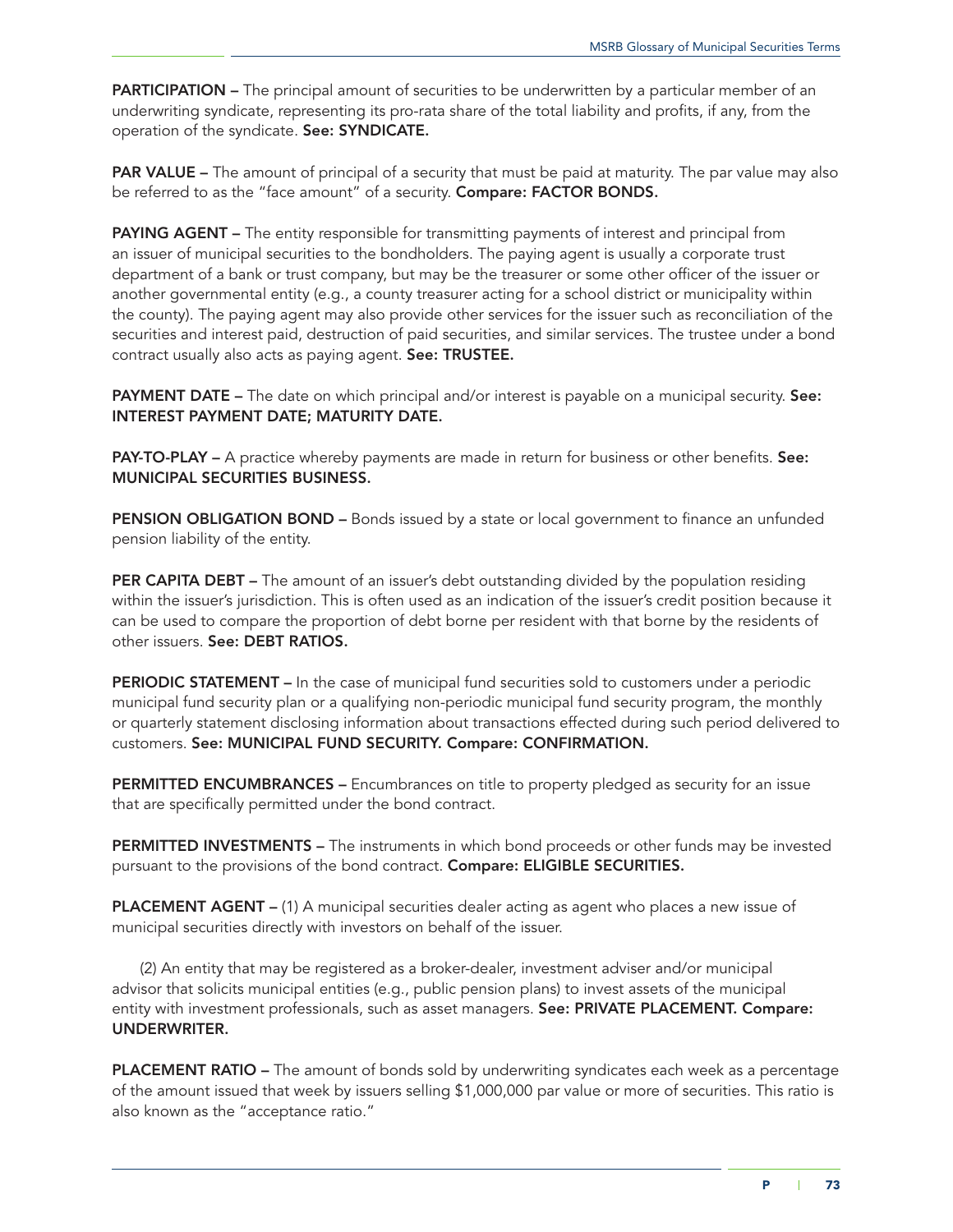### PLAN DISCLOSURE DOCUMENT – See: PROGRAM DISCLOSURE DOCUMENT.

PLANNED AMORTIZATION CLASS BOND (PAC BOND) - A mortgage-backed bond payable with a fixed sinking fund schedule structured so that mortgage repayments will be sufficient to make all sinking fund payments as scheduled. Typically, one or more additional classes of mortgage-backed securities, also subject to mortgage repayments, are issued in conjunction with PAC Bonds. These additional classes are subject to more volatile rates of repayment, depending upon various factors. See: COLLATERALIZED MORTGAGE OBLIGATION; PREPAYMENT SPEED.

PLEDGED REVENUES - The funds obligated for the payment of debt service and the making of other deposits required by the bond contract.

*Gross Pledge or Gross Revenue Pledge* – A pledge that all revenues received will be used for debt service prior to deductions for any costs or expenses.

*Net Pledge or Net Revenue Pledge* – A pledge that net revenues will be used for payment of debt service. See: NET REVENUES.

POINT – One percent of par value. Because municipal dollar prices are typically quoted in terms of a percentage of \$1,000, a point is worth \$10 regardless of the actual denomination of a security. A security discounted 2 ½ points, or \$25, is quoted at "97 ½" (97 ½ percent of its value), or \$975 per \$1,000.

POLITICAL ACTION COMMITTEE (PAC) – An organization that campaigns for or against political candidates, ballot initiatives or legislation.

POLLING THE ACCOUNT – The practice by the lead manager of an underwriting syndicate of contacting and seeking the vote of members of a syndicate in connection with various questions that might arise concerning syndicate operations (e.g., whether the account should be extended or terminated, how bids for bonds at other than listed offering prices should be handled). Members' votes are usually weighted by their percentage participation in the underwriting. See: SYNDICATE.

POLLUTION CONTROL REVENUE BOND (PCR) – A private activity bond issued by a state or local authority and used to finance the acquisition of pollution control equipment pursuant to federal tax regulations. See: PRIVATE ACTIVITY BOND – Exempt facility bonds.

## POSITIVE CARRY – See: CARRYING COST.

PREARRANGED TRADING – Trading that occurs between parties through an express or implied agreement or understanding.

#### PRE-CLOSING – See: CLOSING.

PRELIMINARY OFFICIAL STATEMENT (POS) – A version of the official statement prepared by or for an issuer of municipal securities for potential customers prior to the availability of the final official statement. Under the securities laws, offers for the sale of or acceptance of securities are not made on the basis of the preliminary official statement and a statement to that effect appears on the face of the document generally in red print, which gives the document its nickname, "red herring." Compare: OFFICIAL STATEMENT; RULE 15c2-12.

**PREMIUM** – The amount by which the price paid for a security exceeds the security's par value. For tax purposes, the actual amount of premium with respect to a particular security may be affected by the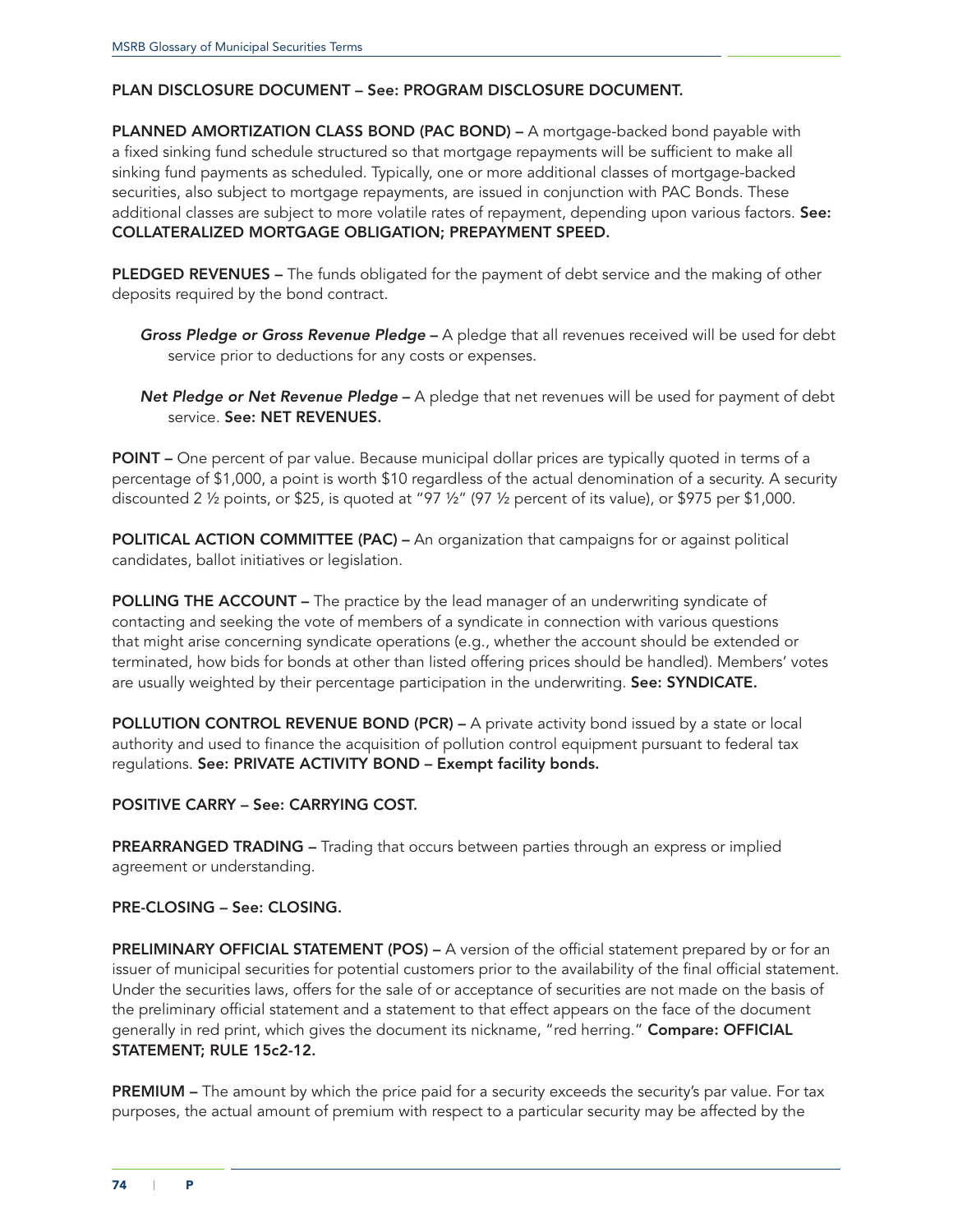existence of any original issue premium or original issue discount. See: AMORTIZATION OF PREMIUM; ORIGINAL ISSUE PREMIUM. Compare: DISCOUNT; ORIGINAL ISSUE DISCOUNT.

PREMIUM BOND – A security purchased at a price in excess of the par value. See: PREMIUM. Compare: DISCOUNT BOND; PAR BOND.

### PREMIUM CALL or PREMIUM REDEMPTION – See: REDEMPTION PROVISIONS.

PREMIUM CALL PRICE – A price, in excess of par value (or compound accreted value, in the case of certain original issue discount or zero coupon bonds) and expressed as a percentage of par (or compound accreted value), that the issuer agrees to pay upon redemption of its outstanding bonds on a specific date prior to the stated maturity date. The amount of premium to be paid often declines incrementally after the initial premium call date. See: CALL PRICE; PREMIUM; REDEMPTION PREMIUM; REDEMPTION PROVISIONS.

PRE-PAID TUITION PLAN – A plan, sometimes referred to as a "529 plan," established by one or more states, state agencies, or educational institutions as a "qualified tuition program" pursuant to Section 529 of the Internal Revenue Code. Under a pre-paid tuition plan, a person may purchase credits or units entitling a designated beneficiary to a waiver of or credit for payment of a specified amount or percentage of qualified higher education expenses at such time in the future as the beneficiary attends a qualifying higher education institution. The credits or units are priced to provide a discount for prepayment of qualified higher education expenses. Most pre-paid tuition plans are sponsored by state governments and have residency requirements. Many state governments guarantee investments in pre-paid tuition plans that they sponsor. See: DESIGNATED BENEFICIARY; 529 PLAN; QUALIFIED HIGHER EDUCATION EXPENSES. Compare: 529 COLLEGE SAVINGS PLAN.

#### PREPAYMENT PROVISIONS – See: REDEMPTION PROVISIONS.

PREPAYMENT SPEED – The rate of principal repayments (also known as "speed") of home mortgages funded from mortgage revenue bonds. The rate of repayments is affected by a number of factors, depending upon the type of mortgage loan, the existence of certain types of guarantees or insurance on the loans, the interest rate environment and other economic factors. Various indices have been developed to estimate the likely rate of repayments depending upon certain of these factors. See: HOUSING REVENUE BOND; PLANNED AMORTIZATION CLASS BOND.

## PREREFUNDED – See: ADVANCE REFUNDING.

PRE-SALE ORDER – An order given to the syndicate manager, prior to the purchase of securities from the issuer that indicates a prospective investor's intention to purchase the securities at a predetermined price level. Pre-sale orders, almost exclusively seen in competitive sales, are normally afforded top priority in allocation of securities from the syndicate. See: PRIORITY PROVISIONS.

PRESENT VALUE – The current value of a payment or stream of payments expected to be received in the future discounted at a given interest rate or rates.

PRESENT VALUE SAVINGS – Difference expressed in terms of current dollars between the debt service on a refunded bond issue and the debt service on a refunding bond issue for an issuer. It is calculated by discounting the difference in the future debt service payments on the two issues at a given rate. See: REFUNDING BONDS; PRIOR ISSUE.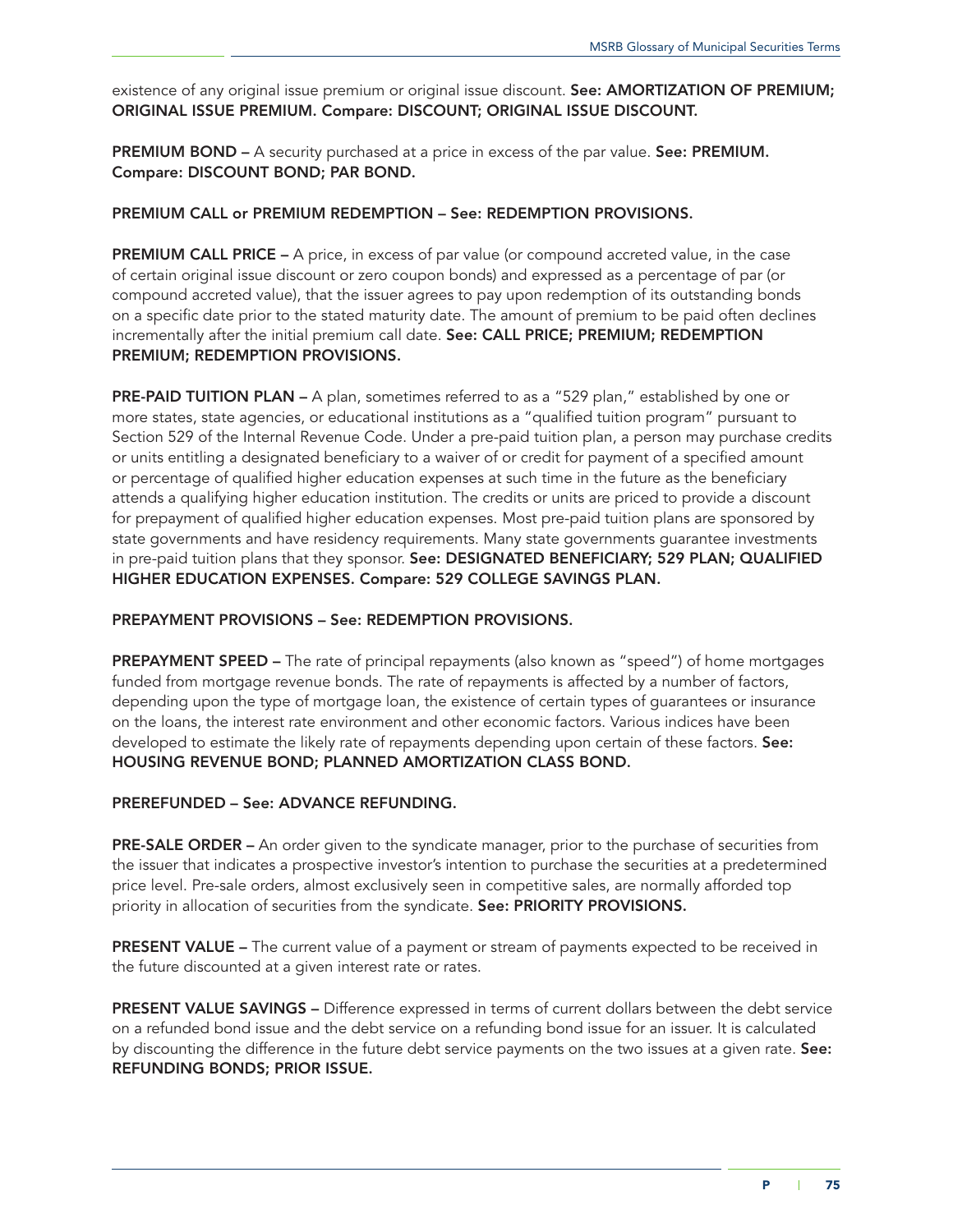PRICE – The amount to be paid for a bond, usually expressed as a percentage of par value but also sometimes expressed as the yield that the purchaser will realize based on the dollar amount paid for the bond. The price of a municipal security moves inversely to the yield. See: BASIS PRICE; DOLLAR PRICE. Compare: INTEREST RATE; YIELD.

### PRICE TRANSPARENCY – See: TRANSPARENCY.

**PRICING** – In a negotiated offering of a new issue of municipal securities, the process by which the issuer and underwriters determine the interest rates and prices at which the new issue will be offered to the public. The pricing of a new issue typically occurs immediately before or the day preceding the execution of the bond purchase agreement between the issuer and the underwriters.

PRICING ADVISOR – A consultant who provides a fairness letter to an issuer or its agent regarding the fairness of the pricing of a new issue of municipal securities. See: FAIRNESS LETTER; MUNICIPAL ADVISOR. Compare: FINANCIAL ADVISOR.

**PRICING WIRE –** The means by which the structure and pricing for a primary offering of municipal securities is disseminated to the syndicate. It is a series of communications between the senior manager and selling group members that establish the terms of the underwriting, the initial pricing, the priority of orders, and the order period for a primary offering of municipal securities.

PRIMARY DISTRIBUTOR - A term used to refer to a municipal securities dealer that acts as an underwriter for a primary offering of municipal fund securities. See: CONTINUOUS OFFERING; MUNICIPAL FUND SECURITY; PRIMARY OFFERING; UNDERWRITER. Compare: SELLING DEALER.

PRIMARY MARKET – The market for new issues of municipal securities. Compare: SECONDARY MARKET.

PRIMARY OFFERING -An offering of municipal securities directly or indirectly by or on behalf of the issuer, including certain remarketings of municipal securities. See: CONTINUOUS OFFERING; REMARKETING; RULE 15c2-12; UNDERWRITING.

PRIMARY OFFERING DISCLOSURE DOCUMENT – See: OFFICIAL STATEMENT; PRIVATE PLACEMENT MEMORANDUM.

PRINCIPAL – Generally, the face amount or par value of a security payable on the maturity date. See: PAR VALUE. Compare: COMPOUND ACCRETED VALUE; FACTOR BONDS; INTEREST.

PRINCIPAL ACCOUNT – See: FLOW OF FUNDS – Debt Service Fund.

**PRINCIPAL TRADE –** A securities transaction in which a municipal securities dealer effects the transaction for its own account. Compare: "AS AGENT" TRADE.

**PRIOR ISSUE –** An issuer's outstanding issue of municipal bonds. The term is often used in the context of a refunding to denote the obligations being refinanced, sometimes called "refunded bonds." Compare: REFUNDING BONDS.

**PRIORITY PROVISIONS –** In a primary offering of municipal securities, the underwriting syndicate adopts the terms on which orders will be given priority. For competitive underwritings, orders received prior to the sale ("pre-sale orders") generally are given top priority. In some negotiated offerings, retail orders or other restrictions designated by the issuer are given priority. Once the order period begins for either negotiated or competitive underwritings, the most common priority provision gives group net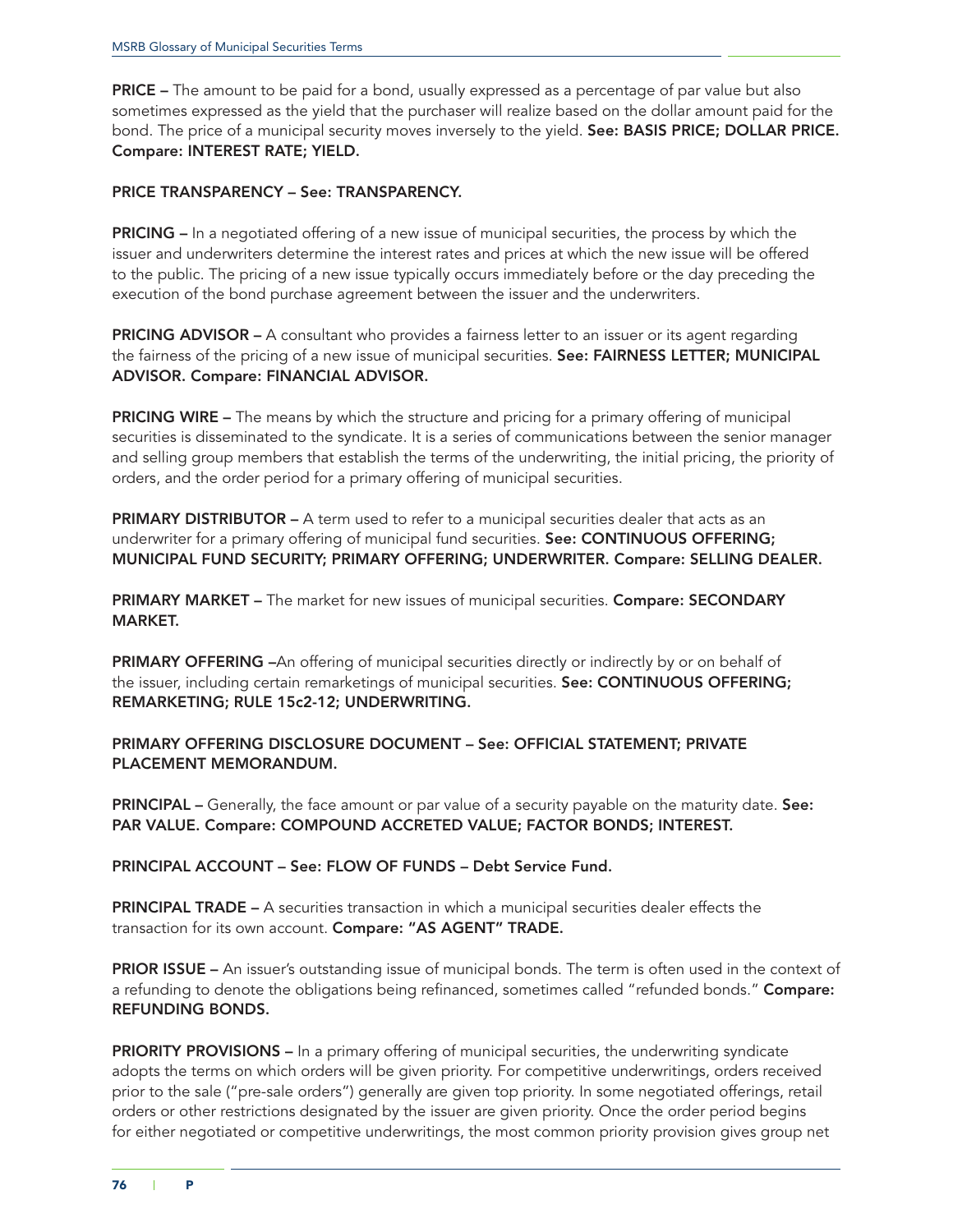orders top priority, followed by net designated orders and member orders. These types of orders are described below:

- *Group Net Order* An order at the initial offering price. A group net order benefits all syndicate members according to their percentage participation in the account.
- **Net Designated Order** An order submitted by a syndicate member on behalf of a buyer on which all or a portion of the takedown is to be credited to certain members of the syndicate. The buyer directs the percentage of the total designation each member will receive in accordance with the terms of the underwriting syndicate.
- *Member Order* An order submitted by a syndicate member at the takedown price. Other priorities, such as retail orders or orders from local residents, may supersede those noted above. See: CONCESSION; LIST OFFERING PRICE/TAKEDOWN TRANSACTION; ORDER PERIOD; PRE-SALE ORDER; SPREAD; SYNDICATE.

PRIVATE ACTIVITY BOND (PAB) – A municipal security of which the proceeds are used by one or more private entities. A municipal security is considered a private activity bond if it meets two sets of conditions set out in Section 141 of the Internal Revenue Code. A municipal security is a private activity bond if, with certain exceptions, more than 10 percent of the proceeds of the issue are used for any private business use (the "private business use test") and the payment of the principal of or interest on more than 10 percent of the proceeds of such issue is secured by or payable from property used for a private business use (the "private security or payment test"). A municipal security also is a private activity bond if, with certain exceptions, the amount of proceeds of the issue used to make loans to nongovernmental borrowers exceeds the lesser of 5 percent of the proceeds or \$5 million (the "private loan financing test"). Interest on private activity bonds is not excluded from gross income for federal income tax purposes unless the bonds fall within certain defined categories ("qualified bonds" or "qualified private activity bonds"), as described below. Most categories of qualified private activity bonds are subject to the alternative minimum tax. The following categories of private activity bonds are qualified bonds under current federal tax laws:

- **Exempt facility bonds** Private activity bonds issued to finance various types of facilities owned or used by private entities, including airports, docks and certain other transportation-related facilities; water, sewer and certain other local utility facilities; solid and hazardous waste disposal facilities; certain residential rental projects (including multi-family housing revenue bonds); and certain other types of facilities. Enterprise zone and recovery zone facility bonds are also considered exempt facility bonds. See: ENTERPRISE ZONE BOND; HOUSING REVENUE BOND – Multi-family housing revenue bonds; RECOVERY ZONE FACILITY BONDS.
- *Qualified 501(c)(3) bonds* Private activity bonds issued to finance a facility owned and utilized by a 501(c)(3) organization. Qualified 501(c)(3) bonds are not subject to the federal alternative minimum tax.
- *Qualified mortgage bonds* Private activity bonds issued to fund mortgage loans to finance owner-occupied residential property. Qualified mortgage bonds are often referred to as single family mortgage revenue bonds. See: HOUSING REVENUE BOND - Single family mortgage revenue bonds.
- *Qualified redevelopment bonds* Private activity bonds issued to finance certain acquisition, clearance, rehabilitation and relocation activities for redevelopment purposes by a governmental entity in designated blighted areas. Qualified redevelopment bonds are payable from general taxes or from tax increment revenues. See: TAX INCREMENT BOND.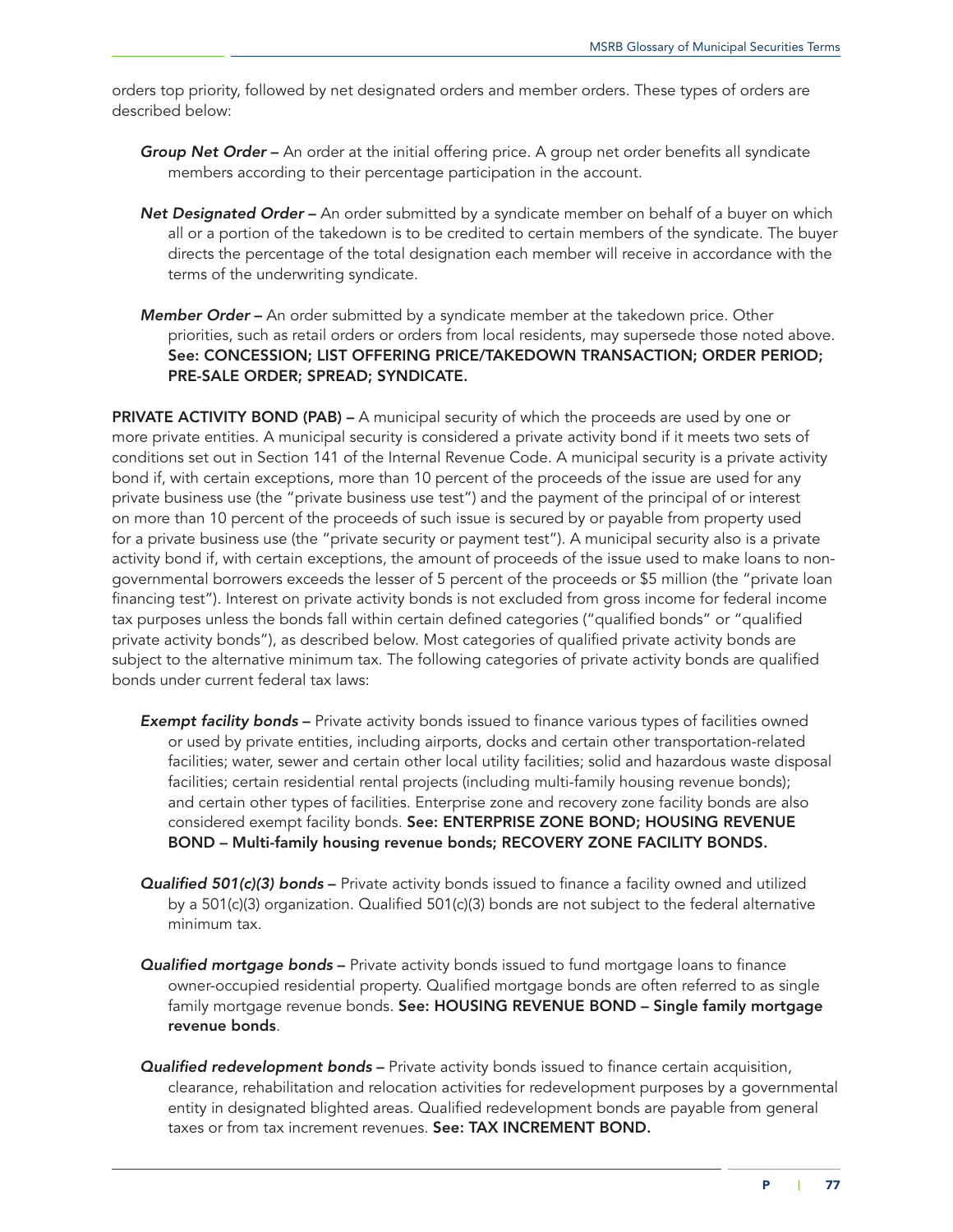- *Qualified small issue bonds* Private activity bonds issued to finance manufacturing facilities. Qualified small issue bonds may be issued on a tax-exempt basis in an amount up to \$1 million, taking into account certain prior issues, or an amount up to \$10 million, taking into account certain capital expenditures incurred during the three years prior and the three years following the issuance of such bonds.
- *Qualified student loan bonds* Private activity bonds issued to finance student loans for attendance at higher education institutions.
- *Qualified veterans' mortgage bonds* Private activity bonds that are general obligations of a state issued to fund mortgage loans to finance owner-occupied residential property for veterans. The ability of states to issue new and refunding qualified veterans' mortgage bonds on a tax-exempt basis is limited.

## See: INDUSTRIAL DEVELOPMENT BOND.

### PRIVATE BUSINESS USE TEST – See: PRIVATE ACTIVITY BOND.

### PRIVATE LOAN FINANCING TEST – See: PRIVATE ACTIVITY BOND.

**PRIVATE PLACEMENT** – A primary offering in which a placement agent sells a new issue of municipal securities on behalf of the issuer directly to investors on an agency basis rather than by purchasing the securities from the issuer and reselling them to investors. Investors purchasing privately placed securities often are required to agree to restrictions as to resale and are sometimes requested or required to provide a private placement letter to that effect. See: DIRECT LOAN; INVESTOR LETTER; PLACEMENT AGENT. Compare: LIMITED OFFERING.

#### PRIVATE PLACEMENT LETTER – See: INVESTOR LETTER.

PRIVATE PLACEMENT MEMORANDUM – A document functionally similar to an official statement used in connection with an offering of municipal securities in a private placement. Circulation of a private placement memorandum often is strictly controlled to avoid distribution to investors who may not be qualified to purchase the securities. Compare: OFFICIAL STATEMENT.

## PRIVATE SECURITY OR PAYMENT TEST – See: PRIVATE ACTIVITY BOND.

#### PROCEEDS – See: BOND PROCEEDS.

**PRODUCTION –** The total of all of the various components of the underwriter spread that is associated with the pricing of a new issue. See: SPREAD.

**PRO FORMA** – A revenue projection showing anticipated costs and revenue for the period of the projection, generally not more than five years.

PROGRAM DEALER – A municipal securities dealer engaged by an issuer of auction rate securities to receive orders for the auction rate securities during a Dutch auction and to submit such orders directly to the auction agent for the auction rate securities. See: AUCTION AGENT; AUCTION RATE SECURITIES; DUTCH AUCTION.

PROGRAM DESCRIPTION – See: PROGRAM DISCLOSURE DOCUMENT.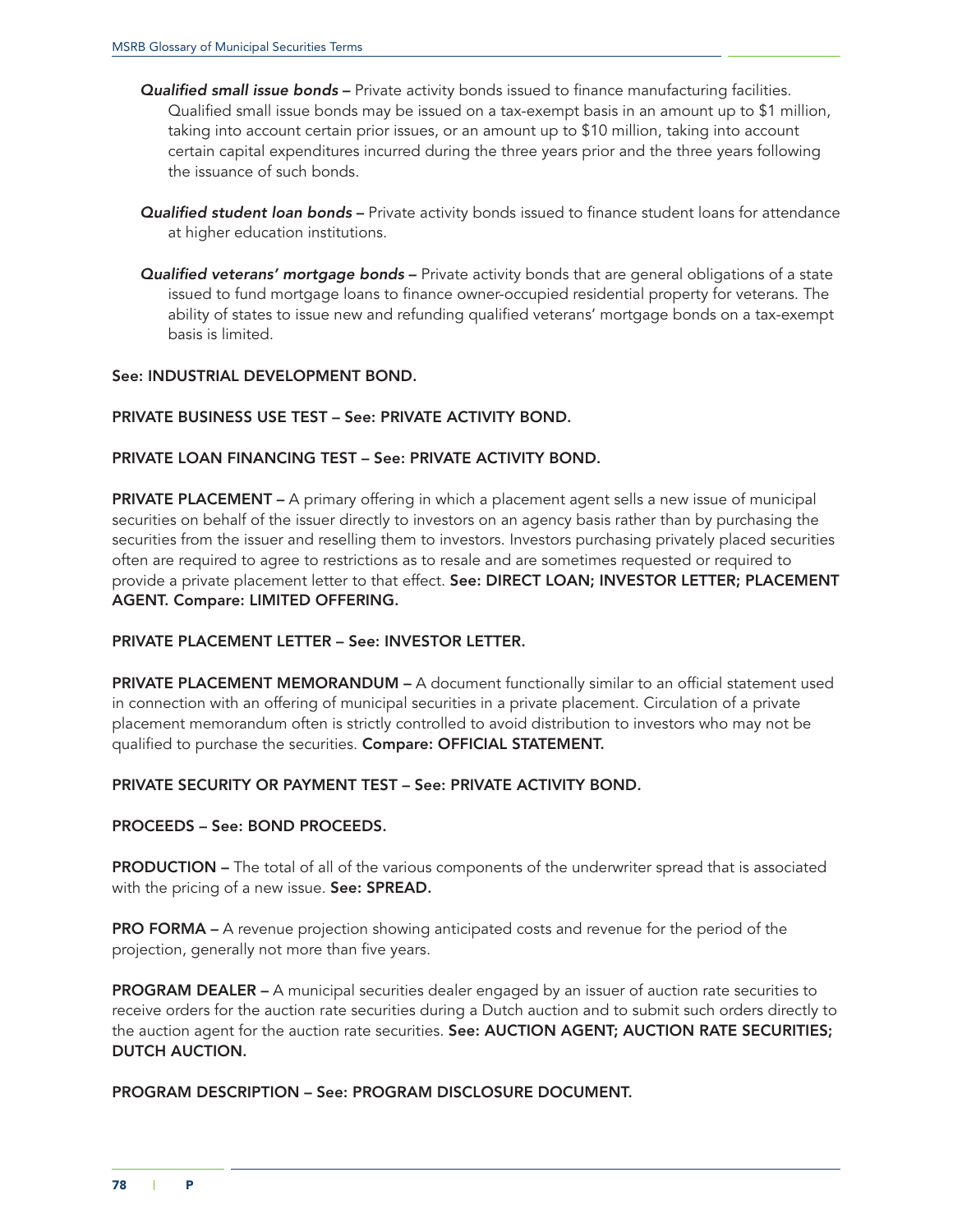PROGRAM DISCLOSURE DOCUMENT - The issuer's disclosure document (sometimes referred to as a "disclosure statement, "plan disclosure document" or "program description") for the offering of shares or units in a 529 college savings plan. See: 529 COLLEGE SAVINGS PLAN; OFFICIAL STATEMENT.

PROGRAM MANAGER – An entity retained by a state sponsor of a 529 college savings plan to manage the program.

PROJECT FUND – A fund (sometimes referred to as a "construction fund") under the bond contract in which bond proceeds and other available funds are deposited pending disbursement to pay costs of the financed project.

PRO-RATA REDEMPTION – A predetermined process of selecting bonds for redemption based on the bondholders' proportionate share of the outstanding principal amount. See: REDEMPTION PROVISIONS.

### PRO-RATA SHARE – See: PARTICIPATION.

**PRO-RATA SINKING FUND CALL –** The use of a pro-rata redemption process to effect a sinking fund redemption. See: PRO-RATA REDEMPTION; REDEMPTION.

### PROTECTIVE COVENANT – See: COVENANT.

PROVISIONAL RATING – An indication of what the credit quality of an issue is expected to be after a construction or interim period is concluded. The provisional rating does not, however, represent a judgment of what might happen if problems are experienced during the construction or interim period, or of the likelihood of such problems occurring. Provisional ratings are typically assigned when the debt service on an issue is secured solely by revenues to be derived from a project whose construction is financed by the issue; the rating remains provisional until the construction is completed and the project has begun to generate the revenues. These types of ratings are sometimes referred to as "conditional ratings." See: RATINGS; UNDERLYING RATING.

PUBLIC PRIVATE PARTNERSHIPS (P3s) - A generic term for a wide variety of financial arrangements whereby governmental and private entities agree to transfer an ownership interest of, or substantial management control over, a governmental asset to the private entity in exchange for upfront or ongoing payments.

PUBLIC SALE – See: COMPETITIVE SALE.

PURCHASE CONTRACT – See: BOND PURCHASE AGREEMENT.

PUT BOND – See: TENDER OPTION BOND.

PUT OPTION – See: TENDER OPTION.

PUTTABLE SECURITY – See: TENDER OPTION BOND.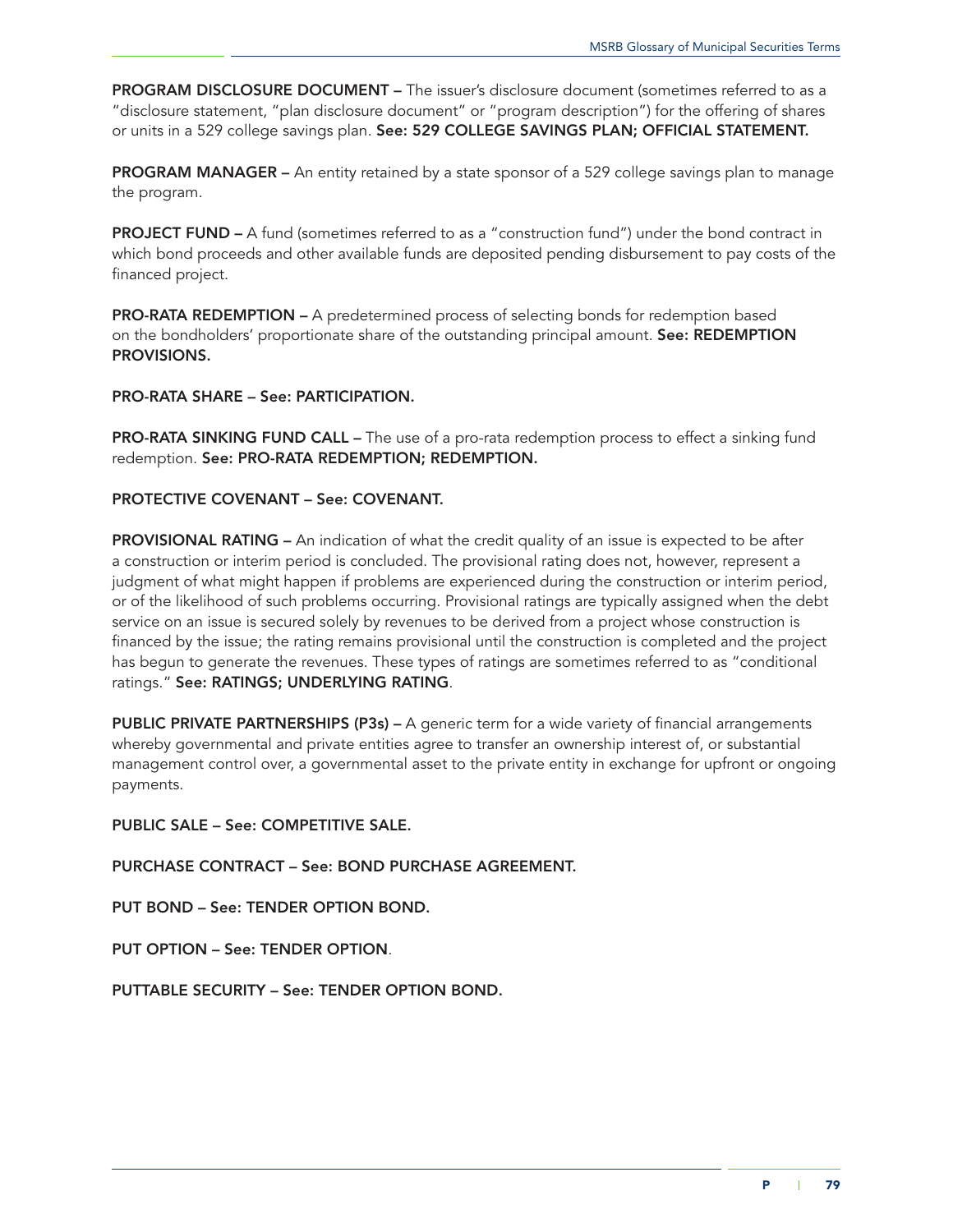

## QUALIFIED 501(c)(3) BOND – See: PRIVATE ACTIVITY BOND – Qualified 501(c)(3) bonds.

QUALIFIED BID – A bid in the secondary market entered to purchase bonds subject to conditions set forth by either party to the transaction. For example, the purchaser might stipulate that a legal opinion acceptable to it must be available on the security or that the bid is only valid if the seller can guarantee delivery by a certain date; similarly, the seller might impose certain requirements. Compare: BID.

QUALIFIED BOND – A private activity bond that meets certain requirements under the Internal Revenue Code in order for the interest thereon to be excluded from gross income for federal income tax purposes. Also sometimes referred to as a "qualified private activity bond." See: PRIVATE ACTIVITY BOND.

QUALIFIED ENERGY CONSERVATION BOND (QECBs) – Bonds issued to finance energy conservation projects. At the election of the issuer, the issuer is entitled to receive a direct pay subsidy or the bondholders are entitled to receive a federal tax credit in lieu of interest. See: DIRECT PAY SUBSIDY BOND; TAX CREDIT BOND.

QUALIFIED HIGHER EDUCATION EXPENSES – Certain costs of higher education specified in Section 529 of the Internal Revenue Code for which investments in 529 plans may be applied on a taxadvantaged basis. See: 529 PLAN.

QUALIFIED LEGAL OPINION – A legal opinion of bond counsel, sometimes referred to as a "reasoned opinion," that is conditional or otherwise subject to qualifications. A legal opinion generally is not considered to be qualified if it is subject to customary assumptions, limitations and qualifications or if the opinion is otherwise explained. In the municipal securities market, legal opinions have traditionally been unqualified. See: LEGAL OPINION. Compare: UNQUALIFIED LEGAL OPINION.

QUALIFIED MORTGAGE BOND – See: HOUSING REVENUE BOND – Single family mortgage revenue bonds; PRIVATE ACTIVITY BOND – Qualified mortgage bonds.

QUALIFIED PRIVATE ACTIVITY BOND – See: QUALIFIED BOND.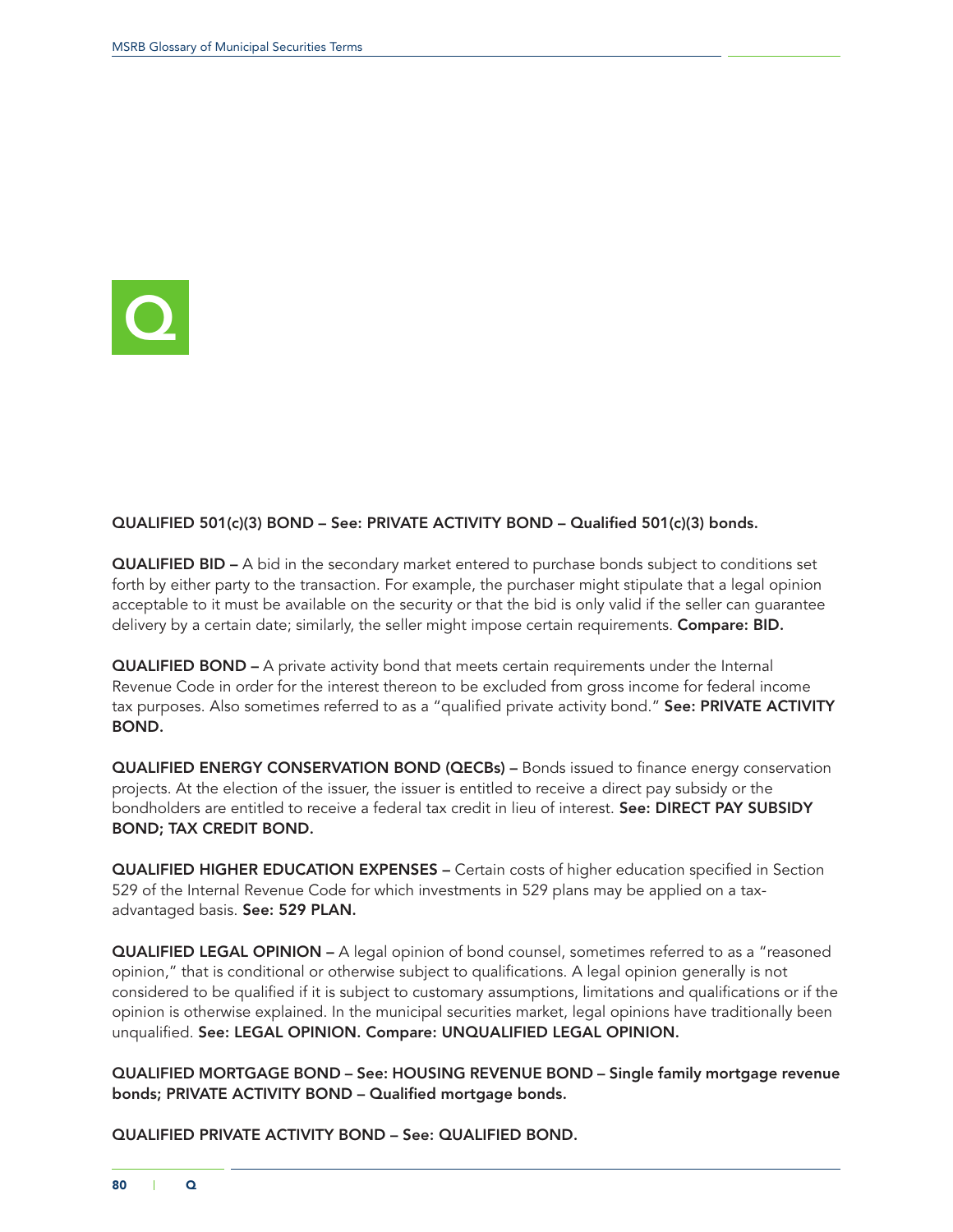# QUALIFIED REDEVELOPMENT BOND – See: PRIVATE ACTIVITY BOND – Qualified redevelopment bonds; TAX INCREMENT BOND.

QUALIFIED SCHOOL CONSTRUCTION BOND (QSCBs) – Bond issuance authorized under American Recovery and Reinvestment Act of 2009 for capital improvements and/or the acquisition of land at K-12 schools. At the election of the issuer, the issuer is entitled to receive a direct pay subsidy or the bondholders are entitled to receive a federal tax credit in lieu of interest. See: DIRECT PAY SUBSIDY BOND; TAX CREDIT BOND.

QUALIFIED SMALL ISSUE BOND – See: PRIVATE ACTIVITY BOND – Qualified small issue bonds.

QUALIFIED STUDENT LOAN BOND – See: PRIVATE ACTIVITY BOND – Qualified student loan bonds.

QUALIFIED TAX CREDIT BONDS – Certain categories of tax credit bonds that must meet the applicable qualified tax credit bond requirements set out in the Internal Revenue Code. See: NEW CLEAN RENEWABLE ENERGY BONDS; QUALIFIED ENERGY CONSERVATION BONDS; QUALIFIED SCHOOL CONSTRUCTION BONDS; QUALIFIED ZONE ACADEMY BONDS.

QUALIFIED TAX-EXEMPT OBLIGATION – See: BANK QUALIFIED.

QUALIFIED TUITION PROGRAM – See: 529 PLAN.

QUALIFIED VETERANS' MORTGAGE BOND – See: PRIVATE ACTIVITY BOND – Qualified veterans' mortgage bonds.

QUALIFIED ZONE ACADEMY BONDS (QZAB) – Municipal securities issued to finance projects for certain eligible public schools in conjunction with private business contributions. At the election of the issuer, the issuer is entitled to receive a direct pay subsidy or the bondholders are entitled to receive a federal tax credit in lieu of interest. See: DIRECT PAY SUBSIDY BOND; TAX CREDIT BOND.

QUOTATION – A term used colloquially to describe a bid for or offer of municipal securities. Compare: WORKABLE.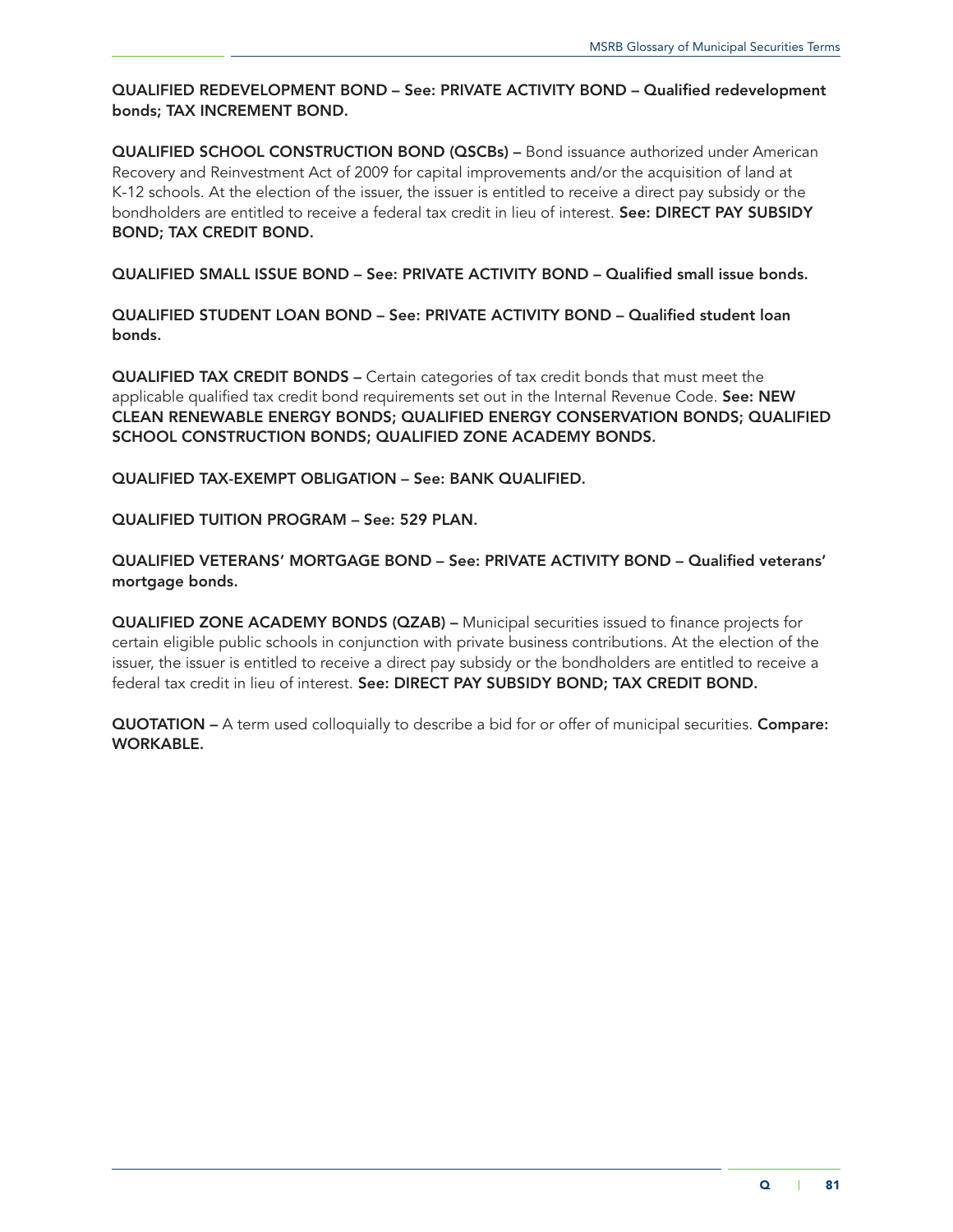

### RATE COVENANT – See: COVENANT.

RATE LOCK AGREEMENT – An agreement whereby an issuer who anticipates issuing bonds at a future date can effectively lock in a specified interest rate. At the time of issue, the counter-party will make a payment to the issuer if interest rates have increased from the specified interest rate or the issuer will make a payment to the counter-party if interest rates have decreased from the specified interest rate.

RATING AGENCY – A company that provides ratings that indicate such company's opinion of the relative credit quality of securities. See: NATIONALLY RECOGNIZED STATISTICAL RATING ORGANIZATION.

RATINGS – An opinion by a rating agency of the credit-worthiness of a bond. See: CREDIT WATCH; DOWNGRADE; INVESTMENT GRADE; NATIONALLY RECOGNIZED STATISTICAL RATING ORGANIZATION; PROVISIONAL RATING; RATING AGENCY; SHADOW RATING; SPLIT RATINGS; UNDERLYING RATING; UPGRADE.

REASONED OPINION – See: QUALIFIED LEGAL OPINION.

REBATE – See: ARBITRAGE REBATE.

REBATE CALCULATION – See: ARBITRAGE REBATE.

REBATE FUND – See: ARBITRAGE REBATE FUND.

RECEIPT VS. PAYMENT (RVP) – A method of settling transactions whereby payment on the transaction is made when a delivery of the securities involved in the transaction is received and accepted. The term is used to refer to a transaction settled in this manner where a customer (typically an institutional investor) has sold securities to a municipal securities dealer. Compare: DELIVERY VS. PAYMENT.

RECEIVE BALANCE ORDER (RBO) – See: BALANCE ORDER.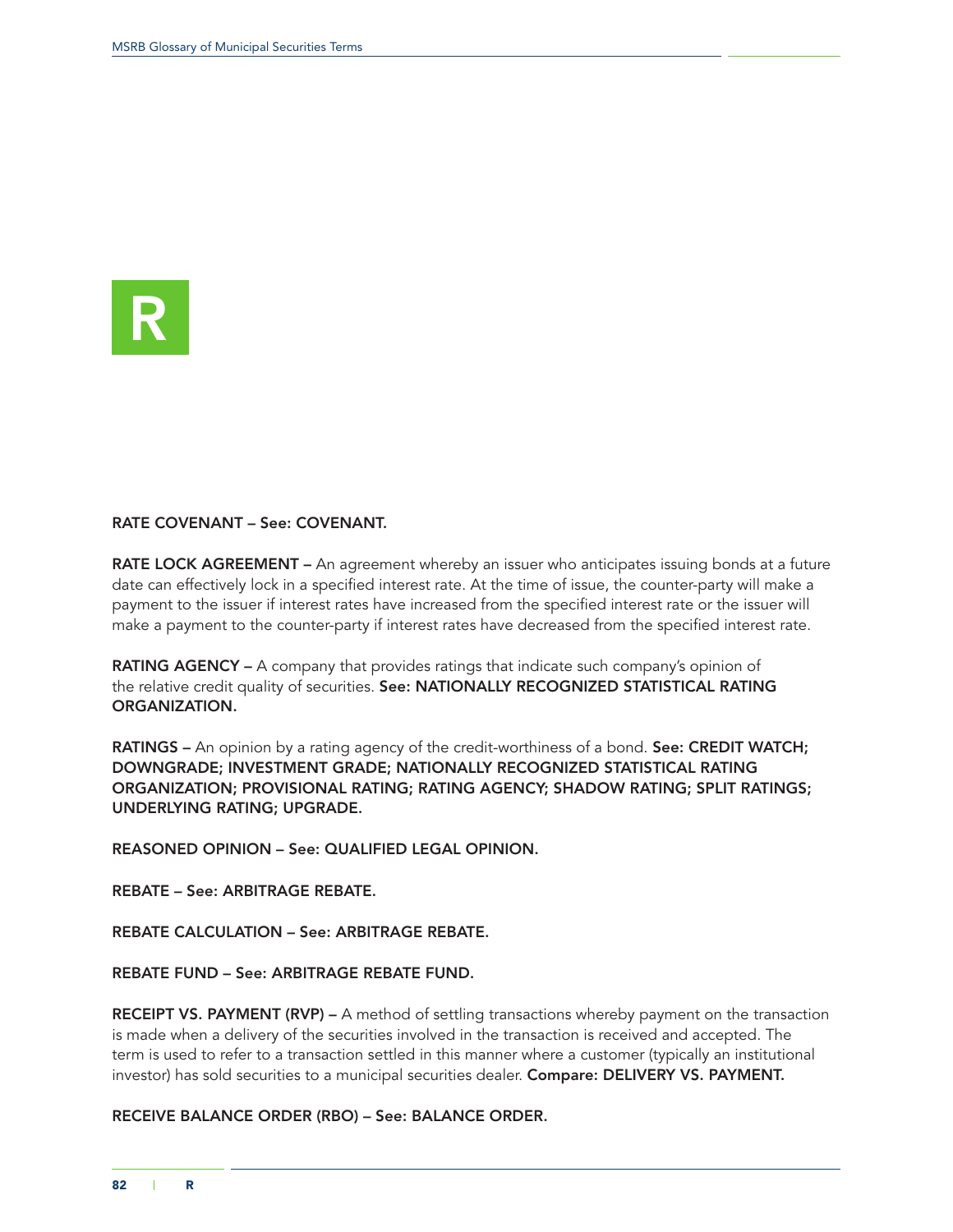RECIPROCAL IMMUNITY DOCTRINE – The principle that neither the states nor the federal government may tax income received from securities issued by the other (states may, however, tax the interest on obligations of other states). The doctrine provides the original basis for the federal income tax exemption on interest paid on municipal securities.

RECLAMATION or RECLAIM – The return by the receiving party of securities previously accepted for delivery. Reclamation may be made by the receiving party or a demand for reclamation may be made by the delivering party if, subsequent to delivery, information is discovered which, if known at the time of delivery, would have caused the delivery not to constitute good delivery. See: GOOD DELIVERY. Compare: REJECTION.

RECOMMENDATION – A communication or other course of action on the part of a municipal securities dealer with respect to a municipal securities transaction that, depending upon the facts and circumstances, directly or indirectly suggests that an investor should or should not engage in such transaction. Compare: SOLICITED ORDER; UNSOLICITED ORDER.

RECORD DATE – A predetermined date prior to the interest payment date on an issue of registered securities that is used to determine to whom the next interest payment will be made. Persons who are listed as the registered owners of the securities on the record date will receive the interest payment. The record date is usually identified in the bond contract. See: INTEREST PAYMENT DATE.

**RECOVERY ZONE –** Areas designated by the Internal Revenue Service as recovery zones due to economic distress and for which certain categories of municipal securities may be issued. See: RECOVERY ZONE ECONOMIC DEVELOPMENT BONDS; RECOVERY ZONE FACILITY BONDS.

RECOVERY ZONE ECONOMIC DEVELOPMENT BONDS (RZEDBs) – A category of taxable Build America Bonds to fund infrastructure and facility improvement in areas of significant unemployment and poverty. RZEDBs are direct pay subsidy bonds that provide a higher subsidy rate than other direct pay subsidy BABs. See: BUILD AMERICA BONDS; DIRECT PAY SUBSIDY BONDS.

RECOVERY ZONE FACILITY BONDS (RZFBs) – Tax-exempt private activity bonds issued through December 31, 2010 under the American Recovery and Reinvestment Act (ARRA) enacted in 2009 to make available certain tax benefits to financings in recovery zones. See: PRIVATE ACTIVITY BONDS.

**REDEMPTION –** A process by which the issuer repays to the bondholder of an outstanding security the principal amount thereof (plus, in certain cases, an additional amount representing a redemption premium) and any accrued interest on the security to the date of redemption. Although the term is normally used in connection with the issuer exercising a right under the bond contract to repay the security prior to its scheduled maturity date (often referred to as a "call"), the payment of a bond at maturity is also a redemption. Redemption provisions in the bond contract for a security may provide the issuer the right to retire the debt fully or partially before the scheduled maturity date. See: REDEMPTION PROVISIONS. Compare: TENDER OPTION.

REDEMPTION DATE – See: CALL DATE.

REDEMPTION FUND – See: FLOW OF FUNDS – Mandatory Redemption Fund.

REDEMPTION PREMIUM – An amount paid to the bondholder called for redemption in addition to the principal amount of (and any accrued interest on) the security. Redemption premiums typically are paid only in the case of certain optional redemptions. See: PREMIUM CALL PRICE; REDEMPTION; REDEMPTION PROVISIONS.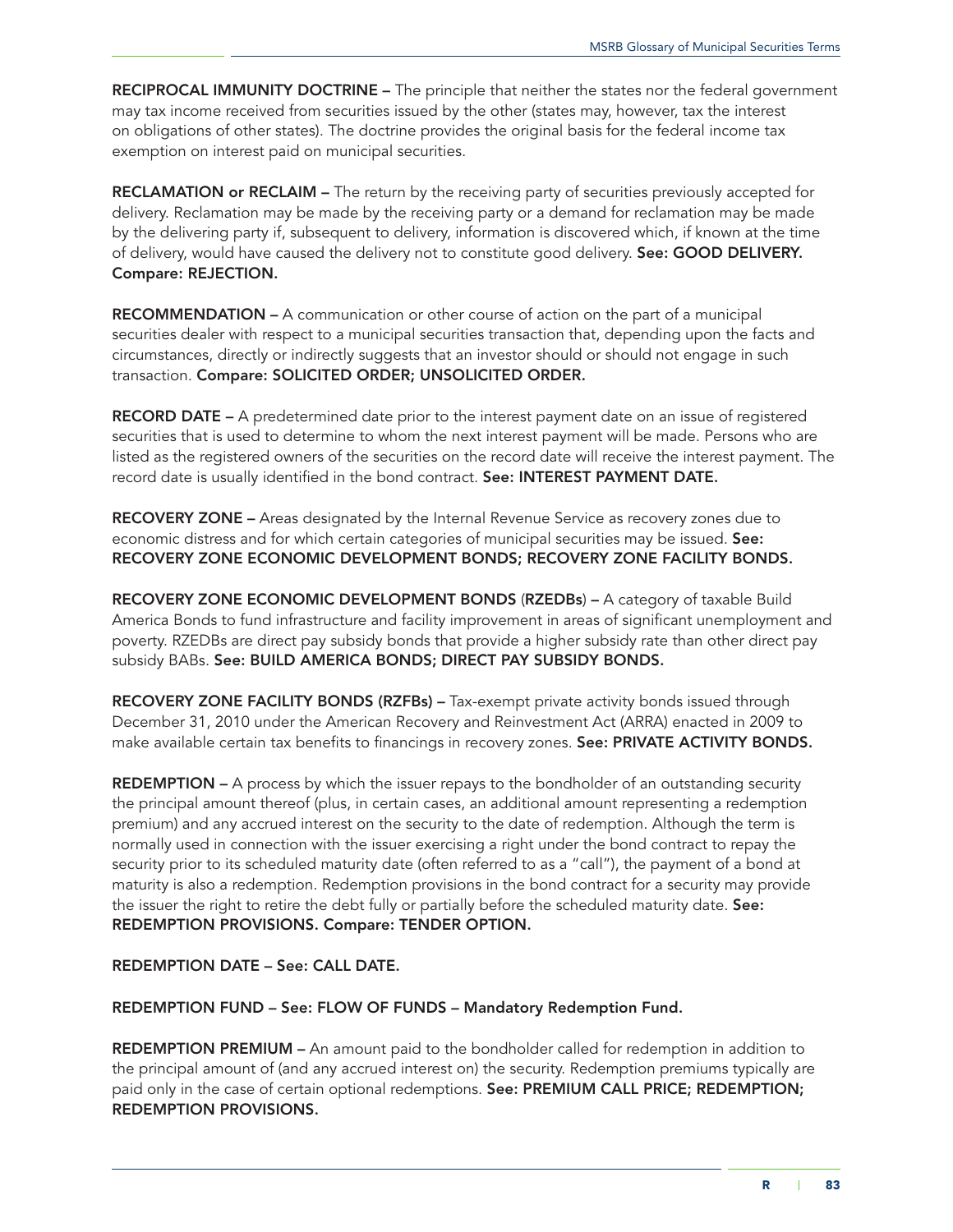#### REDEMPTION PRICE – See: CALL PRICE.

REDEMPTION PROVISIONS – The terms of the bond contract, sometimes referred to as "call or prepayment provisions," giving the issuer the right to redeem or call (an "optional redemption"), or requiring the issuer to redeem or call (a "mandatory redemption"), all (an "in-whole redemption") or a portion (a "partial redemption") of an outstanding issue of bonds prior to its stated date of maturity. Bonds may be redeemed at a specified price, usually at par or accreted value in the case of original issue discount bonds or zero coupon bonds (a "par call") or above par or accreted value (a "premium call"), plus any accrued interest to the redemption date. Issuers may be limited to redeeming bonds on interest payment dates (an "any-interest-date redemption") or may be permitted to redeem bonds on any date (an "any time or continuous call").

Optional redemptions often can be exercised only on or after a specified date, typically for a municipal security beginning approximately ten years after the issue date. Some types of mandatory redemptions occur either on a scheduled basis (made in specified amounts or in amounts then on deposit in the sinking fund) or whenever a specified amount of money is available in the sinking fund ("sinking fund redemptions"). In addition, the occurrence of certain one-time or extraordinary events specified in the bond contract (an "extraordinary redemption") may trigger an optional (an "extraordinary optional redemption") or mandatory redemption (an "extraordinary mandatory redemption"). An extraordinary redemption may be triggered by, among other things, bond proceeds remaining unexpended by a specified date (an "unexpended proceeds redemption"), a determination that interest on the bonds is taxable (a "tax call"), a change in use of a project financed with bond proceeds that would cause interest on the bonds to become taxable (a "change in use call"), a failure of the issuer to appropriate funds needed to pay debt service on lease rental bonds or certificates of participation that are subject to appropriation (an "appropriation or non-appropriation call"), or the destruction of the facilities from which the bonds are payable (a "calamity or catastrophe call").

In a partial redemption of an issue, the maturities from which bonds will be redeemed (a) may be selected in maturity or inverse maturity order, or (b) may be made from all or selected maturities in a manner designed to maintain a desired debt service payment characteristic with respect to the bonds that remain outstanding (a "strip call"), or (c) may be selected in the discretion of the issuer or conduit borrower. Where a particular maturity of an issue is subject to partial redemption, the specific bonds to be redeemed may be selected by lot or (if the bonds are certificated) in numerical or inverse numerical order.

REDEVELOPMENT BOND – A bond issued to provide funding for a redevelopment project within the issuer's jurisdiction, usually within an area designated as adversely impacted economically or as blighted. See: PRIVATE ACTIVITY BOND – Qualified Redevelopment Bond.

#### RED HERRINGs – See: PRELIMINARY OFFICIAL STATEMENT.

#### REFERENDUM – See: BOND REFERENDUM.

#### REFUNDED BONDS or REFUNDED ISSUE – See: PRIOR ISSUE.

REFUNDING – A procedure whereby an issuer refinances outstanding bonds by issuing new bonds. There are generally two major reasons for refunding: to reduce the issuer's interest costs or to remove a burdensome or restrictive covenant imposed by the terms of the bonds being refinanced. The proceeds of the new bonds are either deposited in escrow to pay the debt service on the outstanding bonds when due in an "advance refunding" or used to promptly (typically within 90 days) retire the outstanding bonds in a "current refunding." The new bonds are referred to as the "refunding bonds," and the outstanding bonds being refinanced are referred to as the "refunded bonds" or the "prior issue."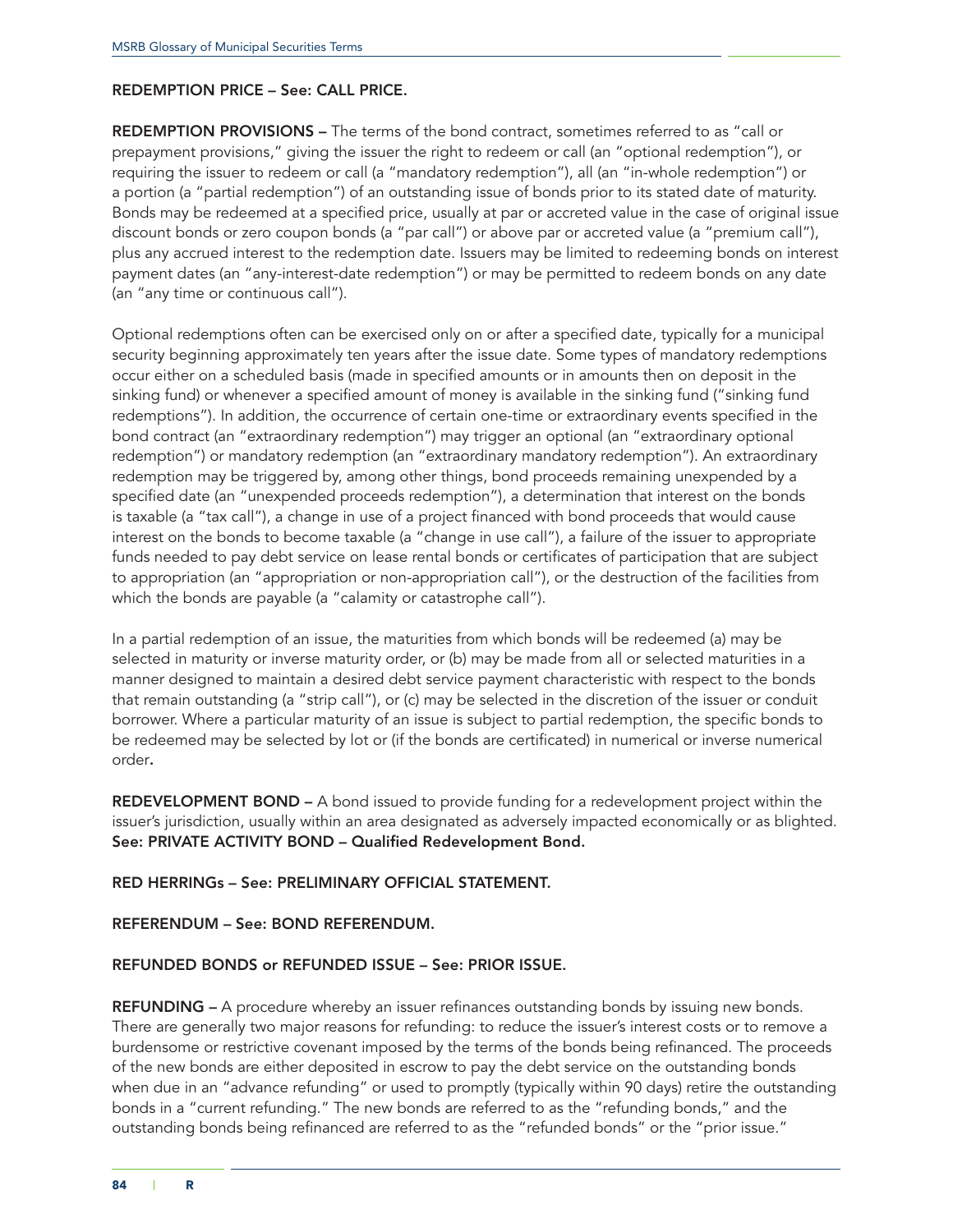Generally, refunded bonds are not considered a part of the issuer's debt because the lien of the holders of the refunded bonds, in the first instance, is on the escrowed funds, not on the originally pledged source of revenues. See: ADVANCE REFUNDING; CURRENT REFUNDING; DEFEASANCE.

REFUNDING BONDS or REFUNDING ISSUE – Bonds issued to defease outstanding bonds. Compare: PRIOR ISSUE.

REGISTERED BOND – A bond whose owner is designated on records maintained by a registrar, the ownership of which cannot be transferred without the registrar recording the transfer on its records. Almost all municipal securities issued after June 1983 are in "fully registered" form due to provisions of the Internal Revenue Code that deny tax-exemption to interest paid on bonds that are not in registered form. Bonds initially issued as bearer bonds may be "registered as to principal only." In this form, coupons reflecting the interest payments due remain attached to the bonds and must be detached and redeemed in order to receive the interest due. See: BOND REGISTER; FULLY REGISTERED. Compare: BEARER BOND.

REGISTERED CLEARING AGENCY – An organization, registered with the Securities and Exchange Commission pursuant to Section 17A of the Securities Exchange Act of 1934, that provides specialized systems for the confirmation, comparison, clearance and settlement of securities transactions. See: NATIONAL SECURITIES CLEARING CORPORATION. Compare: DEPOSITORY TRUST COMPANY.

REGISTERED OWNER - The person or entity in whose name a municipal security's ownership is registered under the bond contract. See: BONDHOLDER. Compare: BENEFICIAL OWNER.

REGISTERED REPRESENTATIVE (RR) – A person associated with a broker-dealer who has qualified by one or more examinations to perform certain regulated activities, including the sale of securities to customers. See: BROKER.

REGISTRAR – The person or entity responsible for maintaining records on behalf of the issuer that identify the owners of a registered bond issue. The trustee under a bond contract often also acts as registrar. See: BOND REGISTER; TRUSTEE. Compare: TRANSFER AGENT.

REGULAR WAY TRADE – Trade with respect to which settlement will occur based on the normal settlement cycle for the security being traded. The normal settlement cycle for municipal securities is defined in MSRB rules and may be accelerated or extended for a specific transaction by agreement of the parties. Compare: CASH TRADE; EXTENDED SETTLEMENT; FORWARD.

REGULATORY AGREEMENT – See: LAND USE RESTRICTION AGREEMENT.

REGULATORY ELEMENT – See: CONTINUING EDUCATION.

REIMBURSEMENT ACCOUNT – See: FLOW OF FUNDS – Debt Service Fund.

REIMBURSEMENT AGREEMENT – An agreement whereby the issuer of municipal securities and/or an obligor with respect to such securities agrees to reimburse the issuer of a letter of credit providing credit enhancement or liquidity for the securities for any draws made on the letter of credit to pay amounts owing on the securities. See: LETTER OF CREDIT.

REIMBURSEMENT RESOLUTION - A resolution declaring an issuer's official intent to reimburse an original expenditure with proceeds of an obligation. Under federal tax laws, an issuer may not generally reimburse itself with proceeds of tax-exempt bonds for certain expenditures made more than 60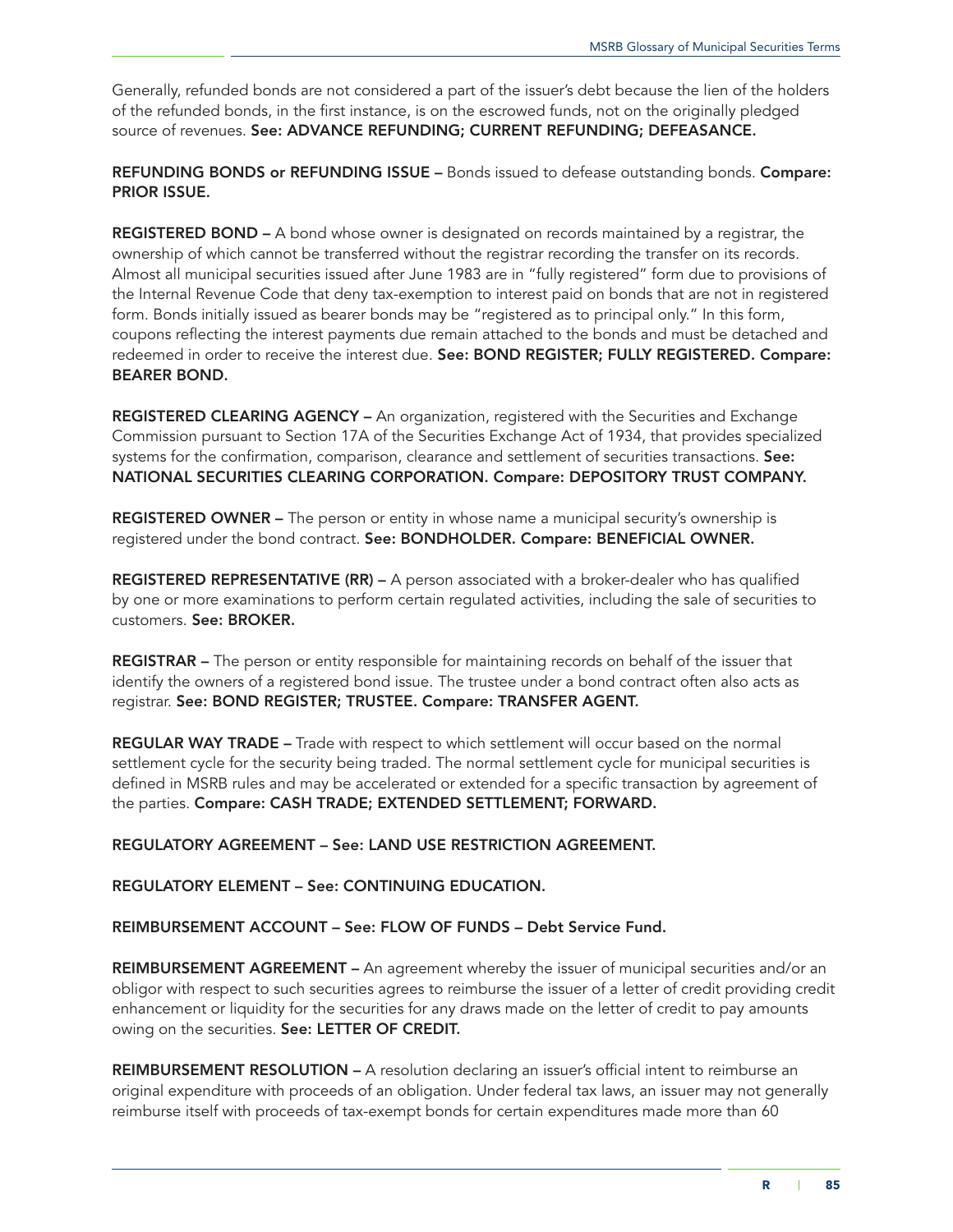days prior to the issuer adopting an official intent. See: RESOLUTION. Compare: AUTHORIZING RESOLUTION; INDUCEMENT RESOLUTION.

REINVESTMENT RISK – The risk that interest rates may be lower than the yield on a fixed income security when the owner seeks to reinvest interest income received from the security. The term also sometimes refers to the risk that principal repayments on such a security may be paid prior to maturity (e.g., early redemption), thereby forcing the owner to seek reinvestment of principal at a time when interest rates may be lower than the rate that was payable on the security.

REJECTION – Refusal to accept securities that have been presented for delivery. Securities may be rejected if the contra-party fails to make good delivery. See: GOOD DELIVERY. Compare: RECLAMATION.

RELATED ACCOUNT PORTFOLIO – A municipal securities investment portfolio, arbitrage account or related accumulation account of an underwriter or its affiliate.

REMARKETING – The process of reselling securities to the public that have been tendered for purchase by the previous owners thereof, typically in connection with variable rate demand obligations or other short-term municipal securities. See: PRIMARY OFFERING; REMARKETING AGENT.

REMARKETING AGENT – A municipal securities dealer responsible for reselling to investors securities (such as variable rate demand obligations and other tender option bonds) that have been tendered for purchase by their owner. The remarketing agent also typically is responsible for resetting the interest rate for a variable rate issue and may act as tender agent. See: REMARKETING; TENDER AGENT; TENDER OPTION BOND; VARIABLE RATE DEMAND OBLIGATION. Compare: AUCTION AGENT.

**REMARKETING FEE** – The fee paid by an issuer or a borrower to a remarketing agent for providing rate setting and remarketing services. See: REMARKETING AGENT.

RENEWAL AND REPLACEMENT FUND – See: FLOW OF FUNDS – Renewal and Replacement Fund.

REOFFERING SCALE – The prices and/or yields, listed by maturity, at which new issue securities are offered for sale to the public by the underwriter. See: OFFERING PRICE.

REPRICE – In the case of a new issue of municipal securities, the process by which the interest rates and/or public offering prices are changed from the rates and/or prices established during the initial pricing, generally as a result of substantially higher or lower investor interest in the new issue than initially expected or significant changes in market conditions. See: PRICING; RESTRUCTURE.

REQUEST FOR PROPOSALS (RFP) – A formal process by which an issuer or obligated person may gather written information from professionals for the purpose of selecting underwriters, financial advisors, attorneys, architects and providers of other services.

RERATING – The reevaluation of a rating on a security, typically upon a material change in the credit underlying the security (e.g., an advance refunding or change in credit enhancement). In the secondary market this typically applies to prerefunded bonds. Compare: DOWNGRADE; UPGRADE.

## RESERVE FUND – See: FLOW OF FUNDS – Debt Service Reserve Fund and Reserve Maintenance Fund.

RESERVE FUND REQUIREMENT – See: DEBT SERVICE RESERVE FUND REQUIREMENT.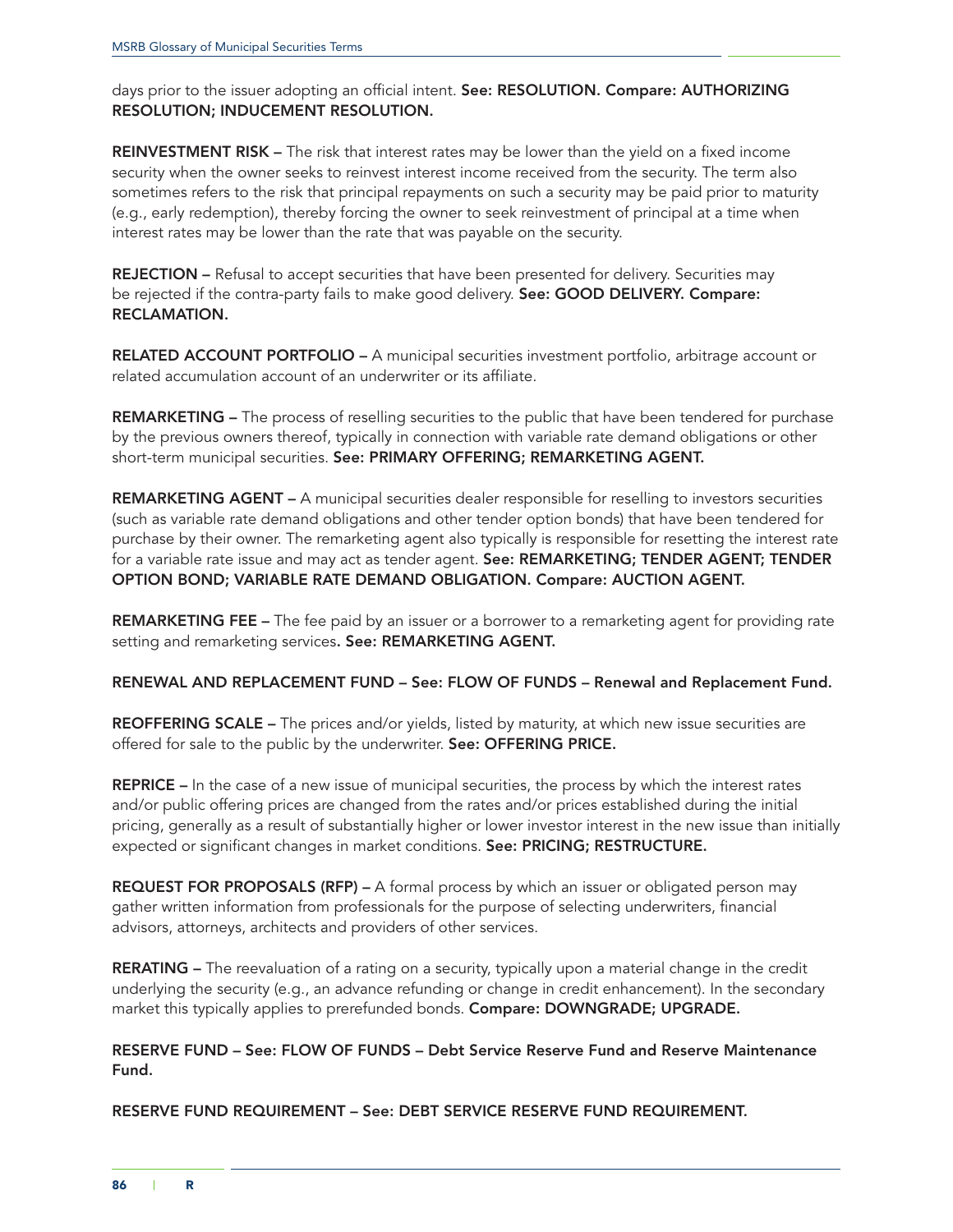#### RESERVE MAINTENANCE FUND – See: FLOW OF FUNDS – Reserve Maintenance Fund.

#### RESERVE REQUIREMENT – See: DEBT SERVICE RESERVE FUND REQUIREMENT.

RESOLUTION – (1) The official action of the governing body of an issuer, typically adopted by a vote of the members of the governing body at a public meeting.

(2) The term may also refer to the official action of an obligor. Compare: ORDINANCE.

RESTRUCTURE – (1) A repricing of a new issue of municipal securities, although in some cases a restructuring involves more significant modifications to the structure of the new issue than a typical repricing, including changing the principal amounts and/or maturity schedule of the offering. See: REPRICE.

(2) In the workout of a defaulted issue of municipal securities, the modification of the terms of, or security for, the issue.

#### RETAIL ORDER PERIOD – See: ORDER PERIOD.

RETENTION – The number of bonds allotted/allocated at the outset of the order period to members of a syndicated negotiated offering. See: ALLOCATION; PRIORITY PROVISIONS.

#### REVENUE ANTICIPATION NOTE (RAN) – See: NOTE – Revenue anticipation notes.

REVENUE BOND – A bond that is payable from a specific source of revenue. Pledged revenues may be derived from operation of the financed project, grants, or excise or other specified non-ad-valorem taxes. Generally, no voter approval is required prior to issuance of such obligations. Only the revenue specified in the bond contract is required to be used for repayment of interest and principal. Compare: GENERAL OBLIGATION BOND.

## REVENUE FUND – See: FLOW OF FUNDS – Revenue Fund.

REVOLVING FUND – A fund, typically created with bond proceeds and/or grant funds, that makes loans to borrowers and uses loan repayments to make additional loans.

RISKLESS PRINCIPAL TRANSACTION – A matching pair of purchase and sale transactions in a municipal security executed by a municipal securities dealer as principal under circumstances where such matched transactions effectively eliminate principal risk to the municipal securities dealer.

ROLL OVER – (1) Payment of maturing commercial paper with a new issue of commercial paper. See: NOTE – Commercial paper.

(2) The transfer of all or a portion of an existing 529 college savings plan account into a different 529 college savings plan account. See: 529 COLLEGE SAVINGS PLAN.

ROUND LOT – A principal amount of securities that is considered a normal trading unit. Compare: ODD LOT.

RULE 10b-5 – A rule promulgated under the Securities Exchange Act of 1934 that makes it unlawful for any person, in connection with the purchase or sale of any security, (a) to employ any device, scheme, or artifice to defraud; (b) to make any untrue statement of a material fact or to omit to state a material fact necessary in order to make the statements made, in the light of the circumstances under which they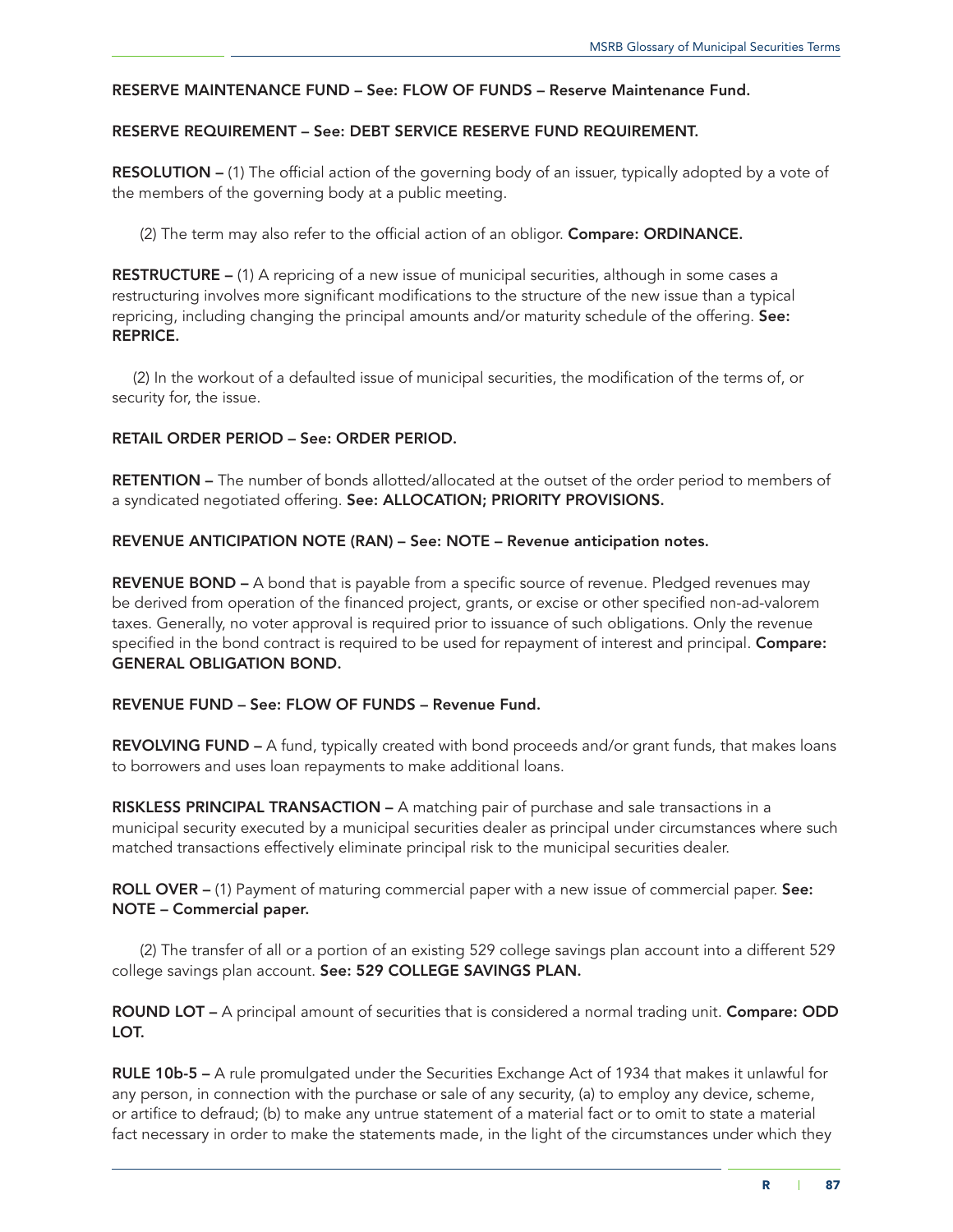were made, not misleading; or (c) to engage in any act, practice, or course of business which operates or would operate as a fraud or deceit upon any person. See: DUE DILIGENCE; FULL DISCLOSURE; INSIDER TRADING; MATERIAL OMISSION.

RULE 15c2-12 - An SEC rule governing the obligations of dealers regarding municipal securities disclosure under the Securities Exchange Act of 1934. See: ANNUAL FINANCIAL INFORMATION; CONTINUING DISCLOSURE; CONTINUING DISCLOSURE AGREEMENT; ELECTRONIC MUNICIPAL MARKET ACCESS (EMMA) SYSTEM; EVENT DISCLOSURE; NATIONALLY RECOGNIZED MUNICIPAL SECURITIES INFORMATION REPOSITORY.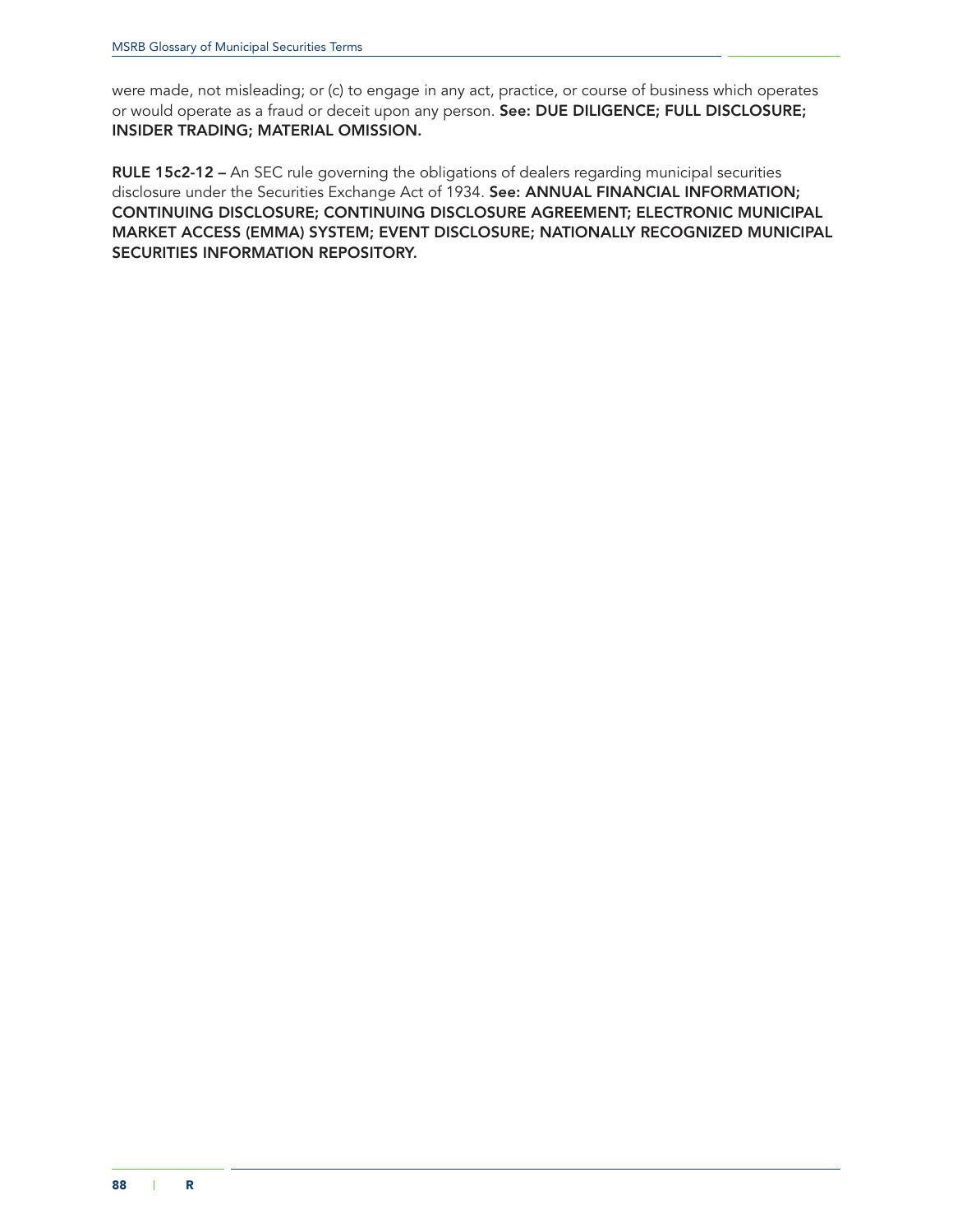S

SAFE HARBOR – A provision of a rule or regulation that outlines certain steps that, if followed, will be viewed as compliant with the applicable portion of the rule or regulation.

SALE DATE – See: AWARD.

SALE RESOLUTION – See: AWARD RESOLUTION.

SALES LOAD – See: LOAD.

SALES TAX BOND – A municipal security payable from pledged sales taxes. See: LIMITED TAX BOND. Compare: GENERAL OBLIGATION BOND.

SCALE – See: REOFFERING SCALE.

**SEALED BID –** A bid, typically in a competitive new issue offering, where the terms are not disclosed until a pre-determined time and date.

SECONDARY INSURANCE – Credit enhancement acquired for bonds trading in the secondary market. See: CREDIT ENHANCEMENT.

SECONDARY MARKET – Trades in securities other than during the initial distribution of new issues by the underwriter or underwriting syndicate. Compare: PRIMARY MARKET.

SECONDARY MARKET DISCLOSURE – Disclosure by or on behalf of an issuer or any obligated persons of outstanding municipal securities following the initial issuance of municipal securities of information material to an investment decision relating to such securities. Secondary market disclosures provided under continuing disclosure agreements as well as other continuing disclosures are posted on the Electronic Municipal Market Access (EMMA) system. See: CONTINUING DISCLOSURE; ELECTRONIC MUNICIPAL MARKET ACCESS (EMMA) SYSTEM; RULE 15c2-12.

SECOND LIEN BONDS – See: JUNIOR LIEN BONDS.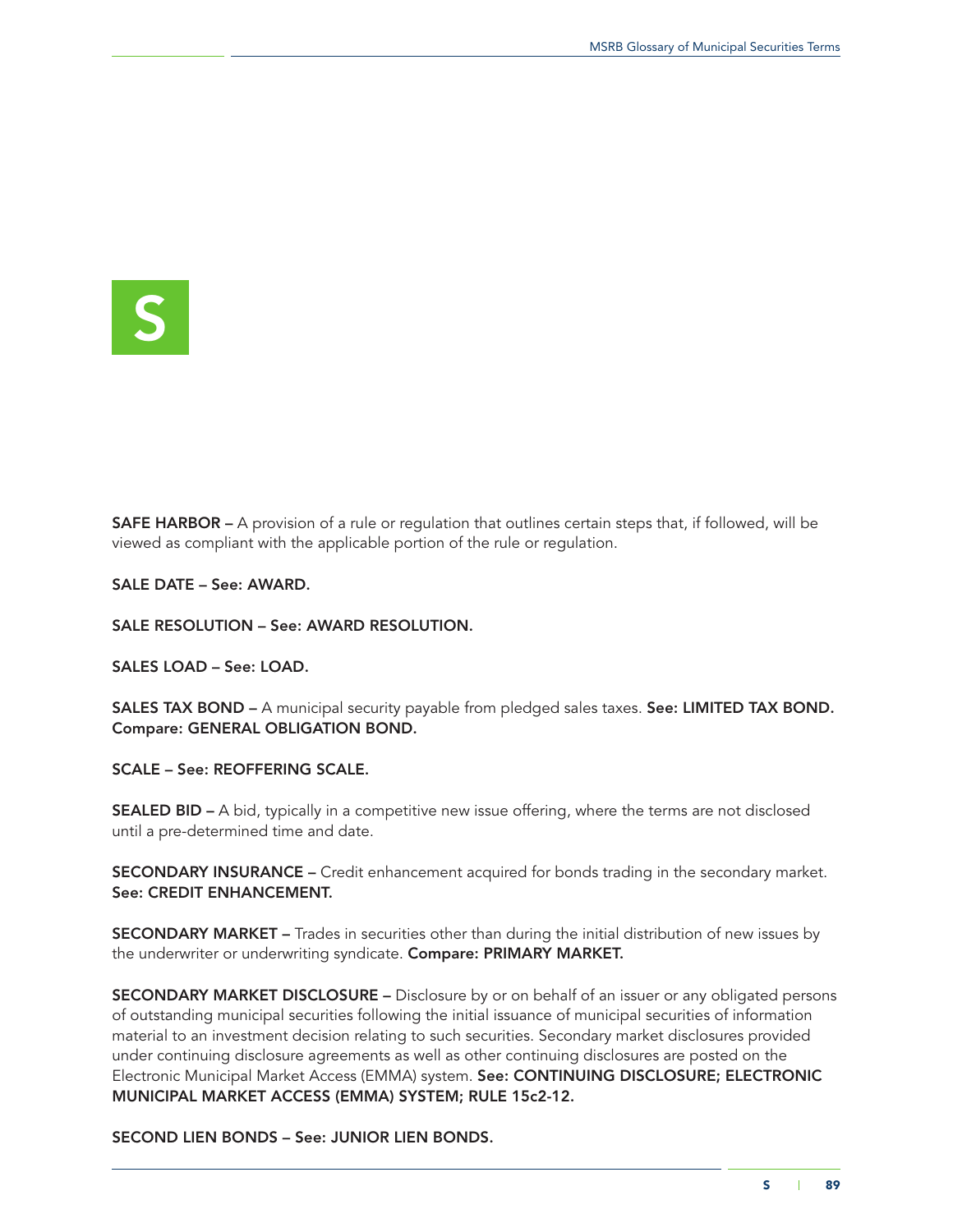SECURITIES ACT OF 1933 – Federal securities legislation originally enacted in 1933 that provides for, among other things, the registration of securities with the Securities and Exchange Commission and the preparation and distribution of prospectuses. Issuers of municipal securities are generally exempt from these requirements, although certain anti-fraud provisions under the Securities Act apply to such issuers. See: EXEMPT SECURITIES.

SECURITIES AND EXCHANGE COMMISSION (SEC or THE COMMISSION) – The federal agency responsible for supervising and regulating the securities industry. Although municipal securities are exempt from the SEC's registration requirements, municipal securities dealers and municipal advisors are subject to SEC regulation and oversight. The SEC also has responsibility for the approval of MSRB rules and enforces anti-fraud provisions of the federal securities laws in the sale and purchase of municipal securities. See: SECURITIES ACT OF 1933; SECURITIES EXCHANGE ACT OF 1934; RULE 10b-5.

SECURITIES EXCHANGE ACT OF 1934 – Federal securities legislation originally enacted in 1934 that provides for, among other things, the regulation of the marketplace for securities. Regulation of brokerdealer activities in the municipal securities market is primarily effected through the rules of the MSRB, which was created under Section 15B of the Securities Exchange Act. In addition, certain SEC rules, including but not limited to Rule 10b-5 and Rule 15c2-12, apply to transactions in municipal securities.

SECURITIES INVESTOR PROTECTION CORPORATION (SIPC) – A non-profit corporation created by the Securities Investor Protection Act of 1970 under which investors are partially insured against the possibility of loss resulting from the insolvency of a broker-dealer.

SECURITY – Generally, an instrument evidencing debt of or equity in a common enterprise in which an investment is made on the expectation of financial return. The term includes notes, stocks, bonds, debentures or other forms of negotiable and non-negotiable equities or evidences of indebtedness or ownership.

SECURITY FOR THE BONDS or SECURITY – The specific revenue sources or assets of an issuer or borrower that are pledged or available for payment of debt service on a series of bonds, as well as the covenants or other legal provisions protecting the bondholders.

## SELF-LIQUIDATING DEBT – See: SELF-SUPPORTING DEBT.

**SELF-LIQUIDITY** – A term used in connection with variable rate bond financings whereby the issuer or conduit borrower agrees to repurchase with its own capital bonds that have been tendered but not yet remarketed without procuring a third-party liquidity facility. In this instance, the issuer or conduit borrower uses its own funds to purchase securities. Compare: LIQUIDITY FACILITY.

SELF-SUPPORTING DEBT or SELF-LIQUIDATING DEBT – Debt that is to be repaid exclusively from specified pledged revenues. Compare: DOUBLE-BARRELED BOND; TAX-SUPPORTED DEBT.

SELLING AGREEMENT – An agreement between a selling dealer and a primary distributor providing for the sale to customers by the selling dealer of municipal fund securities. See: PRIMARY DISTRIBUTOR; SELLING DEALER.

### SELLING BROKER – See: SELLING DEALER.

SELLING DEALER – A municipal securities dealer, other than a primary distributor, that sells municipal fund securities to customers pursuant to a selling agreement. Selling dealers are most commonly used in connection with 529 college savings plans. See: 529 COLLEGE SAVINGS PLAN; MUNICIPAL FUND SECURITY; SELLING AGREEMENT. Compare: PRIMARY DISTRIBUTOR.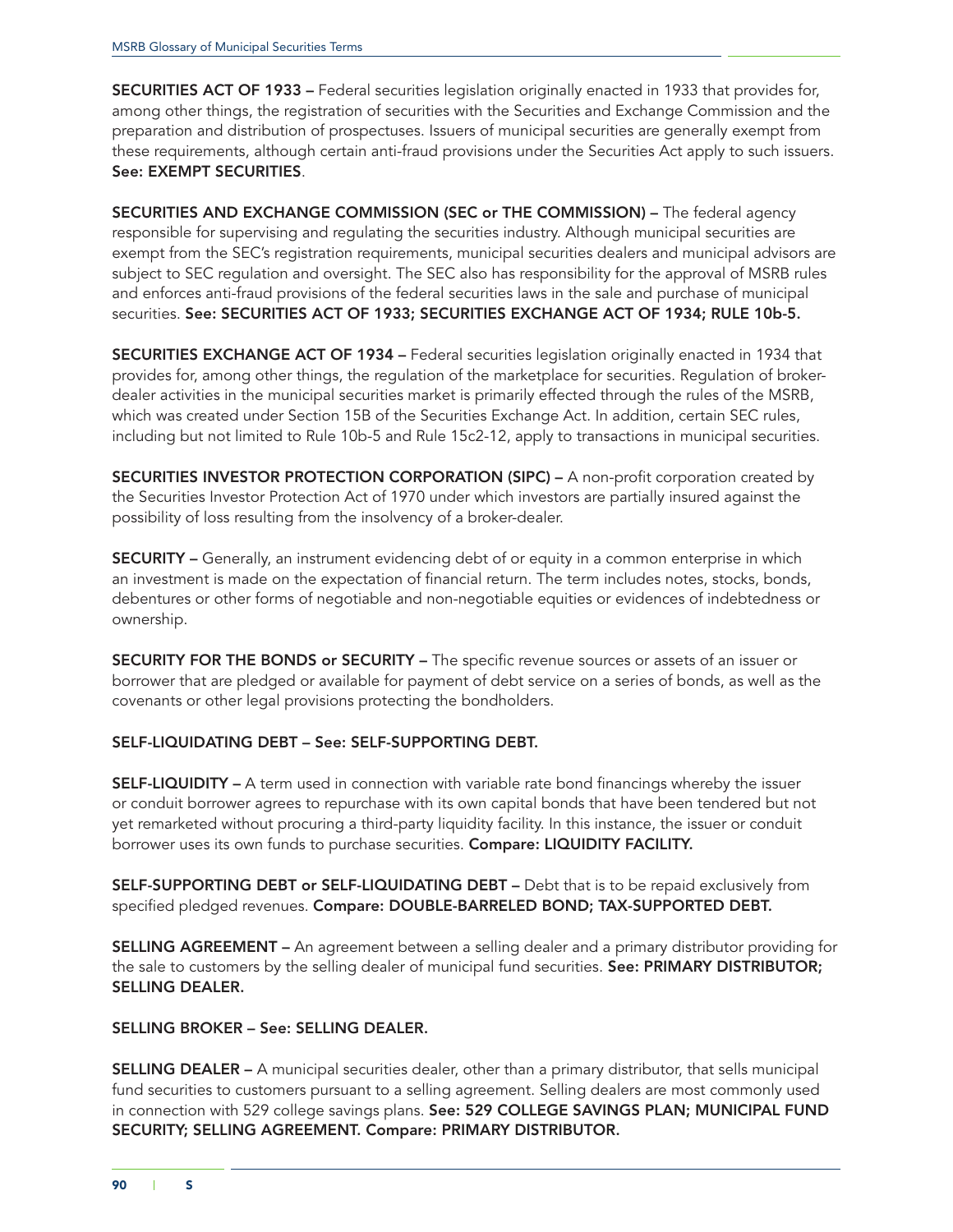SELLING GROUP – A group of municipal securities dealers that assists in the distribution of a new issue of municipal securities. Selling group members are able to participate in the initial distribution at a concession or dealer's allowance (i.e., at a discount from the public offering price, which discount may be less than or equal to the total takedown) but do not participate in residual syndicate profits nor share any liability for any unsold balance. Compare: SYNDICATE.

SELLING GROUP AGREEMENT – Agreement whereby municipal securities dealers may participate in the distribution of a new issue of municipal securities as members of a selling group without being members of the underwriting syndicate. See: SELLING GROUP. Compare: AGREEMENT AMONG UNDERWRITERS.

### SELL-OUT – See: CLOSE-OUT.

SENIOR LIEN BONDS – Bonds having the priority claim against pledged revenues superior to the claim against such pledged revenues or security of other obligations. Compare: JUNIOR LIEN BONDS; PARITY BONDS.

SENIOR MANAGER – See: MANAGER.

SERIAL BONDS – Bonds of an issue that mature in consecutive years or other intervals and are not subject to mandatory sinking fund provisions. Compare: TERM BONDS.

SERIES OF BONDS – Bonds of an issue sharing the same lien on revenues and other basic characteristics. A series of bonds may consist of serial bonds, term bonds or both. See: SERIAL BONDS; TERM BONDS.

SERIES RESOLUTION – A resolution adopted by an issuer in connection with the issuance of one or more series of additional bonds under a master resolution. The series resolution often will constitute the award resolution for such bonds. See: AWARD RESOLUTION; ORDINANCE; RESOLUTION. Compare: MASTER RESOLUTION; SUPPLEMENTAL INDENTURE.

SETTLEMENT - Delivery of and payment for a security. See: DELIVERY DATE; GOOD DELIVERY. Compare: CLEARANCE.

SETTLEMENT DATE – The date on which settlement is scheduled to occur. This date is used in price and interest calculations. See: DELIVERY DATE; SETTLEMENT. Compare: TRADE DATE.

SHADOW CALENDAR – A potential new issue of municipal securities for which no definitive offering date has been set. Compare: HIDDEN CALENDAR.

**SHADOW RATING** – Credit assessment by a rating agency that is not published. An issuer typically uses this rating when negotiating with an insurer or other credit enhancer. See: RATINGS.

**SHORT COUPON** – An interest payment for a period shorter than the standard six months. **Compare:** LONG COUPON.

SHORT POSITION – A trading inventory position reflecting a sale by a municipal securities dealer of securities that it did not own at the time of sale. See: SHORT SALE.

**SHORT SALE –** A sale of securities that the selling party does not own. A selling municipal securities dealer is obliged to go into the market and subsequently purchase the securities from a third party in order to make delivery on this transaction. See: SHORT POSITION.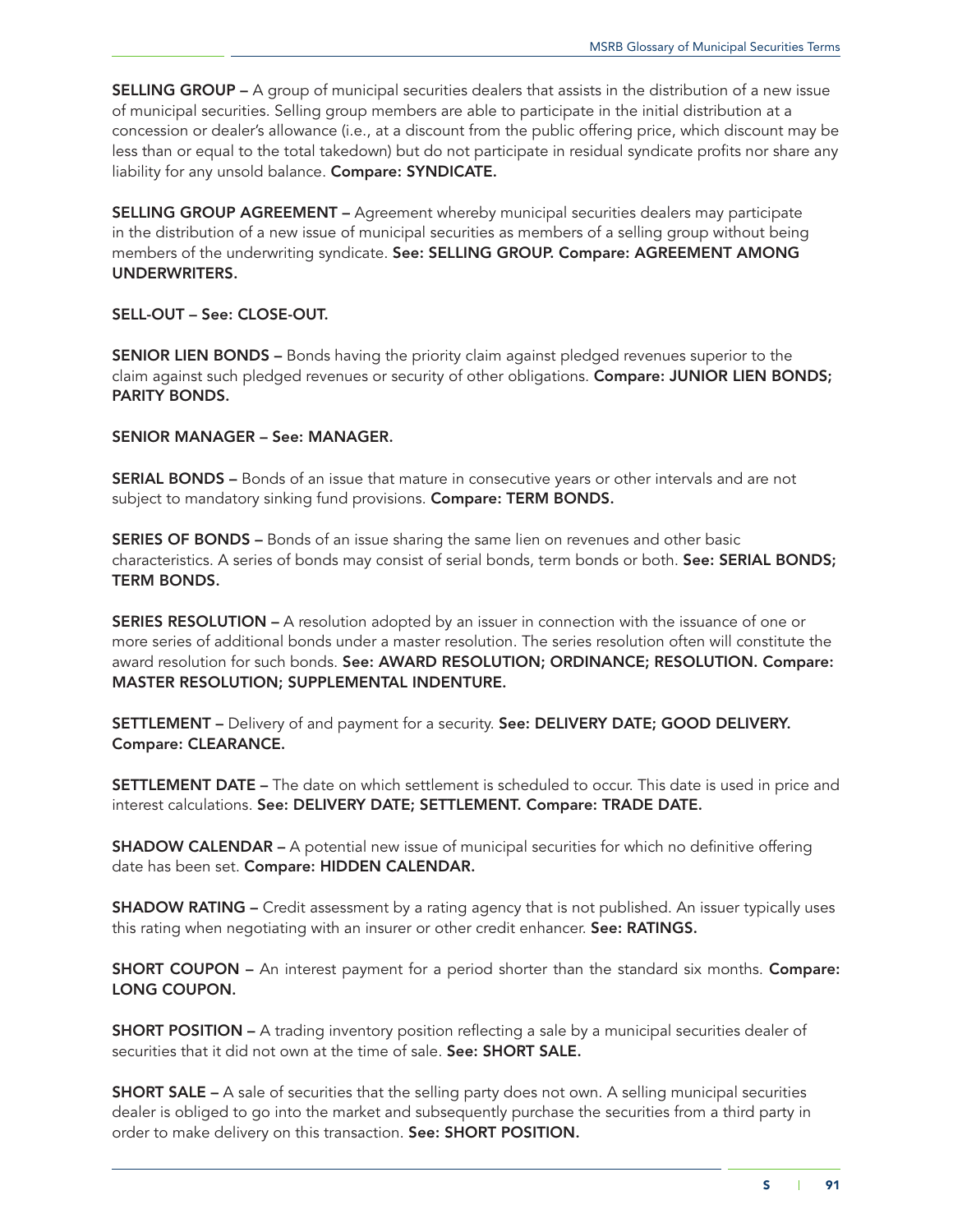SHORT TERM OR SHORT-TERM RANGE – (1) A designation given to maturities of a serial issue typically having maturities of shorter than three years from issuance.

(2) A bond or note that matures in three years or less. However, depending upon the context, a shorter period to maturity may be intended (e.g., nine or 13 months). Compare: INTERMEDIATE RANGE; LONG TERM.

SID – A separately identifiable department or division of a bank that engages in municipal securities activities. See: BANK DEALER.

SIGNATURE GUARANTEE – A written representation placed by an authorized person on the assignment or bond power attached to a registered certificated security. The guarantee affirms that the person who signed the assignment or bond power is the person in whose name the securities are registered or is authorized to act on behalf of such person and that the signature is genuine. The signature guarantee provides assurance to the transfer agent that the transfer is proper and can be completed. See: ASSIGNMENT.

SINKER – A colloquial term for a term maturity of a bond issue that is subject to sinking fund redemptions. See: REDEMPTION PROVISIONS. Compare: SUPER SINKER.

SINKING FUND – See: FLOW OF FUNDS – Sinking Fund.

### SINKING FUND CALL or REDEMPTION – See: REDEMPTION PROVISIONS.

SLGS – An acronym (pronounced "slugs") for "State and Local Government Series." SLGS are special Treasury securities sold by the United States Treasury Department to states, municipalities and other local government bodies. The interest rates and maturities of SLGS can be subscribed for by an issuer of municipal securities in such a manner as to comply with arbitrage restrictions imposed under the Internal Revenue Code. SLGS are most commonly used for deposit in an escrow account in connection with the issuance of refunding bonds. See: ADVANCE REFUNDING; REFUNDING; TREASURY SECURITIES.

## SOLE MANAGER – See: MANAGER.

SOLICITED ORDER –An order from a customer resulting from a direct communication initiated by the municipal securities dealer. See: RECOMMENDATION. Compare: UNSOLICITED ORDER.

#### SOPHISTICATED INVESTOR LETTER – See: INVESTOR LETTER.

SOURCES AND USES – A table, commonly included in an official statement, identifying the source from which such funds are derived, including bond proceeds and other available funds, and the application of such funds in connection with a new issue of municipal securities.

SPECIAL ASSESSMENT – A charge imposed against a property in a particular locality because that property receives a special benefit by virtue of some public improvement, separate and apart from the general benefit accruing to the public at large. Special assessments may be apportioned according to the value of the benefit received, rather than merely the cost of the improvement. See: BENEFITED PROPERTIES. Compare: TAX.

SPECIAL ASSESSMENT BOND – An obligation payable from revenues of a special assessment. See: SPECIAL ASSESSMENT; DIRT BONDS. Compare: GENERAL OBLIGATION BOND; SPECIAL TAX BOND.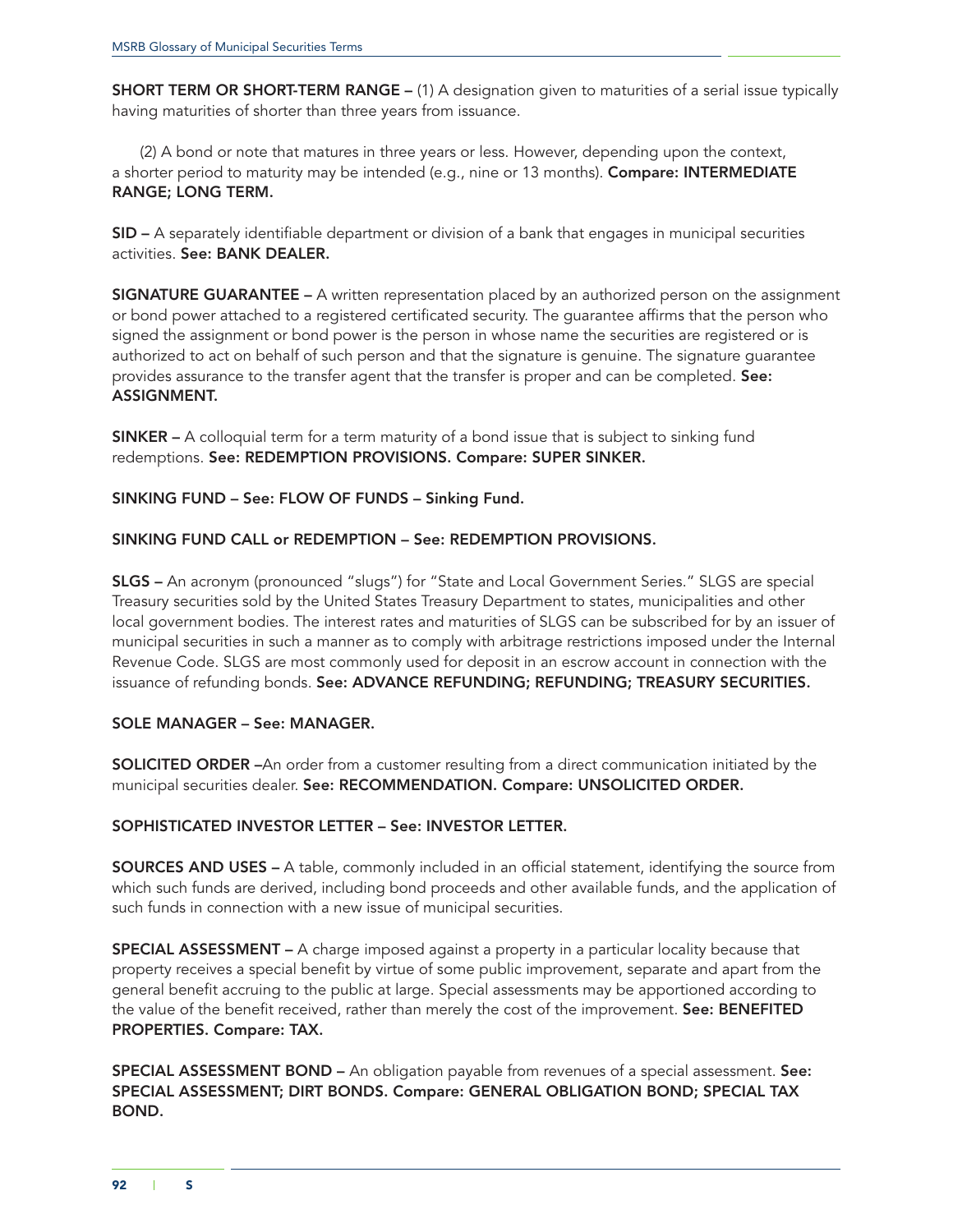SPECIAL DISTRICTS – Single-purpose or limited-purpose units of government formed under state enabling legislation to meet certain local needs not satisfied by existing general purpose governments in a given geographical area.

SPECIAL OBLIGATION BOND – A bond secured by a limited revenue source or promise to pay. Compare: GENERAL OBLIGATION BOND.

SPECIAL REDEMPTION – An alternate term for extraordinary redemption. See: REDEMPTION PROVISIONS.

SPECIAL TAX BOND – A bond secured by revenues derived from one or more designated taxes other than ad valorem taxes. For example, bonds for a particular purpose might be supported by sales, cigarette, fuel or business license taxes. See: SALES TAX BOND. Compare: GENERAL OBLIGATION BOND; SPECIAL ASSESSMENT BOND.

**SPECIAL TAX COUNSEL –** A lawyer or law firm employed to give an opinion that the interest on taxexempt bonds qualifies for exclusion from gross income of the bondholders thereof for federal income tax purposes. Compare: BOND COUNSEL; LEGAL OPINION.

### SPEED – See: PREPAYMENT SPEED

SPLIT RATINGS – An assignment of different ratings on an issue of municipal securities by two or more rating agencies. See: RATINGS. Compare: UNDERLYING RATING.

SPREAD – (1) Underwriter Spread – With respect to a new issue of municipal securities, the difference between the price paid by the underwriter to the issuer for the new issue and the prices at which the securities are initially offered to the investing public; this is also termed the "gross spread," "gross underwriting spread" or "production." The spread is usually expressed in dollars or points per bond. Historically, the spread has consisted of four components, although one or more components may not be present in any particular offering:

*Expenses* – The costs of operating the syndicate for which the senior manager may be reimbursed.

- *Management Fee* The fixed percentage of the spread that is paid to the senior manager and/or co-managers for handling the affairs of the syndicate.
- *Takedown* Normally the largest component of the spread, similar to a commission, which represents the income derived from the sale of the securities. If bonds are sold by a member of the syndicate, the seller is entitled to the full takedown (also called the "total takedown"). If bonds are sold by a municipal securities dealer that is not a member of the syndicate, such seller receives only that portion of the takedown known as the concession or dealer's allowance, with the balance (often termed the "additional takedown") retained by the syndicate.
- *Risk or Residual* The amount of profit or spread left in a syndicate account after meeting all other expenses or deductions. A portion of the residual is paid to each underwriter within a syndicate on a pro rata basis according to the number of bonds each municipal securities dealer has committed to sell without regard to the actual sales by each member.

## See: CONCESSION; MANAGEMENT FEE; SYNDICATE.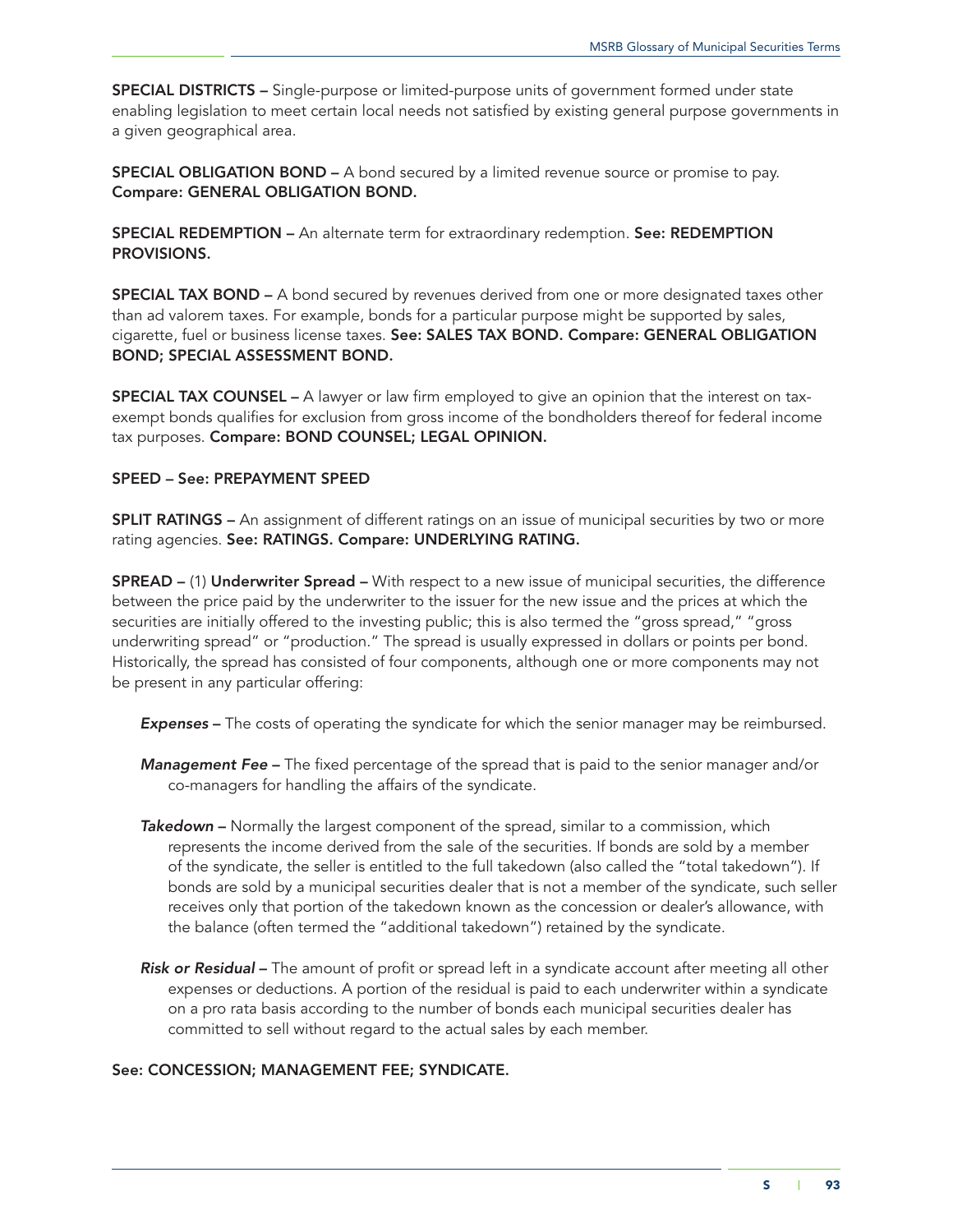(2) Bid-offer Spread - With respect to securities trading in the secondary market, the differential between the bid price and the offering price in a two-sided market quotation. This is often referred to as a "bid-offer spread" or "bid-ask spread." See: BID; OFFER; TWO-SIDED MARKET.

(3) Yield Spread – The difference in yields, expressed in basis points, as a spread between two securities or between a security and an index or benchmark. See: SPREAD COMPRESSION.

**SPREAD COMPRESSION** – The narrowing of relative spreads between different types of securities, such as municipal securities vs. U.S. government securities, securities with different ratings, revenue bonds vs. general obligation bonds, securities issued in different sectors.

### SPRINGING RESERVE – See: FLOW OF FUNDS – Debt Service Reserve Fund.

STABILIZATION – A practice, generally used in the equity market in connection with certain public offerings in which an underwriter posts an open bid for securities at a stated price, or purchases such securities in the secondary market if the offering price declines below a certain level. Stabilization is intended to maintain an orderly market for the securities during the underwriting and to prevent sharp fluctuations in the market for the securities due simply to supply factors.

**STANDBY BOND PURCHASE AGREEMENT –** A form of liquidity for bonds, usually an agreement with a third party such as a bank in which the third party agrees to purchase variable rate demand obligations tendered for purchase in the event that they cannot be remarketed. Unlike a letter of credit, a standby bond purchase agreement contains termination events and is not an unconditional obligation to purchase variable rate demand obligations and does not guarantee the payment of principal and interest by the issuer. See: LIQUIDITY FACILITY; STANDBY LETTER OF CREDIT; TENDER OPTION BOND; VARIABLE RATE DEMAND OBLIGATION. Compare: CREDIT ENHANCEMENT; LETTER OF CREDIT.

**STANDBY LETTER OF CREDIT –** A type of credit enhancement that supplies liquidity or both liquidity and credit support See: STANDBY BOND PURCHASE AGREEMENT.

## STATE OR LOCAL GOVERNMENT POOL – See: LOCAL GOVERNMENT INVESTMENT POOL.

**STEPPED COUPON BONDS** – Bonds on which the fixed interest rate periodically changes (generally by increasing) over their life on specified dates and at specified interest rates. Also called dual coupon bond.

**STICKERING** – The act of amending or supplementing the information provided in an official statement on a new issue during the primary offering disclosure period. The amendment typically provides current information regarding new developments affecting the issuer or the issue and/or updated or corrected information regarding matters already discussed in the official statement. The definition arises from the practice in past years of actually attaching a sticker with the additional information to the official statement. Modern stickering usually takes the form of a separate supplemental document. See: OFFICIAL STATEMENT.

STREET NAME – The registration of municipal securities in the name of a municipal securities dealer or nominee. Securities registered in this manner generally can be transferred more easily than securities with other forms of registration and are considered to be in good delivery form for purposes of interdealer transactions. See: BENEFICIAL OWNER. Compare: NOMINEE.

**STRIKE PRICE –** A specific price at which a specific option or other derivative contract can be exercised.

STRIP CALL – See: REDEMPTION PROVISIONS.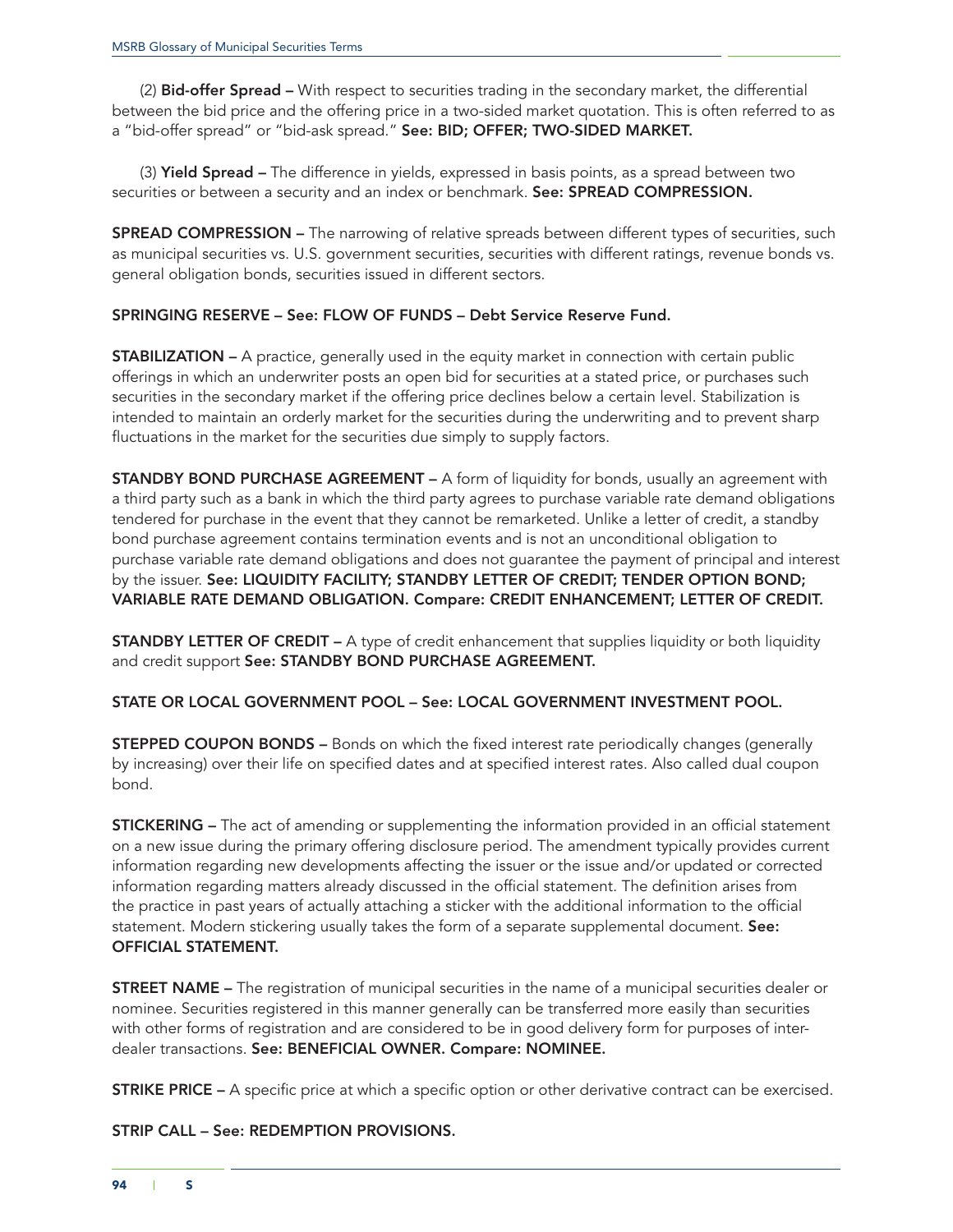**STRIP ORDER –** An order for serial bonds in successive maturities in a new issue underwriting.

STRIPPED COUPON SECURITIES – Securities consisting of interest payments on municipal securities that have been "stripped" from the underlying security and sold separately to investors. **Compare:** STRIPS.

STRIPS – Acronym for "Separate Trading of Registered Interest and Principal Securities." STRIPS consist of an ownership interest in a specified principal amount of a Treasury security that has been separated (stripped) at issuance of the right to receive any interest payments thereon, or an ownership interest in a specified amount of any such stripped interest payment coming due on a specific interest payment date. In either case, the owner of the STRIPS will receive a single payment upon "maturation" of the STRIPS. STRIPS have the economic and trading characteristics of a zero coupon bond. See: TREASURY SECURITIES; ZERO COUPON BOND.

## STUB PERIOD FINANCIALS or STUB PERIOD AUDIT – See: INTERIM (PERIOD) FINANCIAL STATEMENTS.

STUDENT LOAN MARKETING ASSOCATION (SLMA) – The commonly known name for SLM Corporation (formerly known as Student Loan Marketing Association, SLMA or Sallie Mae). SLM Corporation is a publicly traded financial services company specializing in education, whose operations include originating and servicing student loans. SLM Corporation and its subsidiaries are not sponsored by or agencies of the United States of America.

SUBJECT BID OR OFFER – A bid or offer that is subject to change or confirmation at a later date. Compare: FIRM PRICE.

**SUBJECT TO APPROPRIATION –** A term that refers to payments that are subject to approval from time to time by the governing body of an issuer or obligated person. Such governing body is not required to approve such payments. See: NON-APPROPRIATION CLAUSE; SUBJECT-TO-APPROPRIATION DEBT.

SUBJECT-TO-APPROPRIATION DEBT – Terms used to describe a variety of financing arrangements in which governmental entities borrow money without executing documents or entering agreements that constitute "debt" for state constitutional and statutory restrictions on the incurrence of debt, such as debt limits or requirements for referendum approval of debt incurrence. Common forms include leasing arrangements or the issuance of bonds through a related conduit issuer. The critical common characteristic is that the obligation of the borrowing entity to pay debt service is not absolute but instead is conditional on the applicable governing body choosing each year to appropriate funds for debt service payment. See: ANNUAL APPROPRIATION PLEDGE; CERTIFICATE OF PARTICIPATION; DEBT LIMIT; LEASE RENTAL, LEASE REVENUE OR LEASEHOLD REVENUE BOND; MORAL OBLIGATION BOND; NON-APPROPRIATION CLAUSE; SUBJECT TO APPROPRIATION.

SUBORDINATE LIEN BONDS – See: JUNIOR LIEN BONDS.

### SUPERIOR LIEN BONDS – See: SENIOR LIEN BONDS.

SUPER SINKER – A colloquial term for a term maturity, usually from a single family mortgage revenue issue with several term maturities, that will be the first bonds to be called from a sinking fund into which all proceeds from prepayments of mortgages financed by the issue are deposited. The maturity's priority status under the call provisions means that it is likely to be redeemed in its entirety well before the stated maturity date. Therefore, the super sinker maturity may be considered attractive to investors because it offers long-term interest rates on what is effectively a short-term security. See: REDEMPTION PROVISIONS. Compare: PLANNED AMORTIZATION CLASS SECURITIES; SINKER.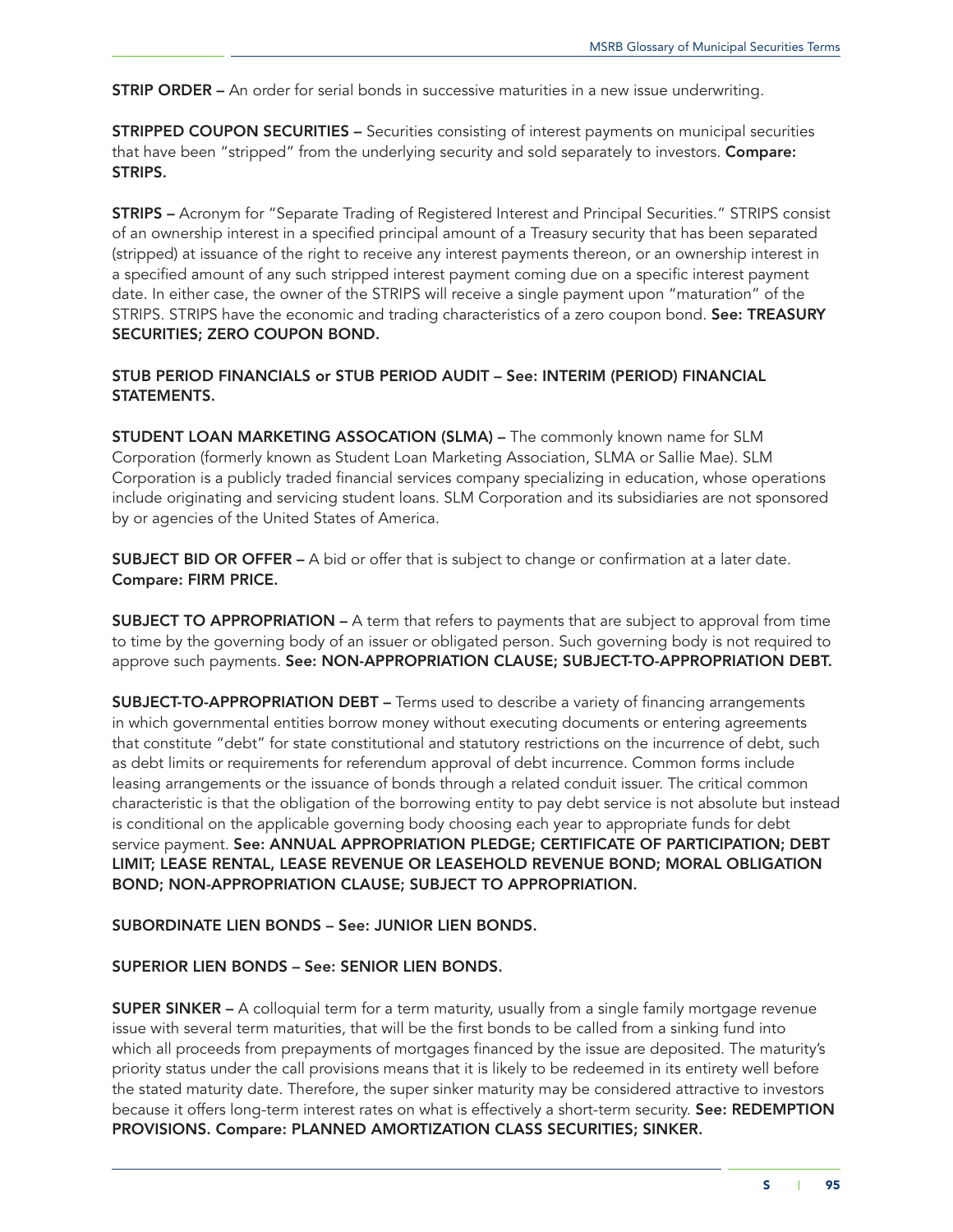SUPPLEMENTAL COUPONS – Additional interest payments added to a new issue security to provide compensation to the underwriters or provide additional yield to other investors.

SUPPLEMENTAL INDENTURE – An agreement entered into by an issuer that supplements the issuer's outstanding indenture or bond contract. Often, a supplemental indenture is executed in connection with the issuance of one or more series of additional bonds under the master or bond contract. In some cases, a supplemental indenture amends terms of the master or bond contract without providing for the issuance of additional bonds. See: MASTER INDENTURE; BOND CONTRACT. Compare: SERIES RESOLUTION.

SURETY BOND – A third-party instrument that provides security against a default in payment. Surety bonds are sometimes used in lieu of a cash deposit in a debt service reserve fund. See: CREDIT ENHANCEMENT.

SURPLUS FUND – See: FLOW OF FUNDS – Surplus Fund.

SWAP – (1) A generic term used to describe a broad range of derivative products, including but not limited to interest rate swap contracts. See: DERIVATIVE; INTEREST RATE SWAP CONTRACT.

(2) A sale of a security and the simultaneous purchase of another security for purposes of enhancing the investor's holdings. The swap may be used to achieve desired tax results, to gain income or principal, or to alter various features of a bond portfolio, including call protection, diversification or consolidation, and marketability of holdings. Compare: TAX SWAP.

SWAP ADVISOR – An advisor to a municipal entity or borrower in connection with the entity's or borrower's consideration of entering into an interest rate swap transaction. See: INTEREST RATE SWAP CONTRACT.

SWAP CONTRACT – See: INTEREST RATE SWAP CONTRACT.

**SWAPTION or SWAP OPTION –** An option held by one party that provides that party the right to require that a counter-party enter into a swap contract on certain specified terms. See: INTEREST RATE SWAP CONTRACT.

SWING COUPON – In the pricing of a negotiated sale of a new issue of municipal securities, the coupon rate on a selected maturity of the new issue that is adjusted (or "swings") in order to more precisely achieve or maximize the final production for the issue. An underwriter preparing to bid on a competitive sale of a new issue also may adjust a swing coupon to more precisely achieve or maximize the final production on its bid. See: PRODUCTION.

SYNDICATE – A group of underwriters formed to purchase (underwrite) a new issue of municipal securities from the issuer and offer it for resale to the general public. The syndicate is organized for the purposes of sharing the risks of underwriting the issue, obtaining sufficient capital to purchase an issue and broadening the distribution channels of the issue to the investing public. Most syndicates are generally structured as undivided (eastern) accounts, in which the liability for any unsold portion of the issue according to each member's percentage participation in the syndicate, rather than divided (western) accounts. See: AGREEMENT AMONG UNDERWRITERS; DIVIDED OR WESTERN ACCOUNT; EASTERN OR UNDIVIDED ACCOUNT; MANAGER; PARTICIPATION; UNDERWRITE; UNDERWRITER. Compare: SELLING GROUP.

SYNDICATE ACCOUNT LETTER – A document, also known as an agreement among underwriters, sent by the syndicate manager on a competitive new issue to the syndicate members establishing the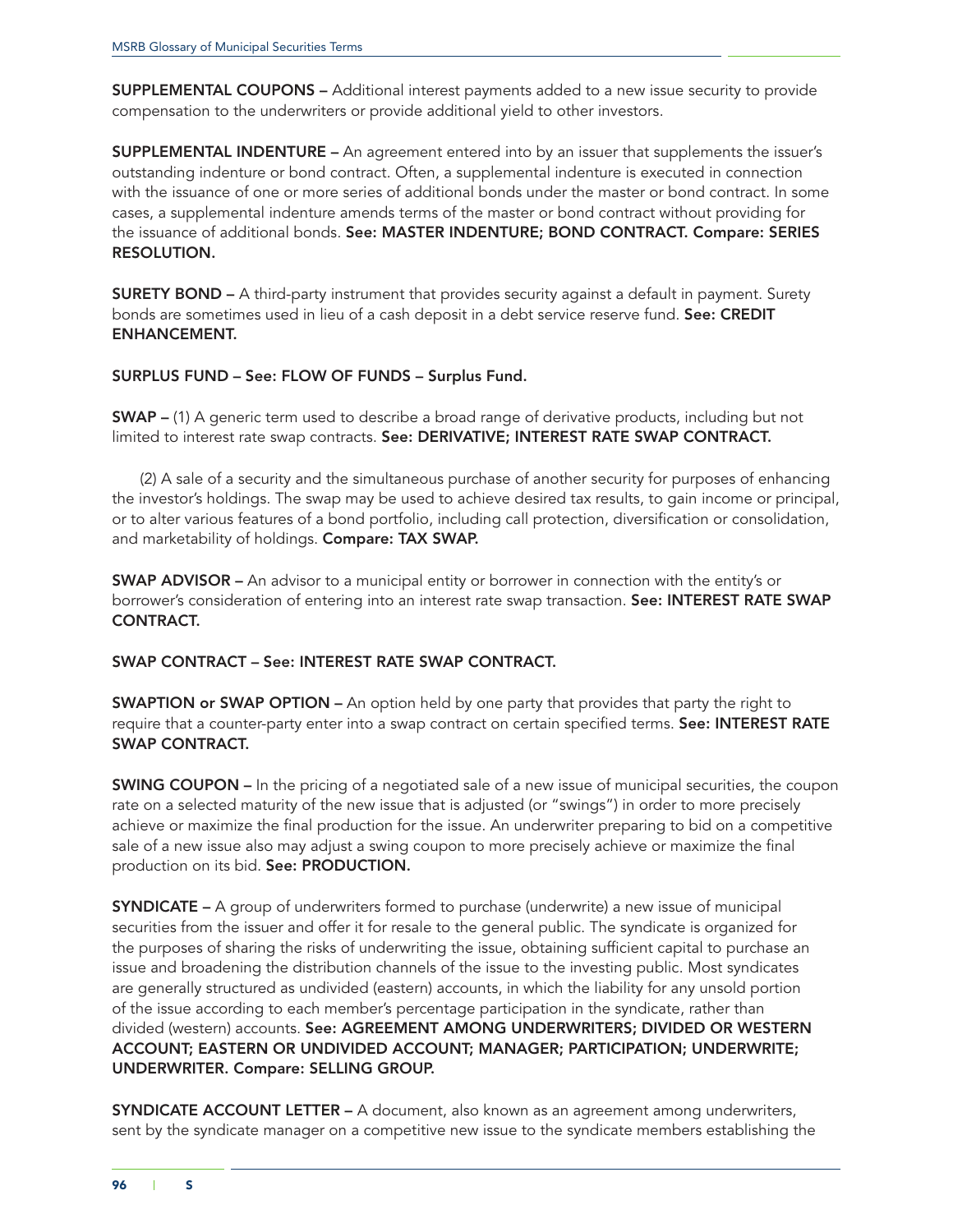syndicate rules, including the rights, duties and commitments of the senior manager and the other syndicate members with respect to the new issue of municipal securities being underwritten including the priority of allocating securities and the members' participations, among other matters. See: AGREEMENT AMONG UNDERWRITERS.

SYNDICATE AGREEMENT – See: AGREEMENT AMONG UNDERWRITERS.

SYNDICATE MANAGER – See: MANAGER.

SYNDICATE MEMBER – An underwriter that participates in an underwriting syndicate. See: SYNDICATE; UNDERWRITER.

SYNTHETIC REFUNDING – See: ADVANCE REFUNDING.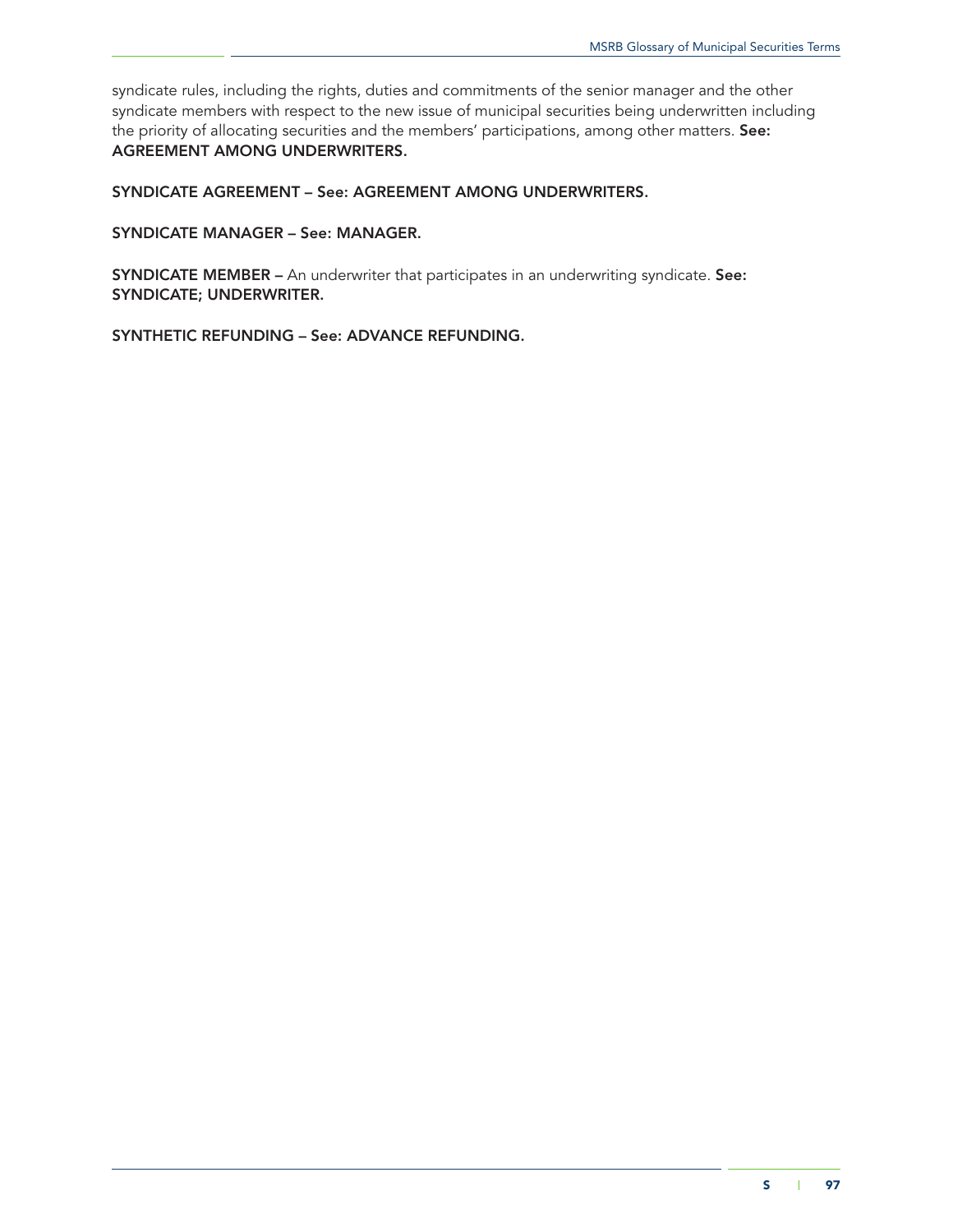

#### TAKEDOWN – See: SPREAD.

TAKE OR PAY CONTRACT - A sales agreement that requires the purchaser to pay the seller a minimum amount whether or not goods or services are available and, if available, whether or not the purchaser uses them. This type of contract is often used in financings for utilities. For example, in electric power sales contracts, payments will be made by the purchasers to the electricity wholesaler whether or not the power supply projects are complete or operational. Such payments are not conditioned upon the performance of the wholesaler, the completion or operation of the power project or the use of the goods or services.

TAKE OUT – A transaction that fully liquidates an investor's position in a given security.

TAX - Compulsory charge levied by a government unit for the purpose of raising revenue. Taxes are imposed under a government's taxing power and are distinguishable from special assessments, which are levied according to the benefits received, and from fees, which bear a reasonable relation to the costs of administration, services provided or regulation. See: AD VALOREM TAX; EXCISE TAX. Compare: SPECIAL ASSESSMENT.

## TAXABLE BOND – See: TAXABLE SECURITY.

TAXABLE EQUIVALENT YIELD – The interest rate that must be received on a taxable security to provide the bondholder the same after-tax return as that earned on a tax-exempt bond. Because interest earned on municipal securities generally is not subject to federal income taxation, a tax-exempt bond does not have to yield to a bondholder as much as a taxable security to produce an equivalent after-tax yield; this differential is attributable to the effect of the tax liability incurred by the bondholder if it held a taxable security. The taxable equivalent yield varies according to the bondholder's marginal federal income tax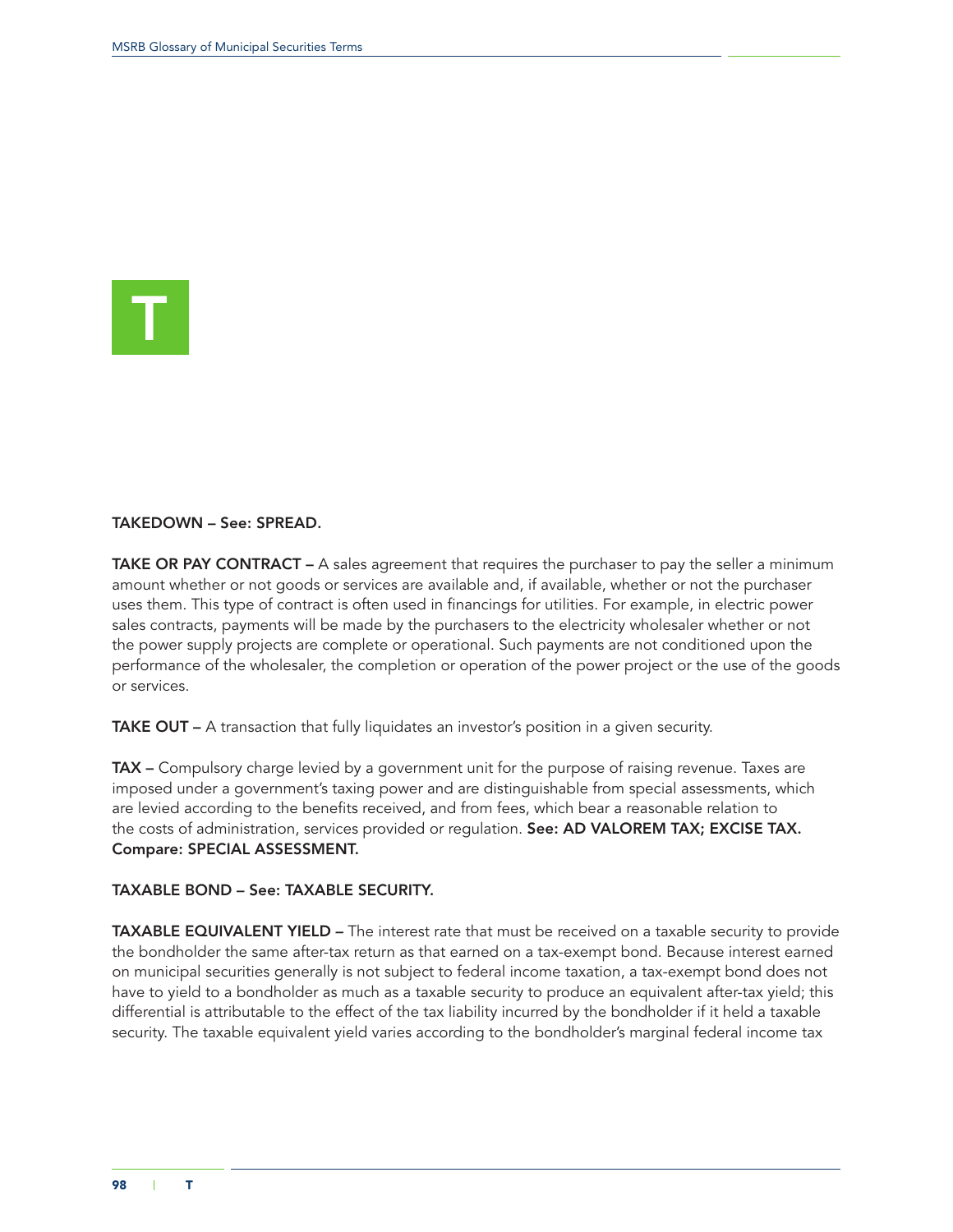bracket and, where applicable, any state or local tax liability as well. The formula for determining the taxable equivalent yield is:

| Taxable Equivalent Yield | $=$ | Tax-Exempt Yield            |  |
|--------------------------|-----|-----------------------------|--|
|                          |     | 100% - Marginal Tax Bracket |  |

TAXABLE EXCHANGEABLE BOND – A bond, sometimes referred to as a "Cinderella Bond," initially issued on a taxable basis and that will convert to tax-exempt status upon the occurrence of a specified condition precedent (e.g., volume cap allocation becoming available or certain refundings). See: CONVERTIBLE BOND.

# TAXABLE MUNICIPAL BOND – See: TAXABLE MUNICIPAL SECURITY.

TAXABLE MUNICIPAL SECURITY – Municipal securities the interest on which is included in gross income for federal income tax purposes. In some cases, municipal securities are initially issued on a tax-exempt basis but subsequent events (e.g., failure to comply with arbitrage requirements or change in use of proceeds to a non-qualifying purpose) may cause the Internal Revenue Service to declare the issue taxable. See: ALTERNATIVE MINIMUM TAX; ARBITRAGE BONDS; BUILD AMERICA BONDS; PRIVATE ACTIVITY BOND; QUALIFIED BOND; VOLUME CAP. Compare: AMT BOND; TAXABLE SECURITY; TAX-EXEMPT BOND.

TAXABLE SECURITY – A bond or other security that does not qualify for an exclusion from gross income under federal tax law. Corporate, U.S. government debt and agency securities generally are federally taxable. In some cases, municipal securities also are taxable under federal tax law. See: TAXABLE MUNICIPAL SECURITY. Compare: AMT BOND.

TAXABLE YIELD EQUIVALENT – See: TAXABLE EQUIVALENT YIELD.

TAX ALLOCATION BOND – See: TAX INCREMENT BOND.

TAX AND REVENUE ANTICIPATION NOTE (TRAN) – See: NOTE – Tax and revenue anticipation notes.

TAX ANTICIPATION NOTE (TAN) – See: NOTE – Tax anticipation notes.

TAX BASE – The total property and resources available to a governmental entity for taxation.

TAX CALL – A provision in the bond contract requiring the redemption of the bonds if it is determined that the interest on the bonds does not qualify as exempt interest to the bondholders under the Internal Revenue Code. See: REDEMPTION PROVISIONS. Compare: MAKE WHOLE CALL.

## TAX CERTIFICATE – See: ARBITRAGE CERTIFICATE.

TAX COMPLIANCE CERTIFICATE – See: ARBITRAGE CERTIFICATE.

TAX CREDIT BONDS – Municipal securities that entitle the bondholder to receive, in lieu of interest payments, a credit against federal income tax. See: BUILD AMERICA BONDS; CLEAN RENEWABLE ENERGY BONDS; QUALIFIED TAX CREDIT BONDS.

TAX-EXEMPT BOND - A municipal security the interest on which is excluded from gross income for federal income tax purposes. Such interest may or may not be exempt from state income or personal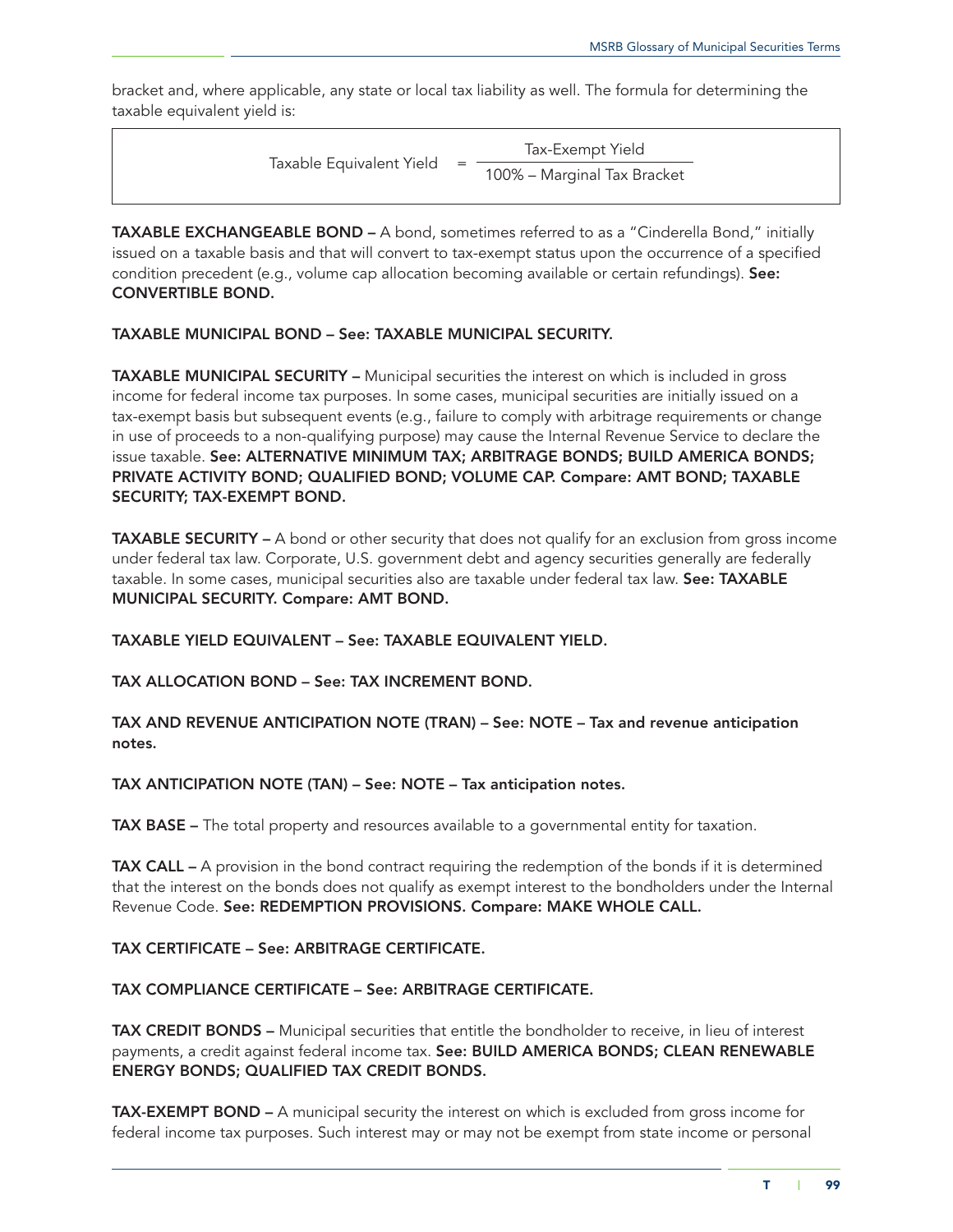property taxation in the jurisdiction where issued or in other jurisdictions. If interest on the bond is also exempt from state income tax, it is described as "double exempt" and if such interest is also exempt from municipal, local income or other special taxes it is described as "triple exempt." In some cases, interest on the bonds is subject to the alternative minimum tax. Interest on some municipal bonds is not exempt from federal, state or local taxes. Compare: BUILD AMERICA BONDS; DIRECT SUBSIDY BONDS; TAX CREDIT BONDS; TAXABLE MUNICIPAL SECURITY.

TAX INCREMENT BOND – A bond payable from the incremental increase in tax revenues realized from any increase in property value and other economic activity, often designed to capture the economic benefit resulting from a bond financing. Tax increment bonds, also known as tax allocation bonds, often are used to finance the redevelopment of blighted areas. See: PRIVATE ACTIVITY BOND - Qualified redevelopment bonds.

# TAX LOSS SWAP – See: TAX SWAP.

TAX RATE – The amount of tax stated in terms of a unit of the tax base; for example, 10 mills per dollar of assessed valuation of taxable property. See: MILL; MILLAGE.

**TAX RATE LIMIT** – The maximum rate or millage of tax that a local government may levy by law. This limit may apply to taxes raised for a particular purpose or for all purposes; to a single government, or class of governments; or to all governments operating in a particular area. See: AD VALOREM TAX; MILL; MILLAGE; TAX RATE.

# TAX REGULATORY AGREEMENT – See: LAND USE RESTRICTION AGREEMENT.

TAX ROLL – The official list showing the amount of taxes levied against each taxpayer or parcel of property, prepared and authenticated in proper form to warrant the collecting officers to proceed with administering the tax.

TAX-SUPPORTED DEBT – Long-term indebtedness payable from property tax revenues. Compare: SELF-SUPPORTING DEBT.

TAX SWAP – The sale of a security at a loss and the simultaneous purchase of another similar security. By creating a loss, the tax swap reduces the investor's current tax liability. The tax swap may also serve purposes similar to those of other types of swaps. There are specific Internal Revenue Service regulations governing tax swaps. Compare: SWAP; WASH SALE.

## TECHNICAL DEFAULT – See: DEFAULT.

TEFRA – Acronym for "Tax Equity and Fiscal Responsibility Act" of 1982. As a pre-condition for the exclusion from gross income for federal income tax purposes of interest on all qualified private activity bonds, TEFRA requires, among other things, that the issue be approved (a "TEFRA approval") either by an elected official or body of elected officials of the applicable governmental entity after a public hearing (a "TEFRA hearing") following reasonable public notice (a "TEFRA notice") or by voter referendum of such governmental entity. See: PRIVATE ACTIVITY BOND; QUALIFIED BOND.

TEFRA APPROVAL – See: TEFRA.

TEFRA HEARING – See: TEFRA.

TEFRA NOTICE – See: TEFRA.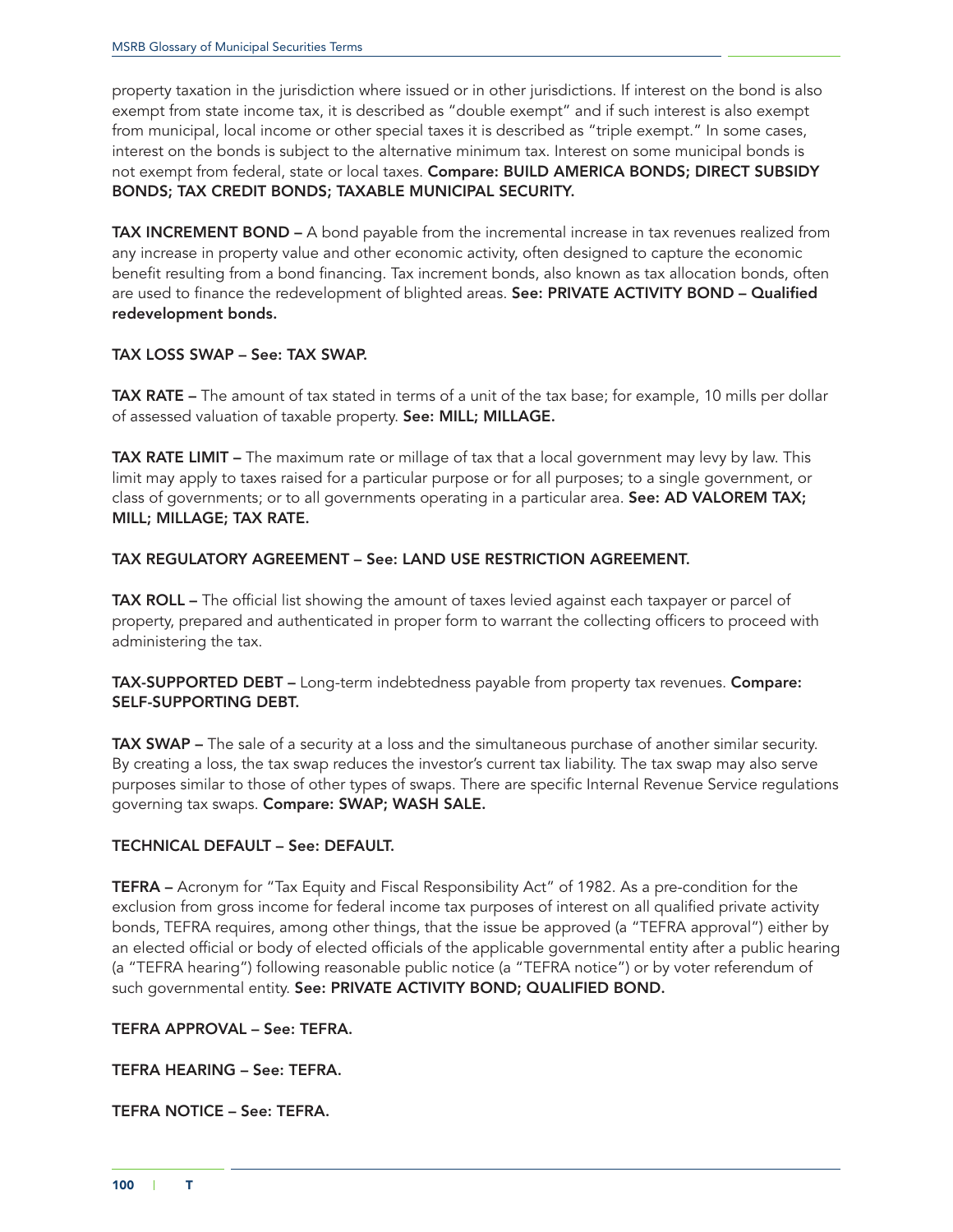**TENDER** – The surrender of a security to the issuer or its agent (e.g., a tender agent) for purchase. A tender may be mandatory or optional. See: MANDATORY TENDER; TENDER OPTION.

TENDER AGENT – (1) In the case of tender option bonds, an agent of the issuer to whom bondholders tender their bonds upon a mandatory or optional tender. In many cases, the tender agent will also act as the remarketing agent for the bonds. See: REMARKETING AGENT; TENDER; TENDER OPTION BOND.

(2) In the case of a tender offer, a broker-dealer or bank responsible for coordinating the process of soliciting bondholders. See: TENDER OFFER.

TENDER OFFER – A proposal by an issuer or another party offering to purchase all or a portion of outstanding bonds of an issue, or one or more maturities of an issue, over a specified period.

TENDER OPTION – (1) A provision in a bond contract under which the investor has the right, on specified dates after required notification, to surrender the securities to the issuer (or someone acting on the issuer's behalf, such as a tender agent) at the predetermined price (usually par). This is sometimes referred to as an "optional tender" or "put option." See: TENDER; TENDER AGENT. Compare: MANDATORY TENDER.

(2) An instrument issued by a financial institution that permits the purchaser to sell, after giving required notice, a specified amount of securities from a specified issue to the financial institution on a predetermined future date or dates (the "expiration date(s)") at a predetermined price (the "strike price"). Tender options are generally backed by a bank letter of credit or line of credit. The tender option is often originally sold as an attachment to the security. In many cases, however, the tender option may be sold separately from that security (a "detachable call") or sold attached to other securities from the same issue. See: DETACHABLE CALL.

(3) An agreement made by the parties to a particular transaction under which the purchaser has the right to surrender the securities to the seller at a specified price on a specified future date or dates. This arrangement is distinguished from (2) above in that this tender option right is not transferable and is rarely reflected in a separate instrument, but rather is typically described only on, or as an attachment to, the transaction confirmation.

TENDER OPTION BOND – Obligations, also known as "put bonds" or "puttable securities," that grant the bondholder the right to require the issuer or a specified third party acting as agent for the issuer (e.g., a tender agent) to purchase the bonds, usually at par, at a certain time or times prior to maturity or upon the occurrence of specified events or conditions. The put option or tender option right is typically available to the investor on a periodic (e.g., daily*,* weekly or monthly) basis. Typically, these securities are floating or variable rate securities, with the put option exercisable on dates on which the floating rate changes. These latter securities are often called "variable rate demand obligations," or, colloquially, "lower floaters." See: FLOATER; LOWER FLOATER; TENDER; TENDER AGENT; TENDER OPTION; VARIABLE RATE; VARIABLE RATE DEMAND OBLIGATION.

**TERM BONDS –** Bonds that come due in a single maturity whereby the issuer may agree to make periodic payments into a sinking fund for mandatory redemption of term bonds before maturity or for payment at maturity. Compare: BALLOON MATURITY; BULLET; SERIAL BONDS; FLOW OF FUNDS -Sinking Fund.

**TIME OF FIRST EXECUTION –** The time the underwriter plans to execute its first transaction in the new issue.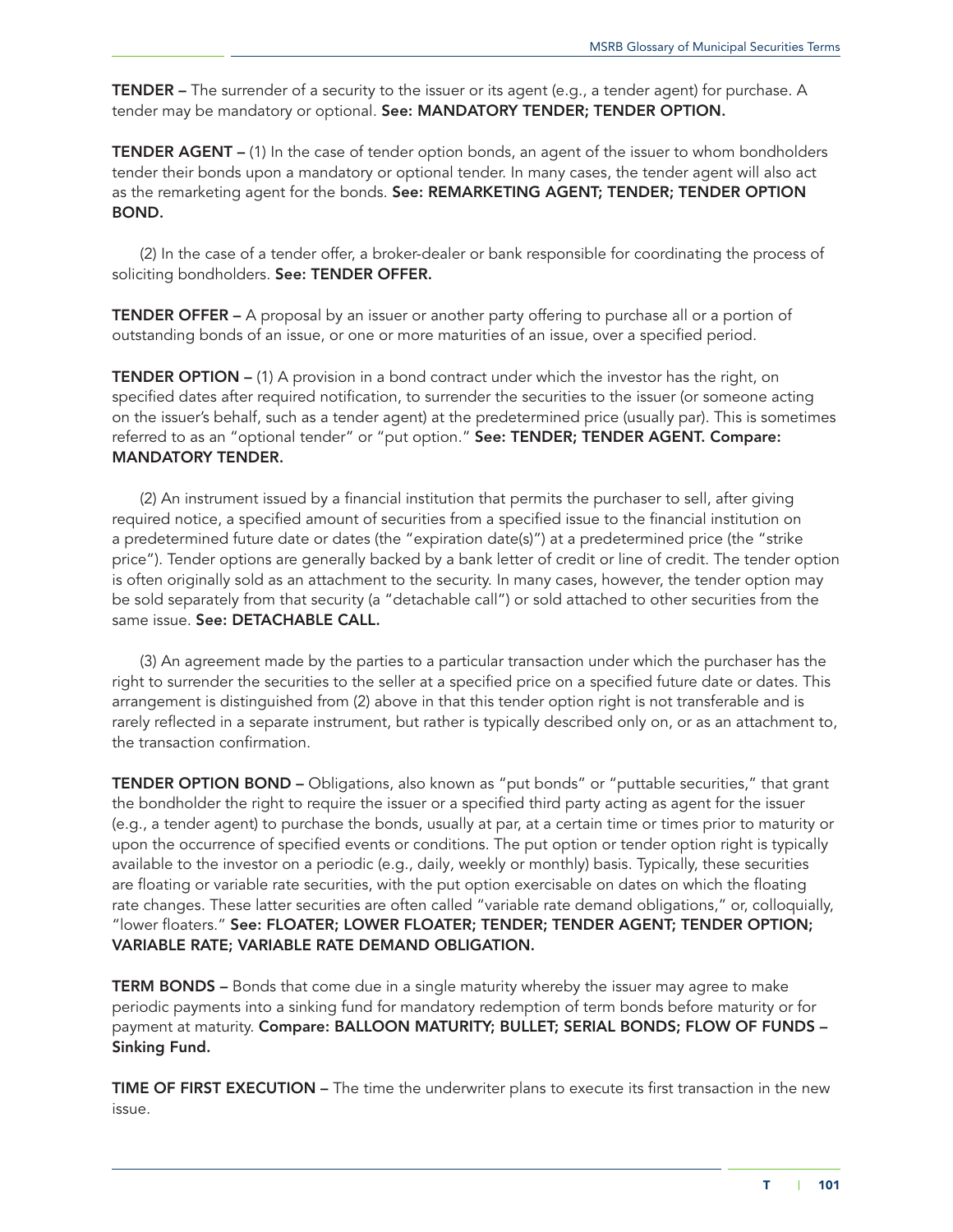TIME OF FORMAL AWARD – The time at which an issuer of a new issue of municipal securities becomes contractually committed to the underwriter, by means of the formal award, to the issuance and sale of the new issue. See: FORMAL AWARD.

TOMBSTONE – An advertisement placed by underwriters announcing the terms of a new issue of municipal securities, setting forth some or all of the following information: the name of the issuer, maturities, interest rate, reoffering scale, ratings and members of the underwriting syndicate. Compare: NOTICE OF SALE.

# TOTAL DEBT SERVICE – See: DEBT SERVICE.

**TOTAL RETURN SWAP (TRS)** – A swap designed to transfer the credit exposure of an asset between parties in which all investment earnings from a particular asset are exchanged for payments based on an established rate or rate-setting mechanism. See: SWAP.

## TOTAL TAKEDOWN – See: SPREAD.

TRADE DATE – The date on which a buyer and seller effect a transaction in securities. Compare: SETTLEMENT DATE.

TRANCHE – One of a number of related securities offered as part of the same transaction. Typically seen in certain types of securities, such as housing revenue bonds and commercial paper.

## TRANSCRIPT – See: BOND TRANSCRIPT.

TRANSFER – The process of changing the registered owner of a security by (a) updating the list of registered bondholders of an issue and (b) if the security is certificated, issuing a new securities certificate (or, in some cases, reissuing the old certificate) with the new registered owner's name imprinted on it. See: REGISTRAR; REGISTERED BOND; TRANSFER AGENT.

## TRANSFERABLE CUSTODIAL RECEIPTS (TCRs) – See: CUSTODIAL RECEIPTS.

TRANSFER AGENT – The person or entity that performs the transfer function for an issue of registered municipal securities. This person or entity may be the issuer, an official of the issuer or a third party engaged by the issuer to act as its agent. The trustee under a bond contract often also acts as transfer agent. See: REGISTERED BOND; TRANSFER; TRUSTEE. Compare: REGISTRAR.

TRANSFERRED PROCEEDS – Under the Internal Revenue Code, unspent proceeds of a refunded issue that are allocated to a refunding issue when the proceeds of the refunding issue are used to pay the principal of the refunded issue. When refunded proceeds are "transferred" or allocated to a refunding issue, the refunded proceeds and any investments become subject to yield restriction and rebate at the yield on the refunding issue or yield reduction payments in lieu of rebate (sometimes referred to as a "transferred proceeds penalty"). See: ARBITRAGE REBATE; YIELD RESTRICTION.

## TRANSFERRED PROCEEDS PENALTY – See: TRANSFERRED PROCEEDS.

## TRANSFER RESTRICTION – See: INVESTOR LETTER.

TRANSPARENCY – The ability of the public and market participants to be able to discover information about a security, such as price, interest rates, yield, supporting documentation and material disclosures. The public dissemination of information relating to transactions in municipal securities is designed to improve price transparency. See: ELECTRONIC MUNICIPAL MARKET ACCESS (EMMA) SYSTEM.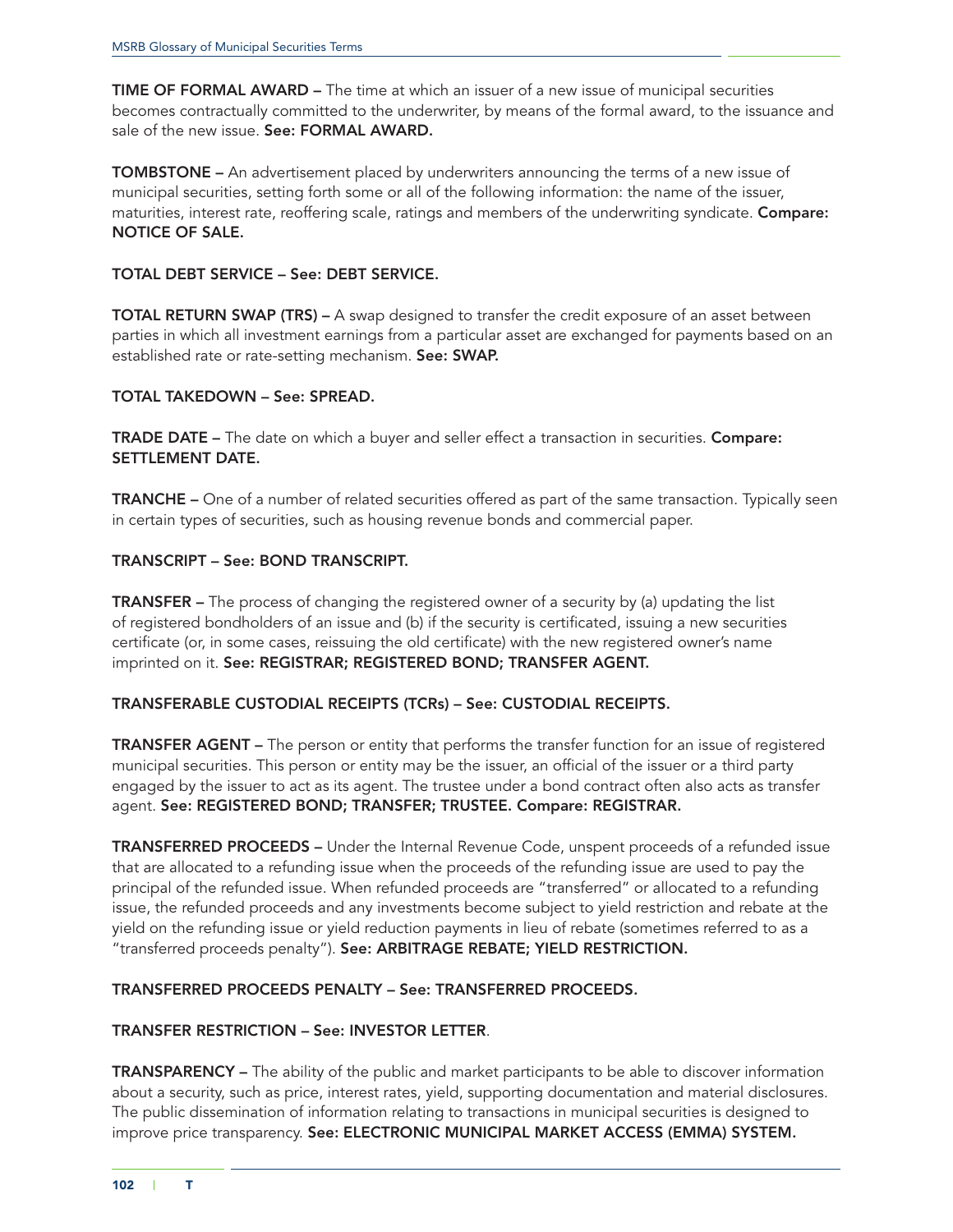#### TRAVELLING BIG BOY LETTER – See: INVESTOR LETTER.

#### TRAVELLING LETTER – See: INVESTOR LETTER.

TREASURY SECURITIES – Debt obligations of the United States Government sold by the Treasury Department in the form of bills, notes and bonds (as well as SLGS sold to issuers of municipal securities) backed by the full faith and credit of the United States Government:

- **Bills** Short-term obligations that mature in one year or less and are sold on the basis of a rate of discount.
- *Notes* Obligations that mature between one year and ten years.
- *Bonds* Long-term obligations that mature in ten years or more.

#### See: SLGS. Compare: AGENCY SECURITIES.

### TRIPLE EXEMPTION – See: TAX-EXEMPT BOND.

TRUE INTEREST COST BID – An underwriter's bid that takes into account both the total dollar amount of interest payments and the timing of the interest and principal payments. See: TRUE INTEREST COST.

TRUE INTEREST COST (TIC) – Under this method of computing the interest expense to the issuer of bonds, true interest cost is defined as the rate necessary to discount the amounts payable on the respective principal and interest payment dates to the purchase price received for the new issue of bonds. Interest is assumed to be compounded semi-annually. TIC computations produce a figure slightly different from the "net interest cost" (NIC) method because TIC considers the time value of money while NIC does not. Also known as "Canadian Interest Cost." Compare: NET INTEREST COST.

TRUE LEASE – Reference to an arrangement in which the lessee acquires use, but not ownership, of leased property and the lease term is shorter than the asset's useful life. The lessee may have an option to purchase the property, but such a purchase must be made at the property's fair market value when the option is exercised.

TRUSTEE – A financial institution with trust powers, designated by the issuer or borrower, that acts, pursuant to a bond contract, in a fiduciary capacity for the benefit of the bondholders in enforcing the terms of the bond contract. In many cases, the trustee also acts as custodian, paying agent, registrar and/or transfer agent for the bonds. See: INDENTURE; PAYING AGENT; REGISTRAR; TRANSFER AGENT; BOND CONTRACT.

#### TRUST INDENTURE – See: INDENTURE.

TWO-SIDED MARKET – A statement of the bid and offer prices at which a municipal securities dealer would be willing to effect a transaction in a security. Some municipal securities dealers make two-sided markets on larger, term bond issues. Generally, two-sided markets are made in actively traded bonds and rarely made in inactively traded bonds. See: BID; OFFER; SPREAD.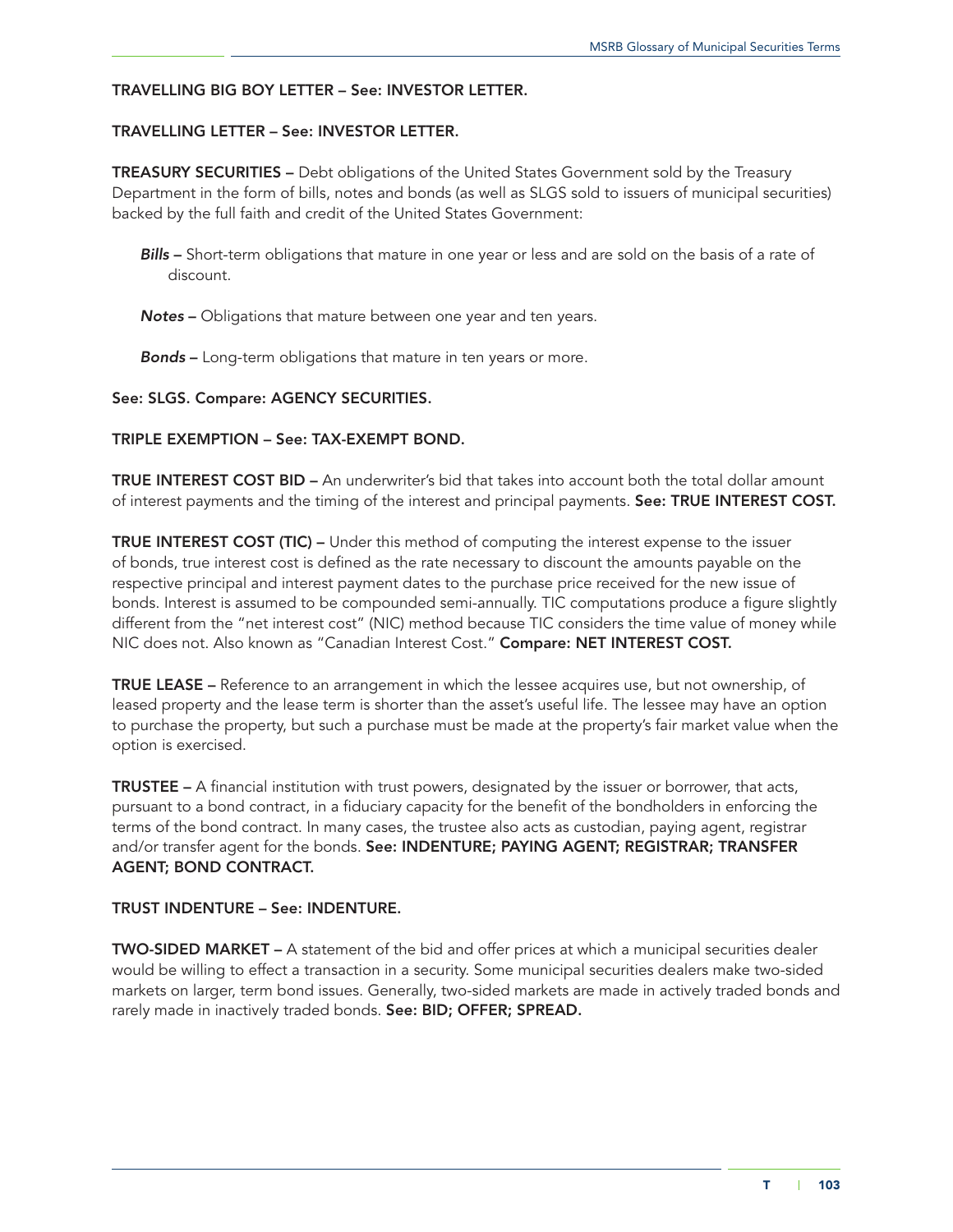

UNDERLYING RATING – In the case of a security for which credit enhancement has been obtained, the rating assigned by a rating agency to such security, on a stand-alone basis, without regard to credit enhancement. See: RATINGS. Compare: SHADOW RATING.

UNDERWRITE or UNDERWRITING – The process of purchasing all or any part of a new issue of municipal securities from the issuer and offering such securities for sale to investors. See: SYNDICATE; UNDERWRITER.

UNDERWRITER or INVESTMENT BANKER– A municipal securities dealer that purchases a new issue of municipal securities from the issuer for resale in a primary offering. The underwriter may acquire the securities either by negotiation with the issuer or by award on the basis of competitive bidding. See: COMPETITIVE SALE; NEGOTIATED SALE; PRIMARY DISTRIBUTOR; PRIMARY OFFERING; SYNDICATE. Compare: PLACEMENT AGENT.

UNDERWRITER'S COUNSEL – An attorney or law firm retained to represent the interests of an underwriter in connection with the purchase of a new issue of municipal securities. The duties of underwriter's counsel may include review of the issuer's bond resolution and documentation on behalf of the underwriter; review of the accuracy and adequacy of disclosure in the official statement; preparation of the agreement among underwriters, purchase contract and/or the official statement; assisting the underwriter in meeting the underwriter's due diligence obligation; and delivery of a 10b-5 opinion. See: DUE DILIGENCE; 10b-5 OPINION. Compare: BOND COUNSEL; DISCLOSURE COUNSEL.

### UNDERWRITER'S DISCOUNT – See: SPREAD.

UNDERWRITING AGREEMENT – A term that refers to either the agreement among underwriters or the bond purchase agreement, depending upon the particular new issue of municipal securities. See: AGREEMENT AMONG UNDERWRITERS; BOND PURCHASE AGREEMENT.

UNDERWRITING PERIOD – For purposes of SEC Rule 15c2-12, the period in connection with a primary offering of municipal securities ending on the later of the closing of the underwriting or the sale of the last of the securities by the syndicate. Rule 15c2-12 obligates an underwriter to send the final official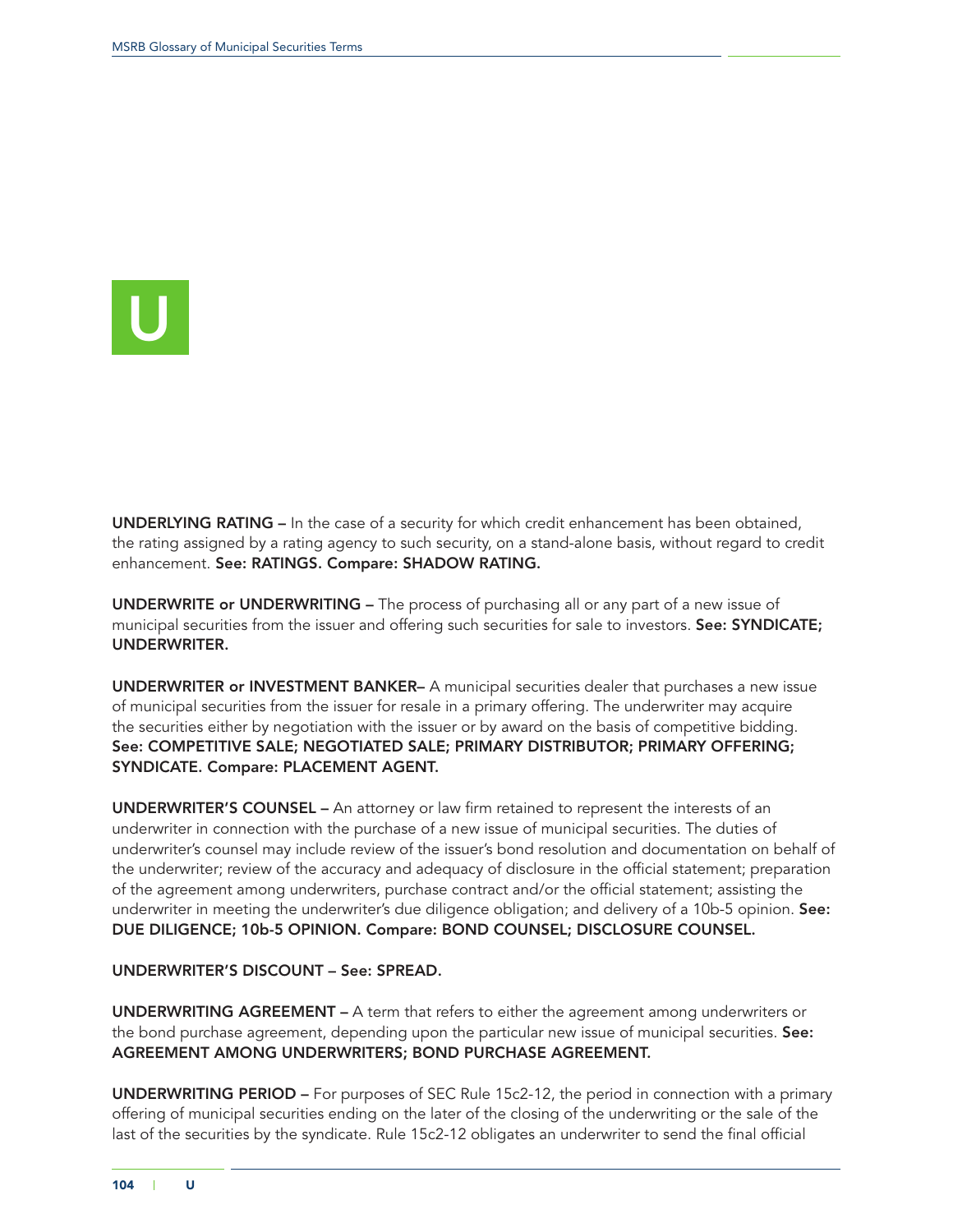statement for a primary offering to any potential customer, upon request, from the time the final official statement becomes available until the earlier of 90 days from the end of the underwriting period or the time when the official statement is available to any person from the Municipal Securities Rulemaking Board through the Electronic Municipal Market Access (EMMA) system, but in no case less than 25 days following the end of the underwriting period. See: ELECTRONIC MUNICIPAL MARKET ACCESS (EMMA) SYSTEM; OFFICIAL STATEMENT; PRIMARY OFFERING.

UNDERWRITING SYNDICATE – See: SYNDICATE.

UNDIVIDED ACCOUNT – See: SYNDICATE.

UNEXPENDED PROCEEDS CALL or REDEMPTION – See: REDEMPTION PROVISIONS.

UNIT INVESTMENT TRUST (UIT) – See: BOND FUND.

UNLIMITED TAX BOND – A bond payable from ad valorem taxes that are not limited by law in rate or amount. See: GENERAL OBLIGATION BOND. Compare: LIMITED TAX BOND; LIMITED TAX GENERAL OBLIGATION BOND.

UNQUALIFIED LEGAL OPINION – A legal opinion of bond counsel that does not contain any qualifications. An unqualified legal opinion is frequently distinguished from a qualified or "reasoned" opinion expressing a lesser degree of confidence by the counsel delivering the opinion. A legal opinion generally is not considered to be qualified if it is subject to customary assumptions, limitations and qualifications or if the opinion is otherwise explained. In the municipal securities market, legal opinions generally are unqualified. See: LEGAL OPINION. Compare: QUALIFIED LEGAL OPINION.

## UNRATED SECURITY – See: NON-RATED SECURITY.

UNSOLICITED ORDER – An order from a customer resulting from a communication initiated by the customer to a municipal securities dealer requesting to effect a transaction in a specific security. See: RECOMMENDATION. Compare: SOLICITED ORDER.

UPGRADE – The raising of a bond rating by a rating agency due to the improved credit quality of the issue. See: RATINGS. Compare: DOWNGRADE.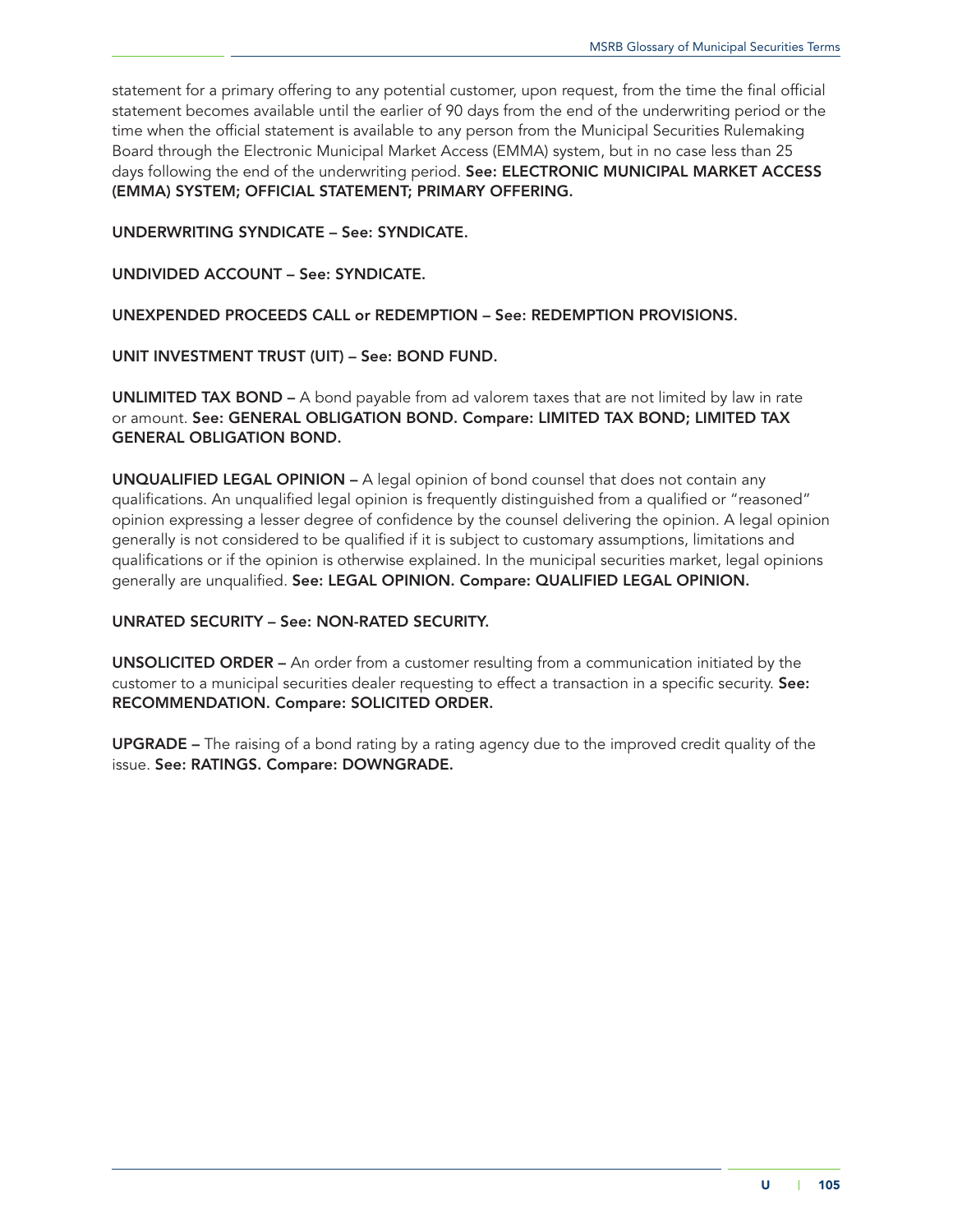

**VALIDATION –** (1) A procedure followed in certain states whereby the legality of a proposed issue of securities may be determined, often through a court proceeding, in advance of its issuance.

(2) A procedure whereby a certificate or coupon issued in physical form that has been torn or otherwise damaged ("mutilated") is endorsed as being a valid or binding obligation of the issuer. Validation of damaged certificates is normally done by the issuer or its agent (e.g., the paying agent, trustee, registrar or transfer agent); validation of damaged coupons may also be done by a commercial bank. See: CERTIFICATED SECURITY.

VARIABLE RATE – An interest rate, sometimes referred to as a "floating rate," on a security that is reset at specified intervals according to market conditions or a predetermined index or formula. See: DUTCH AUCTION; FIXED RATE; AUCTION RATE SECURITIES; VARIABLE RATE DEMAND OBLIGATIONS; FLOATING RATE NOTE.

#### VARIABLE RATE DEMAND BOND (VRDB) – See: VARIABLE RATE DEMAND OBLIGATION.

VARIABLE RATE DEMAND OBLIGATION (VRDO) – Floating rate obligations that have a nominal long-term maturity but have a coupon rate that is reset periodically (e.g*.,* typically daily or weekly) by the remarketing agent. The investor has the option to put the bond back to the tender agent at any time with specified notice (e.g*.*, seven days). The put price is par plus accrued interest. These securities typically are supported by a liquidity facility, (i.e., letter of credit, standby bond purchase credit or selfliquidity), which assists in making these securities money market fund eligible. See: LIQUIDITY FACILITY; REMARKETING AGENT; TENDER AGENT. Compare: AUCTION RATE SECURITIES.

VERBAL AWARD – An oral agreement between the issuer and the underwriter to the terms of sale of a new issue of municipal securities, pending the formal award. Compare: AWARD; COMMITMENT WIRE; FORMAL AWARD.

VERIFICATION REPORT – In a refunding or other defeasance, a report prepared by a certified public accountant or other independent third party that verifies the yield of the investments held in escrow in connection with an advance refunding bond issue and demonstrates that the cash flow from investments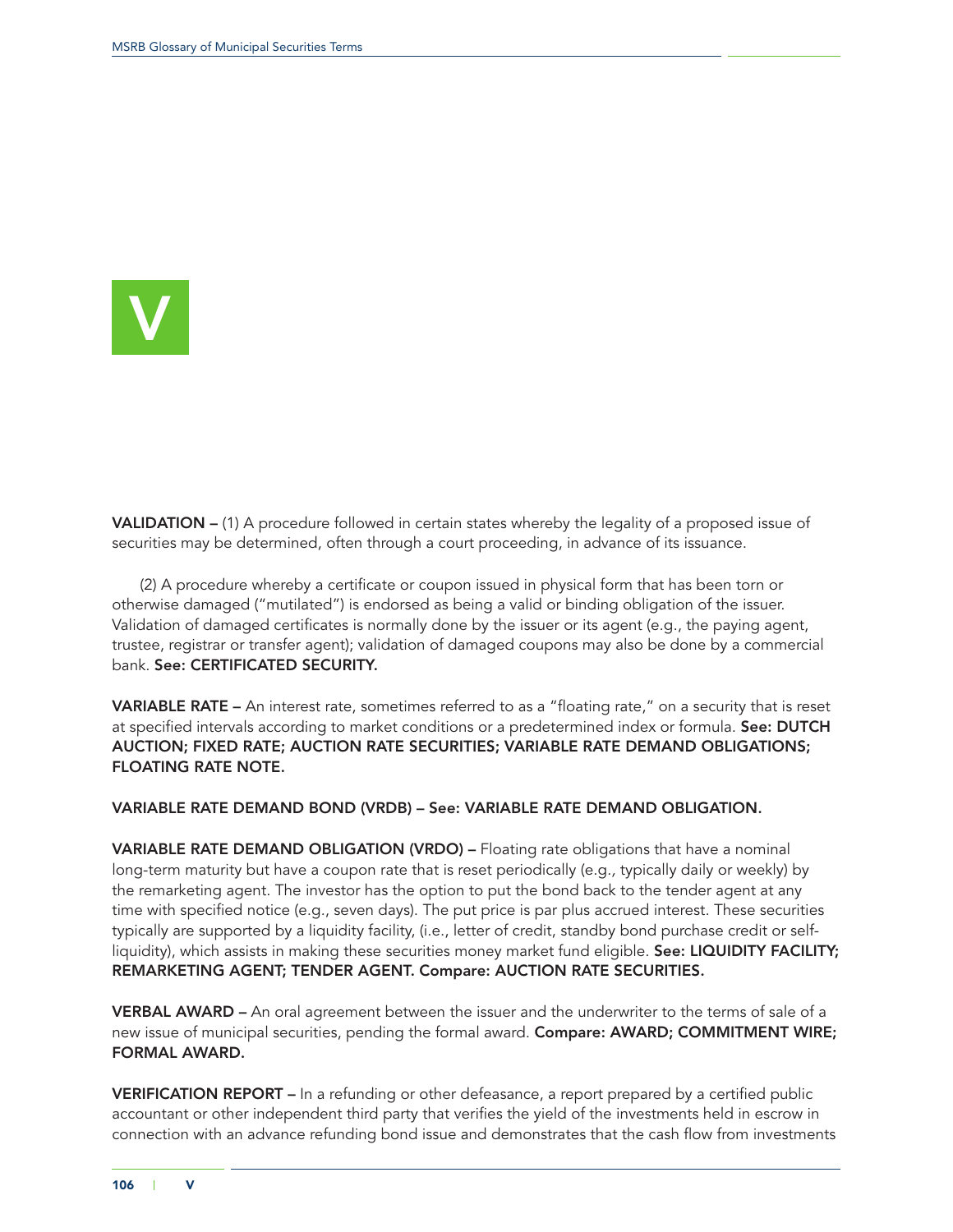purchased with the proceeds of the refunding bonds and other funds held in escrow are sufficient to pay the principal of and interest on the refunded bonds that are being defeased. See: ADVANCE REFUNDING; DEFEASANCE; ESCROW DEPOSIT AGREEMENT; REFUNDING.

VISIBLE SUPPLY – The total dollar volume of municipal securities expected to be offered over the next 30 days. The visible supply, which is compiled and published by the trade publication The Bond Buyer, indicates the near-term activity in the municipal market. See: HIDDEN CALENDAR.

# VMIG – See: RATINGS.

VOLUME CAP – The aggregate annual amount of private activity bonds (other than qualified veterans' mortgage bonds, qualified 501(c)(3) bonds and certain categories of exempt facility bonds) that may be issued within a state in any calendar year on a tax-exempt basis. State volume cap ceilings are established annually based upon annual state population figures. The state ceiling is allocated to the various issuing entities within the state, and to particular issues of such entities, according to rules established by the state and/or the Internal Revenue Code. See: PRIVATE ACTIVITY BOND; QUALIFIED BOND.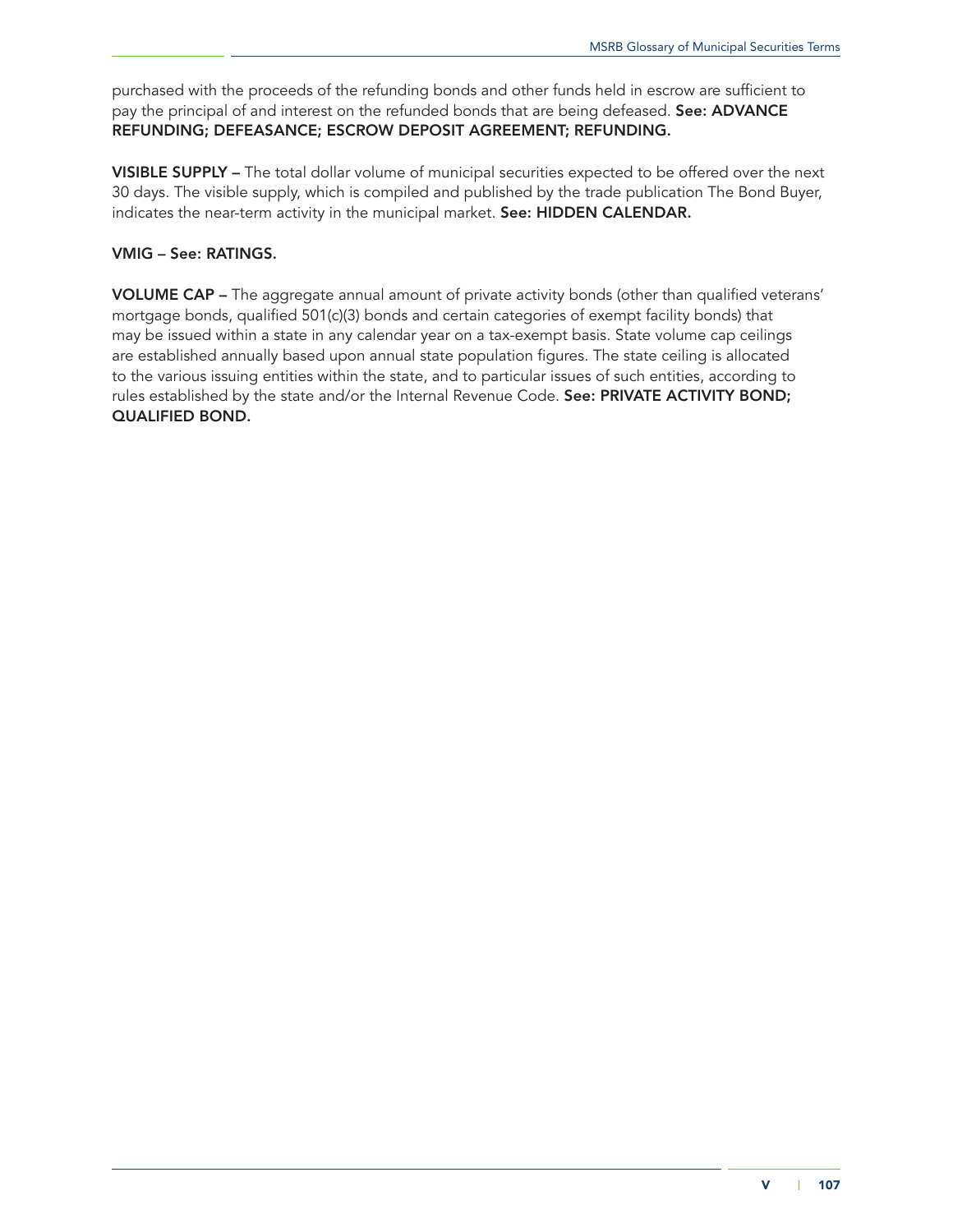

WARRANT – A debt security issued in certain jurisdictions that is often issued to pay project costs as they are incurred. Compare: BOND.

WASH SALE – A transaction in which securities are sold for the purpose of establishing a tax loss but are reacquired (or a substantially identical security is acquired) within 30 days prior to or 30 days after the date of the sale. Under such circumstances the deduction of the loss for tax purposes would be deferred. See: TAX SWAP.

WATCHLIST – See: CREDIT WATCH.

WEIGHTED AVERAGE LIFE or WEIGHTED AVERAGE MATURITY (WAM) – See: AVERAGE LIFE.

WESTERN ACCOUNT – See: SYNDICATE.

"WHEN, AS AND IF ISSUED" ("WAII") - A phrase (sometimes shortened to "when issued" or "WI") used to describe the time period in the life of a new issue of municipal securities from the original date of the sale by the issuer to the delivery of the securities to, and payment by, the underwriter. Sales made during the "when, as and if issued" period (also called the "'when-issued' period") are subject to issuance of the securities.

"WHEN ISSUED" PERIOD – See: "WHEN, AS AND IF ISSUED."

"WHEN ISSUED" ("WI") – See: "WHEN, AS AND IF ISSUED."

WORKABLE – A price at which a municipal securities dealer states its potential willingness to purchase securities. A municipal securities dealer giving a workable is free to revise its price for the securities if market conditions change. See: SUBJECT BID. Compare: FIRM OR FIRM PRICE; INDICATION.

## WORKOUT BID – See: WORKABLE.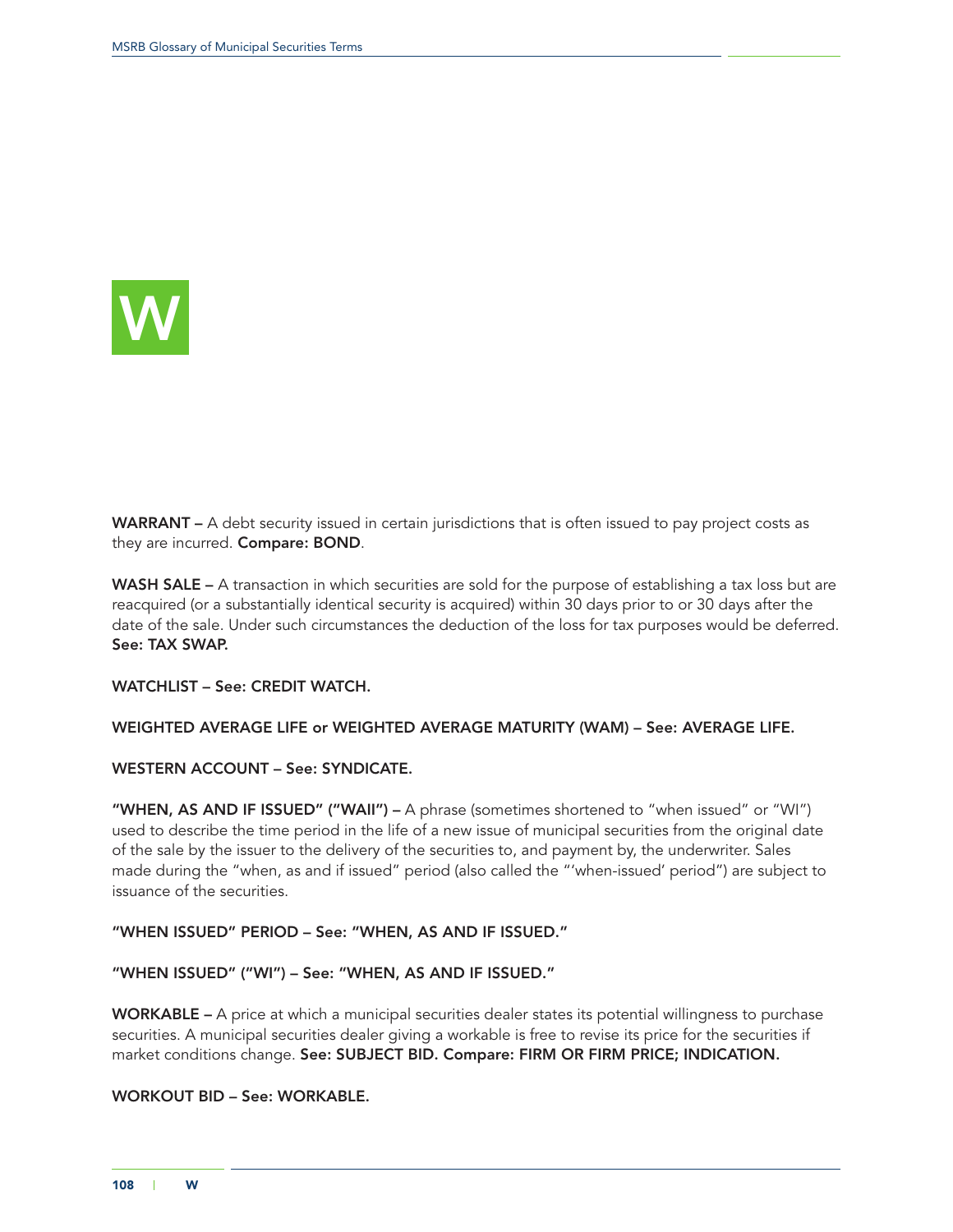WRITE-DOWN – In cases where the market value of securities has declined since their acquisition for accounting purposes, the difference between the cost at which the securities were acquired and their current market value. See: MARK-TO-MARKET.

WRITTEN AWARD – See: FORMAL AWARD.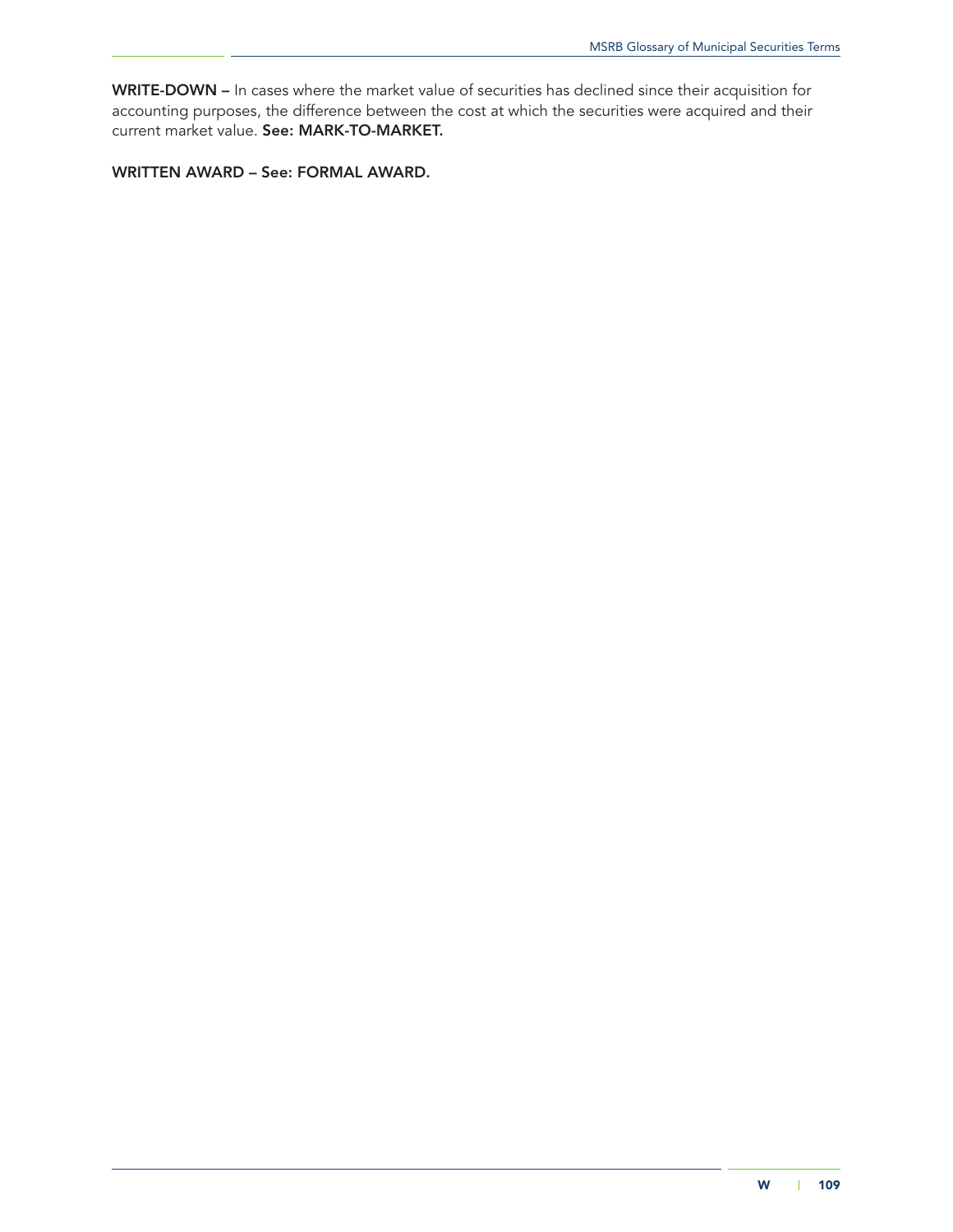

YIELD – The annual rate of return on an investment, based on the purchase price of the investment, its coupon rate and the length of time the investment is held. The yield of a municipal security moves inversely to the price. See: INTEREST RATE; PRICE.

YIELD BURNING – In an advance refunding, the sale to an issuer of securities (typically Treasury securities) at above-market prices to be held in escrow for the purpose of reducing the yield on those securities to avoid arbitrage regulations. The SEC and Internal Revenue Service view such practice as illegal. See: ADVANCE REFUNDING; ARBITRAGE.

YIELD CURVE – A graph that plots market yields on securities of equivalent quality but different maturities at a given point in time. The vertical axis represents the yields, while the horizontal axis depicts time to maturity. The relationship of interest rates over time, as reflected by the yield curve, will vary according to market conditions, resulting in a variety of yield curve configurations, as follows:



*Normal or Positive Yield Curve* – Indicates that short-term securities have a lower interest rate than long-term securities.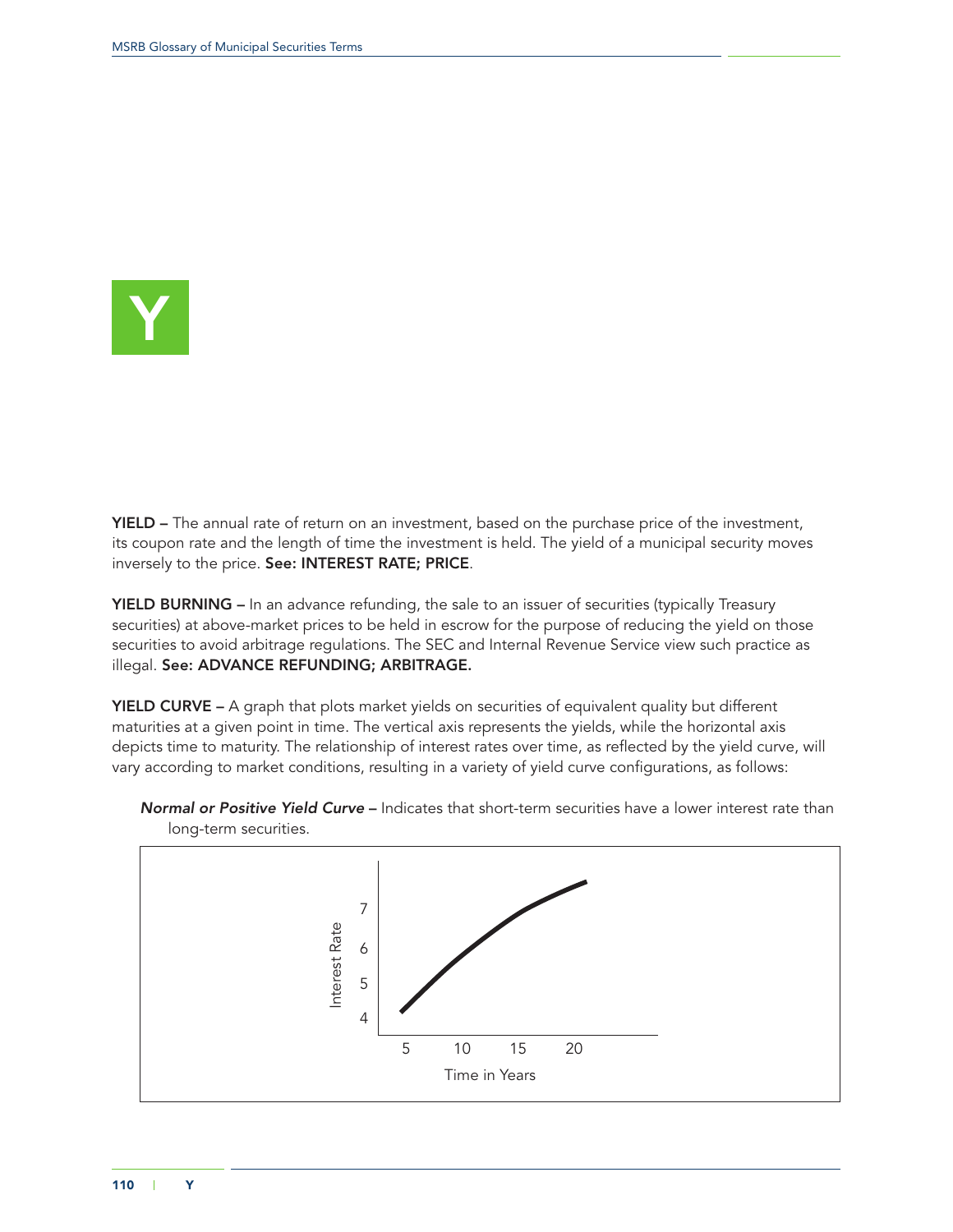

*Inverted or Negative Yield Curve* – Reflects the situation of short-term rates exceeding long-term rates.









# YIELD PRICE – See: BASIS PRICE.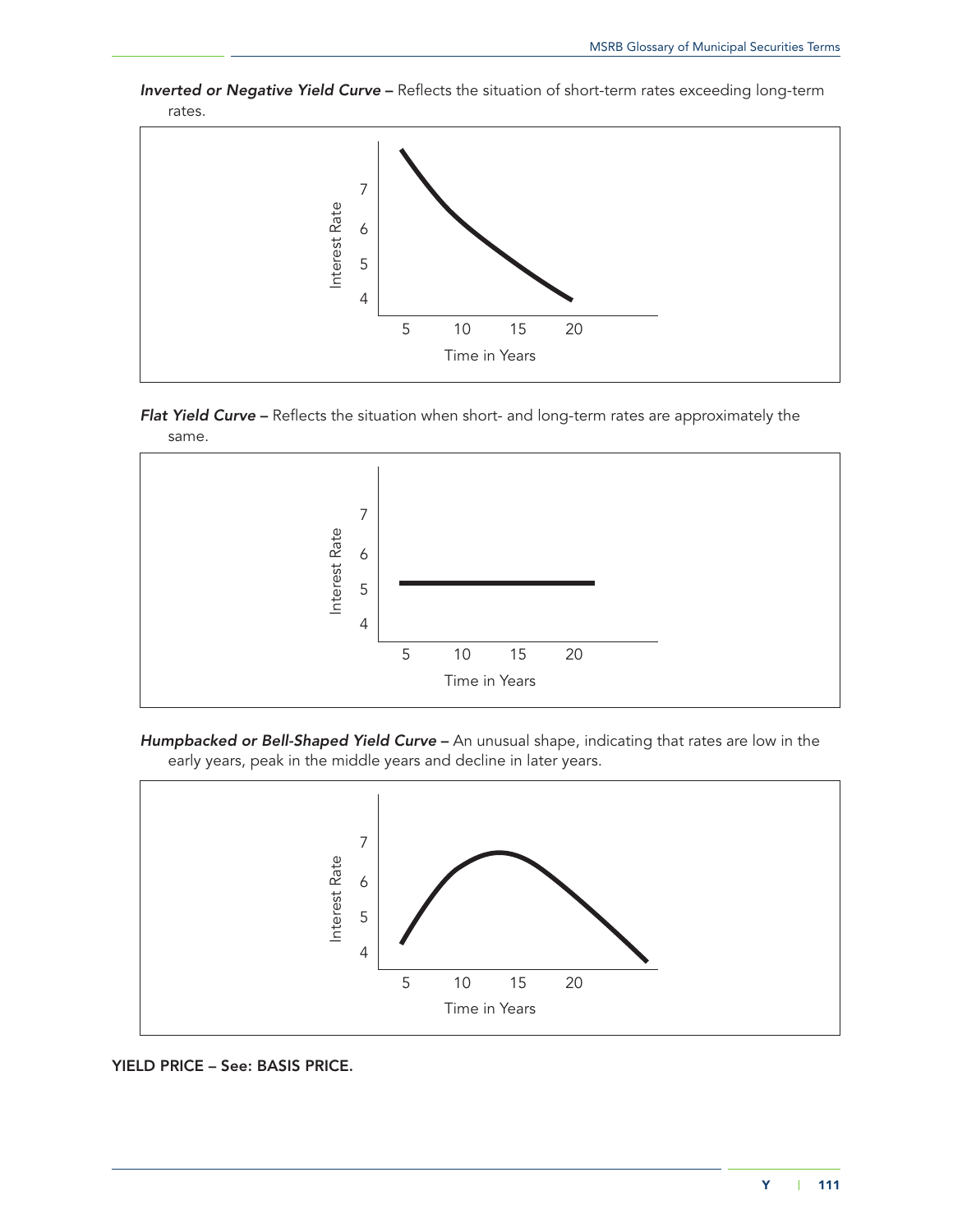**YIELD REDUCTION PAYMENT –** A payment permitted by the tax regulations in certain situations made by an issuer to the federal government in order to reduce the yield on investment of bond proceeds to meet yield restriction requirements under the Internal Revenue Code and thereby protect the taxexempt status of the bonds. See: ARBITRAGE; YIELD RESTRICTION. Compare: ARBITRAGE REBATE.

YIELD RESTRICTION – A general requirement under the Internal Revenue Code that proceeds of tax-exempt bonds not be used to make investments at a higher yield than the yield on the bonds. The Internal Revenue Code provides certain exceptions, such as for investment of bond proceeds for reasonable temporary periods pending expenditure and investments held in "reasonably required" debt service reserve funds. See: ARBITRAGE.

YIELD TO AVERAGE LIFE – The yield calculation used, in lieu of yield to worst, where bonds are retired systematically during the life of the issue, as is the case with a sinking fund. See: YIELD TO SINKER; YIELD TO WORST.

YIELD TO CALL – The rate of return to the investor earned from payments of principal and interest, with interest compounded semi-annually at the stated yield, presuming that the security is redeemed on a specified call date (if the security is redeemed at a premium call price, the amount of the premium is also reflected in the yield). Yield to call takes into account the amount of the premium or discount at the time of purchase, if any, and the time value of the investment. Compare: CURRENT YIELD; YIELD TO MATURITY; YIELD TO WORST.

YIELD TO MATURITY – The rate of return to the investor earned from payments of principal and interest, with interest compounded semi-annually at the stated yield, presuming that the security remains outstanding until the maturity date. Yield to maturity takes into account the amount of the premium or discount at the time of purchase, if any, and the time value of the investment. Compare: CURRENT YIELD; YIELD TO CALL; YIELD TO WORST.

YIELD TO PUT OPTION OR YIELD TO PUT - The rate of return to the investor, presuming that the security is put back to the issuer or its agent (or a third party) by the investor on a specified date in accordance with the terms of a put option granted by the issuer (or the third party). The investment return reflected in the yield consists of the return of the principal (or the portion of the principal amount payable upon the exercise of the put) and payment of the interest (with the interest compounded semiannually) to the put date. Compare: YIELD TO CALL.

YIELD TO SINKER – The rate of return to the investor earned from payments of principal and interest, with interest compounded semi-annually at the stated yield, presuming that the security is redeemed on the next scheduled sinking fund date. Compare: YIELD TO AVERAGE LIFE.

**YIELD TO WORST** – For a given dollar price on a municipal security, the lowest of the yield calculated to the pricing call, par option or maturity. Compare: YIELD TO CALL; YIELD TO MATURITY.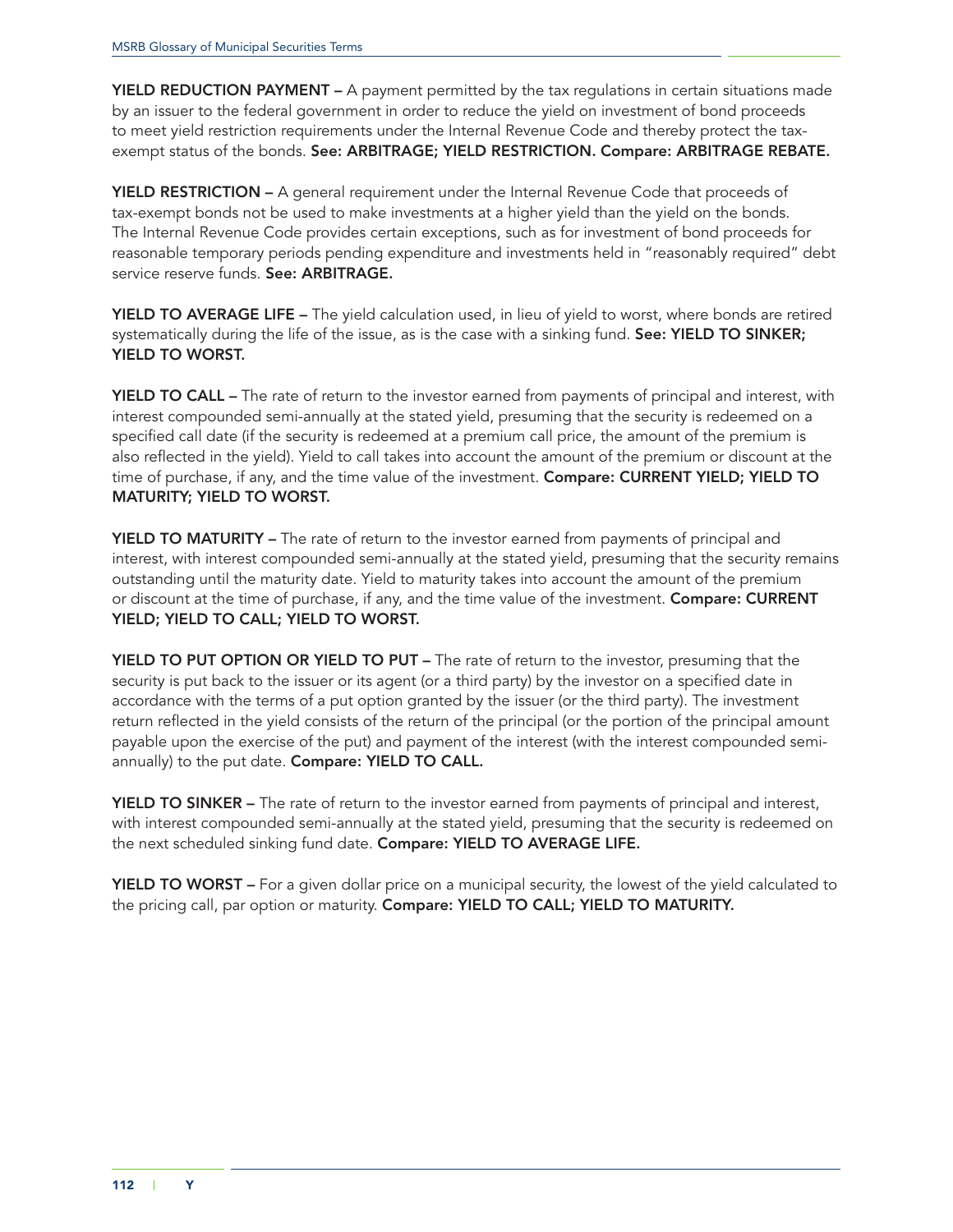

ZERO COUPON BOND – An original issue discount bond on which no periodic interest payments are made but which is issued at a substantial discount from par, accreting (at the rate represented by the offering yield at issuance) to its full value at maturity. See: COMPOUND ACCRETED VALUE; ORIGINAL ISSUE DISCOUNT; ORIGINAL ISSUE DISCOUNT BOND. Compare: CAPITAL APPRECIATION BOND; CURRENT INTEREST BOND.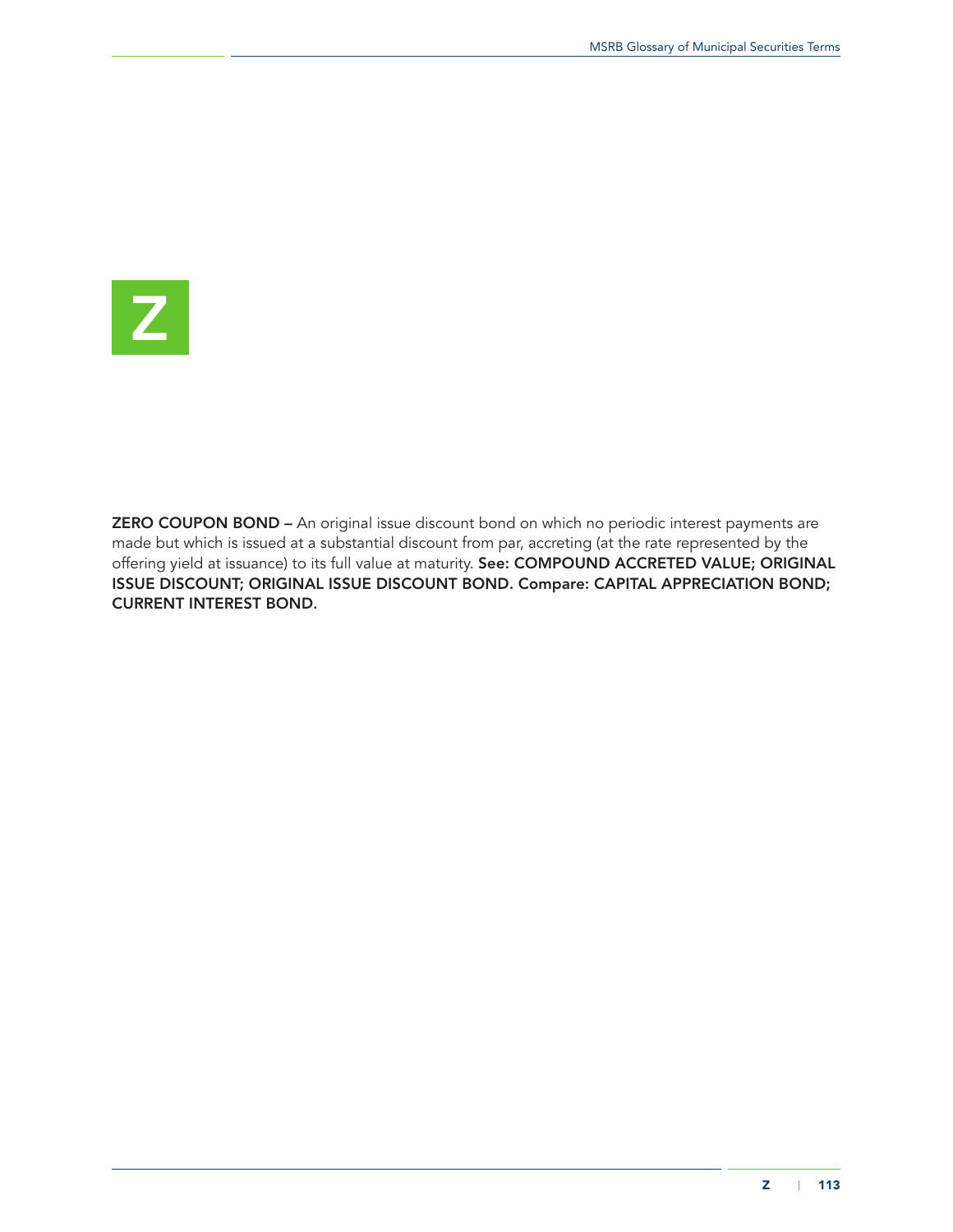

10b-5 OPINION – A letter of counsel, sometimes referred to as a due diligence opinion, generally based upon an investigation of specified facts and addressing the accuracy and completeness of the official statement. A due diligence opinion addressed to an underwriter by underwriter's counsel customarily states that, based on certain specified inquiries, nothing has come to such counsel's attention indicating that the official statement contains any misstatements of material facts or any material omissions. An opinion by counsel to an issuer or conduit borrower may use similar or different language to address the adequacy and accuracy of the disclosure made. See: DUE DILIGENCE; FULL DISCLOSURE; MATERIAL OMISSION; RULE 10b-5.

#### 501(c)(3) BOND – See: PRIVATE ACTIVITY BOND – Qualified 501(c)(3) bonds.

501(c)(3) ORGANIZATION – An organization recognized by the Internal Revenue Service as a notfor-profit organization operated for charitable or other exempt purposes and not for private interests. Subject to certain IRS rules and regulations, a 501(c)(3) organization can borrow funds to finance projects on a tax-exempt basis through a governmental unit (referred to as a conduit issuer). Examples include not-for-profit colleges and universities, hospitals, museums and retirement communities. See: CONDUIT BORROWER; CONDUIT FINANCING; PRIVATE ACTIVITY BOND – Qualified 501(c)(3) bonds.

529 COLLEGE SAVINGS PLAN - A program, sometimes referred to as a "college savings plan," established by a state as a "qualified tuition program" pursuant to Section 529 of the Internal Revenue Code. Under a 529 college savings plan, a person may make contributions to an account established for the purpose of meeting the qualified higher education expenses of the designated beneficiary of the account. Contributions generally are used to acquire shares or units in a state trust, with trust assets invested in a manner consistent with the trust's stated investment objectives. Shares or units typically constitute municipal fund securities. Under current federal tax law, earnings from a 529 college savings plan used for qualified higher education expenses of the designated beneficiary are excluded from gross income for federal income tax purposes. See: DESIGNATED BENEFICIARY; 529 PLAN; MUNICIPAL FUND SECURITY; QUALIFIED HIGHER EDUCATION EXPENSES. Compare: PRE-PAID TUITION PLAN.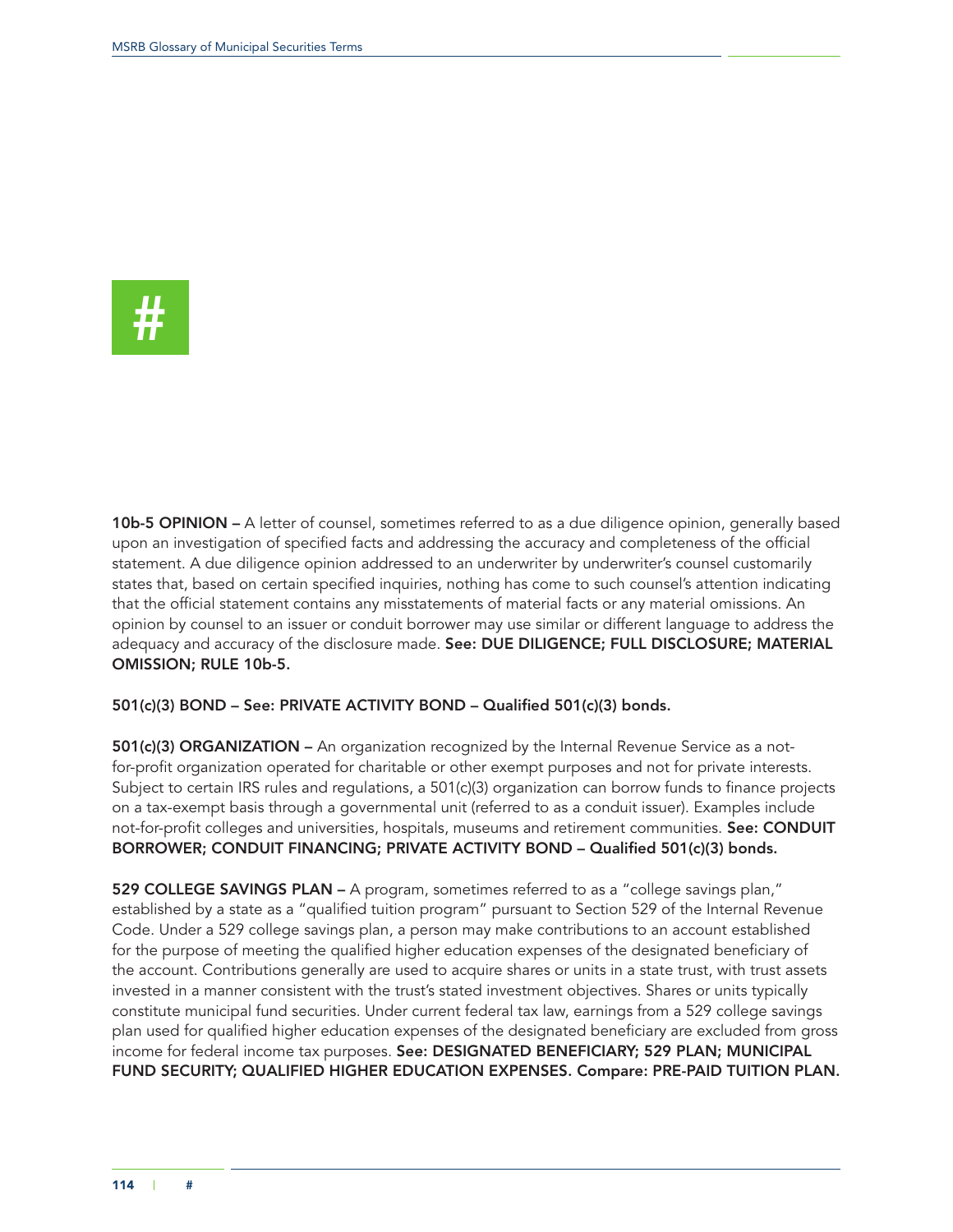529 PLAN – A generic term for a "qualified tuition program" established under Section 529 of the Internal Revenue Code. Both 529 college savings plans and pre-paid tuition plans are considered 529 plans, although the term sometimes is used to refer exclusively to 529 college savings plans. See: 529 COLLEGE SAVINGS PLAN; PRE-PAID TUITION PLAN.